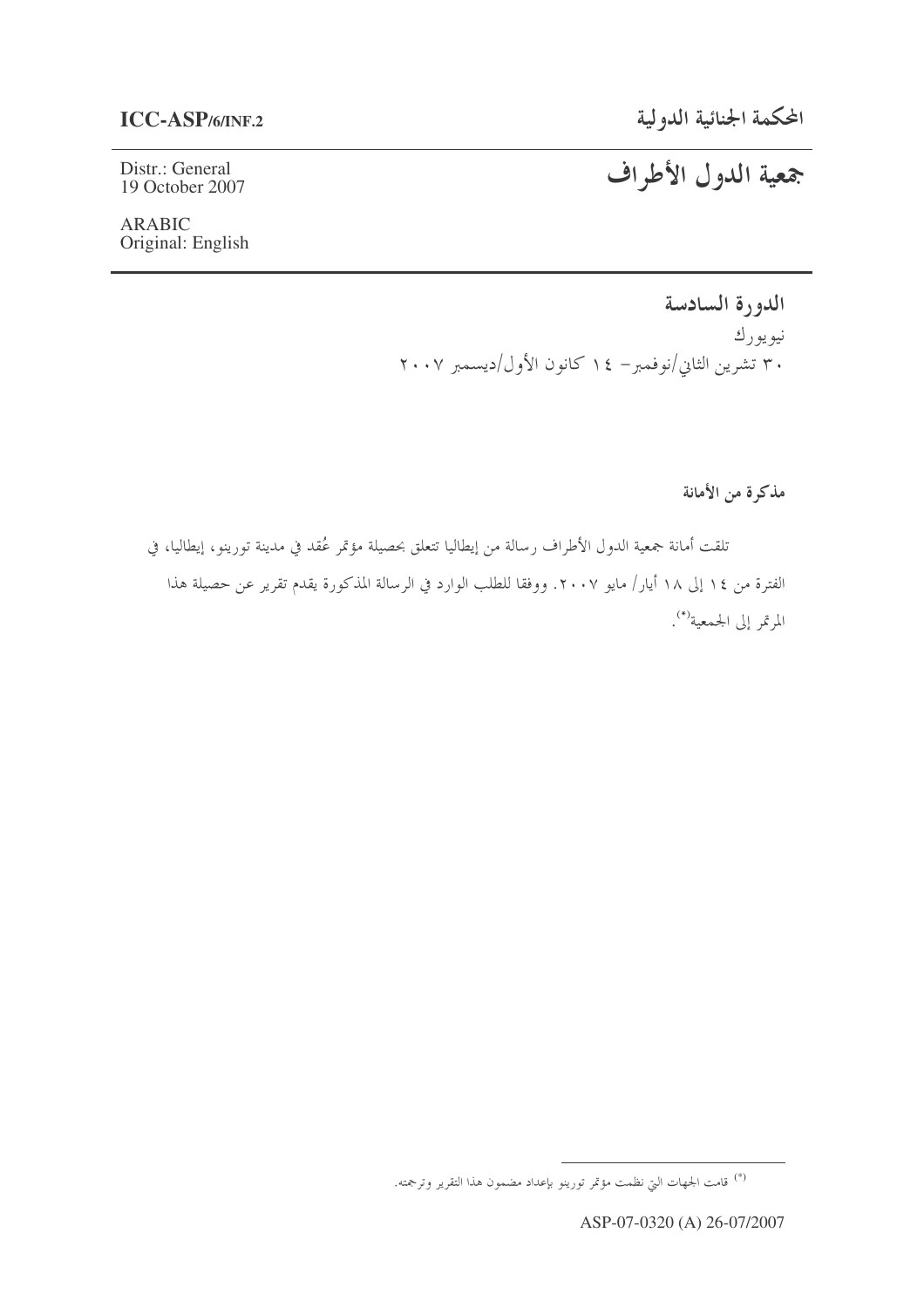الفهرس

| الصفحة         | الفقرات                                         |                                                                                                                                                 |                      |        |
|----------------|-------------------------------------------------|-------------------------------------------------------------------------------------------------------------------------------------------------|----------------------|--------|
| ٢              |                                                 |                                                                                                                                                 |                      | الفهرس |
| ٦              | $10 - 1$                                        | الباب الأول – عموميات ِ                                                                                                                         |                      |        |
| $\checkmark$   |                                                 |                                                                                                                                                 | الباب الثاني – مقدمة |        |
| $\vee$         |                                                 | تأسيس العدالة الجنائية الدولية.                                                                                                                 |                      | ألف    |
|                |                                                 | <i>القضاء الدولي والقضاء المختلط</i> : أدوات ونتائج الأليات المعتمدة من قبل الدول والامم                                                        |                      |        |
| $\checkmark$   | $11 - 1$                                        | المتحدة – باولا غاييتا، استاذ لدى جامعة فلورنس                                                                                                  | $\cdot$              |        |
| ٨              |                                                 | تجربة المحاكم الخاصة واستر اتيجيات الاستكمال التي اعتمدتها .                                                                                    | $\mathbf{r}$         |        |
|                |                                                 | $\left($ $\left($ , $\right)$                                                                                                                   |                      |        |
|                |                                                 | المحكمة الجنائية الدولية ليو غسلافيا                                                                                                            |                      |        |
| ٨              | $\begin{pmatrix} 2 & 1 \\ 2 & -1 \end{pmatrix}$ | فاوستو بولار ، رئيس المحكمة .                                                                                                                   |                      |        |
|                |                                                 | $66 \times 22$                                                                                                                                  |                      |        |
|                |                                                 | المحكمة الجنائية الدولية لرواندا                                                                                                                |                      |        |
| ٩              | $15 - 1$                                        | اريك موزى، رئيس المحكمة .                                                                                                                       |                      |        |
|                |                                                 | (4, 2)                                                                                                                                          |                      |        |
| $\lambda$      | $V - V$                                         | المحكمة الخاصة لسير اليون                                                                                                                       |                      |        |
|                |                                                 | أميلي ز نز يوس، كبير  الموظفين القضائيين لدى محكمة الاستئناف                                                                                    |                      |        |
| $\setminus$    | $\lambda \cdot - \lambda$                       | <i>الأنظمة القضائية المحلية والمساعدة الدولية</i> : دولة القانون ومستقبل الدفاع ــ كريس أنجلز ،<br>مدير دائرة الدفاع لدى محكمة البوظنة والهرزوق | $\cdot$              |        |
|                |                                                 | <i>انشاء محكمة جنائية دائمة</i> : وظيفة ودور المحكمة الجنائية الدولية ــ رونيه بلاتمن، نائب                                                     |                      |        |
| $\gamma$       | $15 - 1$                                        | رئيس المحكمة الجنائية الدولية                                                                                                                   | $\cdot$ , $\epsilon$ |        |
| $\gamma$       |                                                 | نشر العدالة الجنائية الدولية.                                                                                                                   |                      | باءِ   |
|                |                                                 | <i>اولى نتائج المحكمة الجنائية الدولية</i> : التنظيم، العمليات والمستقبل المهنى داخل المحكمة                                                    |                      |        |
| $\gamma$       | $0 - 1$                                         | الجنائية الدولية ــ برونو كاتالا مستشار المحكمة الجنائية الدولية                                                                                | $\cdot$ .            |        |
|                |                                                 | تنفيذ التشريع الخاص بنظام المحكمة الجنائية الدولية الأساسي الذي تم اقراره في روما :                                                             |                      |        |
| $\frac{1}{2}$  | $0 - 1$                                         | النجار ب الاقليمية ـــ أليو كانو ، سفير سير اليون                                                                                               | $\cdot$              |        |
|                |                                                 | دور المنظمات غير الحكومية في المرحلة العملانية للقضاء الجنائي الدولي – أليسون                                                                   |                      |        |
| $\frac{1}{2}$  | $\widetilde{\mathcal{N}} = \mathcal{N}$         |                                                                                                                                                 | $\cdot$              |        |
| $\circ$        |                                                 | مسائل خاصة بالدفاع والضحايا                                                                                                                     | $\cdot$ $\epsilon$   |        |
|                |                                                 | (1)                                                                                                                                             |                      |        |
|                |                                                 | <i>المسائل الأساسية والتمثيل – د</i> يديه بر اير ا، رئيس دائرة الضحايا والمساعدة                                                                |                      |        |
| $\circ$        | $V - V$                                         | القانونية لدى المحكمة الجنائية الدولية                                                                                                          |                      |        |
| $\circ$        | $\Lambda$ <sub>-</sub> $\Lambda$                | (1)<br><i>مساعدة الضحايا ميدانيا</i> – ماريانا بينيا، الاتحاد الدولي لروابط حقوق الانسان                                                        |                      |        |
|                |                                                 |                                                                                                                                                 |                      |        |
|                |                                                 | (4, 1)                                                                                                                                          |                      |        |
|                |                                                 | <i>دور الهيئات التي تمثل الدفاع والجمعيات المهنية</i> – فابيو جالياني، محامي عضو                                                                |                      |        |
| $\overline{1}$ | $0 - 1$                                         | في نقابة المحامين الجنائيين الدوليين .                                                                                                          |                      |        |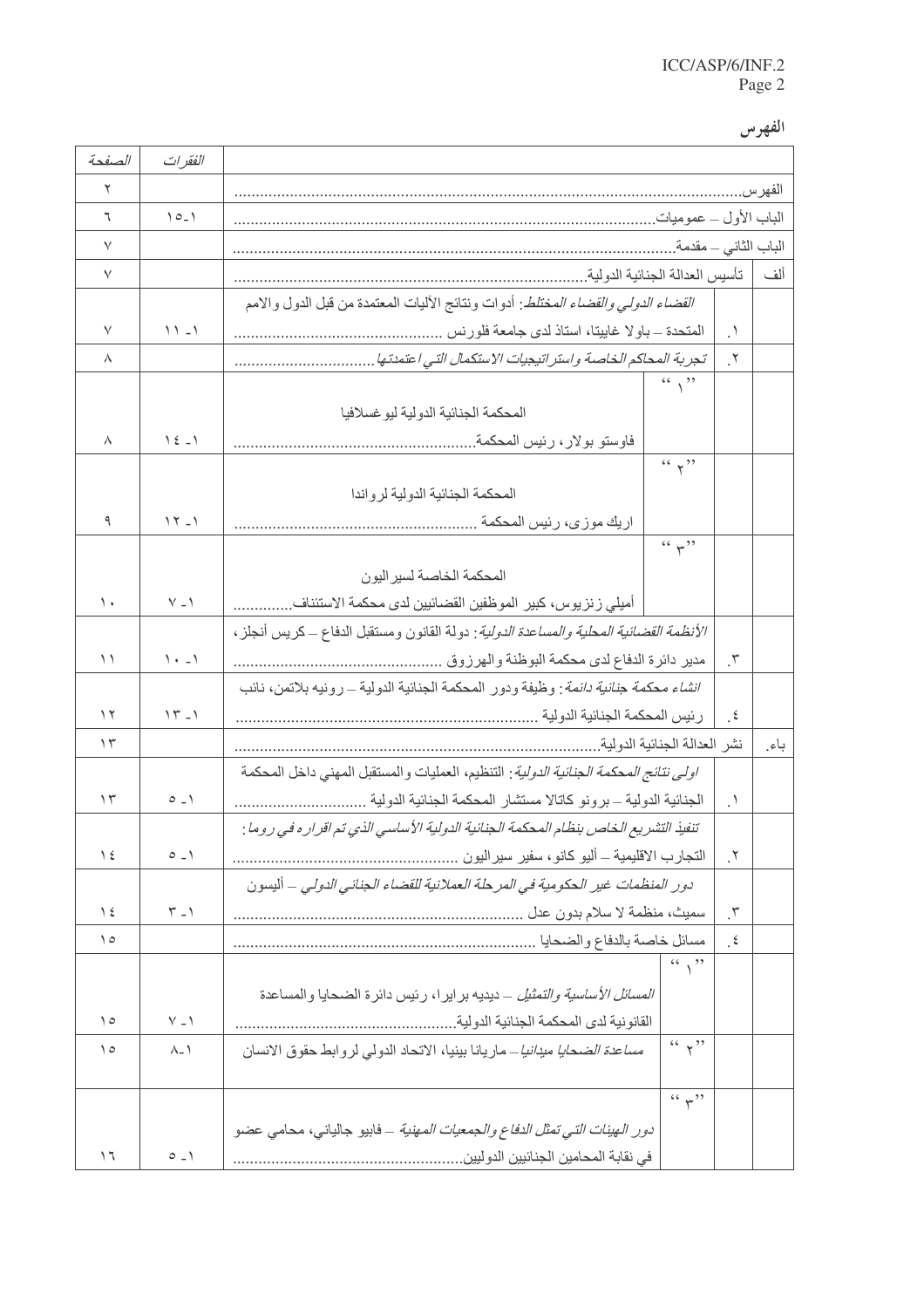|    |          | مؤتمر مراجعة نظام المحكمة الجنائية الدولية الأساسي الذي تم اقراره في روما          |                      | جيم. |
|----|----------|------------------------------------------------------------------------------------|----------------------|------|
|    |          | تقدم نظام المحكمة الجنائية الدولية الذي تم اقر اره في روما، من اعتماده إلى الجمعية |                      |      |
| ۱٦ | $0 - 1$  | العم <i>ومية للدول الاعضاء</i> ــ أومبيرتو ليانسا، استاذ في جامعة روما             |                      |      |
|    |          | من مؤتمر روما الى مؤتمر المراجعة: مبدأ الشمولية أو توفير الشروط والتأبيد – يور غ   |                      |      |
| ۱٧ | ۹_۱      | لندنمن، وزير الشؤون الخارجية في سويسرا                                             |                      |      |
|    |          | تعديل ومراجعة: أحكام، مهل، احتياجات حقيقية واصول – رولف فيفي، وزير الشؤون          |                      |      |
| ۱۸ | $11 - 1$ | الخارجية في النروج                                                                 | $\cdot^{\mathsf{r}}$ |      |
| ۱۹ | $11 - 1$ | <i>موضوع ألية المراجعة</i> ــ أوتو تريفترر، استاذ في جامعة سالسبورغ                | $\cdot$ , $\epsilon$ |      |
|    |          | دور المنظمات غير الحكومية في المسار المؤدي الى مؤتمر المراجعة – وليم بايس، مدير    |                      |      |
| ۲. | ۱ - ۱    | منظمة التحالف من اجل المحكمة الجنائية الدولية                                      | $\cdot^{\circ}$      |      |

| $\uparrow \uparrow$ |                                                | الباب الثالث - جريمة العدوان                                                                  |        |
|---------------------|------------------------------------------------|-----------------------------------------------------------------------------------------------|--------|
| $\Upsilon$          |                                                | م <i>سؤولية الدولة عن تصرفات عدوانية وفق ميثاق الامم المت</i> حدة: در اسة الحالات ــ ادوار دو | ألف    |
|                     | $\wedge$ $\rightarrow$                         |                                                                                               |        |
| ۲۲                  |                                                | المسؤولية الجنائية الفردية عن جريمة العدوان: المقدمات التاريخية، من محاكمات                   | باءِ   |
|                     |                                                | نورمبيرغ الى تعزيز النظام القضائي الجنائي الدولي – محمد عزيز شكري، استاذ في                   |        |
|                     | $9 - 1$                                        | جامعة دمشق                                                                                    |        |
| $\tau$              |                                                | المسائل السياسية بين ميثاق الامم المتحدة والنظام الأساسي للمحكمة الجنائية الدولية الذي        | جيم.   |
|                     | $7 - 1$                                        | <i>تم إقراره في روما</i> _دايفد شفر ، معهد القانون لدى جامعة نورثوسترن                        |        |
| $\mathbf{y}$        |                                                | <i>مسؤولية القيادة عن جريمة العدوان</i> : اعداد تعريف والمرافعة امام المحكمة الجنائية الدولية | دال.   |
| $\mathsf{Y}\circ$   | $\mathcal{F} = \mathcal{V}$                    | ١ _   كريستيان ويناوزر ، سفير لختنشتاين                                                       |        |
| $\Upsilon$          | $\left( \cdot \right)$                         | ٢   كلاوس كريس، استاذ في جامعة كولونيا                                                        |        |
|                     |                                                | التشريعات الوطنية حول المسؤولية الفردية عن التصرفات العدوانية _ أستريد رايسنجر ،              | هاءِ   |
| $\Upsilon$          | $11 - 1$                                       | معهد القانون في سالسبور غ حول القانون الدولي الجنائي.                                         |        |
|                     |                                                | مبدأ التكامل وفق نظام المحكمة الأساسي الذي تم إقراره في روما وتفاعله مع جريمة                 | و او . |
| ٢٨                  | $\begin{pmatrix} 1 & 1 \\ 1 & 1 \end{pmatrix}$ | <i>العدوان –</i> بال فرنغ، مستشار قضائي لدى وزارة الشؤون الخارجية في السويد <sub>.</sub>      |        |

| ٣.             |                             | الباب الرابع ــ تجربة المحاكم الجنائية الدولية واسهامها في تطوير القانون الجنائي الدولي. |                       |     |
|----------------|-----------------------------|------------------------------------------------------------------------------------------|-----------------------|-----|
| $\mathbf{r}$ . |                             | التحقيق بالجرائم الدولية                                                                 |                       | ألف |
| $\mathbf{r}$ . | $11 - 1$                    | كار لا ديلبونتي، المدعي العام لدى المحكمة الجنائية الدولية ليوغيلافيا                    |                       |     |
| $\uparrow$     | $11 - 1$                    | حسن ب ِ جلو ، المدعي العام لدى المحكمة الجنائية الدولية لرواندا ِ                        | $\cdot^{\mathsf{Y}}$  |     |
| ٣٢             | $9 - 1$                     | ألفرد كوندي، عضو وحدة التحقيق لدى المحكمة الجنائية الدولية لرواندا ِ                     | $\cdot$               |     |
| ٣٣             | $\xi = 1$                   | ستيفان راب، المدعي العام لدى المحكمة الخاصة لسير اليون                                   | $\cdot$ $\epsilon$    |     |
|                |                             | ديبوره ولكنسون، نائب المدعي العام لدى دائرة العدل التابعة لإدارة الامم المتحدة المؤقتة   | $\cdot$ $\circ$       |     |
| ٣٣             | $V - 1$                     | في الكوسوفو                                                                              |                       |     |
| $\tau$ {       | $\mathcal{F}$ $\mathcal{F}$ | شيا ليانغ، المدعي العام الوطني المساعد لدى الدوائر الاستثنائية في محاكم كاموديا          | $\cdot$               |     |
| $\tau$         | $\mathcal{F} = \mathcal{V}$ | توبي كادمن، مستشار النيابة العامة لدى محاكم البوظنة والهرتزوق                            | $\cdot^{\vee}$        |     |
| $\tau$         | $V - 1$                     | فاتو بنسودا، نائب المدعي العام لدى المحكمة الجنائية الدولية                              | $\cdot^{\mathcal{A}}$ |     |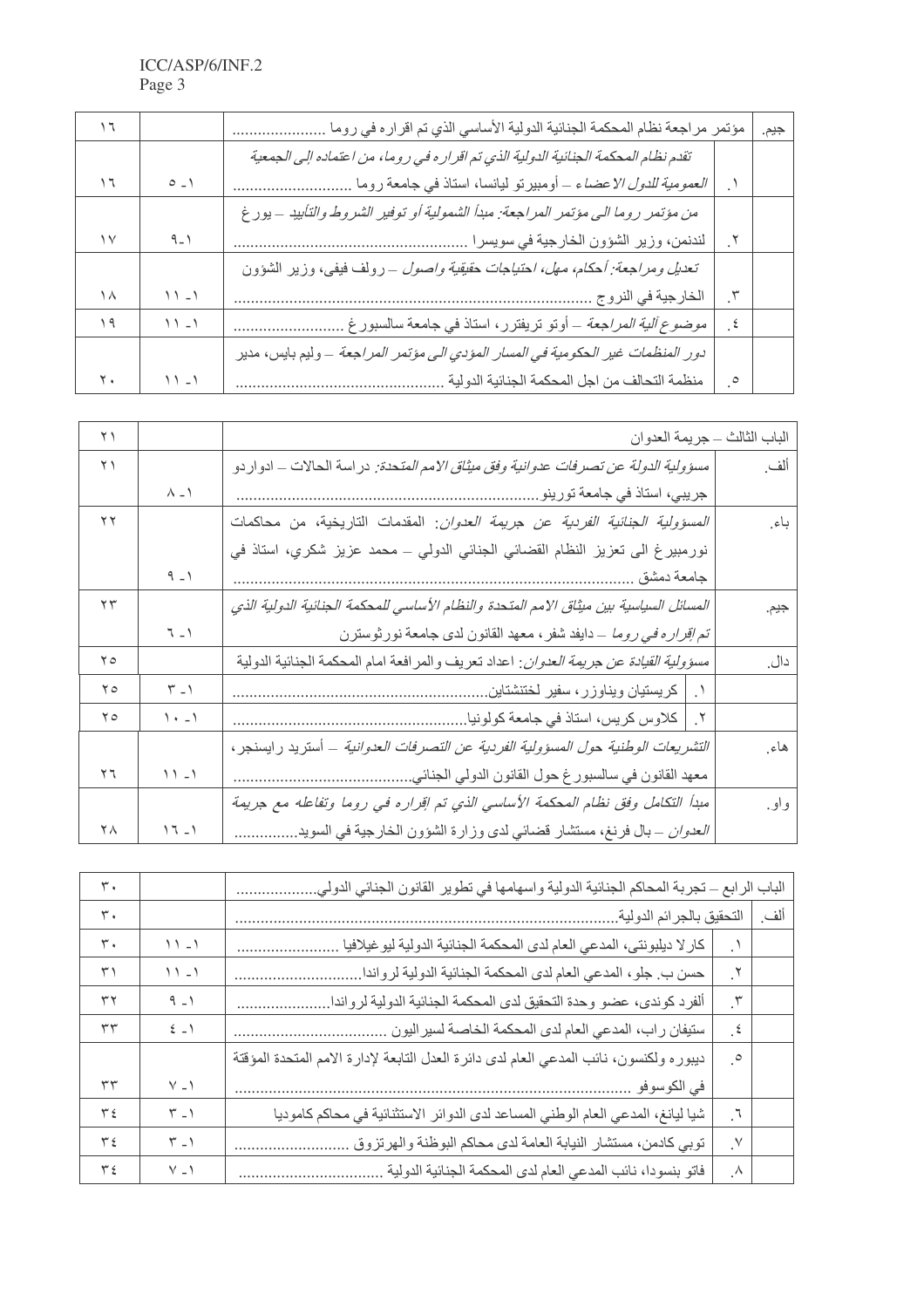| ro                     | $\mathcal{F} = \mathcal{V}$ | أليتشه تزاجو، محقق لدى المحكمة الجنائية الدولية                                        | ़१                    |      |
|------------------------|-----------------------------|----------------------------------------------------------------------------------------|-----------------------|------|
|                        |                             | تحسين التعاون فيما بين الدول وبين هذه الأخيرة والمنظمات الدولية – نيكولا بياتشنتي،     | $\Delta$              |      |
| ۳٥                     | $\mathcal{T} = \mathcal{N}$ | النائب العام المساعد في الدائر ة الاقليمية لمحاربة المافيا في ميلانو                   |                       |      |
| ٣٦                     |                             | الادعاء في المحاكمات الدولية.                                                          |                       | باءِ |
| ٣٦                     | $\xi$ $\rightarrow$         | حسن ب جلو، المدعي العام لدى المحكمة الجنائية الدولية لرواندا                           | $\cdot$ .             |      |
| ٣٦                     | $\mathcal{T} = \mathcal{N}$ | سيلفانا أربيا، كبير ممثلي النيابة العامة لدى المحكمة الجنائية الدولية لرواندا          | ् $\mathbf{y}$        |      |
| ٣٦                     | $V = V$                     | ستيفان راب، المدعي العام لدى المحكمة الخاصة لسير اليون                                 | $\cdot^{\mathsf{r}}$  |      |
| $\mathsf{r}\mathsf{v}$ | $0 - 1$                     | فاتو بنسودا، نائب المدعي العام لدى المحكمة الجنائية الدولية                            | $\cdot$               |      |
|                        |                             | ديبوره ولكنسون، نائب المدعي العام لدى دائرة العدل التابعة لادارة الامم المتحدة المؤقتة | $\cdot^{\circ}$       |      |
| $\mathsf{r}_\Lambda$   | $\mathbb{T} \_ )$           | في الكوسوفو                                                                            |                       |      |
| ٣٩                     | $\lambda$                   | وليم سميث، نائب المدعي العام الدولي المساعد لدى الدوائر الاستثنائية في محاكم كامبوديا  | $\cdot$               |      |
| ٣٩                     | $\mathcal{F} = \mathcal{F}$ | توبي كادمن، مستشار في مكتب المدعي العام لدى محاكم البوظنة والهرتزوق                    | $\cdot^{\vee}$        |      |
|                        |                             | <i>تطابق الاجراءات الجنائية الدولية مع حقوق الانسان</i> – فرانشيسكو كريزافولي، مستشار  | $\cdot^{\mathcal{A}}$ |      |
| ٣٩                     | $\vee$ _ $\wedge$           | قضائي لدى الممثلية الدائمة لايطاليا لدى مجلس أوروبا                                    |                       |      |

| $\hat{z}$      |                             | الباب الخامس ـــ السابقات القانونية الجنائية الدولية                                       |                       |      |
|----------------|-----------------------------|--------------------------------------------------------------------------------------------|-----------------------|------|
| $5 \setminus$  |                             | القتل الجماعي                                                                              |                       | ألف  |
| $\mathfrak{c}$ | $\Lambda$ - $\Lambda$       | سوزان ملمستروم، موظف قضائي لدى المحكمة الجنائية الدولية ليوغسلافيا .                       | $\cdot$               |      |
| ٤٣             | $9 - 1$                     | سيلفانا أربيا، كبير ممثلي النيابة العامة لدى المحكمة الجنائية الدولية لرواندا              | ় গ                   |      |
| 55             |                             | الجرائم ضد الانسانية.                                                                      |                       | باء  |
| 55             | $\xi = 1$                   | دون تايلور ، موظف قضائي زميل في المحكمة الجنائية الدولية ليوغسلافيا <sub>.</sub>           | $\cdot$               |      |
| 55             | $7 - 1$                     | سيلفانا أربيا، كبير ممثلي النيابة العامة لدى المحكمة الجنائية الدولية لرواندا              | $\cdot^{\mathsf{Y}}$  |      |
| ع ع            | $V - 1$                     | أنطوانيت عيسى، مستشار في الاستئناف لدى المحكمة الجنائية الدولية ليو غسلافيا .              | $\cdot$               |      |
| ٤٤             | $Y - Y$                     | أميلي ز نز يوس، كبير الموظفين القضائي في الاستئناف لدى المحكمة الخاصة لسير اليون .         | $\cdot$ $\epsilon$    |      |
|                |                             | ح <i>ماية المدنيين في النز اعات المسلحة</i> : تطور القانون الدولي الانساني، من منظور جرائم | $\cdot^{\circ}$       |      |
|                |                             | الحرب الى منظور الجرائم ضد البشرية – أن ماري لاروزا، قسم الخدمات الاستشارية                |                       |      |
| 60             | $Y - Y$                     | حول القانون الدولي الانساني التابع للجنة الدولية للصليب الأحمر                             |                       |      |
| 60             |                             | جرائم الحرب.                                                                               |                       | جيم. |
|                |                             | مونو نوغوشي، بروفيسور في معهد أسيا والشرق الأقصىي لمنع الجريمة ومعالجة الفاعلين            | $\cdot$               |      |
| $\epsilon$ 0   | $V - V$                     | التابع للامم المتحدة                                                                       |                       |      |
| ه ٤            | $\xi$ $\rightarrow$         | جويدو أكوافيفا، موظف قضائي لدى المحكمة الجنائية الدولية ليو غسلافيا                        | $\cdot^{\mathsf{Y}}$  |      |
| ٤٦             | $\mathcal{F} = \mathcal{F}$ | أليتشه تزاجو ، محقق لدى المحكمة الجنائية الدولية .                                         | $\cdot^{\mathsf{r}}$  |      |
| ٤٦             | $7 - 1$                     | أنطوانيت عيسى، مستشار في الاستئناف لدى المحكمة الجنائية الدولية ليوغسلافيا                 | $\cdot$ $\epsilon$    |      |
| ٤V             | $0 - 1$                     | أميلي ز نز يوس، كبير  الموظفين القضائي في الاستئناف لدى المحكمة الخاصة لسير اليون .        | $\cdot^{\circ}$       |      |
| ٤V             | $V - V$                     | طارق عبد الحق، كبير المستشارين لدى قلم محكمة البوظنة والهرتزوق .                           | $\mathcal{F}$ .       |      |
| ٤٨             | $\xi$ $\rightarrow$         | مليكة بوزتليتش، موظف قضائي لدى دائرة جرائم الحرب في ساراييفو                               | $\cdot^{\vee}$        |      |
| 29             |                             | <i>دور المنظمات غير الحكومية في توثيق جرائم الحرب – ني</i> كّولو فيجا تالامنكا من منظمة    | $\cdot^{\mathcal{A}}$ |      |
|                | $\xi$ $\rightarrow$         | لا سلام بدون عدل ِ                                                                         |                       |      |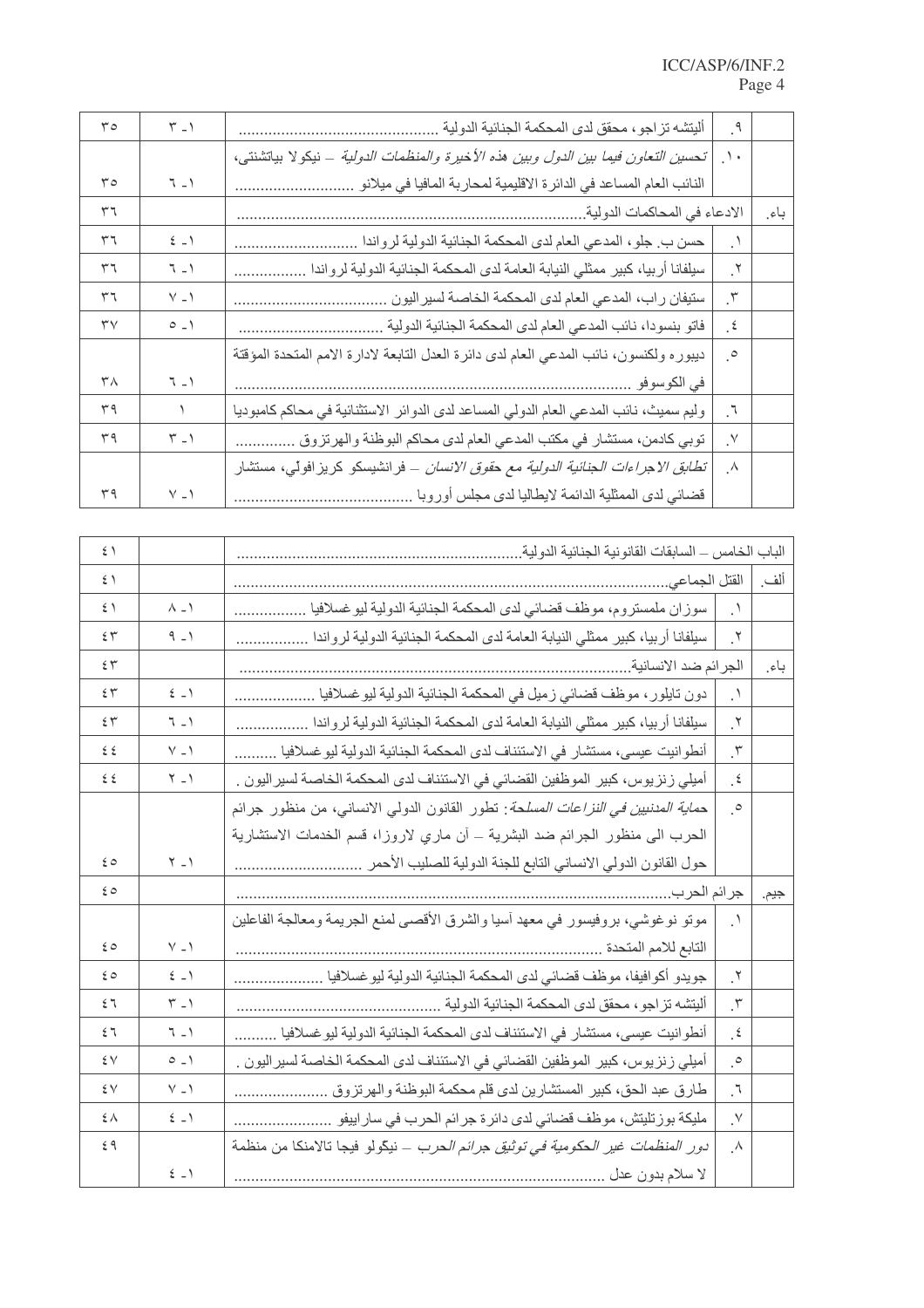|           |                                  | <i>النكتِّف مع الالتَّزامات الدولية بخصوص جرائم الحرب</i> : ممارسات الدول - أن ماري |           |
|-----------|----------------------------------|-------------------------------------------------------------------------------------|-----------|
|           |                                  | لاروزا، قسم الخدمات الاستشارية حول القانون الدولي الانساني التابع للجنة الدولية     |           |
|           | $\circ$ $\overline{\phantom{0}}$ | للصليب الأحمر الدولي .                                                              |           |
|           |                                  |                                                                                     | المر فقات |
| $\circ$ . |                                  | ِ مسر د بالمشار کين                                                                 |           |
|           |                                  | برنامج المؤتمر ………                                                                  |           |
|           |                                  | سىم التدشين                                                                         |           |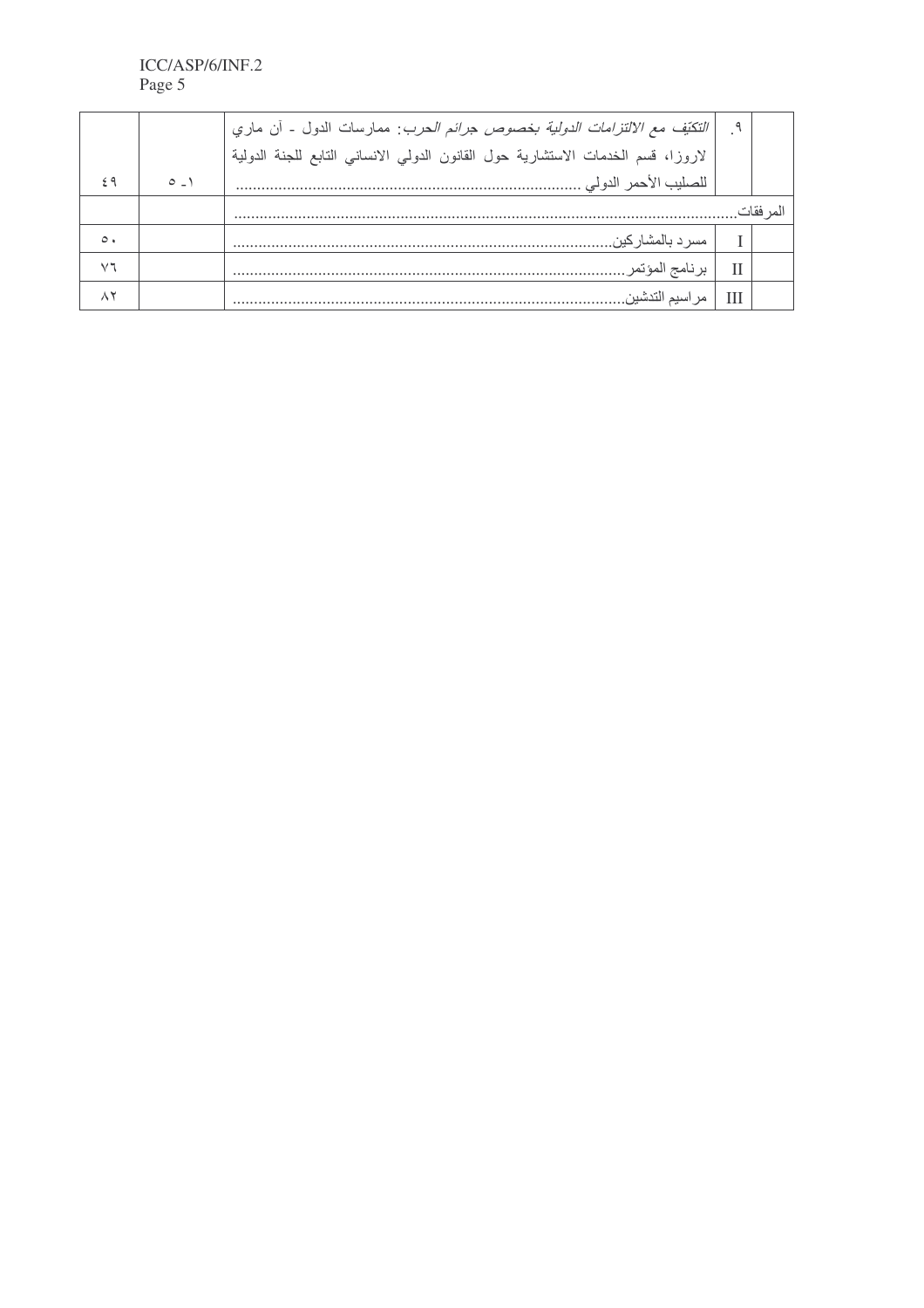الباب الأول \_ عموميات

لقد شكل "المؤتمر حول العدالة الجنائية الدولية"، الذي انعقد في مدينة تورينو ما بين ١٤ و ١٨ مايو/أيار ٢٠٠٧م، مناسبة نظمتها ومولتها ايطاليا بهدف الاسهام في تطوير القانون والعدالة الجنائية الدولية.

لقد دعي الى هذا المؤتمر ونظمه وتر أسه القاضي روبيرتو بيليلي رئيس المحكمة العسكرية في تورينو ِ.  $-\tau$ 

لقد قدمت السلطات الايطالية المركزية والمحلية على السواء، بالاضافة الى مانحين أخرين، ما يلزم من اسهام  $-\tau$ مالي ولوجستي لهذه المناسبة. كما قدمت الهيئات التالية الدعم التنظيمي والمالي والوسائط والأشخاص: المحكمة العسكرية في تورينو، وزارة الشؤون الخارجية، محافظة تورينو، اقليم البيامومنتي، جامعة تورينو والمعهد الاقليمي التابع للامم المتحدة للبحث عن الجريمة والعدالة (حتى من خلال الماستر في "المنظمات الدولية، القانون الدولي الجنائي ومقاومة الجريمة"، دورة ٢٠٠٦-٢٠٠٧، بالتعاون مع جامعة تورينو) كما أسهمت كل من دائرة السياسة الأوروبية وكومبانيا دي سان باولو ومؤسسة سي ار ني ومؤسسة بلاينثود في نمويل المؤتمر.

لقد سهرت على خدمات المؤتمر أمانة عامة مكونة من المحكمة العسكرية بفضل اسهام رجال الجيش وسلاح  $-\xi$ الكار ابنياري والشرطة المالية اللذين قدموا الوسائط اللازمة لانشاء نظام محلي لنقل المشاركين في المؤتمر ٍ لقد عمل لدى الأمانة منطوعون مدنبون، فيما ساهمت مجموعة خاصىة في اعداد النقرير .

لقد قدمت أمانة جمعية الدول المشاركة في المحكمة الجنائية الدولية عوناً لا يستهان به في بعض أوجه الاعداد  $\overline{\phantom{a}}$ للمؤتمر كما في اعداد التقرير أيضا. كما ساهمت الممثلية الدائمة للختنشتاين لدى الامم المتحدة في اعداد الجزء الثالث من التقرير

في دعوته للمشاركة في المؤتمر شمل الرئيس كل من الدول وممثلي المنظمات والبين حكومية والهيئات الاخرى  $-7$ المدعوة بشكّل دائم للمشاركة في أعمال الجمعية العامة للامم المتحدة بموجب أهم القرار ات، بالاضافة الى ممثلي المنظمات الاقليمية والبين حكومية وجهات اخرى مدعوة الى "المؤتمر الدبلوماسي للامم المتحدة من أجل انشاء محكمة جنائية دولية" (روما، يونيو— يوليو ١٩٩٨م) المعتمدين لدى اللجنة الاعدادية للمحكمة الجنائية الدولية أو المدعوين من قبل جمعية الدول المشار كة.

كما تمت دعوة كافة المشاركين في اجتماع دورة برنستاون لعام ٢٠٠٦م من مجموعة العمل الخاصة حول جريمة  $-V$ العدوان التابعة لجمعية الدول المشاركة، بالإضافة الى التحالف من أجل المحكمة الجنائية ِ

ومن أجل نعميم المعلومات حول المؤتمر والنعريف بالقانون والعدالة الجنائية الدولية تم انشاء موقع على شبكة  $-\lambda$ انترنت مخصص لذلك سوف يبقى ناشطاً وسوف يتم تجديده للاطلاع أيضا على تبعات المؤتمر .(www.torinoconference.com)

لقد شارك في المؤتمر ٤٣٦ شخص منهم ممثلي ٩٥ دولة، بالاضافة الى منظمات دولية هامة ومنظمات غير  $-9$ حكومية وأكادميين وقضاة ومدعين عامين ومحامين وطلاب كما تم تمثيل كافة أجهزة المحاكم الدولية وما في حكمها، منها المحكمة الجنائية الدولية ومحكمتي الامم المتحدة الخاصتين بيوغسلافيا ورواندا والمحكمة الخاصة بسيرا ليون والمحاكم الاستثنائية في كمبوديا ومحكمة جرائم الحرب في سار ابيفو وادارة الامم المتحدة المؤقتة في كوسوفو على أعلى المستويات يشتمل المرفق الأول بهذا التقرير على مسرد بالوفود والمشاركين المسجلين

لقد قدم الصندوق الخاص الذي تم انشاؤه لتغطية مصاريف السفر والاقامة للبلدان القليلة النمو او النامية مساعداته  $-1$ لممثلي ٤١ دولة.

لقد قدم منظمو المؤتمر أيضا الى كافة المشاركين وبشكل مجانبي وجبات الطعام والنقل المحلي والاستقبال في  $-11$ المطار بالاضافة الى زيارات ومناسبات ثقافية.

خلال مختلف الدور ات قدم ٢٥ محاضر اسهاماتهم الى المؤتمر . وقد تم خلالها تقديم الترجمة الفورية الى اللغات  $-11$ الانكليزية والفرنسية والايطالية بشكل مجاني. يشتمل المرفق الثاني بهذا التقرير على البرنامج الفعلي لأعمال المؤتمر كما يشتمل على موجز لمداخلات المحاضرين الشفهية كما سوف يتم نشر اسهامات موسعة في وقت لاحق ِ

لقد بدأ المؤتمر بمراسيم تدشين رسمية افتتحها رئيس المؤتمر القاضي روبيرتو بيليلي الذي عرض أهداف وغاية  $-11$ وبنية المؤتمر وتوقف عند دور العدالة الجنائية في تعزيز مبدأ الشرعية. وفي هذا المجال أكد الرئيس أن من شأن المشاركة الواسعة في النظام الأساسي للمحكمة الجنائية الدولية الذي تم اعتماده في روما، من خلال النضال ضد فرار أهم المسؤولين عن الجرائم البشعة التي تدخل في اختصاص المحكمة من وجه العدالة، الاسهام في تعزيز الشروط الأساسية لقيام سلام دائم وتلبية حقوق ضحايا الجرائم نفسها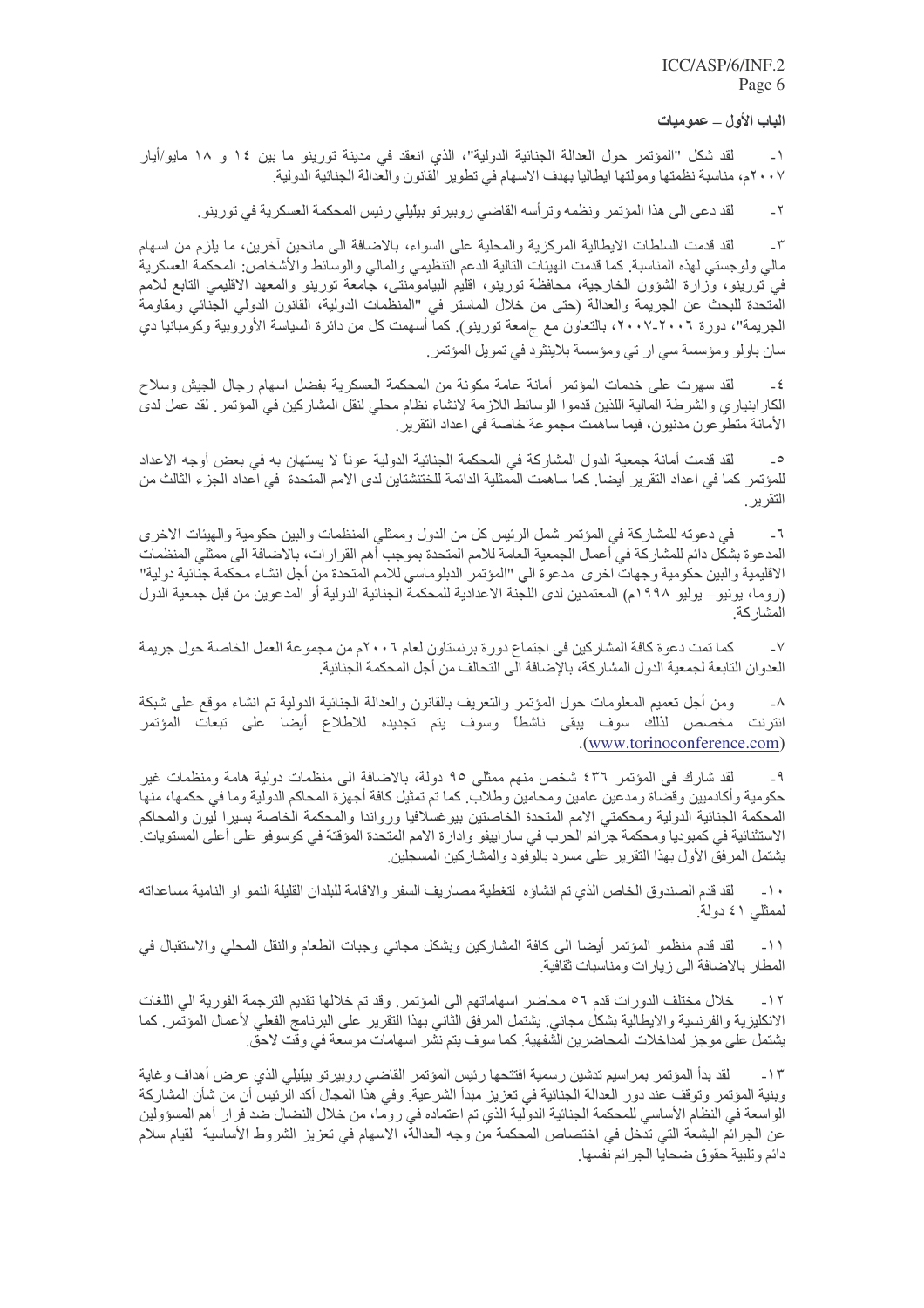كما شدد نائب وزير الدولة للشؤون الخارجية السيناتور جاني فيرنيتي التزام ايطاليا الدائم بقضية المحكمة الجنائية  $-15$ الدولية والأثر الرادع الذي نتمتع به المحكمة نفسها تجاه ارتكاب الجرائم الدولية الخطيرة وأهمية التحقيق السريع في الوضع في دارفور٬ كما أبرز نائب وزير العدل السيناتور ألبيرتو ماريتاتي التعاون المتواصل الذي تقدمه ايطاليا للمحاكم الخاصة النابعة للامم المتحدة. كما أوضح أن التشريع الايطالي الذي يقصى باعتماد النظام الأساسي للمحكمة الجنائية ادارة اقليم بيامونتـي سيرجيو ديورسولا ضرورة قيام الدول بالموافقة علـي الحد من سيادتـها من أجل التمشـي مع مبدأ مسؤولية أهم مرتكبي الجرائم الدولية البشعة. كما تطرق عضو ادارة محافظة تورينو أورورا تيزيو الى ضرورة أن يقوم المجتمع الدولي باعادة احقاق الحق وابقاء الذاكرة حية حول المأسي العديدة المرتبطة بنزاعات وأنظمة متسلطة وشدد عضو بلدية تورينو ميكيلي ديلوتري على ميل المدينة الطبيعي لاستضافة المؤتمر تمشيًا مع دورها التاريخي والثقافي. كما ذكر موظف المعهد الاقليمي التابع للامم المتحدة للبحث عن الجريمة والعدالة دوريس بودنبير غ بالمسار الذي أدى الى انشاء المحكمة الجنائية الدولية٬ كما قدم كل من رئيس المحكمة الجنائية الدولية ليو غسلافيا القاضـي فاوستو بوكار ورئيس المحكمة الجنائية الدولية لرواندا القاضي ايريك موزى ونائب رئيس المحكمة الجنائية الدولية رونيه بلاتمان والمدعى العام المساعد الكمبودي النابع للمحاكم الاسنثنائية في كامبوديا السيدة شيا ليانغ والمستشار القضائي للمحكمة الخاصة لسيراليون السيدة أميلي زنزيوس لأهم المسائل التبي تمت مواجهتها والنتائج التبي تم الحصول عليها من قبل المحاكم التابعين لمها ٍ وقد نوه المحاضرون كلهم بتنظيم المؤتمر وأقروا بتزامنه الجيد وببرنامجه الواسع يشتمل المرفق الثالث بهذا التقرير على المداخلات الخاصة بمر اسيم التدشين

بمناسبة المؤتمر استضافة الجهة المنظمة في مبنى كاستيلو ديل فالنتينو التاريخي الاجتماعات المخصصة لرؤساء  $-10$ المحاكم الدولية والمدولة ومدعيها العامين وكتابها الذي تناقشوا في الارث الذي سوف تتركه المحاكم نفسها وفي مسائل اخر ي متصلة بذلك

الباب الثاني \_ مقدمة

ترأس الجلسة رئيس المحكمة العسكرية فى تورينو روبيرتو بيلّيلى

- تأسيس العدالة الجنائية الدولية ألف\_
- القضاء الدولي والقضاء المختلط: أدوات ونتائج الآليات التي اعتمدتها الدول والامم المتحدة \_ باولا جاتييتا،  $-1$ استاذ في جامعة فلورنسا

ذكر المحاضر بناريخ وتنظيم الاختصاص الدولي والمختلط في الماضي ارتبط مفهوم الجرائم نفسه بشكل أكثر  $-1$ بالجر ائم ذات الطبيعة الخاصة مثل الإتجار بالنساء والإطفال أو القر صنة. ولمو اجهة هذه الجر ائم الدولية، التي غالبا ما كانت منظمة، ارتأت الدول أنه من اللازم اعداد معاهدات من أجل تعزيز التعاون ومقاومة الجرائم بشكل أكثر فعالية اعتمدت هذه المعاهدات عادة نموذجا محددا: يتم تحديد الجريمة ومن ثم يتم تطوير التشريعات الوطنية ومعايير الاختصاص لمكافحة هذه الجر ائم ِ أنتجت محاولات التنسيق هذه من اجل محاربة الجر ائم الخاصة شكلا تمهيديا للقضاء الجنائي ِ

اهتمت محكمة نورنبيرغ بشكل جديد من الجريمة: الجرائم التي ارتكبتها أجهزة دولة خلال ممارستهم وظائف  $-\tau$ الدولة. كما كان لنورمبير غ وطوكيو شوائب: تعرضت المحاكمات لضغوطات سياسية وحكمتها مفاهيم عدالة المنتصرين. وبالرغم من ذلك شكلت انعطافاً أساسياً في العدالة الجنائية الدولية اذ اهتمت بخروقات ارتكبتها أجهزة دولة أو بدعم من الدولة نفسها

مؤسسات العدالة الجنائية الدولية أصبح لا بد منها أكثر من أي وقت أخرٍ. تمثَّل المحكمة الجنائية الدولية  $-\tau$ ليو غسلافيا والمحكمة الجنائية الدولية لرواندا والمحكمة الخاصة لسيرا ليون والمحكمة الجنائية الدولية اختبارات حقيقية في مجال تأكيد العدالة الجنائية الدولية، فيما الانظمة القضائية الوطنية مدعوة لتوسيع مجال عمل هذه المحاكم.

في المعاهدات مثل معاهدات جنيف والمعاهدة ضد النعذيب والمعاهدة ضد القتل الجماعي، كانت الدول مدعوة  $-\xi$ لحل مسائل قضائية وتنظيم العلاقات المتبادلة بالاضافة الى تشجيع التعاون فيما بينها٬ غير أن هذه المحاكم قلما وضعت هذه القيم موضع التنفيذ

لقد أحدثت المحكمة الجنائية الدولية ليوغسلافيا والمحكمة الجنائية الدولية لرواندا اللتين تلتهما المحكمة الجنائية  $\overline{\phantom{a}}$ الدولية والمحاكم المختلطة تبدّلا ذات دلالة، حيث لم يعد القانون الدولي والقانون الوطني يعتمدان بشكل حصري على المحاكم الوطنية ِ فقد استطاعت الأجهزة الدولية محاكمة الأفراد مباشرة دون تدخل الدول ِ كما حددت اصول وقواعد اجرائية لعملها ٍ لأول مرة وضعت المحاكم الدولية حدا لاحتكار القانون الوطني للتأكيد مباشرة على قيمها الخاصة من خلال مبادئها القضائية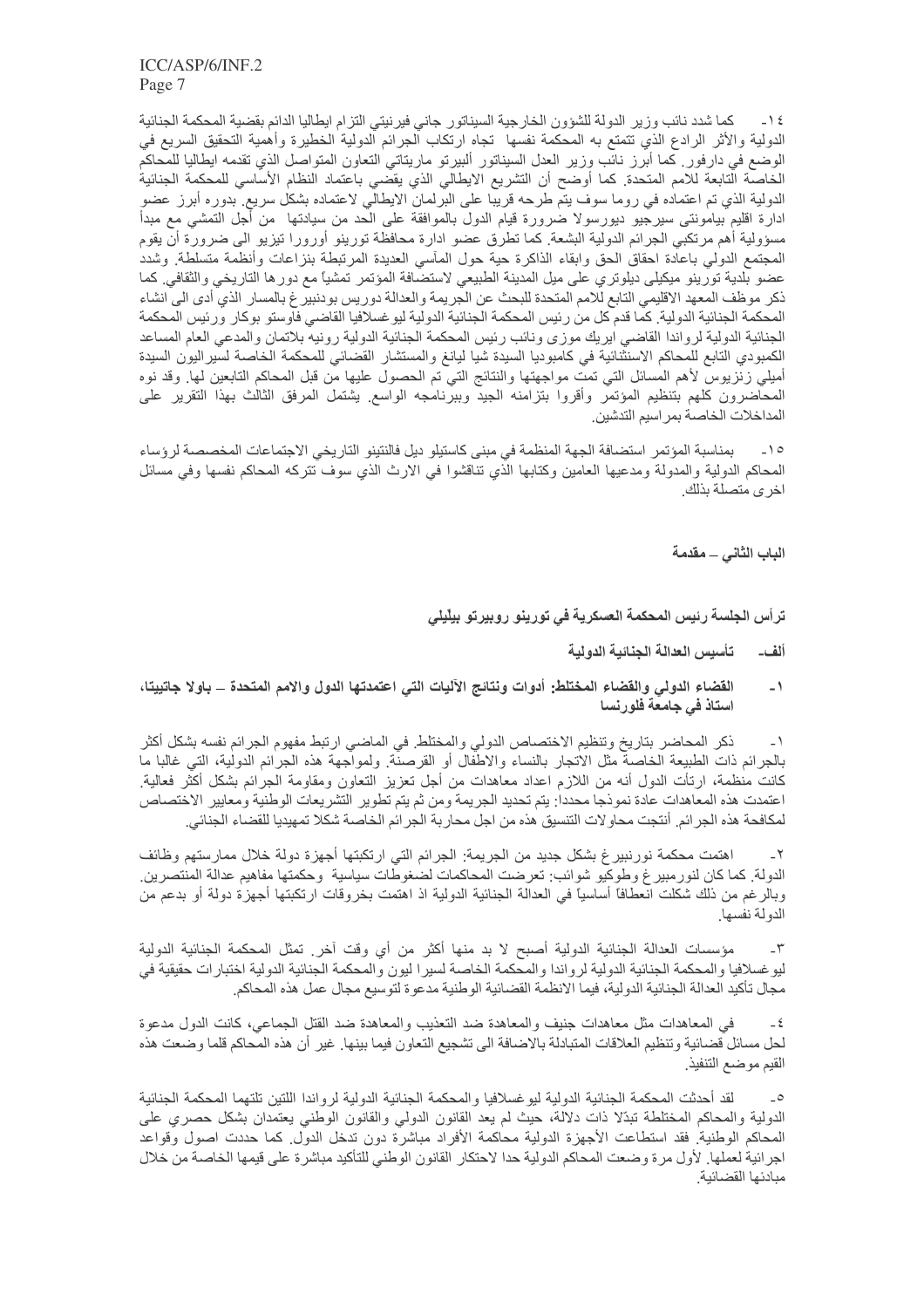كان لتطور المحاكم الدولية وتطور قواعد المرافعة والاثبات بعض الأثر على القضاة الوطنيين أيضا<sub>.</sub> ففي عام  $-7$ ١٩٩٤م بدأ القضاة المحليون بمحاكمة المسؤولين عن الجرائم الدولية لدى المحاكم الوطنية.

الفارق الأساسي خلال المحاكمات الوطنية أصبح يكمن في واقع أن القضاة توقفوا عن التصرف كقضاة محليين  $-<sup>1</sup>$ وحسب بل أصبحوا "ذراع وقدم" العدالة الجنائية الدولية. وقد ترتب عن ذلك فهم جديد لوظيفتهم أدى الى تغيير في فهم القانون الجنائي الدولي، حيَّث أنهم أصبحوا قضاة محليين يطبقون القانون الوطني والدولي.

لقد توجب على المحاكم الدولية حل جملة من المسائل: وعي المسافة الجغرافية التي تفصل هذه المحاكم عن  $-\lambda$ الأماكن التي شهدت ارتكاب الجرائم (مثل لاهاي)، على الرغم من أن المسافة الوثيقة من شأنها طرح مسائل أمنية لا تقل أهمية (كما هي الحال في المحكمة الخاصة لسيرًا ليون)؛ الاشكاليات المرتبطة باللغة؛ الحاجة اليّ تأمين تعاون الدول والافراد غير الحكوميين من أجل تنفيذ سندات التوقيف ومن أجل جمع الأدلة. اضطرت هذه المحاكم في حالات مختلفة أن تتبع الارادة السيدة للدول التي غلبا ما كان يتخذ قرار ها بالتعاون مع المحاكم الدولية طابعا سياسيا ِ

> على الرغم من ذلك حسنت المحاكم الدولية باستمر ار النتائج التي حصلت عليها.  $-9$

من المسائل المهمة بمكان بالنسية للمحاكم الدولية تكمن في ظهور ها بمظهر عدم التحيز يشكل الظهور بمظهر  $\Upsilon$ عدم التحيز مسألة أساسية لمشروعية المحكمة. ان خيار عدم ملاحقة بعض الجرائم قد يبدو موقفا متحيزا (كما كانت الحال عندما قررت المحكمة الجنائية الدولية ليوغسلافيا عدم ملاحقة حلف الاطلسي لقيامه بقصف صربيا) ِ

في النهاية لا بد من القول أنه ما يزال على المحاكم الدولية مواجهة مسائل مختلفة مثل الحد من طول المحاكمات  $-1$ . وتبسيط الاجر اءات ِ غير أن التقدم الهائل الذي تم تسجيله حتى الآن يدعو للتفاؤل ِ

### تجربة المحاكم الخاصة واستراتيجية استكمالها  $-7$

### $\left($   $\left($ ,  $\right)$ المحكمة الجنائية الدولية ليوحسلافيا ــ فاوستو بوكار ، رئيس المحكمة

أقر المحاضر بأنه على المجتمع الدولي عدم القيام بانشاء محاكم خاصة لملاحقة جرائم دولية حيث تكون المحاكم  $-1$ الوطنية غير قادرة على معالجتها أو لا تريد معالجتها، لأنه من المستحسن أن تقوم محكمة دولية وحيدة، هي المحكمة الجنائية الدولية، باعلاء العدالة

كانت المحاكم الخاصة التي أنشأها مجلس الأمن التابع للامم المتحدة لازمة لتسريع عملية انشاء محكمة دولية  $-\tau$ دائمة. وعلى الرغم من ذلك ظهرت في المحاكم التي أنشأتها الامم المتحدة بعض الشوائب الشبيهة بشوائب محكمتي نورمبيرغ وطوكيو، باستثناء الانتقادات التي تستند الى الظهور بمظهر عدالة المنتصرين وقد استدعى ذلك القيام بتطوير عدالة دولية تستند الى قانون جنائي بحيث يتم تطبيقه على جرائم مستقبلية.

 $-\tau$ لقد تم اعتماد النظام الأساسي لمحكمة الامم المتحدة ليوغسلافيا بموجب قرار اتخذه مجلس الامن التابع للامم المتحدة في وقت كانت فيه الحرب ما تزال مستعرة. وبالر غم من أن المحكمة االجنائية لدولية ليو غسلافيا كان عليها اعلاء العدالة فقط الا أن انشاءها كان يرمي الى وضع حد للحرب أو جعلها على الأقل أكثر انسانية<sub>.</sub>

أهم شوائب المحكمة الجنائية الدولية ليوغسلافيا موجودة أصلا في القرار الذي تم بموجبه اعتماد نظامها الأساي  $-\xi$ الذي:

(أ) لم ينص على القانون الذي ينبغي تطبيقه؛

(ب) حدد الجر ائم غير أنه لم تحدد لا أبعاد هذه الجر ائم و لا عناصر ها المكونة؛

(ج) ذكر بأن على المحكمة الجنائية الدولية ليوغسلافيا العمل وفق المبادئ الأساسية للمحاكمة العادلة غير انه لم يحدد الاصول التي على المحكمة اتباعها.

تـحد*يد القانون الـجنائـي القابل للتطبيق* ٍ من أجل احتر ام مبدأ الشر عية لجأت المحكمة الـجنائية الدولية ليو غسلافيا الى  $\overline{\phantom{a}}$ القانون الدولي العرفي والى المعاهدات التي كانت مبرمة عند ارتكاب الجريمة. أحد أهم المسائل كان يكمن في تحديد المعاهدات التي كانت سارية المفعول ما بين عام ١٩٩١م و عام ١٩٩٢م، لأن النتالي في المعاهدات التي أبرمتها الدول التي حلت محل بوغسلافيا وتلك التي أبرمتها هذه الأخيرة طرحت مسائل لم تكن واضحة تماما ٍ من المسائل الاخرى البارزة هنالك صعوبة تحديد القانون الدولي العرفي لم تتمكن المحكمة الجنائية الدولية ليوغسلافيا من اعتماد مقاربة متطورة للقانون العرفي، لأنه نعين عليها تطبيق مبدأ الشر عية بمعناه الضيق ِ

تحديد اصول الصرافعة. بخلاف الأنظمة القضائية الوطنية حيث الفرع التشريعي يقوم بتحديد قانون اصول  $-7$ المرافعة الذي يمكن تطبيقه، في المحكمة الجنائية الدولية ليوغسلافيا اضطر القضاة تحديد وتطبيق اصول المرافعة الخاصة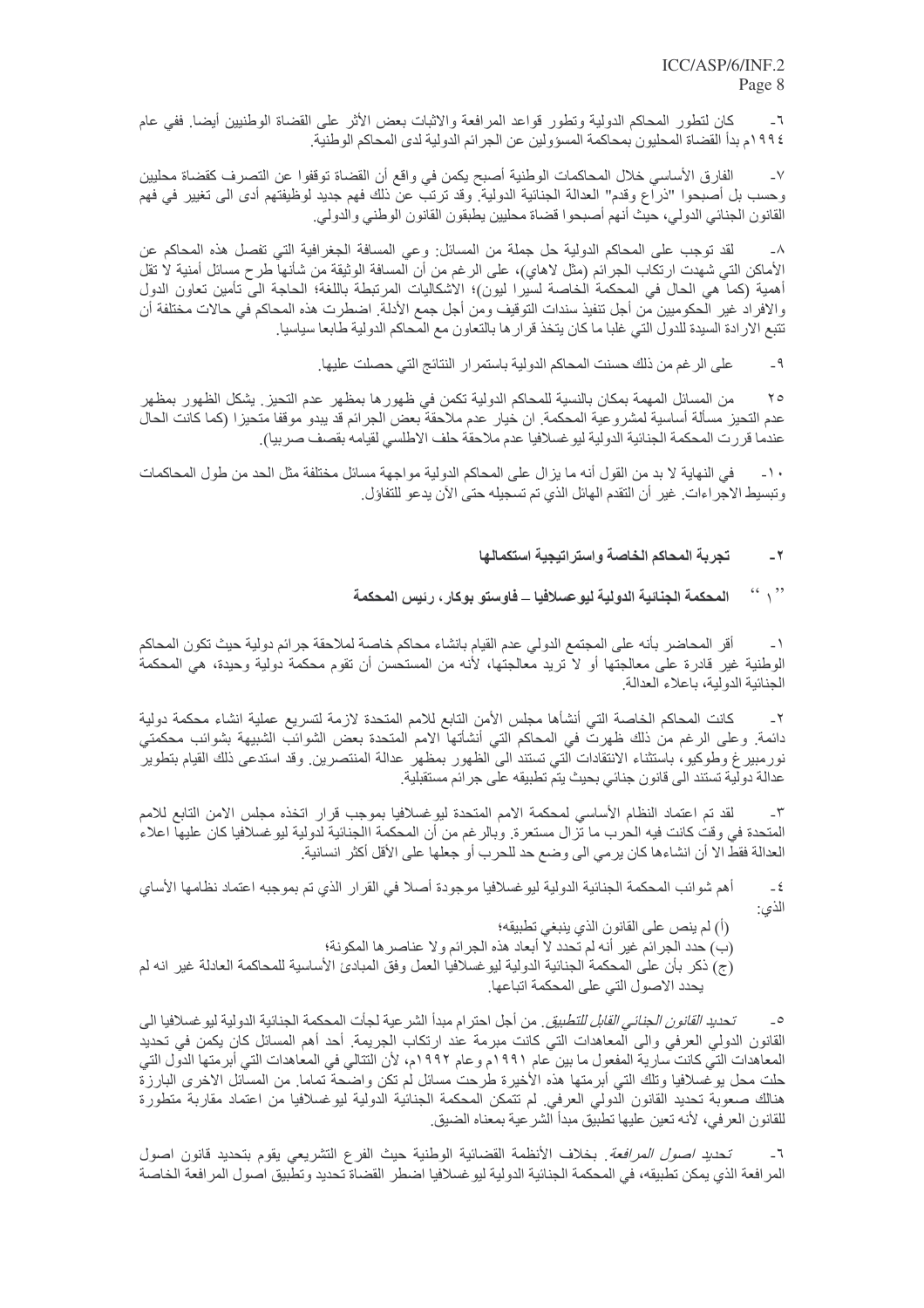بهم. فمحاكمات نورمبير غ لم تتمخض عن تجربة ذات دلالة من حيث اصول المرافعة، مما أوجب تطوير كل شيء ابتداءاً من الصفر .

 $- \nabla$ وفي حين أنه من السهل نسبيًا الحصول على الأدلة بالنسبة للمحاكم الوطنية فقد كان ذلك صعب جدا بالنسبة للمحاكم الدولية لأن ليس لهذه الاخيرة أية سيطرة على الأرض، فهي مربوطة كليا بتعاون الدول ولما كانت الوثائق المكتوبة مفقودة بالكامل في حال المحكمة الجنائية الدولية ليو غسلافياً فقد استندت المحاكمات الى أدلة الشهود والأدلة الشفهية

لقد تم تطوير بنية قواعد اجرائية مستندة الى مقاربة القانون العام مع وجود بعض التقاليد العائدة للقانون المدني.  $-\lambda$ وبالرغم من التعديلات التي طرأت عليها حلال السنين ما تزال هذه البنية تضبط اصول المرافعة امام المحكمة الجنائية الدو لبة لبو غسلافيا

وبهذا الخصوص فقد لوحظ أن للمحكمة الجنائية الدولية امتياز تستطيع الاستناد عليه وتطبيق جملة من الأحكام  $-9$ الأساسية تم اعتمادها في اطار النظام الأساسي للمحكمة الجنائية الدولية الذي تمّ اعتماده في روما والذي أوجد نوعاً من القانون الجنائبي، بالاضاَّفة الى استفادتها من قواعد المرافعة والاثبات التي أقرتها الجمعية العمومية للدول الاعضاء في المحكمة الجنائبة الدولبة

١٠\_\_\_ /*ستر انتجية الاستكمال* ِ نظر ا لطبيعتها الخاصة لا بد ان تنهى المحكمة نشاطها في وقت ما ٍ على الر غم من ذلك ينبغي ايجاد حلول للجرائم التي تم ارتكابها قبل انشاء المحكمة الجنائية الدولية عام ٢٠٠٢م والتي ما تزال تحتاج للملاحقة

ينبغي أن يبقى مبدأ التكامل، الذي يشكل أحدى نقاط ارتكاز المحكمة الجنائية الدولية، دليل الأنشطة المستقبلية في  $-11$ مجال العدالة الدولية

التعاون بين المحاكم المحلية والدولية لمواجهة الجرائم الدولية بنجاح قد يكون من الأهمية بمكان قد يكون من  $-11$ الأفضل ملاحقة المسؤولين الصغار على المستوى المحلي فيما يكون من الأفضل محاكمة المسؤولين الكبار على المستوى الدولي مما يساعد على تجنب التعقيدات التي قد تبرز في محكمات هؤلاء الآخرين المتهمين بارتكاب جرائم حرب و/أو جرائم ضد الانسانية في البلد الذي ارتكبوا فيه هذه الجرائم.

 $\mathbin{\lrcorner} \mathbin{\upharpoonright} \mathbin{\upharpoonright}$ وفي هذا المجال فقد تمت الإشارة الى تجربة المحكمة الجنائية الدولية ليوغسلافيا التي قامت، بعد تقييم قدرة المحاكم المحلَّية على اجراء محاكمات عادلة، باحالة بعض الحالات الخاصة بمسؤولين صغار في الغالب الى المحاكم المحلية في البوظنة وكرواسيا وصربيا.

الى ذلك ينبغي تقديم العون للأنظمة القضائية المحلية، اذا ما لزم الأمر، من قبل المجتمع الدولي. هذه هي حال  $-15$ الكوسوفو حيث يعمل قضاة تم تعيينهم على المستوى الدولي الى جانب القضاة المحليين.

> $\left($   $\left( \begin{array}{c} 0 \\ 1 \end{array} \right)$ المحكمة الجنائية الدولية لرواندا ـــ اريك موزى، رئيس المحكمة

لقد قرر مجلس الأمن أن على المحكمة الجنائية الدولية لرواندا ان تكمّل كافة المحاكمات في حلول شهر ديسمبر  $-1$ من عام ٢٠٠٨م. فقد سلكت المحكمة السبيل الصـحيح لاستكمال أعمالها في هذه المهلة.

فمقابل عدد من الأشخاص ينبغي القاء القبض عليهم ومحاكماتهم تراوح في الأصل ما بين ٦٥ و٧٠ شخص  $-\tau$ اتخذت المحكمة الجنائية الدولية لرواندا اجراءات بحق ما مجموعه ٦٨ شخص، حاكمت منهم ٣٤ وهي تحاكم حاليا ٢٦ شخص، فيما بقي ٨ اشخاص بانتظار المحاكمة.

أهم نتيجة أحرزتها المحكمة الجنائية الدولية لرواندا تمثلت في جلب البنية التي قادت عملية القتل الجماعي التي  $-\tau$ حصلت عام ١٩٩٤م أمام العدالة، وذلك بفضل عمل المحكمة نفسهاً وبفضل استعداد وقدرة الدول على توقيفٌ ونقلّ المتهمين الى أروشا. ومع ذلك ما تز ال الحاجة ماسة لتعاون دول اخرى طالما أن هنالك ١٨ شخص ما يز الوا فارين.

من التحديات الكبيرة التي على المحكمة الجنائية الدولية لرواندا مواجهتها في الأشهر القادمة هنالك: (a) توقيف  $-\xi$ ١٨ فار ؛ (b) نقل حالات الى المحاكم الوطنية؛ (c) استكمال المحاكمات التي ما تز ال معلقة.

توقيف الأشخاص الثمانية عشر. لما كانت المحكمة الجنائية الدولية لرواندا لا تستطيع مواجهة الحالات الثمانية  $\overline{\phantom{0}}$ عشر كلها بمفردها من المتوقع تقاسم العمل مع الانظمة القضائية الوطنية. هنالك ستة أشخاص من الأهمية بمكان بحيث ينعين محاكمتهم في أروشا، بما في ذلك *كابوغا* الثرى الذي يحتمل أنه يقف وراء تمويل عملية القتل الجماعي<sub>.</sub> لا بد بالتالي من متابعة الضغط على الدول لتوقيف الأشخاص الثمانية عشر ِ

*الإحالة الى الأنظمة القضائية الو*طنية <sub>.</sub> قامت المحكمة الجنائية الدولية لر و اندا منذ فتر ة و جيز ة باحالة أول شخص  $-7$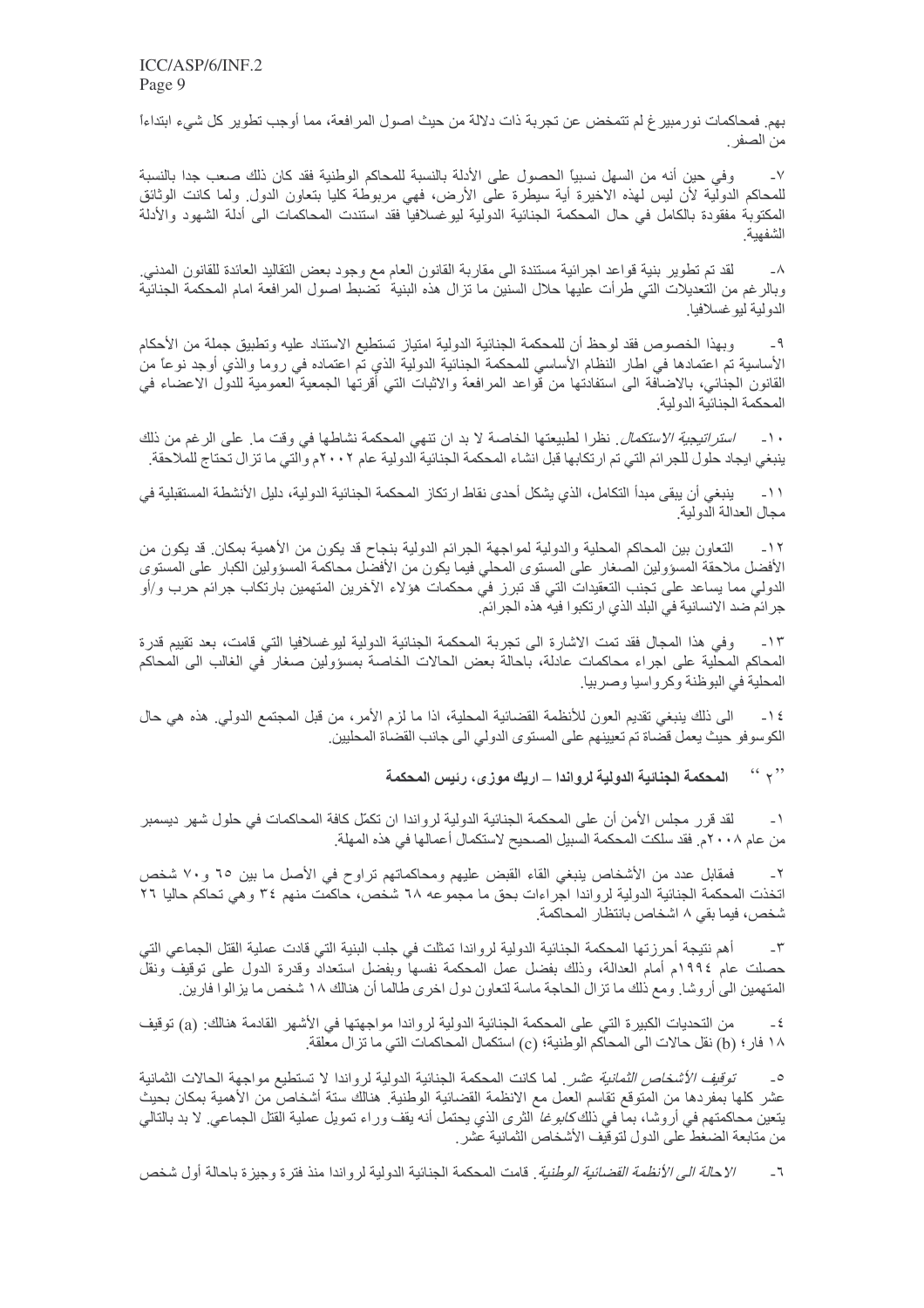أمام محكمة محلية. فبعد أن تحققت من توافر بعض الشروط، منها امكانية اخضاع الشخص المعني لمحاكمة عادلة وتجنب خطر الحكم عليه بالاعدام، قررت المحكمة الابتدائية نقل الشخص المذكور الى هولندا عملا بالقاعدة ١١ مكرر من قواعد المرافعة والاثبات

وبخصوص المكان الذي ينبغي نقل المتهم اليه ينبغي أن يكون الخيار الأكثر منطقي نحو البلدان الأقرب الي مكان  $\mathbf{V}$ ارتكاب الجريمة أو على الأقل الى القارة الأفريقية. غير انه ظهر أن العديد من الدول تفتقد للقدرة على اجراء محاكمة فيما سجونها مزدحمة ومحاكمها قاصرة من حيث التجهيزات.

البديل الثاني يكمن في اللجوء الى بلدان تملك وسائط أكثر حتى وان كانت بعيدة عن مكان ارتكاب الجريمة. على  $-\lambda$ وجه الخصوص يتعين على الدول التي يختبئ داخل حدودها متهمون القيام بمحاكمتهم. غير انه تمت الإشارة الى ان بعض الدول الاوروبية لا تريد ذلك بالرغم من قدرتها على محاكمتهم.

البديل الثالث يكمن في محاكمة الاشخاص في رواندا التي تريد القيام بذلك. يقوم المدعى العام حاليا باحالة متهم  $-9$ واحد الى محكمة محددة في رواندا حيث اقرت السلطات الروندية قانونا خاصا بالضمانات القضائية. سوف تقوم المحكمة الابتدائية باتخاذ القرار بشأن طلب الاحالة الذي تقدم به المدعى العام.

/ستكما*ل المحاكمات الست والعشرين الجارية*. وان كانت أكثرية المحاكمات تقترب من نهايتها الا أن التحدي  $-1$ الأكبر. يكمن في المحاكمات الخمسة ضد أكثر. من متهم واحد، محاكمة واحدة منها تنقصها الجلسة النهائية. تشتمل بيانات هذه المحاكمات على أكثر من ٤٠٠ يوم من الجلسات ونحو ٢٤٠ شاهد تم الاستماع اليه ونحو ٤٠٠٠ صفحة من المذكرات النهائية. القضايا التي يحاكم فيها متهم واحد تحتاج عادة من ٢٧ الى ٤٠ يوم والى ٢٠ حتى ٤٠ شاهد لكل طرف.

لقد كانت المحكمة الجنائية الدولية لرواندا محكمة كاملة حصرية وفعالة. وقد احرزت هذه النتائج بفضل سلسلة من  $-11$ الاجراءات: زيادة عدد القضاة وعدد القاعات المخصصة للجلسات؛ نظام تناوب المحاكمات في نفس القاعة وفي نفس اليوم مع تحسين متواصل للاسلوب والفعالية سواءا من قبل المدعى العام أو من قبل كتابة أو قلم المحكمة ِ

نظرة الى المستقبل: لا بد ساهمت المحكمة الجنائية الدولية لرواندا بشكل ملحوظ في عملية تطوير العدالة الجنائية  $-11$ الدولية من خلال توصلها الى اصدار الأحكام بنحو ٦٥ الى ٧٠ قضية مع ضمان محاكمة عادلة بمستوى رفيع. كما أن عملها سوف يساهم في الوصول الى الحقيقة حول ما حصل فعلا في رواندا وكذلك في عملية المصالحة الوطنية<sub>.</sub>

> $\left($   $\left($   $\left($   $\right)$   $\right)$ المحكمة الخاصة لسيراليون ـــ أميلي زنزيوس، كبير الموظفين القضائيين لدى محكمة الاستئناف

تختلف المحكمة الخاصة لسير اليون عن المحكمة الجنائية الدولية ليو غسلافيا وعن المحكمة الجنائية الدولية  $\rightarrow$ لرواندا من حيث المهمة والبنية والتمويل واستراتيجية الاستكمال، بالاضافة الى حجمها المحدود.

لقد تم انشاء المحكمة الخاصة لسير اليون بناءا على طلب خاص تقدم به رئيس سير اليون الى مجلس الأمن الدولي.  $\mathbf{r}$ وفي أغسطس من عام ٢٠٠٠م أنشأ مجلس الأمن الدولي محكمة خاصنة ومستقلة دون اللجوء الى الصلاحيات المنصوص عنها في الفصل السابع من ميثاق الامم المتحدة.

> تختلف المحكمة الخاصة لسير اليون عن المحاكم السابقة الخاصة لأنها:  $-\tau$

(أ) جاءت نتيجة معاهدة حيث أن أنشاءها تم على أثر اتفاق تم التوقيع عليه في ١٦ يناير ٢٠٠٢م وقد صدق عليه البرلمان في شهر أبريل ٢٠٠٢م. الدولة الوحيدة الملزمة قضائيا بالتعاون هي سيراليون، فيما بالامكان فقط مطالبة الندول الاخرى بالتعاون؛

(ب) يقتصر اختصاصها على اهم المسؤولين فهي لا تملك صلاحية محاكمة المسؤولين الصغار ؛

(ج انها محكمة ملتبسة الطبيعة اذ انها جهاز دولي يمارس اختصاصه في جرائم القانون الداخلي (مثل العنف ضد النساء والافراط في اتلاف الملكية الخاصة)؛

(د) نتظر في عدد محدود من الحالات (١٢ متهم وفار واحد)؛

(ه) موجودة في بلد تم فيه ارتكاب الجرائم ولأنه بامكان الناس متابعة المحاكمات مباشرة؛

(و ) نملك بر نامج توعية عام لاقي نجاحاً باهر أ تم تنفيذه من خلال أكثر من ٨٠٠ مناسبة وبر نامج؛

(ز ) التجديث في بر مجة ار ثها ِ

ميزانية المحكمة الخاصة مربوطة بالتقديمات الطوعية للدول، الأمر الذي يطرح بعض الاشكاليات على مستوى  $-\xi$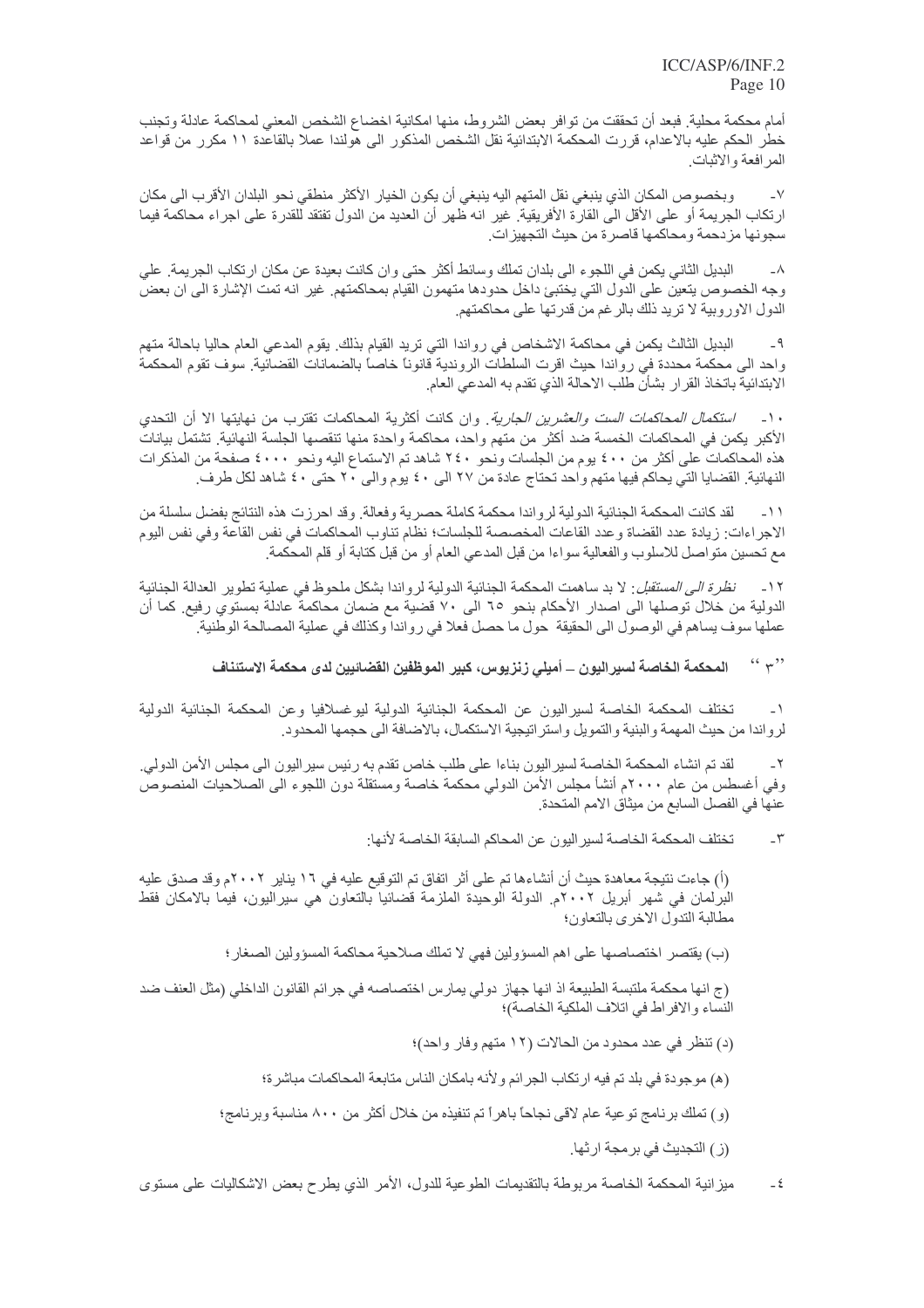التخطيط وصورة عدم الانحياز التي تعكسها

العفو الممنوح للمقاتلين والمتعاونين، الذي نص عليه اتفاق السلام لعام ١٩٩٩م، غير ملزم وفي عام ٢٠٠٥م تم  $\sim$ جمع كافة المتهمين الذين ينتمون لمختلف الأطراف المتناز عة في محاكمات منفصلة ِ

تمر المحكمة الخاصة لسيراليون حاليا في أكثر مراحلها نشاطًا حيث تجري ٤ محاكمات في أن معا. سوف يتم  $-7$ البدء بمحاكمة *تشار لز تايلور* ، التي تم نقله الى لاهاي لأسباب أمنية، في يونيو ٢٠٠٧م. وسوف يتم الانتهاء منها في ديسمبر ٢٠٠٨م. فيما سوف يصدر الحكم في الأشهر الاولى من عام ٢٠٠٩م. من المنتظر أن تصدر محكمة الاستئناف الأحكام الأخيرة وتنهي نشاطها القضائي قبل نهاية شهر ديسمبر من عام ٢٠٠٩م.

*استر اتيجية الاستكمال*. تشكل استر اتيجية الاستكمال مثالاً للمحاكم الاخرى التي تدرس مستقبل ارثها: برمجة  $-<sup>V</sup>$ الاستعمال المستقبلي للمباني القضائية، تنظيم المستندات في أرشيف وتنظيم دورات تدريبية للمهنيين المحليين في نهاية مهمة المحكمة سوف يتم وضع الأليات القضائية الانتقالية موضع التنفيذ، كما سوف يتم ضمان تقديم العون والمساعدة المي السلطات المحلية في مجال محاكمة المتهمين الصغار

### *الأنظمة القضائية المحلية والمساعدة الدولية*: دولة القانون ومستقبل الدفاع \_ كريس أنجلز، مدير دائرة  $-\mathbf{r}$ الدفاع لدى محكمة البوظنة ارزغوفينا

هنالك أسباب مختلفة تكون فيها المساعدة الدولية داعمة للأنظمة القضائية المحلية. تقوم المحاكم المحلية تدريجيا  $\overline{a}$ بالنكيّف مع تشريعات القانون الدولـي ان من شأن الغياب الملحوظ للمساعدة الدولية للأنظمة القضائية الوطنية المخاطرة بعدم تطبيق القانو ن بشكل صحيح

نتيجة تطبيق القانون الجنائي الدولي على المستوى الوطني من المتوقع أن يتطور النظام القضائي هذا بشكل سريع. في البوظنة مثلا صدر عام ٢٠٠٦م نحو ١٢ حكم، فيما بقيت نحو ألف حالة قيد المحاكمة.

يشكل تطبيق القانون الدولي على المستوى الوطني ممارسة جديدة للدول من شأنها الاسهام بدورها في تطوير  $-\tau$ القانون الجنائي الدولي من الأهمية بمكان بالتالي ان يواصل القانون الجنائي الدولي تطوره بعد اغلاق المحاكم الخاصة وان يتم اشراك المحاكم الوطنية في هذه العملية.

ينبغي ان تكون هذه المساعدة عامة وأن تشمل القضاة والدفاع على السواء، من خلال برنامج طويل المدي<sub>.</sub>  $-5$ 

بوجد في البوظنة والهرتزوق برنامج قصير وطويل المدى في أن واحد لمحامي الدفاع الذين يعملون لدى دائرة  $\overline{\phantom{a}}$ جرائم الحرب التابعة لمحكمة البوظنة والهرتزوق تتابع هذا البرنامج حاليا مجموعة مكونة من نحو مئتي محامي

تكمن المساعدة القصيرة الأجل في تقديم الدعم القضائي الرئيسي الذي يتمحور في البداية حول البحث عن  $-7$ نصوص وتدوينها. لقد خضع من تتم مساعدته لدورة مكثفة في القانون الجنائي الدولي. لقد انتج المدربون نصوصاً في اصول المرافعة والقانون الوطني بالتعاون مع المحامين المحليين ولأجلهم، وذلك من أجل مواجهة الخلل الناتج عن كون المحامين غير مؤهلين، فيما عليهم مواجهة قضاة ومدعين عامين دوليين

وفي وقت لاحق وبغرض مواصلة بناء القدرات الوطنية اقتصر عمل الخبراء الدوليين على كتابة المذكرات فيما  $-<sup>6</sup>$ قام المحامون المحلييون بترجمتها وباعتماد مقولات وحجج وطنية وطبقوا نمطاً وطنياً بالكامل يكمن الهدف النهائي في العمل من أجل أن تقو م المحاكم الو طنية بتطبيق مجمل الأحكام الجديدة ِ

ويكمن البرنامج على المدى البعيد ً في نقل معرفة موسعة ومتينة للقانون الجنائي الدولي الى نقابات المحامين  $-\lambda$ المحلية. ولبلوغ هذا الهدفَ تم وضع برنامج طويل المدى. كان برنامج التأهيل الزاميا لأي محامي دفَّاع يرغب في ممارسة نشاطه امام دائرة جرائم الحرب وقد تم تجنيد مدرسين وخبراء مساعدين من كافة انحاء العالم، سواءاً من المهنيين أو من الأكادميين يقوم محامو الدفاع المحليون بتطبيق القانون بمساعدة خبراء دوليين

سوف يتم نقل المحامين الذي تابعوا دورات التأهيل الى المحاكم الاقليمية. وفي هذا الخصوص تم التذكير بأن قسماً  $\mathcal{A}$ من استر اتيجية الاستكمال التى اعتمدتها المحكمة الجنائية الدولية ليو غسلافيا يكمن في نقل الحالات الى محكمة البوظنة التي عليها القيام بدور ها باحالة الحالات الصغيرة الى المحاكم الاقليمية

> المطلوب هو ان نكون محاكم البوظنة قادر ة على اجر اء محاكمة عادلة وسريعة ٍ  $\rightarrow$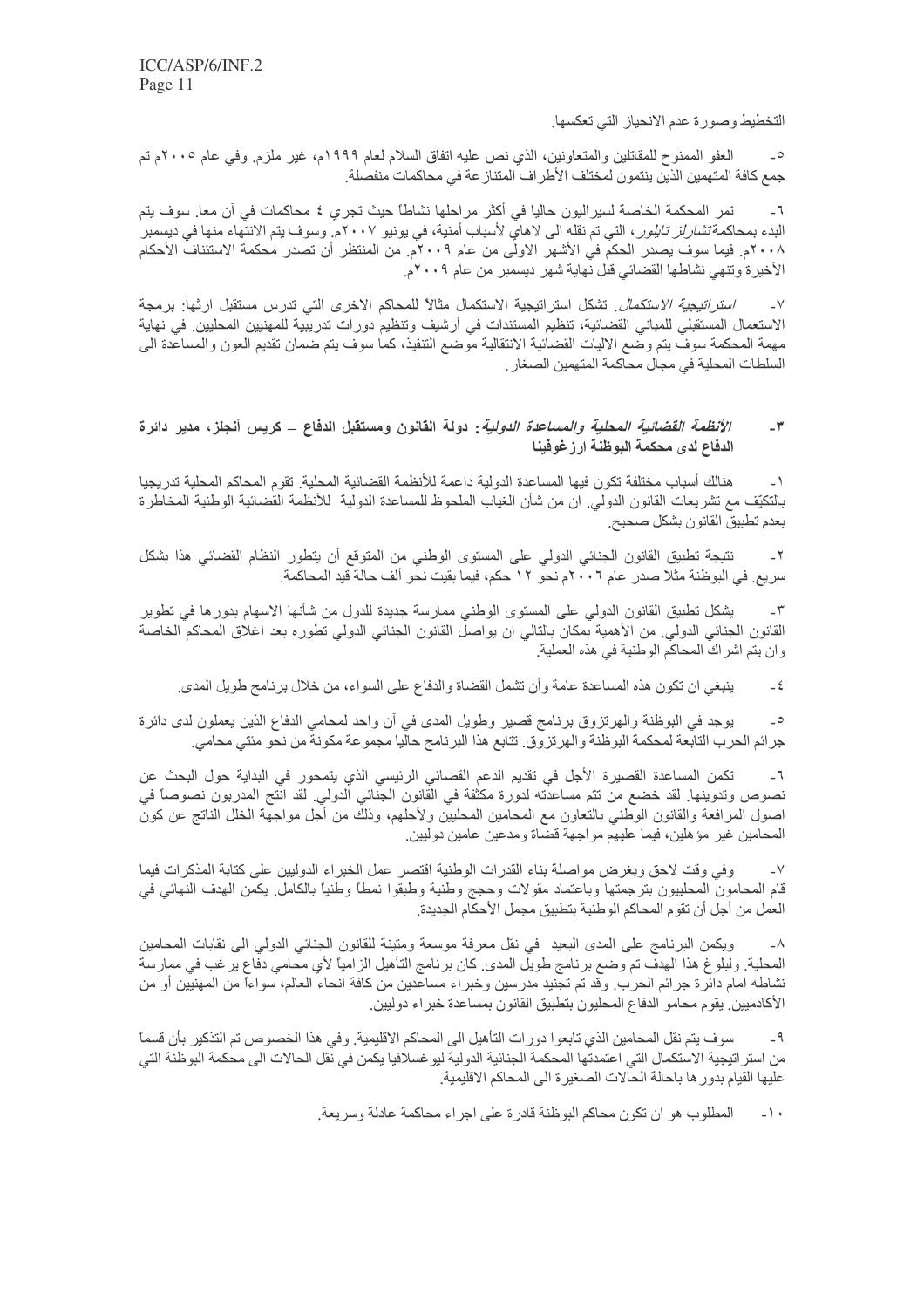### *انشاء محكمة جنائية دائمة*: وظيفة ودور المحكمة الجنائية الدولية \_ رونيه بلاتمن، نائب رئيس المحكمة  $-\xi$ الجنائية الدولية

لقد شكل انشاء محكمة جنائية دولية ضرورة لأن المحاكم الوطنية في ظروف استثنائية لا ترغب أو عجزت عن  $-1$ القيام بدور ها٬ كما أن محكمة دائمة من شأنها تفادي بعض المسائل الخاصة بالمحاكم الدولية، مثل انتقادها بأنها تنفذ عدالة المنتصرين وتركز على مناطق بعينها وبانها ذات اختصاص محدود وتخضع لضغوط سياسية من المجتمع الدولي

على اثر مفاوضات طويلة بين كافة البلدان تم اعتماد النظام الأساسي للمحكمة الجنائية الدولية في مدينة روما عام  $-\tau$ ١٩٩٨م. بعد مضىي ثماني سنوات انتسبت ١٠٤ دول الى النظام الأساسي، أي بونير ة ملحوظة حقا.

من بين الميز ات الرئيسية التي تتمتع بها المحكمة الجنائية الدولية هنالك:  $\mathcal{N}$ (أ) اختصاصها في الجرائم التي تم ارتكابها داخل أراضي الدولة العضو أو من قبل أحد مواطنيها. غير انه بامكان الدول القيام بشكل طوعي بقبول اختصاص المحكمة في جرائم تم ارتكابها بعد الاول من يوليو ٢٠٠٢م؛

(ب) قبولها بأنظمة قضائية من أنحاء مختلفة من العالم؛ (ج) التصرف استناداً لمبدأ التكامل؛

(د) التعبير عن مقاربة شاملة قوية: تم اعتماد أنظمة القانون العام والتقاليد الرومية الجرمانية مع السعي لاتباع مقتر حات مختلف الاطر اف المعنية؛

(ه) البحث عن توازن جغرافي وجنسي في اختيار القضاة؛

(و ) تطبيق النظام الأساسي على أي فرد دون تمييز يستند على الوظائف العامة؛

(ز) اقتصار اختصاصها على الجرائم الاخطر مثل القتل الجماعي والجرائم ضد الانسانية وجرائم الحرب والعدوان، بالرغم من أن ممارسة الاختصاص في هذه الجريمة الأخيرة يرتبط باتفاق بين الدول الأعضاء؛

(ح) كونها محكمة نهائية؛

(ط) كونها اعتمدة مقاربة منظمة لتصنيف القانون الجنائي الدولي.

يعتبر مبدأ التكامل مبدأ أساسيًا لدى المحكمة التي تتدخل فقط في حال عدم ر غبة أو قدرة السلطات الوطنية على  $-\epsilon$ متابعة المسؤولين تحافظ الدول على المسؤولية الأولية بالتالي تعتبر المحكمة الجنائية الدولية الملجأ الأخير بتعين على المحكمة التحقق مما اذا كان النظام القضائي الوطني قد تعرض للانهيار الكامل او الجزئي أو ما اذا كانت الدولة تحاول حماية احد المتهمين بامكان الدولة والمتهم على السواء رد اختصاص المحكمة.

للمحكمة ثلاثة احتمالات لممارسة اختصاصها ِ الأول يتمثَّل بشكوى ترفعها الدولة العضو الى المدعى العام، حتى  $\overline{\phantom{a}}$ وان تعلَّق الأمر بجرائم تم ارتكابها فوق أراضيي هذه الدولة نفسها. لقد استلمت المحكمة شكاوي من كلِّ من جمهورية كونغو الديموقر اطبة وأوغندا وجمهورية وسط أفريقيا.

الاحتمال الثاني يتمثل بشكوى يرفعها مجلس الأمن الدولي بموجب الفصل السابع من ميثاق الامم المتحدة، مثل  $-7$ الشكوي التي تم رفعها الى المدعى العام بخصوص دارفور في السودان.

الاحتمال الثالث يتمثّل في تحقيق خاص يتو لاه المدعى العام استناداً لتصريح صادر عن غرفة التحقيق التمهيدي ِ  $\mathsf{V}$ 

في حال *توماس لوبانغا* المحجوز لدى المحكمة والمتهم بارتكاب جرائم حرب في جمهورية كونغو الديموقراطية  $-\lambda$ أكدت دائر ة التحقيق التمهيدي التهم بحيث يمكن البدء بالمحاكمة في نهاية عام ٢٠٠٧م، على ضوء نتائج الاستئناف. كما تم اصدار مذكرات توقيف في تهم بارتكاب جرائم ضد الانسانية وجرائم حرب في شمال أوغندان فيما تم اتخاذ بعض الاجر اءات بخصوص التحقيق في دار فور .

بامكان الضحايا أن يقوموا بدور ملحوظ في كافة مراحل الاجراءات في حال تم الاخلال بمصالحهم الشخصية. - 9 يقرر القضاة اصول مشاركة الضحايا بحسب ما يرونه مناسبا. لقد ميزت دائرة التَّحقيق التمهيدي بين مشاركة الضحايا فـح "وضع" وفي "حالة". تشير الاولى الى تصرفات في مرحلة التحقيق أو في المراحل السابقة، فيما تشير الثانية الى المراحل التي تلى اصدار مذكرة التوقيف أو المثول ِ لقد حددت القاعدة رقم ٨٥ (a) من قواعد المرافعة والاثبات اربعة معايير للاعتراف بحالة الضحية. أما سقف المشاركة في حالة ما فهو أعلى حيث يتعين اثبات وجود صلة سببية كافية بين الضرر الذي لحق بالضحية والجريمة التي بسببها تم اصدار مذكرة التوقيف بحق المتهم.

وفقا لتأكيد التهم يترتب عن مبدأ الاشتراك في الجريمة قدرا من الشراكة في السيطرة على الجريمة وهو يخص  $-1$ مفهوم المسؤول الرئيسي والمسؤول الثانوي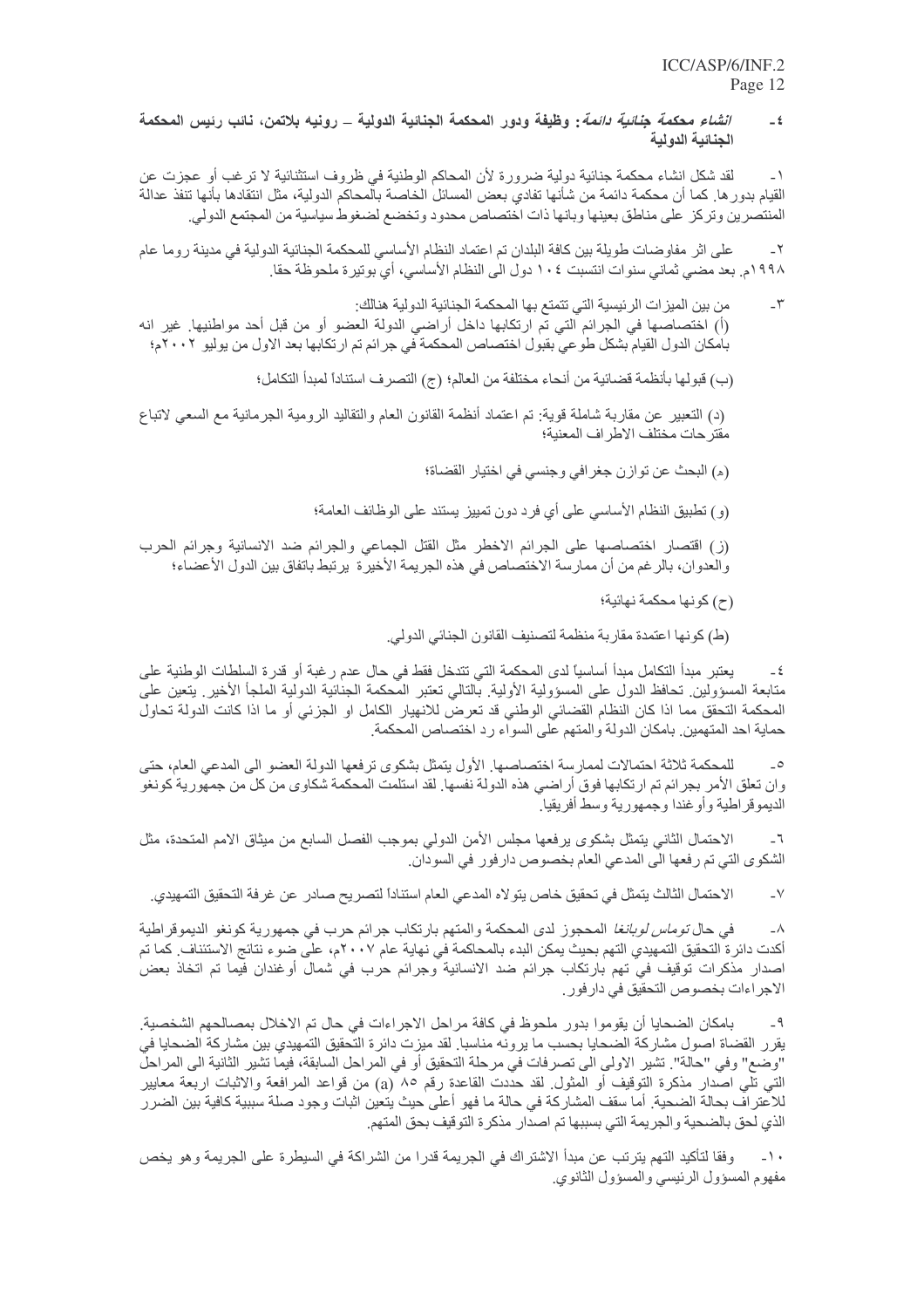وفيما يتعلَّق بنشاطها تتولَّى المحكمة ميدانياً ادار ة عمليات مختلفة ذات أهمية كبير ة في عمل المحكمة والتي تكمن  $-11$ على سبيل المثال لا الحصر في تسهيل مشاركة الضحايا وحماية الشهود وفي بر امج اعلامية وفي تقديم المساعدة للمدفعين الوطنيين تتم هذه العمليات بشكل متكرر في أماكن النزاعات وخلالها حيث يتم مواصلة ارتكاب الجرائم تعتبر بالتالي مسألة السلامة الميدانية للضحايا والشهود وطاقم المحكمة من الأهمية بمكان الى ذلك ينبغي اضافة الصعوبات ذات الطابع اللوجستي واللغوي

وبخصوص ما هو مطلوب من المحكمة فقد تمت الاشارة الى انها سوف لن يكون بامكانها وضع حد للفرار من  $-11$ وجه العدالة بمفردها، اذ انها ما نزال نحتاج لتعاون الدول والمنظمات الدولية والاقليمية ومنظمات المجتمع المدنى وهو امر صحيح خاصة عندما يتعلق الأمر بتقديم المساعدة اللازمة وتنفيذ مذكرات التوقيف وتنفيذ الأحكام وجمع الأدالة. كما تم التأكيد على أن المنظمات غير الحكومية تقوم بدور رئيسي في مناطق مختلفة إذ غالبا ما تقدم اسهامات هامة للتعرف المباشر على الأوضاع المحلية أو تقدم معلومات الى المحكمة وتزيد من التعريف بأنشطتها ِ

لقد شكل انشاء المحكمة الجنائية الدولية مكسبا تاريخيا، غير أن ذلك يشكل مجرد خطوة صغيرة في المسار  $\gamma$ الطويل الذي ينبغي بناءه بالتعاون مع جهات عديدة

> نشر العدالة الجنائية الدولية باء۔

*اولى نتائج المحكمة الجنائية الدولية* : التنظيم، العمليات والمستقبل المهنى داخل المحكمة الجنائية الدولية \_  $\rightarrow$ برونو كاتآلا مستثنار المحكمة الجنائية الدولية

أشار المحاضر الى أنه من الصعب تقييم الأثر الذي تر كته المحكمة بعد خمس سنو ات فقط من النشاط. كما أو ضح  $-1$ أن من شأن تنفيذ الخطة الاستر اتيجية للمحكمة اعطاء اسهام أساسي لزيادة وتعزيز هذا الأثر .

> للمحكمة، التي تجر ي حاليا تحقيقات في ثلاثة قضايا، ٧٥٠ موظف من نحو ٧٠ بلد.  $-\tau$

كي*ف بامكان المحكمة أن تشكل نموذجاً من حيث نوعية العدالة* . يتمحور تحقيق الهدف حول أربع نقاط: السجن،  $-\tau$ الدفاع، الضحايا والشهود

'' \ '' السجن من أجل تنفيذ سجن نموذجي لحجز الأشخاص الخاضعين لمسؤولية المحكمة نظمت هذه الاخيرة ندوات بالتعاون مع اللجنة الدولية للصليب الأحمر حول مبادئ مراكز الاعتقال وحول شروط الحجز المطابقة للمعايير الدولية.

 $\sim$   $\sim$   $\sim$   $\sim$ الدفاع. يكمن الهدف في بلوغ توازن بين الدفاع والادعاء وتأمين تساوي الفرص. ولهذا الغرض فقد تسجل اكثر من ٢٠٠ محامي لدى المحكمة، منهم ٥٠ محامي من أفريقيا، فيما يتم السعي لزيادة هذا الرقم.

 $(4, 2)$ الضحايا. لقد طرحت مشاركتهم عدة مسائل. لقد اتخذت المحكمة اجر اءات للحد من عدد ممثلي

الضحايا خلال المحاكمة. لقد تم تقديم نحو ٢٥٠ طلب مشاركة في الحالات الثلاثة حيث تمارس المحكمة حاليا اختصاصها. جاء القسم الأكبر من هذه الطلبات من جمهورية الكونغو الديموقر اطية. الى ذلك تم تعزيز عمل صندوق الائتمان لصالح الضحايا.

 $\frac{1}{2}$  (c)  $\frac{1}{2}$  (c) الشهود. لقد توجب ايجاد حلول خاصة بكل حالة لاشكاليات بسيكولوجية أو نفسية ولوجستيكية، مثل تأمين وصولهم الى المحكمة وتأمين الحماية اللازمة لهم

> دعمرواعتر افات مناسبة بالمحكمة :  $-\xi$

'' \ '' دعم السكان والدول هام لتعزيز شرعية المحكمة ٍ وبهذا الخصوص فان حملات الاعلان والترويج من الأهمية بمكان لبلوغ كافة السكان؛

'' ۲ '' تعاون الدول أساسي بالنسبة للمحكمة، كما سبق أن حصل عند نقل أحد المعتقلين من جمهورية الكونغو الديموقر اطية الى لاهاي كما برزت مسائل عملية اخرى بخصوص تنفيذ مذكرات التوقيف في اوغندا ودارفور، حيث أنه لا تتمتع المحكمة بسلطة الشر طة القضائية للتدخل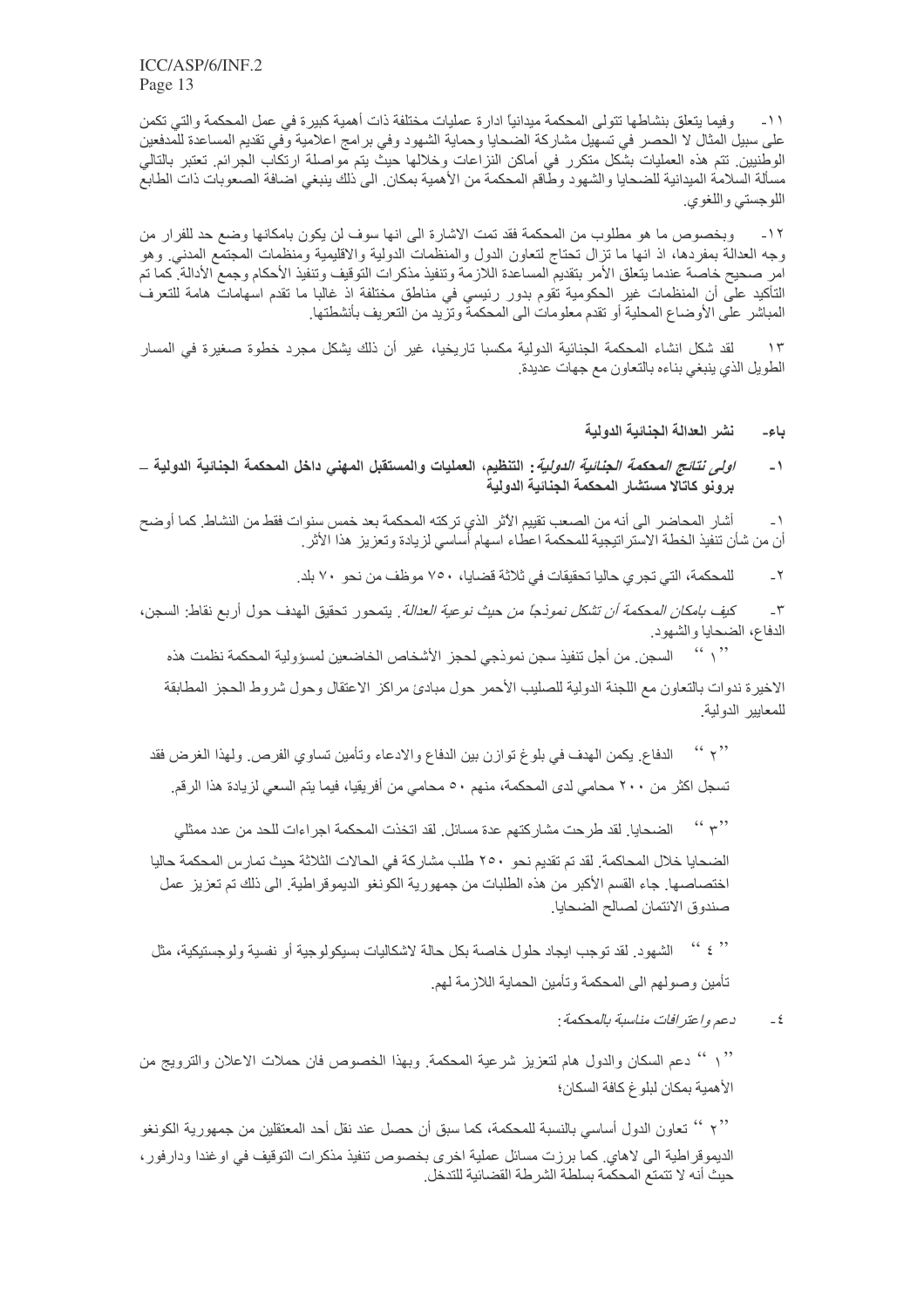المحكمة كنموذج في الإدار ة العامة :  $\overline{\phantom{a}}$ 

'' ( '' المسؤولية والشفافية هما عنصرين أساسييين لعمل المحكمة لأنه ينبغي اعلام الدول حول الشروط المالية ومصاريف المحكمة. وبهذا الخصوص فقد تم تطوير نموذج للقدرة خاص بالمحكمة من أجل التحقق من المنتوج الذي يمكن تحقيقه بقدر محدد من الموارد أو العكس بالعكس؛

'' ٢ '' نظر أ للحاجة الى محكمة شاملة يتم البحث عن المرشحين الى مواقع أو مراكز داخل المحكمة في بيئات قضائية مختلفة؛ وبهذا الخصوص تلعب برامج التدريب والزيارات المهنية التي يتم تمويلها عن طريق التقديمات السببية دورا هاما؛

'' ٣ '' الادارة غير البيروقراطية<sub>.</sub> تشكل عملية ايجاد ثقافة مشتركة تتقاطع عبر القوميات والأدوار المختلفة تحدياً متواصلاً.

*التشريع التنفيذي لنظام المحكمة الجنائية الدولية الذي تم اعتماده في روما* : تجارب اقليمسة – أليو كانو، سفير  $-7$ سير اليو ن

أبرز المحاضر الجهود التي بزلتها سيراليون في سبيل العدالة الدولية وبأنها كانت من الدول الاولى التي وقعت  $\overline{\phantom{0}}$ وصادقت على نظام المحكمة الجنائية الدولية الأساسي الذي تم اعتماده في روما.

تبين أنه بالر غم من التصديق عليه ليس بامكان المحاكم المحلية في سير اليون اعتبار نظام المحكمة الجنائية الدولية  $-\tau$ الأساسي الذي تم اعتماده في روما مصدرا للقانون لأنه لا بد أن يقر البرلمان قانوناً يقضي باعتماده في النظام القضائي الداخلي.

وبهذ الخصوص تم التذكير بوجود مدرستين فكريتين اثنتين حول اعتماد المعاهدات في الانظمة القضائية الوطنية:  $-\tau$ المدرسة الثنائية التي تطالب بتكييف التشريعات، والمدرسة الأحادية التي تعتبر اعتماد المعاهدات تلقائي.

و لما كانت سير اليون تتبع المقار بة الثنائية لا بد من ادخال نظام المحكمة الجنائية الدولية الأساسي الذي تم اعتماده  $-5$ في روما في نظامها القضائي من أجل:

- (أ) الوفاء بطلبات توقيف وتسليم أشخاص ملاحقين من قبل المحكمة الجنائية الدولية؛
	- (ب) النعاون مع طلبات المساع+ة في قطاعات مثل النحقيق؛
- (ج) الوفاء بالتزامات مثل النظام القضائي الشامل أو aut dedere aut judicare.

لقد اعدت سيراليون بالتنسيق مع اعضـاء في البرلمان ومع منظمات المـجتمع المدنـي مشروع قانون أدخل القتل الجماعي والجرائم ضد البشرية وجرائم الحرب في القانون الوطني، مما يسمح بالتحقيق فيها واتخاذ الاجراءات بشأنها كما يشتمل مشروع القانون على أحكام تقضي بالتعاون التام مع المحكمة الجنائية الدولية ومع الدول الأعضاء الآخرين.

### *دور المنظمات غير ال*حك*ومية في المر*حلة *العملانية للعدالة الجنائية الدولية*- أليسون سميث، منظمة لا سلام  $-\tau$ بدون عدل

نوِّه المحاضر بتجربة المنظمة غير الحكومية لا سلام بدون عدل وحكومة سيراليون في انشاء وعمل المحكمة  $-1$ الخاصة لسير اليون ِ لم ينتهِ دور المنظمات غير الحكومية بمجرد انشاء المحكمة الخاصة لسيراليون حيث انه اشتمل على عملية اعلام خار جية و على تقديم المساعدة في مجال اعداد خار طة للنز اع. لقد استدعت هذه المهمة الاخير ة اجر اء مقابلات مع اشخاص محوريين في مختلف مناطق البلاد. كما تطلبت استحضار وتحليل الأوامر وتسلسل القيادة وآلية اتخاذ القرار في كل طرف من أطر اف النز اع، الخ ِ بهدف تحديد أهم المسؤولين عن ارتكاب الجر ائم ِ

لقد تم العمل الميداني، وهو احد الأساليب التي تعتمدها المنظمات غير الحكومية لاعلاء العدالة الجنائية الدولية،  $-\tau$ بالنعاون مع مؤسسات العدالة الجنائية الدولية واحيانا بشكل مستقل فمثلاً في عام ١٩٩٩م وبالنعاون مع مجموعة الازمات الدولية توصلت منظمة لا سلام بدون عدل الى اتفاق رسمي مع المحكمة الجنائية الدولية ليوغسلافيا من أجل جمع الشهادات ميدانيا. في البداية كان الجزء الأكبر من عمل منظمة لا سلام بدون عدل برمي الى انشاء ودعم الاصرار السياسي على انشاء نظام قضائي جنائي دولي وذلك بالعمل على اعداد اللوائح والاحكام المرتبطة به يتم تنفيذ هذا الدعم للعدالة الجنائية الدولية ايضا من خلال نشاط مجموعات الدعم والضغط خاصة على من هم مسؤولين عن انشاء هذه المؤسسات وبهذا الخصوص تشكل المحكمة الجنائية الدولية أحد أفضل الأمثلة على التعاون بين الدول وجهات اخرى غير حكومية.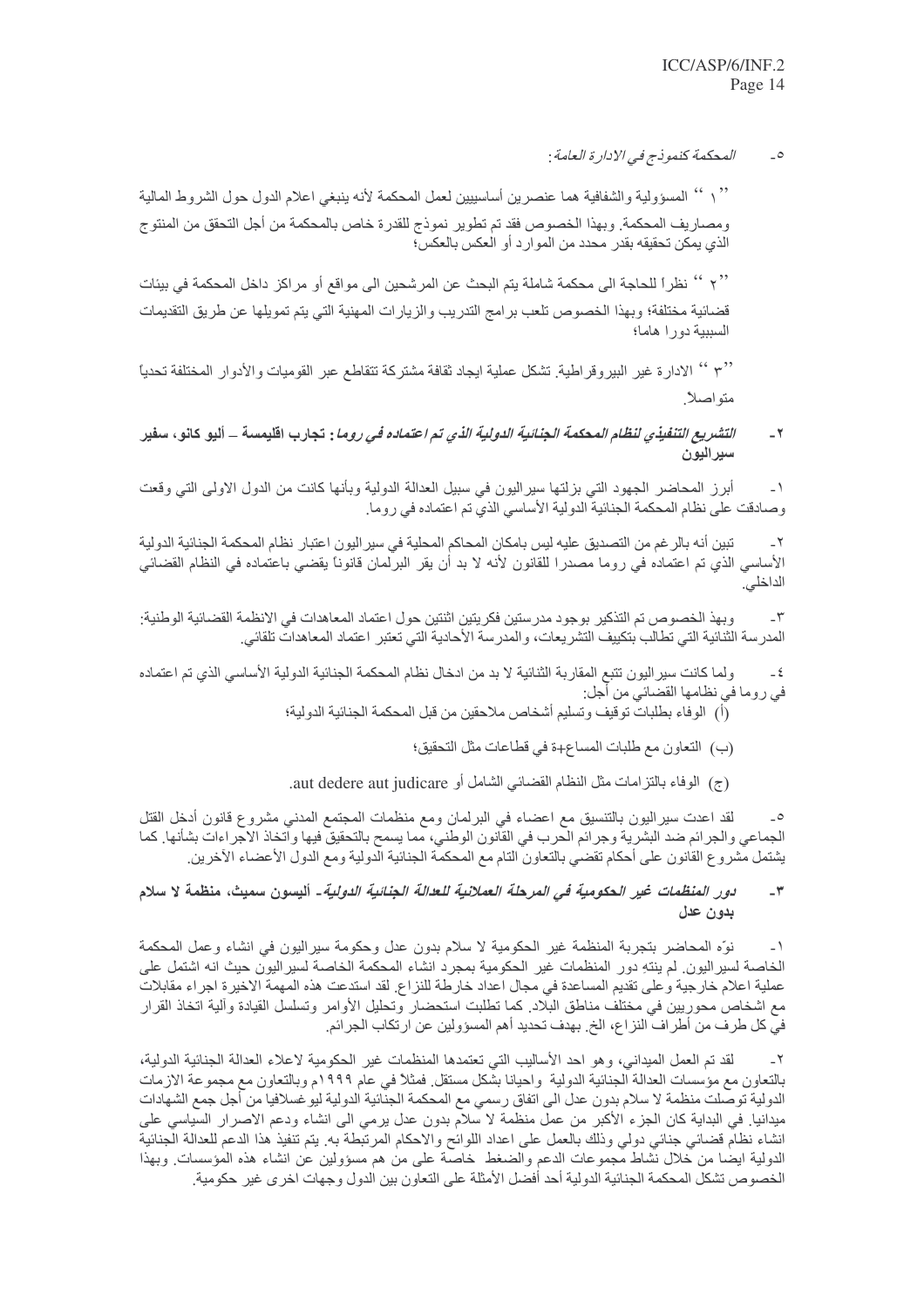كما لمنظمة لا سلام بدون عدل برنامج مساعدة قضائية لحكومات البلدان النامية يضمن تقديم خبرة مستشارين  $-\tau$ قضائيين متخصصين الى الوفود اثناء التفاوضّ بشأن انشاء مؤسسات دولية. لقد كان هذا البرنامج مفيداً لنشر العدالة الجنائية الدولية، مما سهل التمثيل الجغرافي لمختلف البلدان في المفاوضات وعزز المعرفة في مواضيع القانون الجنائي الدولي ومقدار التصديق على نظام المحكمة الجنائية الدولية الأساسي الذي تم اعتماده في روما وتّنفيذه.

### مسائل خاصة بالدفاع والضحايا  $-4$

## $\left($   $\left($   $\right)$   $\right)$ المسائل الأساسية والتمثيل \_ ديديه بريرا، رئيس دائرة الضحايا والمساعفة القانونية في المحكمة الجنائية الدولية

*الضحايا* . لقد شكل الدور الذي اعطاه للضحايا النظام الأساسي للمحكمة الجنائية الدولية الذي تم اعتماده في روما  $-1$ ظاهرة جديدة. فقد منحت المادة ٦٨ الضحايا الراغبين في ذلك حق المشاركة في الاجراءات؛ فيما نصت المادة ٧٥ على حق الضحابا بالتعو بض

ح*قوق الضحايا* ِ مسائل عملية تفرض علينا تحديد مفهوم "الضحية" ومختلف سبل المشاركة في الإجراءات  $-\tau$ والصعوبات التي تترتب على المحكمة نتيجة المشاركة الفعلية للضحايا.

وبالاشارة الى مفهوم "الضحية" فقد تمت التنويه الى أنه بتاريخ ٧ يناير. ٢٠٠٦م قامت الدائرة الاولى المتخصصة  $-\tau$ بالتحيقيات التمهيدية لأول مرة ــ في الحالة التي شهدت قيام ٦ ضحايا من جمهورية الكونغو الديموقراطية بتقديم طلب للمشاركة في الاجر اءات – بتفسير القاعدة ٨٥ (١) من قواعد المرافهة والاثبات حيث قدمت تفسير ا واسعا لمفهوم الضحية

*العشاركة في الاجراءات*. هنالك سلسلة من الصعوبات اللوجستيكية والأمنية وراء تنفيذ مهمة تقديم المساعدة  $-\xi$ للضحايا من أجل تأمين مشاركتهم الاستراتيجية التي تم اعتمادها لمواجهة هذه الصعوبات تمحورت حول القيام بتنفيذ حملة اعلامية مع شركاء مختارين (وفق معايير اخلاقية) وقريبين من الضحايا وتأهيل هؤلاء الشركاء ونشر نموذج عن طلب مشاركة الصححايا على موقع الانترنت التابع للمحكمة، الخ تكمن الأوجه الرئيسية في ارسال نماذج الطلب وفي تعزيز القدرة وتحسين نوعية/كمية الطلبات التي تتقدم بها الضحايا.

ا*لحق بالتعويض* تشير المادة ٧٥ من النظام الأساسي الى حق الضحايا بالتعويض هنالك أشكال مختلفة من  $\overline{\phantom{a}}$ النعويض: استرداد [ما سبق سرقته] والنعويض واعادة الناهيلُ فقط الوقت والنجربة العملية سوف نعطينا الاجوبة على الأسئلة التي يطرحها عدم وجود احكام خاصة ، مثل نوع الضرر (جدي، خطير أو بسيط) والصلة بين الضرر والتعويض أو معيار التأثر بالضرر (مرن أو صلب).

ا*لمساعدة القانونية* فصت المادة (٢٧،١ (d) من نظام المحكمة الجنائية الدولية الأساسي الذي تم اعتماده في روما  $\mathcal{L}_{-}$ والقاعدة ١،٩٠ من قواعد المرافعة والاثبات على حق الضحية بالحصول على مساعدة محامى من اختيارها. تضمن المحكمة نظام مساعدة قانوني مجاني للمتهمين وللضحايا الفقراء، وذلك من أجل ضمان حق الحصول على محاكمة عادلة. ولهذا الغرض تسجل أكثر من مئتي محامي لدى المحكمة.

ومن أجل مرافقة المساعدة القانونية خصصت المحكمة مبلغ ٥٠٠,٠٠٠ يورو لانشاء نظام معلوماتي مستقل من  $-<sup>V</sup>$ شأنه تقديم مشاركة الدفاع بنفس الفعالية التي يتمتع بها مكتب المدعي العام ، مما يضمن الحق بمحاكمة عادلة وفعالية الادارة العامة.

> $(1, 2)$ مساعدة الضحايا ميدانيا ـــ ماريانا بينيا، الاتحاد الدولي لروابط حقوق الانسان

لا شك أن نظام المحكمة الجنائية الدولية الأساسي الذي تم اعتماده في روما يشكل خطوة الى الامام في الاعتر اف  $-1$ بدور الضحايا في القانون الجنائي الدولي، وذلك بالسماح لهم بالمشاركة في الاجراءات أمام المحكمة والمطالبة بالتعويض والسعى للحصول على الحماية وعلى تمثيل قانوني.

ان عمل المنظمات غير الحكومية في مساعدة ضحايا الجرائم الدولية لا يتم ترجمته بالعمل الميداني فقط بل أيضا  $-\tau$ بالضغط السياسي من أجل اعلاء حقوقهم على المستوي الحكومي وفيما بين الحكومات ِ

وبالاشارة الى تقديم المساعدة المباشرة ميدانيا للضحايا تجدر الاشارة الى أن ضحايا الجرائم الدولية يحتاجون الى  $-\tau$ اشكال متنوعة من المساعدة تتراوح ما بين تأمين الاسعافات الاولية (مثل المأكل والملابس والملجأ والتعليم) والمساعدة الطبية والنفسية واعادة التأهيل الاجتماعي والمساعدة في مجال الانشطة المتصلة بالعدالة الوطنية والانتقالية والدولية

كما تم التنويه بأهمية المنظمات غير الحكومية في مجال تقديم المساعدة للضحايا من أجل تمكينهم من ممارسة  $-\xi$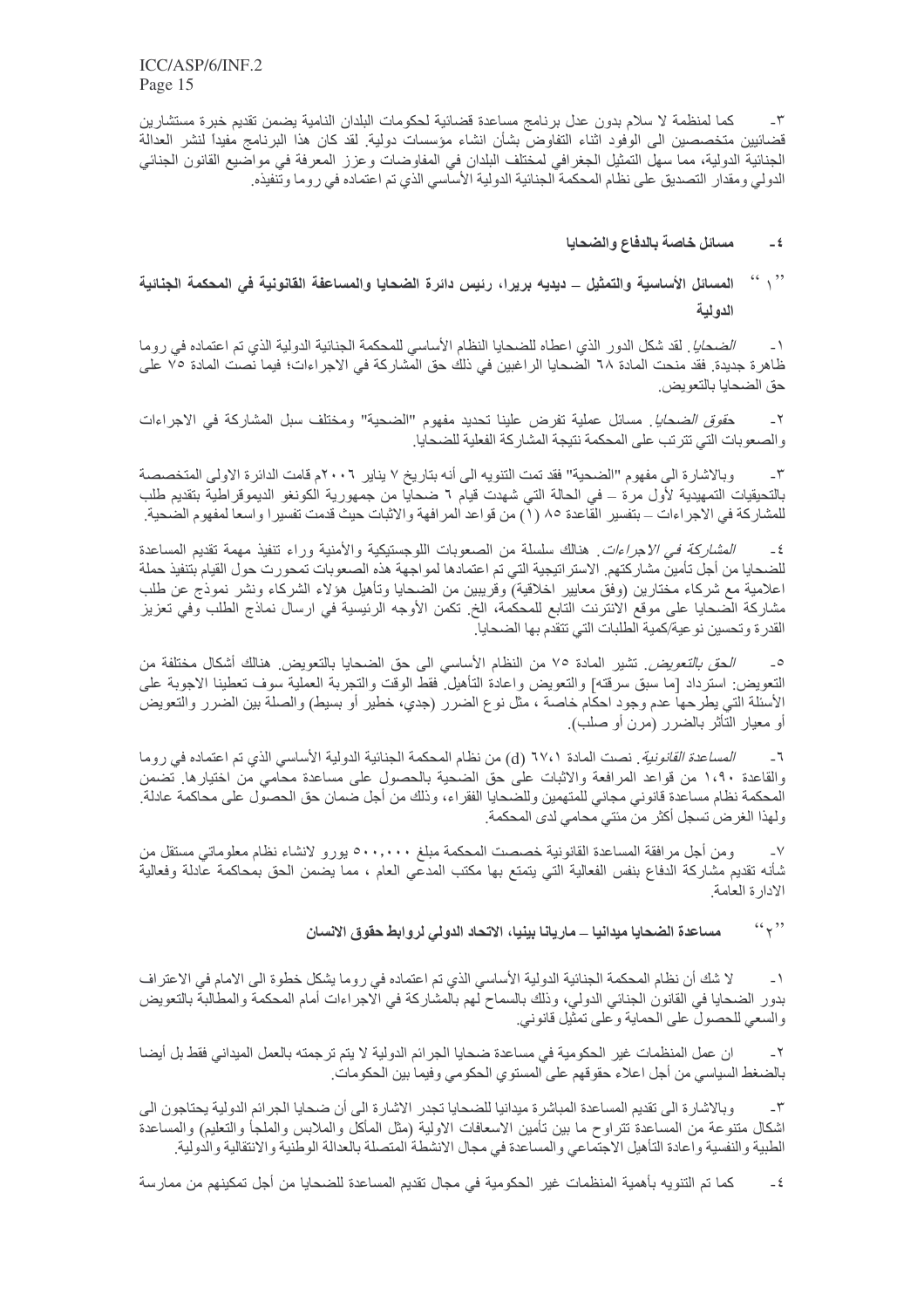الْحقوق الَّتي نص عليها نظام المحكمة الْجنائية الدولية الأساسي الذي تم اعتماده في روما.

يكمن الدعم الذي تقدمه المنظمات غير الحكومية في نشر المعلومات الخاصة بحقوق الضحايا وسبل ممارستها، وذلك عن طريق نشر المعلومات الأساسية عن المحكمة وعن حقوق الضحايا (المشاركة، التعويض، المساعدة القانونية والحماية) وكذلك حول تطور المحكمة الجنائية الدولية وحول كيفية قيام هذه التطورات بالتأثير على مشاركة الضحايا في أنشطة المحكمة. من الأهمية بمكان أن تكون الضحايا على علم باحتمال تعرضهم لتبعات سلبية جراء مشاركتهم في المحاكمات (مثل خطر التعرض للانتقام أو الصدمات النفسية المستقبلية)، بحيث يمكنها اتخاذ قرار واع حول مشاركتهم في الاجر اءات

كما تساعد المنظمات غير الحكومية الضحايا في املاء الطلبات وارسالها الى الجهة المختصة ميدانيا لدى  $-7$ المحكمة الجنائية الدولية أو في لاهاي ومن ثم تتم مساعدة الضحايا لاختيار محامٍ واحد أو أكثر قادر على تمثيلهم أمام المحكمة الجنائية الدولية. وبالرغم من عدم وجود اية تجربة بهذه الخصوص قد تستطيع المنظمات غير الحقوقية في المستقبل القيام بنفس الدور في مرحلة التعويض.

ولما كانت مسألة اشراك الضحايا في الاجراءات الجنائية الدولية جديدة في القانون الدولي تقدم المنظمات غير  $-<sup>6</sup>$ الحكومية المساعدة أيضا من خلال تنظيم دورات تأهيل واعداد للمحامين الذين ير غبون مساعدة الضحايا أمام المحكمة<sub>.</sub>

وبالأخير تم التذكير بأنه خلال تقديم المساعدة للضحايا لا بد من أخذ تطلعاتهم بعين الاعتبار عن طريق ايجاد  $-\lambda$ نقطة توازن بين أملهم باعلاء الحق ونتائج المحاكمة المحتمل

## $(4, 2)$ *دور الهيئات التي تمثل الدفاع والجمعيات المهنية* \_ فابيو جالياني، محامي عضو في نقابة المحامي الجزايين الدوليين

لقد تم التأكيد على دور المحامي في اطار القانون الجنائي الدولي. كي تكون فعالة تحتاج المحكمة الجنائية الدولية  $-1$ لضمانات اجرائية يرصدها الدفاع باستمرار ويحسنّها ٍ من المؤسف ان يتم النظر غالبا الى الدفاع والى المحامى كخصم لعمل العدالة المنتظم يشكل اعتبار بعض المتهمين بالمذنبين من قبل وسائط الاعلان تهديداً لمبدأ البراءة الى ان تثبت الادانة، مما يحمل على الثقة بالادانة حتى قبل اصدار الحكم. من شأن ذلك ان يعمم في الرأي العام فهمًا خاطئًا لدور المحامي في اطار العدالة الجنائية الدولية، مختلفاً عن دور ه التقليدي.

الأدوات الدولية التي تصون دور المحامي (مثل المبادئ الاساسية التابعة للامم المتحدة) تضمن استقلال هذا  $-\tau$ الاخير ، مثلاً عن طريق اعادة التأهيل الدوري واحترام الكرامة واقرار القواعد الاخلاقية والمهنية<sub>.</sub>

الفوارق البنيوية والوظيفية التي تمتاز بها مختلف منظمات المحامين المهنية على المستوى الوطني تحول دون  $-\tau$ التمكن من اعتماد نموذج وحيد للدفاع في اطار العدالة الجنائية الدولية. يلحظ نظام المحكمة الجنائية الدولية الأساسي وظيفة استشارية للمحامين ولنقابات المحامين الذين يرغبون في تقديم المساعدة القانونية او دورات تخصصية وتأهيلية (القاعدة ٣،٢٠ من قواعد المر افعة و الاثبات).

لقد تم انشاء نقابة المحامين الجنائيين الدوليين بتاريخ ١٥ يونيو ٢٠٠٢م اثناء مؤتمر مونتريال ــ الذي شارك فيه نحو ٣٥٠ محامِ ومنظمة غير حكومية من أكثر من ٤٨ بلد ــ وشاركت في المفاوضات حول قانون ممترسة مهنة الدفاع. وعملاً بأحكام القاعدة ٣،٢٠ من قواعد المرافعة والاثبات تريد نقابة المحامين الجزابين الدوليين الحصول عي اعتراف رسمي من قبل الجمعية العمومية للدول الأعضاء كمؤسسة مستقلة وكممثل للمحامين.

بخلاف أنظمة الدفاع الوطنية تحتاج المحكمة لتعاون الدول والمجتمع الدولي لعملها الفعلي بهذا المعنى بامكان  $\overline{\phantom{a}}$ مؤسسة مستقلة تمثل المحامين أن تلعب دوراً رئيسياً نظراً للمصداقية التي تتمتع بها تجاه المجتمع المدني وتجاه الدول، مما يمكنها من التركيز على قواعد المحاكمة العادلة وعلى حقوق الدفاع.

> موَتمر مراجعة النظام الأساسي للمحكمة الجنائية الدولية الذي تم إقراره في روما جيم۔

### *سيرورة* النظام الأساسي الذي تم إقراره في روما*، من اعتماده حتى الجمعية العمومية للدول الأعضاء* \_  $-1$ أومبيرتو ليانسا، استاذ في جامعة روما

قد تبرز بعض المسائل التي لم يكن بالامكان حلها اثناء اللجنة التحضيرية نتيجة ضيق الوقت بالأساس فقلد تم  $-\tau$ التأكيد على وجه الخصوص أنه جرت محاولات لتعديل نظام المحكمة الجنائية الدولية الأساسي الذي تم اعتماده في روما، وإن كان بشكل غير جلي، من خلال قواعد المرافعة والاثبات وعناصر الجرائم التي يشار اليها بصفتها جملة من الاحكام الثانوية التي لم يكن بامكانها المس بالنظام الأساسي والتي قد تخضع لتفسير المحكمة اثناء تطبيقها ِ

مسألة اخرى برزت أثناء اللجنة التحضيرية تمحورت حول الفارق بين أنظمة القانون العام والقانون المدني، وهو  $-\tau$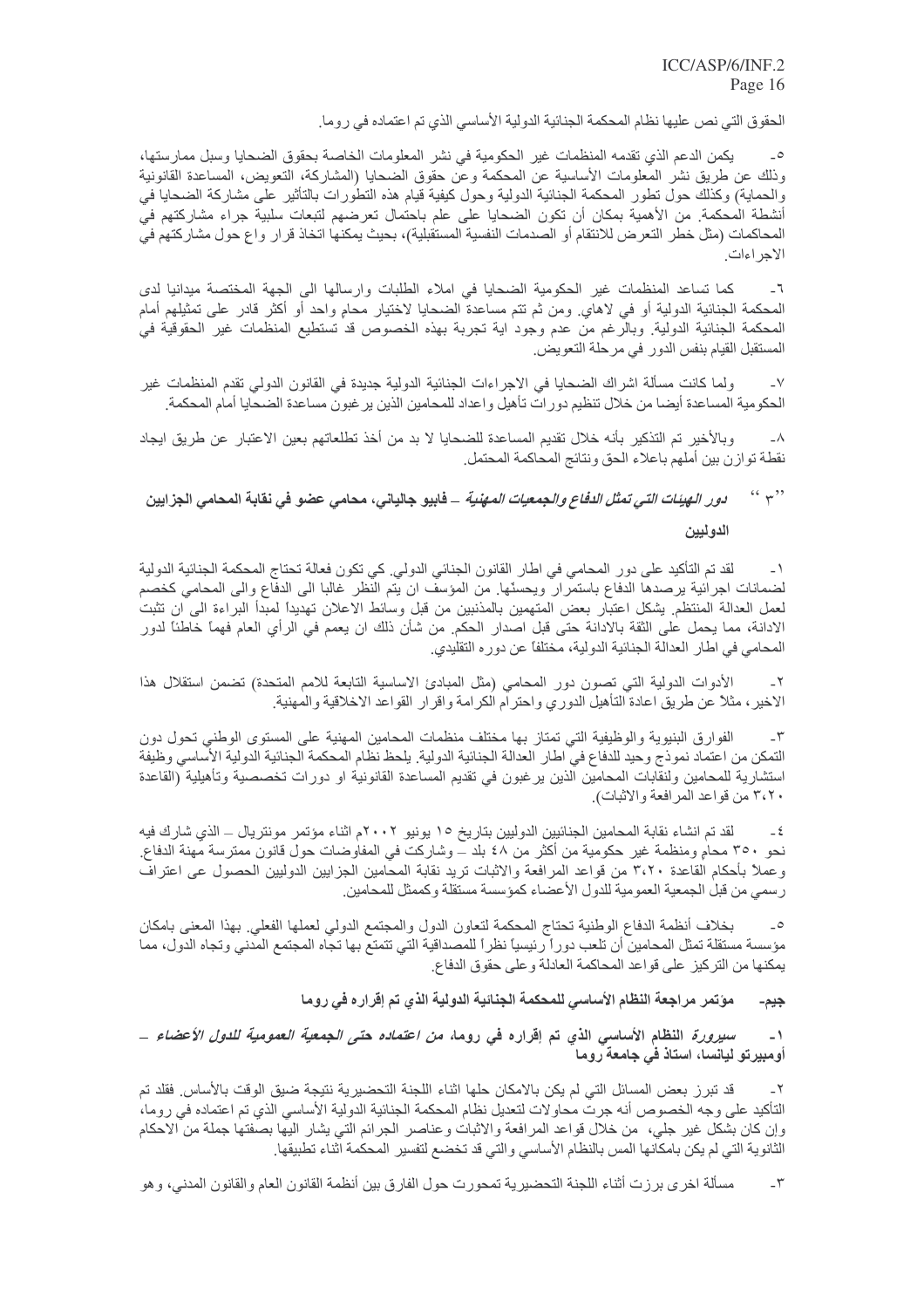الأمر الذي أكثر ما يظهر في قواعد المرافعة والاثبات.

كما تمت الاشارة أيضـا الـى مسألة تـحديد الضـحايـا والـى مشاركتهم في الاجراءات. لقد تم التوصـل الـى توازن بين  $-\epsilon$ تحديد جد واسع للضحية، الذي كان من شأنه توسيع عدد الضحايا بشكل مبالغ به، مع ما قد يترتب عليه من أثر سلبي على مجرى سير المحاكمة، والحاجة الى تأمين مشاركتهم بشكل مناسب يرتكز النوازن على تحديد الضرر الذي لحق بالضحية و الصلة السببية بالجر يمة مو ضوع المحاكمة.

أما بخصوص تفسير المادة ٩٨ من النظام الأساسي فقد أكد المحاضر أن البعض رأى انها تشتمل على الاتفاقيات التي تم التوصل اليها بعد دخول نظام المحكمة الجنائية الدولية الأساسي الذي تم اعتماده في روما حيز التنفيذ (أي بعد الأول من شهر بوليو ٢٠٠٢م). وبهذا الخصوص فقد اعتمد الاتحاد الأوروبي خطوطا اساسية تركز على المبادئ التي ينبغي احتر امها عند ابر ام اتفاقيات ثنائية بموجب المادة ٩٨.

وبالاشارة الى عنصر الجرائم تشتمل الجرائم ضد البشرية على تغييب الافراد التي رأى البعض أن عنصرها  $\overline{\phantom{a}}$ الموضوعي يجب أن يكون محدوداً في الوقت فيما ارتأى آخرون أن يبقى العنصر المادي.

وفي الأخير شدد المحاضر على أن البحث عن الشمولية ينبغي أن لا يقتصر على الحصول على التصديق او على  $-7$ انتساب دول اخرى لأن تنفيذ التشريعات على المستوى الوطني والنعاون مع المحكمة بخصوص مذكرات التوقيف مثلاً وتنفيذ الأحكام هي أيضا أساسية

### *من مؤتمر روما الى مؤتمر المراجعة* : مبدأ الشمولية أو توفير الشروط والتأييد ــ يورغ لندنمن، وزير الشؤون  $-7$ الخارجية في سويسرا

استندت عملية التفاوض التي أدت الى انشاء المحكمة الجنائية الدولية على التأييد<sub>.</sub> احتوت صيغة *زوتفن* من مسودة  $\mathsf{L}\mathsf{V}$ نظام المحكمة الجنائية الدولية الأساسي على نحو ١٦٠٠ قوسين مزدوجين وأكثر من ١٠٠ خيار تم مواجهتها خلال المؤتمر الدبلوماسي في روما الذي انعقد عام ١٩٩٨م. بعد عام ١٩٩٨م بقيت العملية مفتوحة أمام الجميع بمشاركة دول غير اعضاء سواءاً في اللجنة التحضيرية أو في الجمعية العمومية للدول الأعضاء.

شكلت مدينة نيو يورك المكان المثالي لاجتماعات مجموعة العمل الخاصد حول جريمة العدوان، نظرا لارتباط  $-\lambda$ الموضوع بميثاق الامم المتحدة ووجود ممثلي كافة الدول، بما فيها الدول غير الأعضاء

تناقش مجموعة اطلق عليها اسم "اصدقاء المحكمة الجنائية الدولية"، مفتوحة حتى على الدول غير الاعضاء  $-9$ وعلى منظمات غير حكومية، بشكل غير رسمي مسائلا متصلة بالمحكمة.

إذا ما أرادت أن تكون شمولية على المحكمة أن تعكس الأوجه العامة وتنوع العالم بأكمله. الجرائم ومبدأ التكامل  $-1$ معترف بهما على السواء على المستوى العالمي يمكن العثور على التنوع حتى في قانون المحاكمات التابع للمحكمة وكذلك في تشكيلة القضاة (الذين يعكسون توازنا اقليميا وجنسيا). على جميع الدول المشاركة في المحكمة اعتبار نفسها جزأ منها والمحكمة جزأ منهم

لا تمارس المحكمة إختصاصاً عالمياً، وهي بالتالي لا تأخذ بعين الإعتبار الدول غير الأعضاء وعليه ينبغي شرح  $-11$ ليس فقد ما بإمكان المحكمة القيام به، بل أيضاً ما لا يمكنها القيام به. وفي محاربتها التهرّب من العقاب ينبغي أن تحصل المحكمة على دعم متواصل ومتزايد

وبهدف زيادة التأييد الشامل للمحكمة تقوم جهات منعددة بأدوار مختلفة لزيادة الوعي والدعم للمحكمة، مثل الدول  $-11$ والمنظمات غير الحكومية والمجتمع المدنى

أشار المحاضر إلى نوعين إثنين من التوقعات على المحكمة أن تتذكر أن مستقبلها ومؤتمر المراجعة مربوطين  $-15$ بقدرتها على المحافظة على إندافعها السياسي المحكمة تلبّي حاجة ملموسة وقد أصبحت بالتالي جزءاً من بنية الأمن الدولـي علـى المحكمة أن تواصل تلبيتها لـهذه الإحتياجات والأمال التـي تعقدها الدول الأعضـاء عليها والوفاء بالتزاماتها المترتبة على نظامها الأساسي الذي أقر في روما. وعلى الرغم من أن المحكمة تعمل في إطار سياسي إلاَّ أنه يتعين عليها مواصلة تنفيذ مهامها بصفتها محكمة قانونية بحيث يمكنها تعزيز الصورة التي تعكسها بصفتها مؤسسة محترمة.

من جهة أخرى على الدول المحافظة على أجواء شفافة وعلى إهتمامها داخل الجمعية العمومية للدول الأعضاء  $-15$ وفي مجال مراجعة النظام الأساسي للمحكمة الذي تم إقراره في روما. وإحترام النظام الأساسي هذا والوفاء بالتزاماتها منهاً، في مجال النعاون، تسديد الإسهامات الإلزامية وتنفيذ القرارات التي سبق أن تم إتخذاها على الدول والمجتمع الدولي أن يتذكر و ا أيضاً أن العدالة الجنائية الدولية هي عملية إنقان.

أمّا بـخصوص مؤتمر المراجعة فقد تم التأكيد أن نظام المحكمة الأساسي هو وثيقة ديناميكية قابلة للتعديل مع  $\bigwedge$ مرور الزمن غير أنه ينبغي على المؤتمر أن لا يعتمد تعديلات غير مبنية على تجربة عملية كافية ما تزال غير متوفرة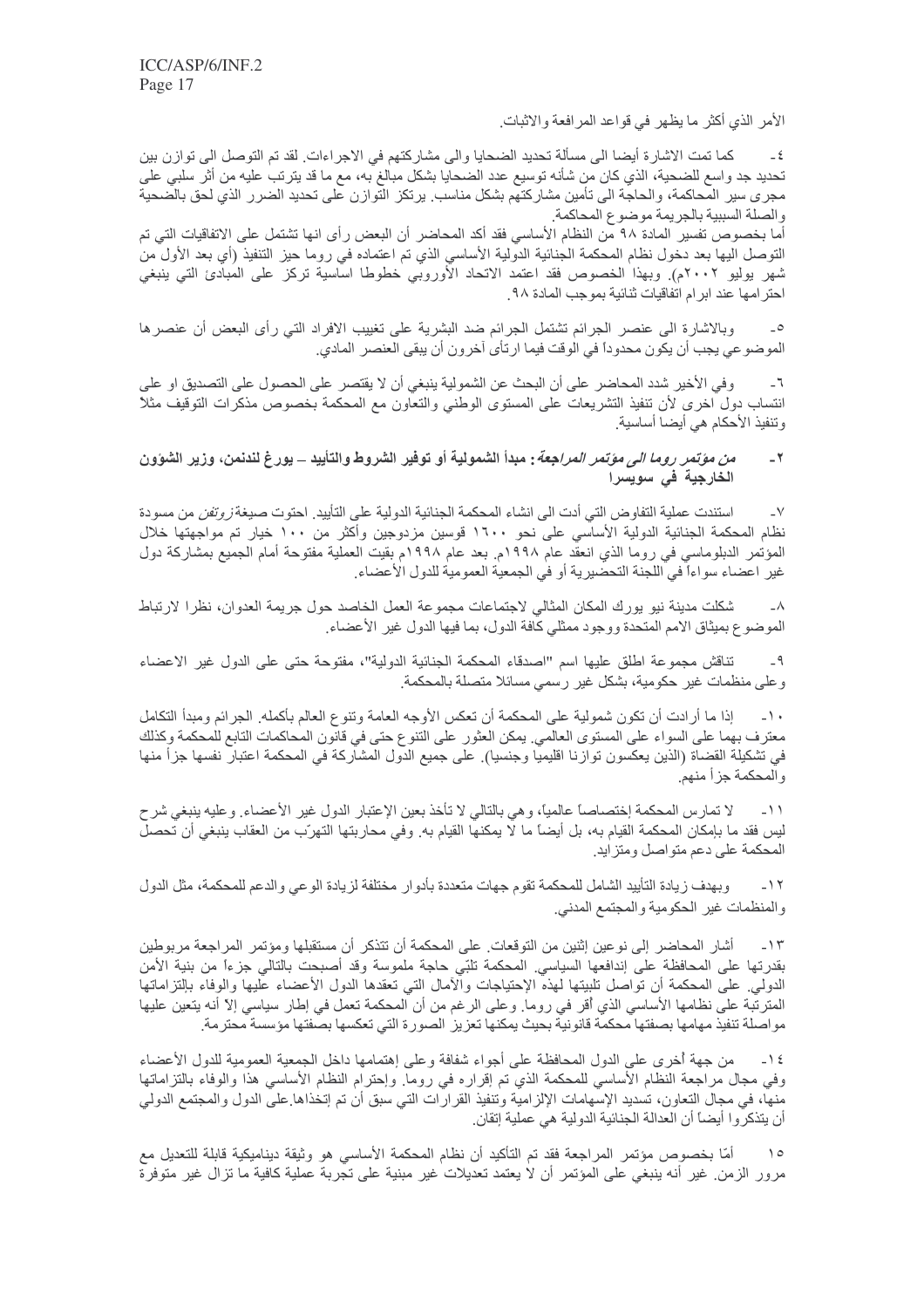للمحكمة. إلى ذلك ينبغي عدم إعتماد تعديلات تجعل صعباً على الدول الإنضمام إلى نظام المحكمة الأساسي. خلال مؤتمر المر اجعة ينبغي التوصلُ الى توازن دقيق يأخذ بالحسبان هذه الإعتبار ات في إطارٍ عملية شقافة ومتفقٍ عليها ً

### التعديلات والمراجعة: أحكام، مهل، إحتياجات حقيقية واصول ـ رولف فيفي، وزير الشؤون الخارجية في  $-\mathbf{Y}$ النروج

السؤال الأول ينبغي أن يكون ما الذي بإمكانه أن يفعله مؤتمر المراجعة للمحكمة الجنائية الدولية. ينبغي أن يستند  $-1$ المسار الذي سوف يُصلنا إلى مؤتمر المراجعة على البحث عن التأييد وعلى نتائج المحكمة.

لقد حددت أهم نصوص نظام المحكمة الأساسي أنه بالإمكان البدء باجر اءات التعديل بعد سبع سنوات من دخول  $-\tau$ النظام الأساسي حيّز التنفيذ. كما نصّت الأحكام نفسها على إمكانية تنظيم مؤتمر ات مر اجعة أخرى بحيث لا يتحول المؤتمر الأول الى فرصة وحيدة لتعديل النظام الأساسي. تشكل المادة ١٤٢ البند الوحيد الذي يحتاج لتعديل في مؤتمر المراجعة .

لقد تم التأكيد على أن حوال ٩٨% من نظام المحكمة الأساسي الذي تم إقراره في روما تمت الموافقة عليه  $-\tau$ بالإجماع، بموجب "حزمة" من المقترحات خضعت لتفاوض حثيث وبأنه ينبغي أخذ هذا الأمر بالحسبان عند إجراء التعديلات الممكنة.

إلى ذلك سوف ينعقد مؤتمر المراجعة في زمن فريد هو الزمن الذي تنتهي فيه إستراتيجية إستكمال المحاكم  $-\epsilon$ الخاصة

في الوثيقة النهائية الصادرة عن مؤتمر روما الدبلوماسي ذكَّر القرار النهائي بإمكانية أخذ جرائم الإرهاب  $\overline{\phantom{0}}$ والمتاجرة بالمخدرات والعدوان بعين الإعتبار في مؤتمر المراجعة.

تشكل مواعيد مؤتمر المراجعة مسألة مركزية. ينبغي أن يدعو إليه أمين عام الامم المتحدة في شهر يوليو  $-7$ ٢٠٠٩م. غير أن تاريخ إنعقاد المؤتمر ينبغي تحديده في وقت يلي الدعوة الرسمية إلبه.

من الأوجه المحورية الاخرى "الإحتياجات الملموسة" لأن أي شيء يتم إقتراحه ينبغي أن يكون مفيداً للمحكمة  $-V$ وللقضاء الجنائية الدولية بالتالي ينبغي تجئب تعديل مسائل لا تحتاج للتعديل على كافة الجهات التفكير ملياً بكيفية إنجاح مؤتمر المراجعة وبالإحتياجات الملموسة التي تستدي الإهتمام.

و فيما يخص مسائل أخر ي التي من شأن مؤتمر المر اجعة أخذها بعين الإعتبار فقد تم التذكير ٍ بأنه هنالك مناقشات  $-\lambda$ جارية في أطرٍ مختلفة: (a) جريمة العدوان في مجموعة العمل الخاصـة حول جريمة العدوان ؛ (b) جريمة الإر هاب في الامم المتحدة.

إن من شأن العمل التحضيري الذي تم داخل هذه الاطر ضمان الوضوح اللازم حول إمكانية إيجاد معادلة أو  $-9$ توازن يؤمن الإجماع اللازم فيما بين الدول ويحفظ فعالية المحكمة بالتالي.

١٠- تقوم مجموعة العمل في نيو يورك التابعة لمكتب الجمعية العمومية بدراسة مسودة قواعد المرافعة التي على أساسها يكون المؤتمر منفتحاً على كافة الدول ِ وفي نيو يورك أيضاً تم أخذ مسائل أخرى بعين الإعتبار مثل المسائل الإدارية والمالية ومكان إنعقاد المؤتمر ومدته

من المواضيع الاخرى التي يمكن لمؤتمر المراجعة أن يتطرق إليها تم ذكر : محصلة الأنشطة التي تم تنفيذها؛ تبعثر الحق الْجِنائي الدولي؛ الترابط بين المستويين الوطني والدولي للقانون وضرورة توزيع العمل بين المستويين، أخذين بعين الإعتبار أن المحكمة الجنائية الدولية ينبغي أن تكون الوسيلة الأخيرة.

كما تم التنوية بأنه في السنوات الأخيرة تم تعديل التشريعات الوطنية ومنها القوانين العسكرية. وهو الأمر الذي  $-11$ يشكل بحد ذاته نجاحاً هاماً نتج عن إعتماد النظام الأساسي للمحكمة الجنائية الدولية في روما.

#### موضوع آليات المراجعة ــ أوتّو تريفترر ، استاذ في جامعة سالسبورغ  $-\xi$

نصت المادة ١٢٤ على أن يقوم أمين عام الامم المتحدة، بعد الأول من يوليو بقليل وفي مهلة معقولة، بدعوة  $-1$ "مؤتمر المراجعة" الذي "عليه أن يأخذ بعين الإعتبار أي تعديل على النظام الأساسي". مهمة هذا المؤتمر تكمن في ضمان القيام بالتحقق من وضوح وفعالية النظام الأساسي بعد سبع سنوات من دخوله حيّز التنفيذ، وفي مناقشة التعديلات اللازمة والمناسبة التي ينبغي إدخالها على النظام الأساسي نفسه فحسب بل أيضاً على القوانين الثانوية التي إشتملت عليها قواعد المرافعة والإثبات وعناصر الجرائم

وبغية تحقيق هذه الأهداف المتعددة سبق لمؤتمر روما بضبط المواضيع التي سوف تدخل أو التي من الممكن أن  $-7$ تدخل في جدول أعمال مؤتمر المراجعة وفق معايير مختلفة. فقد حوت الجملة الأخيرة من المادة ١٢٤ الإنتقالية مثلاً على المسألة الوحيدة التي تمت إحالتها صراحة إلى مؤتمر المراجعة.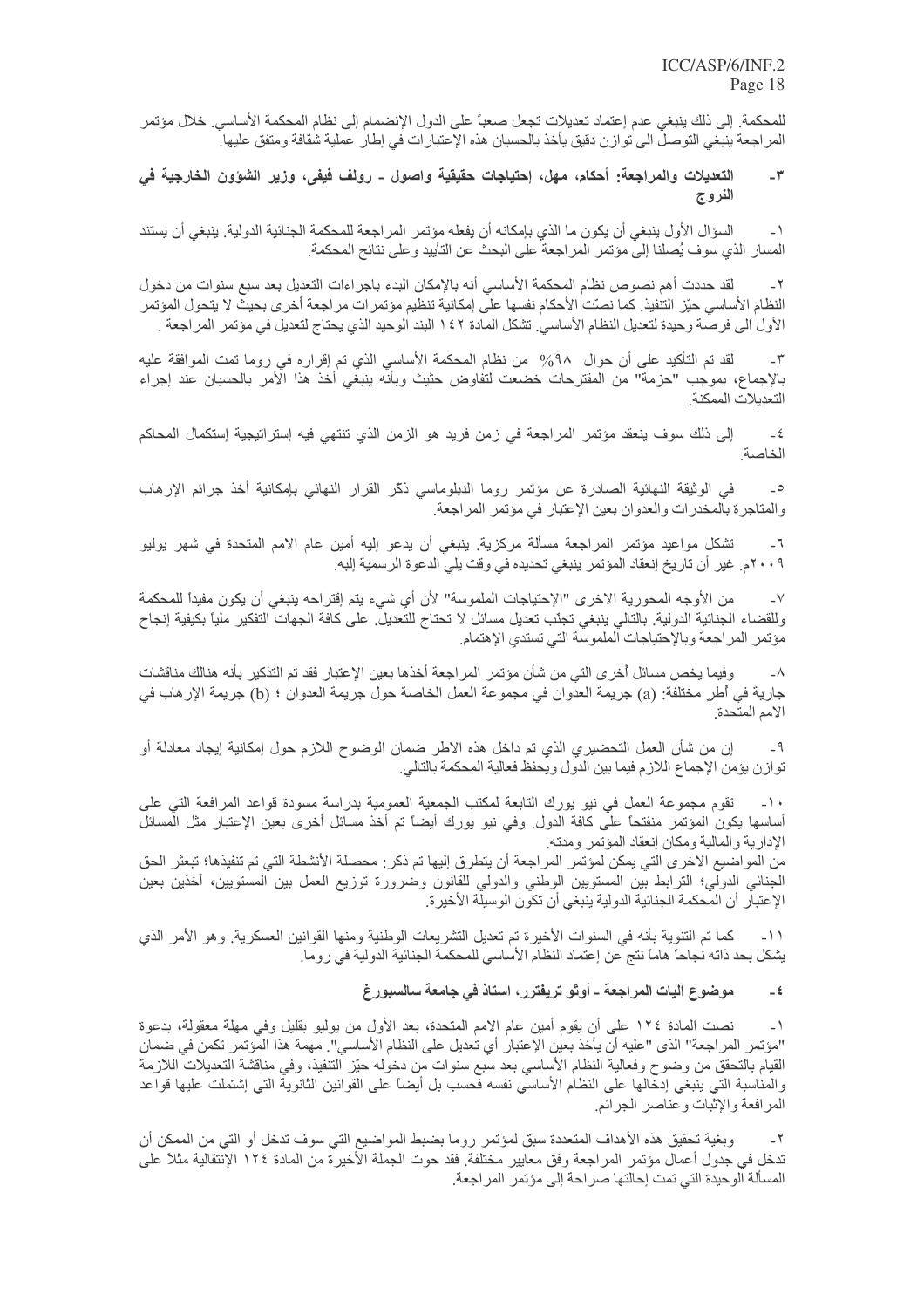هنالك مواضيع مختلفة تتطلب إدخالها في جدول الأعمال بشكل ضمني بعض الشيء. فالنظام الأساسي على سبيل  $-\tau$ المثال غير كامل من جهة العدوان (المقطع ٢ من المادة ٥). لقد أوكل مؤتمر روما إلى الجمعية العمومية المكونة من الدول الأعضاء مهمة أخذ "إقتراحات حول جريمة العدوان تشتمل على تحديد لهذه الجريمة وعناصرها وكذلك شروط ممارسة إختصاص المحكمة الجنائية الدولية في هذه الجريمة ... بهدف الوصول إلى قانون مقبول حول جريمة العدوان من أجل إدخاله في النظام الأساسي للمحكمة الجنائية الدولية" بعين الإعتبار . في مؤتمر المراجعة ينبغي بالتالي أن تتمنع هذه المهمة، التي وردت في المرفق P 0 من الوثيقة النهائية، بنفس الأولوية التي تتمتع بها المادة ١٢٤. في جميع الأحوال قد يكون كافياً الآن تحديد عدد محدود من الجرائم ضد الحرب والسماح للمحكمة بالمباشرة بالتحقيقات ما لم يقم مجلس الأمن الدولي بمنعها صراحة بموجب قرار يتم إتخاذه بالأكثرية المطلقة في مهلة ثلاثة أشهر من إستلامه تبليغا خاصاً من قبل المحكمة

لا بد من إدخال تعديل على نظام المحكمة الأساسي، في الفقرة b من المقطع ٢ من المادة ٨ (XX) التي ينقصها  $-\xi$ الملحق الذي يحدد الأسلحة التي تُسبب "جروح لا طائل تحتها أو موجعة بشكل لا لزوم له أو تكون عشوائية من حيث الجو هر ."

وبخصوص "أعمال الإرهاب وجرائم المخدرات" فإن مهمة المؤتمر ضعيفة جداً. وبالإشارة إلى جرائم العدوان  $\overline{\phantom{a}}$ سوف يأخد مؤتمر المراجعة بعين الإعتبار إقتراحات محددة ـ كائناً من كان مقدمها ـ طالما أن الجريمة تدخل بالأصل في إختصاص المحكمة بالرغم من أنه بإمكان المحكمة ممارسة هذا الإختصاص فقط بعد تحديد اصوله بشكل دقيق ٍ أما بالنسبة للجريمتين الأخرنتين اللتين سبق الإشارة إليهما فقد إقترح مؤتمر روما، بعد تأكيده على أن ألية مراجعة النظام الأساسي تجيز التوسع في المستقبل، مجرد أخذ هاتين الجريمتين بعين الإعتبار " متمنياً التوصل إلى تحديد مقبول وإدخالهما في قائمة الجرائم التَّى هي من إختصاص المحكمة'' (الوثيقة النهائية، المرفق ١، E).

إستنادأ للمعايير الأساسية التي بُنيت المحكمة الجنائية الدولية عليها بإمكان المجتمع الدولي القيام بموجب القانون  $-7$ الدولي بتجريع فقط تلك الخروقات الخطيرة التي تتعرض إليها قيمه الأساسية مثل السلام وأمن ورفاهية العالم أما القيم المحمية قضائيًا وبالأساس من قبل القانون الداخلي، مثل الأمن الداخلي، فبإمكانها الحصول على حماية إضافية من قبل المجتمع الدولي فقط بالقدر الذي تهدد فيه قيم المجمع الدولي نفسه، على الأقل بشكل غير مباشر ٍ ما تزال الأعمال الإر هابية وجرائم المخدرات لا تشكل تهديداً للمجتمع الدولي بأكمله.

وبخصوص موضوعي الحكم بالإعدام والمحاكمات الغيابية فقد تم التأكيد على أنه لا توجد ضرورة لمناقشتهما  $-<sup>1</sup>$ لأن الحزمة التي تم تقديمها عام ١٩٩٨م شكَّلت حلاً مرضياً، كما يدل على ذلك إلغاء حكم الإعدام في رواندا وتأكيد التهم ضد *ملِلوزوفيتِش وكارديتِش وملاديتِش* التـي تولُّد عنـها وعـي شامل بضرورة النعامل مع القانون الدولـي مما يساهم فـي تجنّب الجر ائم الأكثر خطور ة.

كما أخذت بعين الإعتبار إمكانية أن يكون هدف مؤتمر المراجعة تعزيز السلام والأمن وكذلك رفاهية العالم على  $-\lambda$ كافة الدول بالتالي التعاون مع المحكمة لأن المجمع الدولي قد طوّر القانون الجنائي الدولي وقتّنه بشكل من الأشكال في النظام الأساسي للمحكمة الجنائية الدولية الذي تم إقرار ه في روما.

إلى ذلك تم لفت النظر إلى واقع أن عوامل سياسية متصلة ببعض الظروف، مثل الصر اعات المسلحة التي تغذيها - 9 الأطراف بشكل متبادل، من شأنها تعقيد الامور خاصة لجهة التمييز بين الأضرارالجانبية والأضرار الناتجة عن جرائم الحرب.

لقد تم التشديد على أن مشاريع تعديل نظام المحكمة الرئيسي أو قواعد المرافعة والإثبات وعناصر الجرائم ينبغي  $\lambda$ أن تكون محددة قدر الإمكان كي تحظى بقبول عام. كما انه ينبغي عدم تفسير النتائج التي تم إحراز ها في روما عام ١٩٩٨م على انها قد تُحد وتُقلَّل من إمكانية القيام في المستقبل بتطوير مجالات جديدة من القانون الجنائي الدولي ونمط التطبيق الفوري الذي تضمنه المحكمة الجنائية الدولية (المادة ١٠).

غير أن النتائج ما تزال حتى الآن غير كافية. فمن واجب الأجيال القادمة تحسينها. وإذا أردنا تفادي الجرائم الأكثر  $-11$ خطورة فلا بد من القضاء على الجوع والفقر اللذين يشكلان عوامل هذه الجرائم الأكثر خطورة. وهذا يتطلب ليس زيادة الدعم المالي للبلدان المحتاجة فحسب بل أيضاً ملاحقة من يتحمل مسؤولية عدم تحقيق هذا الهدف أو من يتلف المواد الغذائية (التي تكفي للحيلوت دون وفاة الأطفال والكبار جوعاً) في البلدان الغنية بهدف تثبيت أسعار السوق.

### دور المنظمات غير الحكومية في المسار نحو مؤتمر المراجعة ـ وليم بايس، مدير التحالف من أجل المحكمة  $\overline{\phantom{a}}$ الحنائبة الدولية

ينوي التحالف من أجل المحكمة الجنائية الدولية، الذي يضم أكثر من ٢٠٠٠ منظمة غير حكومية من كافة أنحاء  $-1$ العالم نقريبًا ذات الأهداف الأكثر تنوعًا، تعزيز وزيادة تعاونه غير الرسمي مع المحكمة الجنائية الدولية ومع الجمعية العمومية للدول الأعضاء بالتوازي مع نطور النظام الأساسي للمحكمة الجنائية الدولية الذي تم إقراره في روما في العقود القادمة ِ لقد شكل التحالف من أجل المحكمة الجنائية الدولية أكثر الحملات من أجل أمن البشرية نجاحاً من بين ما أنجزء المجتمع الدولي على المستوى العالمي. كما حقق نتائج كبيرة في تسهيل التعاون بين عدد كبير ومتنو ع من الأعضـاء.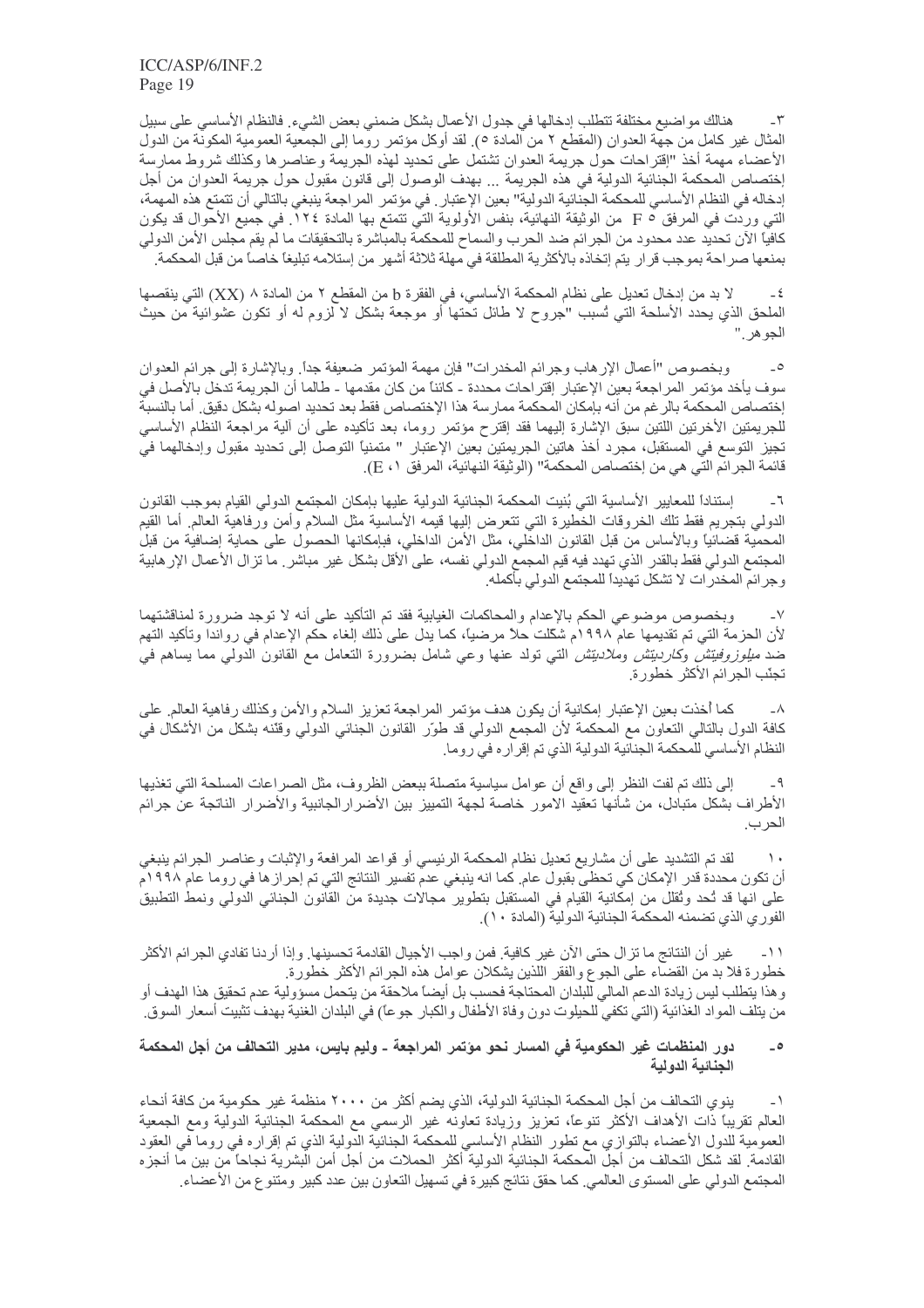أول عملية قام بها التحالف من أجل المحكمة الجنائية الدولية، إضافة إلى التعاون فيما بين الأعضاء، تمحورت في  $-\tau$ العمل بشكل وثيق مع الحكومات القريبة من التحالف بهدف إنشاء محكمة جنائية دولية عادلة وفعالة ومستقلة ٍ من خلال هذا النعاون غير الرسمي من شمال إلى جنوب المنظمات غير الحكومية من جهة وبين الحكومات القريبة (الصديقة الأن) من جهة أخرى تم تحديد نموذج جديد من الدبلوماسية من أجل تطوير معاهدات ومنظمات دولية. كما تم التنويه به من قبل أكثر من جهة كاسلوب مفيد لإقرار النظام الأساسي للمحكمة الجنائية الدولية الذي تم إقراره في روما.

و بخصوص مؤتمر المر اجعة يقوم التحالف من أجل المحكمة الجنائية الدولية بنفس التقييم الذي تجريه الحكومات  $-\tau$ هل على المؤتمر أن يأخذ بعين الإعتبار فقط التعديلات، منها جريمة العدوان، أي أن تكون حدوده ضيقة إلى هذا الحد؟ بعض أعضائه يعتقد أن على المؤتمر أن يقوم بتحليل عام. البعض الآخر يأمل أن يكون المؤتمر مناسبة لتحديد نقطة إستناد جديدة، أي أن يشكل مناسبة لجمعية الدول الأعضاء العمومية للسعي وراء هدف السير قدماً في قبول وتعميم النظام الأساسي للمحكمة الجنائية الدولية الذي تم إعتماده في روما (أي التصديق على النظام الأساسي والإتفاقية حول الإمتيازات والحصانات وإلتزام الحكومات باستكمال تكييف التشريعات الوطنية، إلخ.).

لقد أنشأ النحالف من أجل المحكمة الجنائية الدولية مجموعة عمل مهمتها الإهتمام فقط بمؤتمر المراجعة سوف  $-\xi$ تقوم هذه المجموعة بإصدار التقارير وإعداد الإقترحات كما سوف تحدّث المعلومات بشكل دائم داخل وخارج شبكتها العالمية. لقد شهد شهر سبتمر ٢٠٠٦م إجتماعاً إستراتيجياً للمنظمات غير الحكومية خاص بالمؤتمر ، نظمه الفر ع الهولندي لمنظمة العفو الدولية

من النقاط الأكثر إهتمامًا هنالك التعاون بين المحكمة والدول والمنظمات غير الحكومية والمجتمع الدولي ِ الطريقة  $\overline{\phantom{a}}$ الأمثل لتجنيب مؤتمر المراجعة الإنقسامات غير اللازمة تكمن، بحسب التحالف من أجل المحكمة الجنائية الدولية، في الاعداد المناسب له.

على الدول الأعضاء أن يأخذوا بعين الإعتبار إمكانية تنظيم لقاءات تحضيرية رسمية لإستكمال الإتفاقيات غير  $-7$ الرسمية التي تم التوصل إليها حتى الأن ِ من شأن هذه اللقاءات ضمان الوضوح والشفافية والدعم لنتائج المؤتمر ِ إن من شأن عمليات الاعداد، التي تمتاز بمزيد من الرسميات، الحد أيضاً من الخوف من أن تتخذ الجمعية العمومية للدول الأعضاء بعين الإعتبار إقتراحات غير منسجمة مع الإستقلالية القضائية للمحكمة الجنائية الدولية، مما يساعد على الحد من خطر الإنقسام السياسي خلال مؤتمر المراحعة.

بإمكان مؤتمر المراجعة أن يشكل نقطة إرتكاز لتعزيز الدعم للمحكمة ولأي نوع من التعاون قد يشكل المؤتمر مناسبة لتشجيع عملية التصديق على تانظام الاساسي وتكييف التشربعات الوطنية مع هذا النظام واهداف التعاون الاخرى الخاصة بالمحكمة

مكان إنعقاد المؤتمر مهم لأن من شأنه التأثير على النتائج. يعبر التحالف من أجل المحكمة الجنائية الدواية عن  $-<sup>V</sup>$ ميله لمكان مفيد للنقاش الصريح بعيداً عن الضغوطات السياسية الخارجية. كما ينبغي الأخذ بعين الاعتبار أن المكان من شأنه التأثير على الضحايا و على السكان المعنيين و على إدر اك المحكمة و على نشاطها و على شمولية نظامها الأساسي<sub>.</sub>

ينبغي تحديد مضمون المؤتمر بأسرع ما يمكن، مثلها مثل تواريخه وميزانيته وقواعد المرافعة. ولأنه من الأهمية  $-\lambda$ بمكان أن يتمتع الجميع بالوقت الكافي لتقييم الاقتراحات، فقد يكون من الأنسب وقف تقديمها قبل مهلة معينة من إنعقاد المؤتمر وتجنَّب تقديم الاقتراحات في أخر لحظة. ينبغي أن يمثِّل المؤتمر مناسبة لتفادي أي تراجع عن روحية النظام الأساسي الذي تم اقراره في روما، بغض النظر عن مدى المؤتمر نفسه.

إن مثل هكذا تراجع، غير المرغوب على مستوى النظام الأساسي والمحكمة، موجود في العديد من التطورات  $-9$ الراهنة ِ مثال على ذلك هو النقاش حول التنافر المزيّف بين السلام والعدالة ِ بالحقيقة التنافر الحقيقي هو بين السلام والإفلات من العقاب وهي مسألة تمت مناقشتها بشكل مستفيض وجدّي بين عام ١٩٩٤م وعام ١٩٩٨م من البوادر الاخرى لهذا التراجع الإعياء والدعم المتناقص للمحاكم الخاصة. هنالك بعض الدول التي تتصرف كما لو أن إلتز اماتها نحو المحكمة الجنائية الدولية يقتصر على تسديد إسهاماتهم فقط، فيما يعطي العديد من الحكومات الجديدة والدبلوماسيون أهمية أقل للمحكمة<sub>.</sub> من الواضح أنه في جو ٍ سياسي كالذي نعيشه اليوم كان من الصعب إعتماد النظام الأساسي الذي تم إقر ار ه في روما.

يشكل البحث عن دعم واع للنظام الأساسي الذي تم إقراره في روما تحديًا سياسيًا وتثقيفيًا حتى في الظروف  $-1$ السياسية المؤاتية. لا بد من القيام بجهود خاصة للتوجه نحو النخبة المثقفة والسياسية عبر وسائط الإعلام والبرلمانات والمنظمات الدولية وقمة الهرم القضائي

النتائج الكبيرة التي تم إحراز ها في الإثني عشر سنة الاخيرة ليست إلاّ البداية. يأمل التحالف من أجل المحكمة  $-11$ الجنائية الدولية أن يقوم مؤتمر المراجعة بتقوية وتعزيز الوعد الذي تم اطلاقه في روما والذي ينبغي الوفاء به ليس فقط من قبل الحاضرين هنا فقد تم قطع هذا الوعد أمام الملايين من الأطفال الأبرياء الذين سوف يتحولون إلى ضحايا في حال فشلنا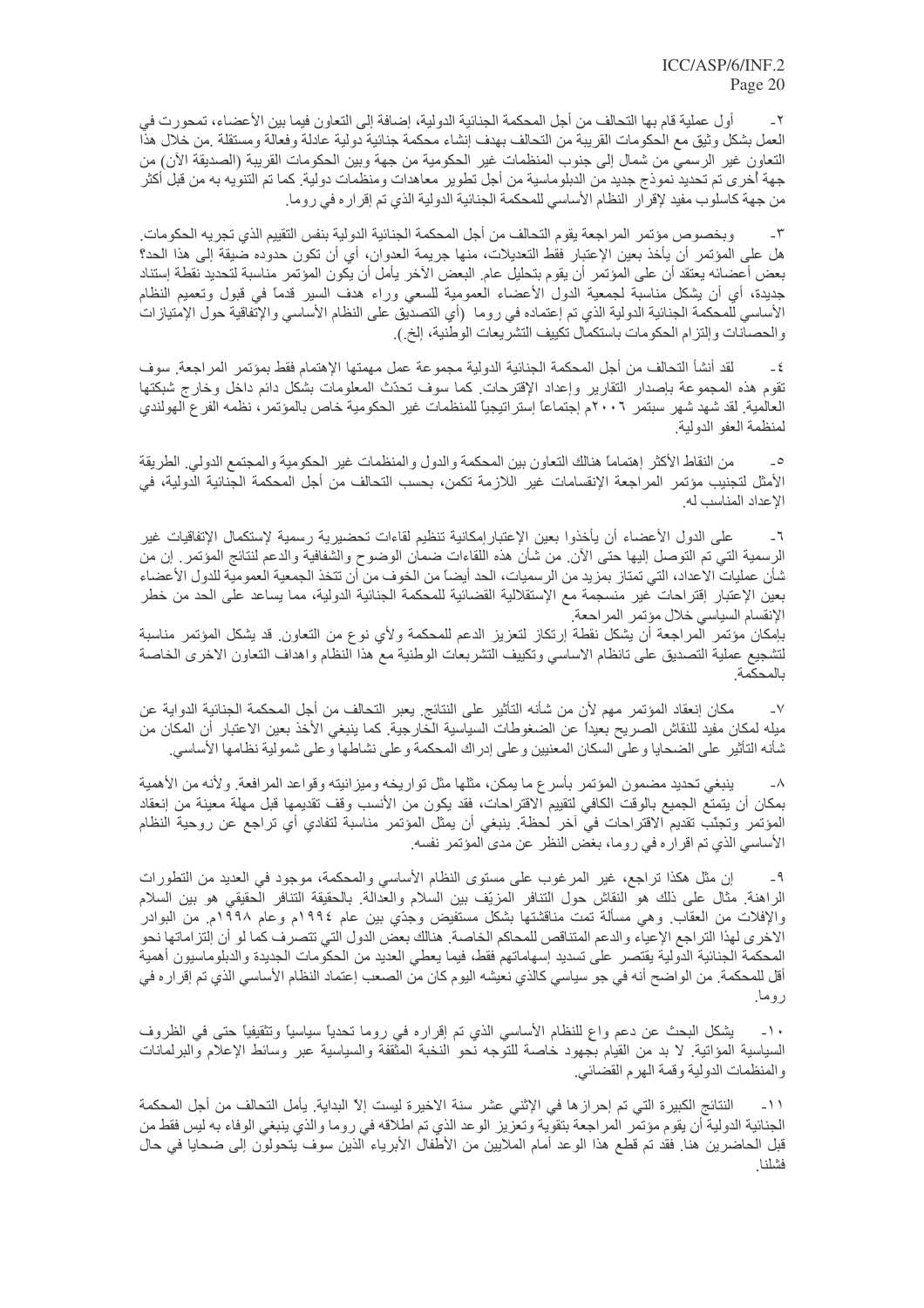الباب الثالث ــ جريمة العدوان

ترأس الجلسة كريستيان ويناوزر ، رئيس مجموعة العمل الخاصة حول جريمة الاعتداء

## ألف \_ مسوّولية الدولة عن تصرفات عدوانية وفق ميثاق الامم المتحدة: دراسة الحالات \_ إدواردو جريبَي، استاذ في جامعة تورينو

المسؤولية الجنائية الفردية عن جريمة العدوان هي وثيقة الصلة بالعمل العدواني الذي تقوم به دولة ٍ ترى لجنة  $-1$ القانون الدولي أنه لا بد من قر ار صادر عن مجلس الأمن. أما في إطار المحكمة الجنائية الدولية ينبغي عدم اعتبار سلطة مجلس الأمن حصرية خاصة إذا ما أخذنا بعين الإعتبار أيضاً أن بإمكان الجمعية العمومية للامم المتحدة أو محكمة العدل الدولية الاقرار بوجود عدوان ِ أضف إلى ذلك أنه ما من شك أن جريمة العدوان تشكل جريمة قيادة ِ وفيما يعالج النظام الأساسي للمحكمة الجنائية الدولية الذي تم إعتماده في روما المسؤولية الجنائية الفردية تدخل ممارسات الدول في صلب ميثاق الامم المتحدة. غير أن الميثاق لا يحدد العدوان بشكل ميثاق لندن لعام ١٩٤٥م والقانون ١٠ الصادر عن مجلس المراقبة (الذي يشير إلى "الحرب العدوانية" وإلى "أفعال الحرب العدوانية") نقطة الإنطلاق لتحديد العمل العدواني الذي تقوم به الدولة.

لقد قررت محكمة نورنبير غ أن الحرب العدوانية سبق أن تم اعتبار ها جريمة حتى قبل ميثاق نورنبير غ، كما هو  $-\tau$ موضح في إتفاقية كيلُوك ـــ برياند. التخلْي عن حق شن الحرب في الإتفاقية يفترض عدم مشروعية الحرب في القانون الدولي وبأن من يخطط لشن حرب يرتكب جريمة.

ليس كل إستعمال للقوة يشكل حربًا ولا كل إستعمال غير مشروع للقوة (المقطع ٤ من المادة ٢ من ميثاق الامم  $-\tau$ المتحدة) يشكل عدواناً. لقد ترك محررو ميثاق الامم المتحدة لمجلس الأمن الدولي أمر تحديد ذلك في كل حالة على حدة. عام ١٩٧٤م إعتمدت الجمعية العمومية للامم المتحدة القرار رقم ٣٣١٤ الذي يشكل معياراً لمجلس الامن في عملية تحديد ما إذا كانت هنالك أعمال عدوانية أم لا ٍ غير أن الجمعية العمومية لا تتدخل في صلاحية قيام مجلس الأمن نفسه بشكل مستقل بتحديد طبيعة أية حالة من هذه الحالات كما اعتمدت الجمعية العمومية قرارات حول أعمال عدوانية في حالات متصلة بكوريا وناميبيا وجنوب أفريقيا والشرق الأوسط والبوظنة والهرتزوق غير أن مجلس الأمن يتحاشى عادة إستعمال عبارة "العدوان" فـي حالات لم يتم فيها اللـجوء كثيراً للقوة، مثل حالات جنوب أفريقيا وروديزيا وإسرائيل ولكن ليس في الحالة التي كان العدوان أكثر جليًا منذ الحرب العالمية الثانية، أي غزو الكويت من قبل العراق عام ١٩٩٠م. وفي حالات أخرى ، مّثل هنغاريا (الغزو السوفياتي عام ١٩٥٦م) وأفغانستان (الغزو السوفياتي عام ١٩٧٩م) أو باناما (تدخل الولايات المتحدة الأميريكية عام ١٩٨٩م)، لم يتم التأكيد على وجود عدوان لأنه كانت تتوافر موافقة من الحكومات المعنية. إلا أنه ينبغي تحليل الموافقات أو طلبات التدخل المز عومة بدقة خاصة عندما تأتي من حكومات أشبة بدمية ِ

ليس لصلاحية مجلس الأمن الدولي القيام بتحديد فعل عدواني وفق المادة ٣٩ من ميثاق الامم المتحدة طابعًا  $-\xi$ حصرياً. لا بل أن هذا التقييم يشكل واحداً من الشروط الثلاثة التي تجيز لمجلس الأمن استعمال سلطته لتوصية أو إقرار استعمال الاجراءات المنصوص عنها في المادة ٤١ والمادة ٤٢ من أجل الحفاظ على وفرض السلام والأمن. بالتالي يمكن تطبيق صلاحية تحديد ما إذا كان هنالك عمل عدواني أم لا فقط في الحالات التي يتصرّف فيها مجلس الأمن لكبح عمل عدواني. بخلاف ذلك فإن من شأن الصلاحيات الحصرية ضمان الحصانة الدائمة للأعضاء مع ما يترتب عن ذلك من إخلال خطير بمبدأ المساوات.

هنالك عنصر مركزي آخر في النقاش يتمثَّل ببنود ميثاق الامم المتحدة الخاصة بحق الدفاع عن النفس (المادة  $\overline{\phantom{a}}$ ٥١). عملاً بأحكام المادة ٥١ من ميثاق الامم المتحدة يجوز للدول إتخاذ إجراءات للدفاع عن النفس إفرادياً أو جماعياً في حال النعرض للعدوان ِ يترتب عن ذلك أن الدول نفسها تستطيع تقدير وجود عمل عدواني أو لا ٍ وبالرغم من أن النص الانكليز ي للمادة ٥١ لا يستعمل عبارة "العدوان" بل "هجوم مسلح" يمكن إعتبار العبارتين متساويتين. النص الفرنسي للماد ٥١، الذي يتكلم عن "عدوان مسلح"، يشهد لصالح هذا التفسير المدعوم أيضاً من ممارسات محكمة العدل الدولية في حالات نبكار اغوا ومنصات النفط والأنشطة المسلحة (الكونغو وأوغندا).

يؤكد على عدم الحصرية أيضاً الدور الذي تلعبه الجمعية العمومية للامم المتحدة في المحافظة على السلام والأمن  $-7$ الدوليين، خاصـة في الـحالات التي يكون فيها مجلس الأمن مشلولاً (راجع القرار AG377، "/لإ*تحاد من أجل السلام*") لقد أكدت محكمة العدل الدولية أن مسؤولية مجلس الأمن في الحفاظ على السلام والأمن الدوليين هي فقط أولية وليست حصرية (*بعض نفقات الامم المت*حدة ). فقط صلاحية مجلس الأمن التي تجيز له إقرار أعمال قسرية بحق المعتدي لها طابع حصر *ي.* 

 $\mathord{\hspace{1pt}\text{--}\hspace{1pt}}\vee$ يكمن المشهد المثالي في أن نرى في المستقبل مجلس الأمن قادراً على اقرار وجود عمل عدواني يليه قيام المحكمة الجنائية الدولية بممارسة إختصاصها ٍ غير أنه في بعض الحالات قد يكون مجلس الأمن مشلولاً نتيجة ممارسة حق النقض، الأمر الذي يتطلب حلولاً بديلة. بإمكان الجمعية العمومية للامم المتحدة القيام بهذا التقييم وذلك باستعمال صيغة "الإتحاد من أجل السلام" أو عرض المسألة على محكمة العدل الدولية التي بإمكانها تقديم رأي إستشاري<sub>.</sub> وفي حال عدم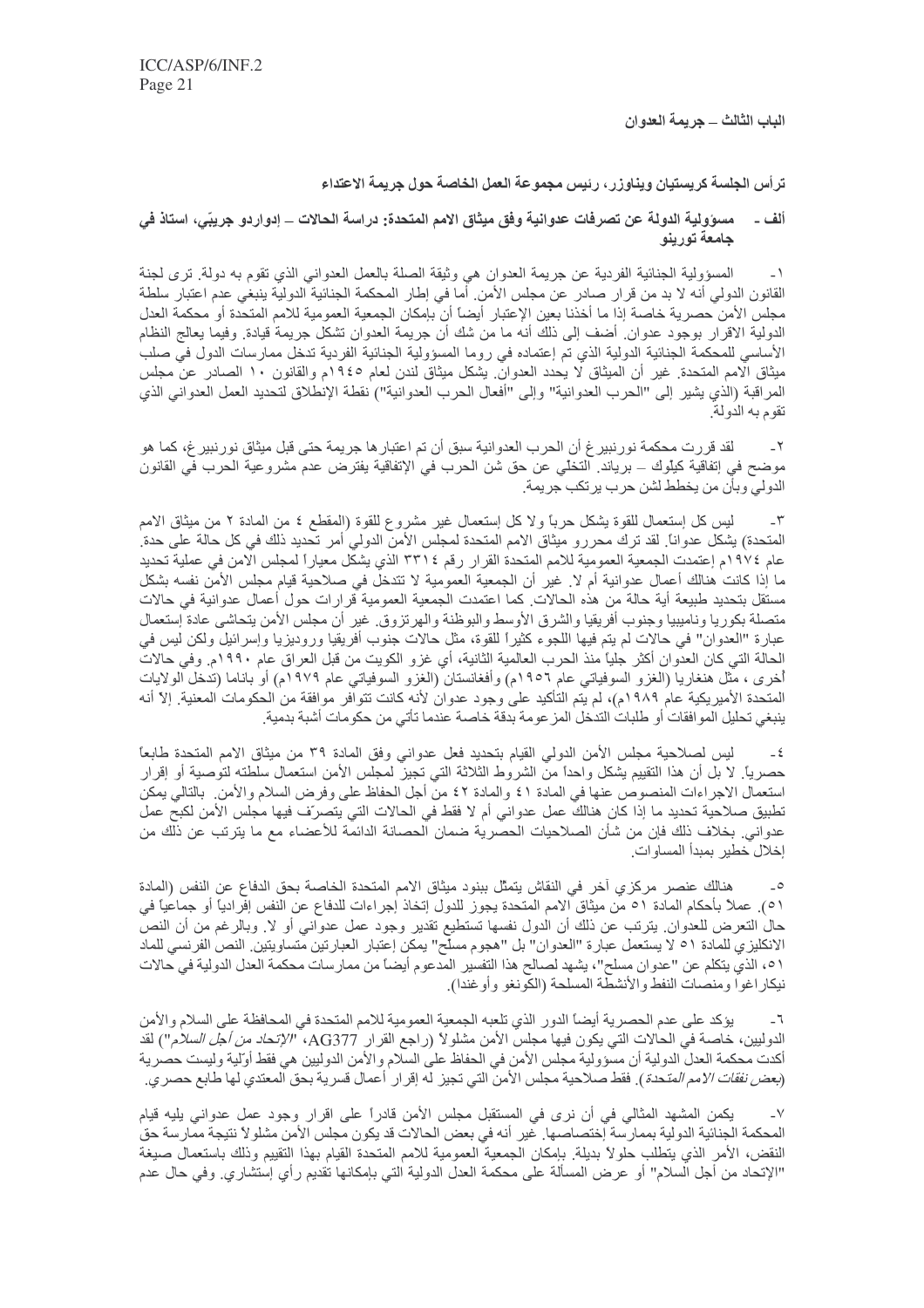قيام مجلس الأمن الدولي باتخاذ قرار بالامكان في الأخير ترك أمر تقييم عمل عدواني قامت به دولة ما للمحكمة الجنائية الدولية نفسها، أو القيام بذلك أولاً بأول من وجهة نظر قضائية بحتة. إن محكمة كالمحكمة الجنائية الدولية مجهزة لمعالجة مسائل متصلة بمسؤوليات الدول، تشهد على ذلك المحكمة الجنائية الدولية ليو غسلافيا في قضية *تاديتش*.

وفي الأخير هنالك إمكانية تحديد مسألة حصرية مجلس الأمن الدولي بواسطة رأى استشاري تقدمه محكمة العدل  $-\lambda$ الدولية. بإمكان الجمعية العمومية للدول الاعضاء في المحكمة الجنائية الدولية الطلب من الجمعية العمومية للامم المتحدة ر أي إستشار ي حول المسألة بغر ض توضيح أية مقاربة تتمشىً أكثر مع ميثاق الامم المتحدة.

### المسؤولية الجنائية الفردية عن جريمة العدوان: المقدمات التاريخية، من محاكمات نورنبيرغ إلى تعزيز النظام باء ۔ القضائي \_ محمد عزيز شكر ي، استاذ في جامعة دمشق

قبل أكثر من ٦٠ سنة أكدت المحكمة العسكرية الدولية في نورنبيرغ أن جريمة العدوان تشكل الجريمة الدولية  $-1$ العليا. وبالرغم من عدم التفاهم حول تحديد معنى العدوان، لم يتم الطعن أبداً بصحة هذا الاستنتاج. في أول إجتماع عقدته أقرت الجمعية العمومية للامم المتحدة بالاجماع ميثاق المحكمة والأحكام الصادرة عنها والخاصة بالجرائم ضد السلام هكذا أصبح العدوان العسكري جريمة دولية

أوضح ميثاق المحكمة عناصر الجريمة ضد السلام التي أصبحت متساوية لجريمة العدوان: التخطيط، الإعداد،  $-\tau$ البدء أو المباشر ة بالحرب العدوانية أوبحرب مخالفة للمعاهدات الدولية أو للإتفاقيات أو للضمانات كما إشتمل الميثاق على أشكال مختلفة من المشاركة في الجريمة، مثل المشاركة في مخطط مشترك أو النآمر من أجل تنفيذ هذه الأفعال. ومنذ ذلك الوقت شكّلت هذه العناصر دليلاً لرجال القانون والسياسيين في بحثهم عن تعريف مشترك مقبول للعدوان ِ

إعتباراً من الحرب العالمية الثانية شكل ميثاق الامم المتحدة دستوراً للعلاقات الدولية ٍ وبالرغم من أنه أجاز  $-\tau$ للمجلس الأمن الدولي تحديد ما إذا كان هنالك فعل عدواني أم لا، وذلك وفق الفصل السابع، غير أنه لم يحدد ما المقصود بالعدوان المادة ٣٩ والمقطع ٤ من المادة ٢ وثيقا الصلة الواحد بالاخرى لأن كلاهما يندد بشكل قوى بالتهديد أو اللجوء للقوة مع وجود إستثنائين إثنين: الدفاع عن النفس بموجب المادة ٥١ واللجوء للقوة في ظل راية الامم المتحدة. الدفاع عن النفس ضد هجوم عسكري لا يشترط على الدولة أن تنتظر أن تسقط أول قنبلة على أرآضيها. فمنذ أزمة الصواريخ في كوبا تمت الموافقة بنوع خاص على الدفاع عن النفس الاستباقي أو المسبق (راجع أيضاً قضية *لوطس*). هنالك العديد من الأمثلة الملموسة من الهجومات المسلحة التي تفعّل حق الدفاع عن النفس، مثل إطلاق الصواريخ الأميريكية ضد ليبيا عام ١٩٨٦م (على أثر رمي قنبلة إنفجرت في مرقص في برلين)، وقيام الولايات المتحدة الأميريكية بقصف مصنع سوداني للأدوية عام ۱۹۹۸م، و الهجوم على أفغانستان وغزو العراق عام ۲۰۰۳م.

يؤكد القرار رقم ٢٦٢٥ الذي إتخذته الجمعية العمومية للامم المتحدة (*تصريح حول العلاقات الودية* ) من جديد أن  $-\xi$ الحرب العدوانية تشكل جريمة بحق السلام لا بد أن نترتب عنها مسؤوليات كما يؤكد القرار أنه لا يحق لأية دولة أو مجموعة من الدول التدخل في الشؤون الداخلية أو الخارجية لأية دولة أخرى. بالتالي التدخل العسكري وكافة أنواع التدخل الاخرى أو محاولات التهديد ضد شخصية الدولة أو ضد عناصرها السياسية والاقتصادية والثقافية من شأنه الاخلال بالقانون الدولي ٍ إلى ذلك يعطي القرار جواباً لمفهوم التدخل لأغراض إنسانية ِ

بالرغم من أن البحث عن تعريف للعدوان أصبح صعباً بعد الحرب العالمية الثانية، شكَّل القرار رقم ٣٣١٤ (عام  $\overline{\phantom{a}}$   $\circ$ ١٩٧٤م) الذي إتخذته الجمعية العمومية للامم المتحدة، بعد سنوات من المشاورات، خطوة إلى الأمام. لقد تم الاعتراف بتعريف للعدوان من قبل الفقه والقضاء<sub>.</sub> وفي قضية *نيكار اغوا* قررت محكمة العدل الدولية أن القرار ٣٣١٤ يشكل قانوناً دولياً عرفياً.

عندما قدمت لجنة الحق الدولي التابعة للامم المتحدة مسودة النظام الأساسي للمحكمة الجنائية الدولية عام ١٩٩٤م،  $-7$ شملت أيضـًا جريمـة الـعدوان بين الـجرائم التي تدخل في إختصـاص المـحكمـة. مسودة قانون الـجرائم بـحق سلام وأمن البشريـة لعام ١٩٩٦م تُعرّف العدوان على النحو التالي: "الفرد الذي يأمر أو يشارك بشكل فعّال، بصفته زعيم أو منظم، في التخطيط والاعداد والبدء أو المباشرة بالعدوان الذي تركتبه دولة، يكون مسؤولاً عن جريمة العدوان".

برز إتجاهان إثنان قبل إنعقاد مؤتمر روما كان هنالك من بريد إستثناء العدوان بتاتًا، فيما أراد أخرون التطرق  $-<sup>1</sup>$ إليه بالرغم من عدم وجود إنفاق حول تحديده. كان هنالك من يعتقد أن التعريف يمكنه أن يكون وجيزاً وعاماً، فيما رأى البعض الأخر ضرورة وجود قائمة شبيهة بتلك التي إشتملت عليها المادة ٣ من القرار رقم ٣٣١٤ الذي إتخذته الجمعية العمومية للامم المتحدة بالإضافة إلى ذلك قدّمت ألمانيا تعريفًا عامًا حظي ببعض الدعم لكن قبل يومين إثنين من إنتهاء المؤتمر تم حذف العدوان من مسودة النظام الأساسي ِ غير أنه أمام ردة فعل حركة دول عدم الإنحياز الشديدة تم إدخال العدو ان في المسودة بين الجر ائم التي تقع في صلب إختصـاص المحكمة ِ

واصلت اللجنة التحضيرية للمحكمة الجنائية الدولية البحث عن تعريف للعدوان. لقد تمت مناقشة مسألتين إثنتين  $-\lambda$ بنوع خاص الأولى دارت حول تعريف الفعل العدواني الذي ترتكبه دولة، لأن العديد من الوفود عارضت فكرة استعمال القر ار رقم ٢٣١٤ كأساس للتعريف على الرغم من الفوائد الكبيرة التي يقدمها هذا الحل. المسألة الثانية تمحورت حول دور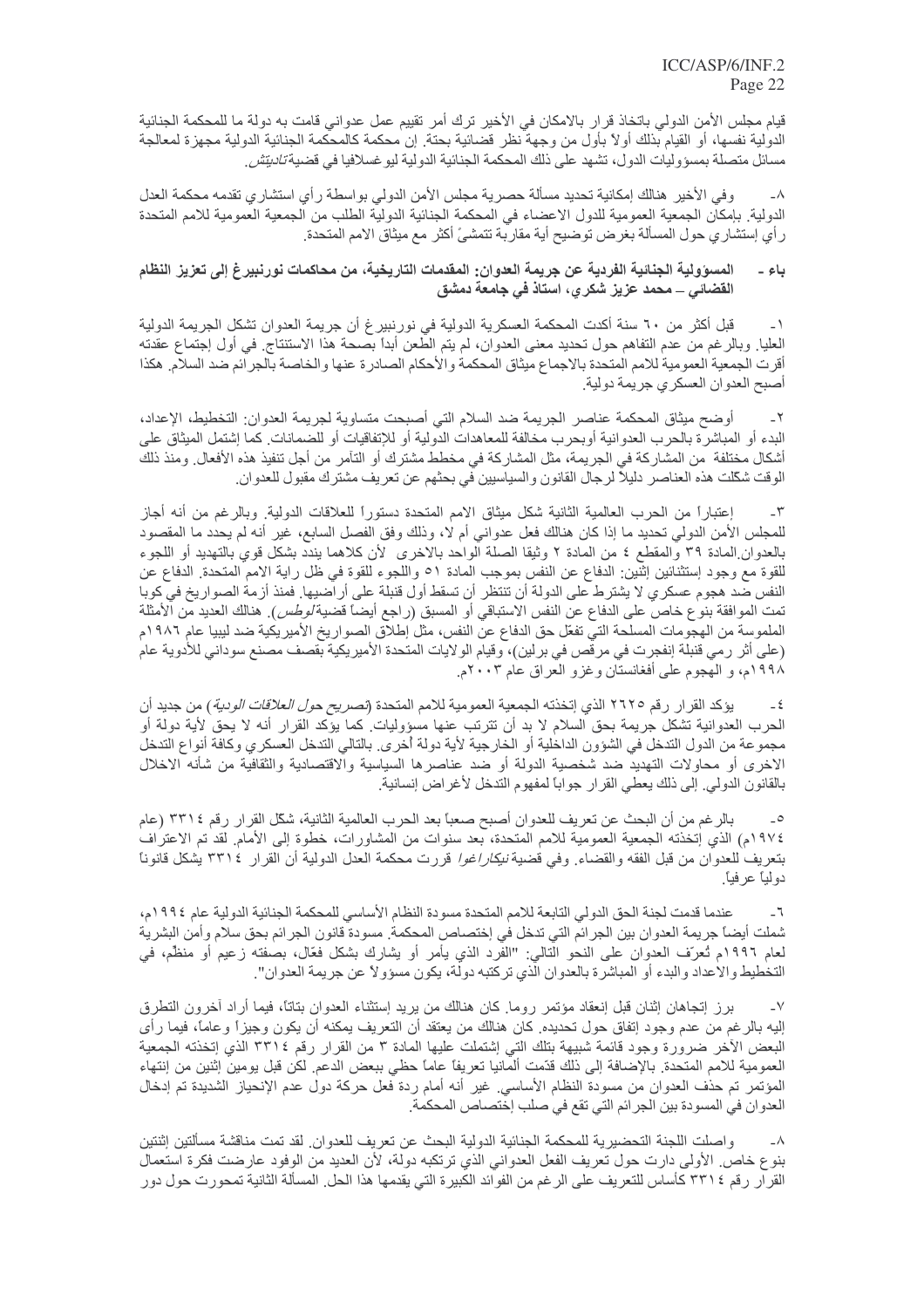مجلس الأمن الدولي فكانت موضوع إقتراحات عديدة. ينبغي الإعتراف أن لمجلس الأمن الدولي دور هام في النظام الأساسي للمحكمة الجنائية الدولية الذي تم اقراره في روما، كما يتبين من سلطته في وقف التحقيقات عملاً بالمادة ١٦ من النظام الأساسي نفسه

شكّلت وثيقة الرئيس الجديدة المطروحة أمام مجموعة العمل الخاصة حول جريمة العدوان لدراستها، التي تشتمل  $-9$ على عناصر الجريمة، تقدماً بعض الشيء بالرغم من أنها ما تزال غير مرضية. على المحكمة التوجه إلى مجلس الأمن قبل البدء بتحقيق حول جريمة عدوان ٍ وفي حال عدم قيام مجلس الأمن باعطاء جواب ينبغي أن يتم السماح للمحكمة بالمباشرة بالتحقيق. يشكل إشراك الجمعية العمومية للامم المتحدة في اعتماد معادلة *الاتحاد من أجل السلام*، أو محكمة العدل الدولية من خلال ر أي استشار ي، سبيلين آخر ين يمكن اعتمادهما في حال عدم قيام مجلس الأمن الدولي بتحمل مسؤولياته. بخلاف ذلك يبقى الحق الدولي الانساني بعيداً عن أهدافه، لأنه يكون من الصعب جداً جلب المعتدين أمام المحكمة الجنائية الدولية ِ

### المسائل السياسية بين ميثاق الامم المتحدة والنظام الاساسي للمحكمة الجنائية الدولية الذي تم إقراره في روما جيم ۔ \_ دايفد شفر ، معهد القانون في جامعة نورثوسترن

لقد تمت مناقشة جريمة العدوان في إطار المحكمة الجنائية الدولية مدة لا تقل عن ١٤ سنة. عام ١٩٩٤م قدمت  $-1$ لجنة القانون الدولي النابعة للامم المتحدة، التي تم تكليفها بهذه المسألة عام ١٩٩٢م، مسودة النظام الأساسي للمحكمة الجنائية الدولية التي شكَّلت إطاراً للنقاش داخل الامم المتحدة أدّى إلى اعتماد النظام الأساسي للمحكمة الجنائية الدولية في ر وما في شهر يوليو من عام ١٩٩٨م. لقد تمت معالجة المسألتين الأساسيتين، أي كيفية تعريف الفعل العدواني وكيفية تفعيل إختصاص المحكمة، مدة سنوات، إعتباراً من روما وصاعداً، فيما قارب العمل الذي يدور في إطار الجمعية العمومية للدول الأعضـاء للإنتهاء. غير أن مؤتمر المراجعة المنوي عقده عام ٢٠٠٩م يشكِّل مناسبة مشجعة للبحث عن التأييد.

من الواضح أن الولايات المتحدة الأميريكية لم تعترض على إدخال جريمة العدوان في النظام الاساسي للمحكمة الجنائية الدولية الذي تم إقراره في روما. وعلى الرغم من ذلك لم يتم التوصل إلى الإجماع حول تفعيل إختصاص المحكمة في جر يمة العدوان وحول تعر يف هذه الجر يمة.

قلما يستعمل مجلس الأمن الدولي عبارة "العدوان" لوصف الحرب العدوانية. بل إنه يستعمل عبارة اخرى خاصة  $-\tau$ بالامم المتحدة (تهديد السلام والأمن أو الاخلال بهما، اللجوء غير المشروع لاستعمال القوة، الخ ) ليس واقعياً التفكير أن بإمكان مجلس الأمن الدولي قبول اصر ار المحكمة الجنائية الدولية على استعمال عبار ة "العدوان"، التي هي موضوع جدل، في قر ار اتها. عبارة "الهجوم المسلح"، الواردة في المادة ٥١ من ميثاق الامم المتحدة، التي تقر الحق بالدفاع عن النفس إلى أن يقوم مجلس الأمن الدولي بالتدخل، بامكانها أن تشمل على عملاً عدوانياً. إعتاد مجلس الأمن الدولي على إستعمال هذه العبارات كما بإمكانه فيما لو أراد ذلك، استعمال الصلاحيات المنصوص عنها في المادة ٣٩ لتصنيف عمل ما بالفعل العدواني. غير أنه في الغالب يختار عبارة اخرى يتكرر استعمالها في ميثاق الامم المتحدة، قد تشمل عمل عدواني فعلي أو لا. غير أنه في القانون الجنائي الدولي يعود للقرارات القضائية أمر تحديد أية فئة من الجرائم (القتل الجماعي، الجرائم ضد الإنسانية، جرائم الحرب أو العدوان) يجري تنفيذها أو سبق أن حصلت.

إستند أوّل إقتراح خاص بتفعيل إختصاص المحكمة على المقاربة العادية التي يعتمدها مجلس الأمن الدولي في  $-\epsilon$ حال تهديد السلام والأمن الدوليين ما أن يحدد مجلس الأمن الدولي أن تهديداً أو إخلالاً بالسلام والأمن قد حصلا فعلأ نتيجة اللجوء لاستعمال القوة المسلحة والذي غالبًا ما يدينهما، ينبغي أن يكون هذا التحديد الوارد في القرار (الذي ليس ينبغي إعتماده بالضرورة تحت الفصل السابع) كافياً لنفعيل إختصاص المحكمة الجنائية الدولية والسماح لها بفتح تحقيق بحق أشخاص بغية تحديد المسؤ ولية الجنائية الإفر ادية

الإقتراح لا ينص على اللجوء إلى القوة الذي لا يدخل في إطار العدوان، حتى في حال إعتماد مفهوم واسع للدفاع  $\overline{\phantom{a}}$ عن النفس، مثل التدخل الانساني أو التدخل البسيط بغرض تحرير مواطنين من السفارات في الخارج أو عمليات محاربة الار هاب المؤقتة. إن من شأن شمل أو إدخال هذه العمليات يعني فتح نقاش ينتج عنه جدل كبير . يتمشى التعريف المقترح للعدوان مع الخطورة والمدة والإطار التي عبّر عنها الحكم الصادر عن محكمة العدل الدولية (قضية جمهورية الكونغو الديموقراطية ضد أوغندا ــ ٢٠٠٥م). وهو يشكل حلاً وسطاً لانه يذهب أبعد من "الحرب العدوانية"، فيما يستثنى الهجومات المعزولة والبسيطة لكن بشكل يترك فيه للمحكمة الجنائية الدولية أمر مواجهة أشكالأ واسعة من المشاركة في العدوان.

الاقتراح الثاني، الذي يمتاز بكونه أكثر تقليدي، مربوط باستعمال عبارة "العدوان". وهو يوفّر ثلاثة بدائل لتفعيل  $\mathcal{F}_-$ المحكمة. بإمكان مجلس الأمن الدولي أولاً تحديد ما إذا كان قد حصل عملاً عدوانياً. ثانياً بإمكان مجلس الأمن الدولي تقديم شكوى إلى النيابة العامة التابعة للمحكمة الجنائية الدولية حول حالة يبدو فيها أن جريمة أعتداء قد تم إرتكابها بحيث يكون بإمكان مجلس الأمن الدولي أو الجمعية العمومية للامم المتحدة أو محكمة العدل الدولية القيام، قبل فتح التحقيق، بالتقرير حول وجود عمل عدواني ِ ثالثًا بإمكان النائب العام التابع للمحكمة الجنائية الدولية تقديم شكوى بشأن حالة ما والقيام، قبل البدء بالتحقيق، بطلب من المحكمة صراحة أن تقرر ما إذا تم إرتكاب عمل عدواني من قبل الدولة موضوعنا.

المادة ٩ من النظام الأساسي للمحكمة الجنائية الدولية الذي تم إقراره في روما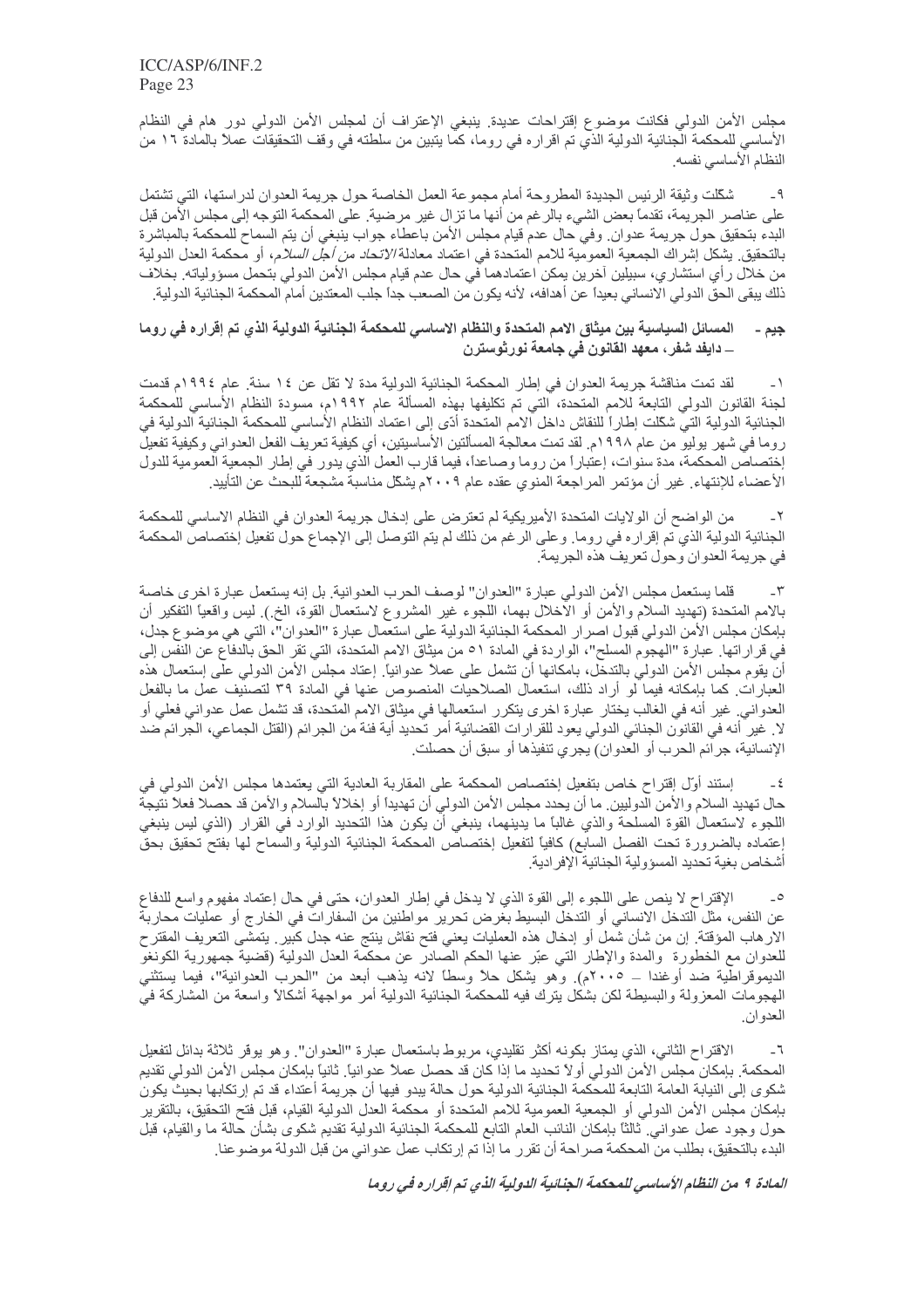# المادة ٩

## عناصر الجريمة

"١. تساعد عناصر الجريمة المحكمة في تفسير وتطبيق المواد ٦، ٧، ٨ و ١٠. يتم اعتمادهم [...]."

الملاة ١٠ الجديدة من النظام الأساسي للمحكمة الجنائية الدولية الذي تم إقراره في روما

## الخيار الأول

## المعادة ١٠

# قواعد الحق الدولي ــ جريمة العدوان

- "لا يجوز تفسير أي نص من هذا القسم بشكل تحديدي أو بأي شكل أخر مخل بالقواعد الموجودة أو المتطورة الخاصة بالقانون الدولي لأغراض مختلفة عن أغراض النظام الأساسي
- ٢ . بإمكان المحكمة ممارسة إختصاصها بشأن جريمة العدوان في حال: قرر مجلس الأمن الدولي أنه تمت محاولة أو تم إرتكاب عمل عدواني من قبل دولة ضد دولة اخرى،  $-1$ ب- قرر مجلس الأمن الدولي أنه يوجد تهديد أو إخلال بالسلام نتيجة التهديد أو اللجوء للقوة المسلحة من قبل دولة ضد دولة اخرى و[قررت المحكمة أنه تمت محاولة القيام بعمل عدواني أو تم إرتكاب عمل عدواني من قبل الدولة الاولى ضد الدولة الثانية] لاحقًا [أصدرت محكمة العدل الدولية رأيًا إستشاريًا بناءًا على طلب مجلس الأمن الدولي أو الجمعية العمومية للامم المتحدة أو حكماً نص على أنه تمت محاولة القيام بعمل عدواني أو تم إرتكاب عمل عدواني من قبل الدولة الاولي ضد الدولة الثانية].
- ٣. بالإشارة إلى جريمة العدوان بإمكان المحكمة ممارسة إختصـاصـها بـحق أي شخص يحتل أو سبق أن إحتل موقعاً يجيز له السيطرة الفعلية أو إدارة الأفعال السياسية والعسكرية (المرجَّحة كلَّها أو جزء منها) في الدولة التي حددها مجلس الأمن الدولي بموجب المقطع ٢ على أنها مسؤولة عن العدوان أو عن تهديد السلام أو الإخلال به نتيجة التهديد باستعمال القوة العسكرية أو اللجوء إليها.
- لأغراض هذا النظام الأساسي المقصود بعبارة "جريمة العدوان" هو تخطيط واعداد وبدء أو تنفيذ التدخل  $\cdot$ .  $\epsilon$ العسكري غير المشروع من قبل دولة فوق أراضـي (البر والبـحر والـجو) دولة أخرى مستعة بشكل ذي دلالة ولمدة تشكلان إخلالاً خطيراً بتحريم اللجوء إلى إستعمال القوة بموجب المقطع ٤ من المادة ٢ من ميثاق الامم المتحدة، علمـًا بـأن أي لجو ء لإستعمال القوة العسكرية بموافقة مجلس الأمن الدولي يبقى خار ج هذا التعريف.

الخيار الثانى

## المادة ١٠ قواعد الحق الدولي ــ جريمة العدوان

- "لا يجوز تفسير أي نص من هذا القسم بشكل تحديدي أو بأي شكل آخر مخل بالقواعد الموجودة أو المتطورة الخاصة بالقانون الدولي لأغراض مختلفة عن أغراض النظام الأساسي.
	- ٢ . بإمكان المحكمة ممارسة إختصاصها بشأن جريمة العدوان في حال:
- أ- قرر مجلس الأمن الدولي أنه تمت محاولة لإرتكاب أو تم فعلاً إرتكاب عمل عدواني من قبل دولة ضد دولة اخر ي، أو

ب- قام مجلس الأمن الدولي، وفق المقطع ب) من المادة ١٣، بتقديم شكوى إلى النائب العام بخصوص حالة يبدو فيها أنه تمت محاولة لإرتكاب أو تم فعلاً إرتكاب جريمة عدوان، وقبل فتح التحقيق بموجب المادة ٥٣ قام مجلس الأمن الدولي أو الجمعية العمومية التابعة للامم المتحدة بموجب قرار أو محكمة العدل الدولية باصدار حكم أو رأي استشاري ينص على أنه تمت محاولة لإرتكاب أو تم فعلأ إرتكاب عمل عدواني من قبل دولة ضد دولة أخرى؛ ج- قام مجلس الأمن الدولي، وفق المقطع ب) من المادة ١٣، بتقديم شكوى إلى النائب العام بخصوص

حالة يبدو فيها أنه تمت محاولة لإرتكاب أو تم فعلاً إرتكاب جريمة عدوان، وطالب مجلس الأمن الدولمي المحكمة في قرار الإحالة، كشرط لفتح التحقيقات بموجب المادة ٥٣، باصدار قرار بشأن ما تم من محاولات لإّرتكاب أو تم فعلاً إرتكاب عمل عدواني من قبل دولة ضد دولة اخرى ٍ

- ٣. بالإشارة إلى جريمة العدوان بإمكان المحكمة ممارسة إختصاصها بحق أي شخص يحتل أو سبق أن إحتل موقعاً يجيز له السيطرة الفعلية أو إدارة الأفعال السياسية والعسكرية (المرجَّحة كلها أو جزء منها) في الدولة التي حددها مجلس الأمن الدولي بموجب المقطع ٢ على أنها مسؤولة عن العدوان.
- ٤] لأغراض هذا النظام الأساسي المقصود بعبارة "جريمة العدوان" هو تخطيط واعداد وبدء أو تنفيذ التدخل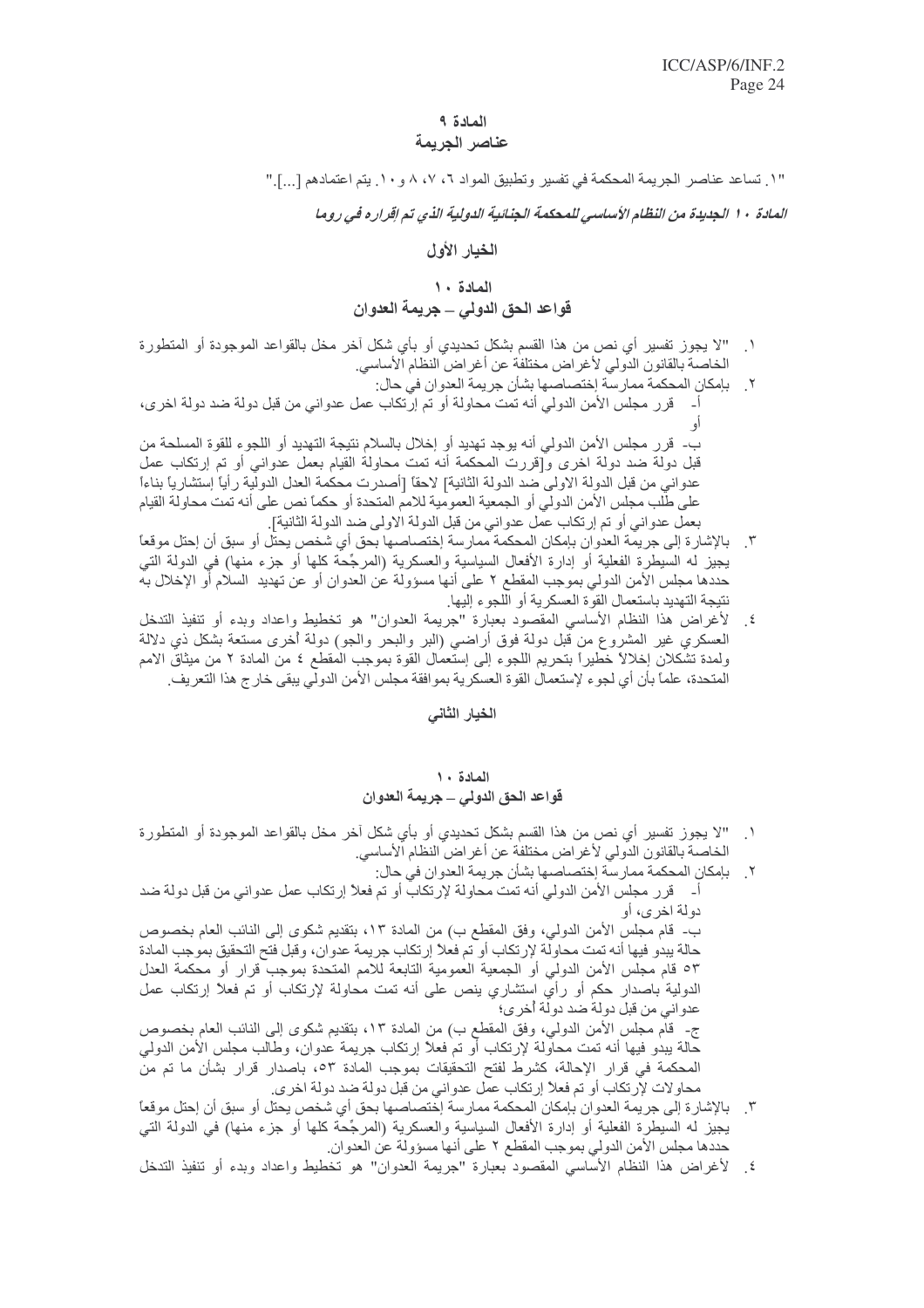العسكري غير المشروع من قبل دولة فوق أراضـي (البر والبـحر والـجو) دولة أخرى مستعة بشكل ذي دلالة ولمدة تشكلان إخلالاً خطيراً بتحريم اللجوء إلى إستعمال القوة بموجب المقطع ٤ من المادة ٢ من ميثاق الامم المتحدة، علماً بأن أي لجو ء لإستعمال القوة العسكرية بموافقة مجلس الأمن الدولي يبقى خار ج هذا التعريف.

المادة ١٢١ (٥) الجديدة من النظام الأساسي للمحكمة الجنائية الدولية الذي تم إقراره في روما

## المادة ١٢١ التعديلات

٥\_ أي تعديل بنِّم إدخاله على المواد ٥، ٦، ٧، ٨ وعلى المقطع ٢ و المقطع ٤ من المادة ١٠ من النظام الأساسي يصبح ساري المفعول [...]."

## دال ـ مسوّولية القيادة عن جريمة العدوان: اعداد تعريف والمرافعة أمام المحكمة الجنائية الدولية

### كريستيان ويناوزر، سفير لختشتاين  $\rightarrow$

أشتمل النظام الأساسي للمحكمة الجنائية الدولية الذي تم إقراره في روما أصلاً على جريمة العدوان سوف يقرر  $\rightarrow$ مؤتمر المراجعة بالتالي بشأن إقتراحات تجيز ممارسة المحكمة لإختصاصها خلال أعمال اللجنة التحضيرية إحتلت مجموعة العمل الخاصة حول جريمة العدوان الصف الثاني لكنها حظيت بأهمية أكبر في السنوات الأخيرة، كما يتضح من قرار الجمعية العمومية للدول الأعضاء بإنهاء أعمالها قبل ما لا يقل عن ١٢ شهر من مؤتمر المراجعة.

بالرغم من أنه ما نزال هنالك مسائل عديدة مفتوحة أمام المؤتمر إلاّ أنه من الواضح أن العدوان سوف يكون  $-\tau$ الموضوع المركزي ِ ينبغي أن يشكل المؤتمر حدثًا إيجابيًا وأن يساهم في تعزيز الموقع الذي تحتله المحكمة الجنائية الدولية. كما سوف يمثل فرصة وحيدة: سوف يؤدي إلى إدخال أحكام حول جريمة العدوان في النظام الأساسي وإلاّ فمن المحتمل أن لا يحصل ذلك أبداً ِ عدم إمكانية تكر ار اللحظة يحددها التكليف نفسه المنسوب للنظام الأساسي بحيث أنه سوف لن يكون هنالك في المستقبل لحظة أفضل أو مثالية. من المضلل بعض الشيء بالتالي التأكيد أنه بالامكان إدخال الأحكام الخاصة بالعدوان في وقت لاحق. على العكس. إن من شأن مؤتمر المراجعة أن يشكل فرصة من الصعب تكر ار ها.

تشكل وثيقة رئيس مجموعة العمل الخاصة حول جريمة العدوان التي تم عرضها على الجمعية العمومية للدول  $\mathcal{N}$ الأعضاء في شهر يناير ٢٠٠٧م أوّل تعديل لوثيقة المنسّق لعام ٢٠٠٢م. و هي تعكس النقاش المفيد الذي دار في برنستن خلال اجتماعات السنوات الأخير ة. فهي لا تطمح لاعطاء حل بل تسعى لتوجيه النقاش وتعكس بعض التقدم في مجال وضع وصف لتصرفات الفرد وفي تعريف الفعل العدواني الذي تقوم به دولة. في جميع الأحوال تشكل الأحكام الخاصة بالشروط اللازم توفر ها كي تمارس المحكمة إختصاصها المسألة الأساسية. مما لا شكل فيه أن يتطلب الحل الذي يفرض أوسع دعم سياسي ممكن موقفًا ذهنيًا جديدًا حول المسألة المركزية المتمثلة بدور مجلس الأمن الدولي ِ اللحظة المؤاتية والروحية الإيجابية التي تميّز به أخر إجتماع عقدته الجمعية العمومية للدول الأعضاء يجعلنا ننتظر مزيدًا من التقدم في الاجتماع المقبل المنوي عقده في شهر يونيه ٢٠٠٧م في برنستن والذي سوف يحضره عدد من المشاركين لا سابق له.

### كلاوس كرس، استاذ في جامعة كولونيا  $-7$

سوف تحظي جريمة العدوان بأقصىي درجات الاهتمام خلال مؤتمر المراجعة، أكثر بكثير مما سوف تحظى به  $\overline{a}$ جرائم المخدرات مثلاً. إنها إحدى جرائم القانون الدولي العرفي، كما سبق أن أكد مجلس اللوردات. كما أنها أصبحت إحدى الجرائم بموجب النظام الأساسي وعلى الرغم من أن المراجعة سوف تأخذ بعين الاعتبار مجرد تعديل واحد على النظام الأساسي إلاَّ أن ذلك يتطلب اكمال نقل نظام القانون الجنائي الدولي العر في بحيث يأخذ شكل الاتفاق.

أحرزت مجموعة العمل الخاصة حول جريمة العدوان تقدماً كبيراً بفضل عملها الدائب والصادق لم تحظ أية  $-\tilde{v}$ جريمة اخرى في النظام الأساسي إهتماماً أكبر في صياغتها من جريمة العدوان التي لم يسبق أن تم سبر غور بنيتها الخاصة وفهمها بشكل أفضل

بخصوص وضعية وتصرف المجرم ما يزال هنالك إجماع قوى حول الطبيعة الجوهرية لجريمة قيادة العدوان،  $-\tau$ وفق ما تم تحديده في نورنبيرغ وطوكيو ٍ لقد دار النقاش حديثًا حول إمكانية التفاعل بين المبادئ العامة للقانون الجنائي (الجزء الثالث من النظام الأساسي) والتعريف بالجريمة. يكمن الرأي السائد في الإنحراف أقل ما يمكن عن الجزء الثالث وأيضاً عن أشكال المشاركة الافرادية المبينة في المادة ٢٥ (٣) من أ) إلى د) من النظام الأساسي. لقد دار نقاشا كبيرا حول صباغة ما يُسمّى "المقاربة المتباينة"، أي الاعتر اف القضائي بكافة أشكال المشاركة الإفرادية المختلفة في جريمة العدوان ِ بعد اللقاء الأخير الرسمي الذي عقدته مجموعة العمل الخاصة حول جريمة العدوان في شهر يناير ٢٠٠٧م يبدو قريباً الحل الذي يعكس بالكامل تقريباً منطوق الأحكام الصـادر ة في نور نبير غ وطوكيو ِ

 $\pm \xi$ كما سجلت المجموعة تقدماً كبيراً فيما يتعلَّق بالعمل العدواني الذي تقوم به الدولة ِ النص الجديد الذي أعده المنسق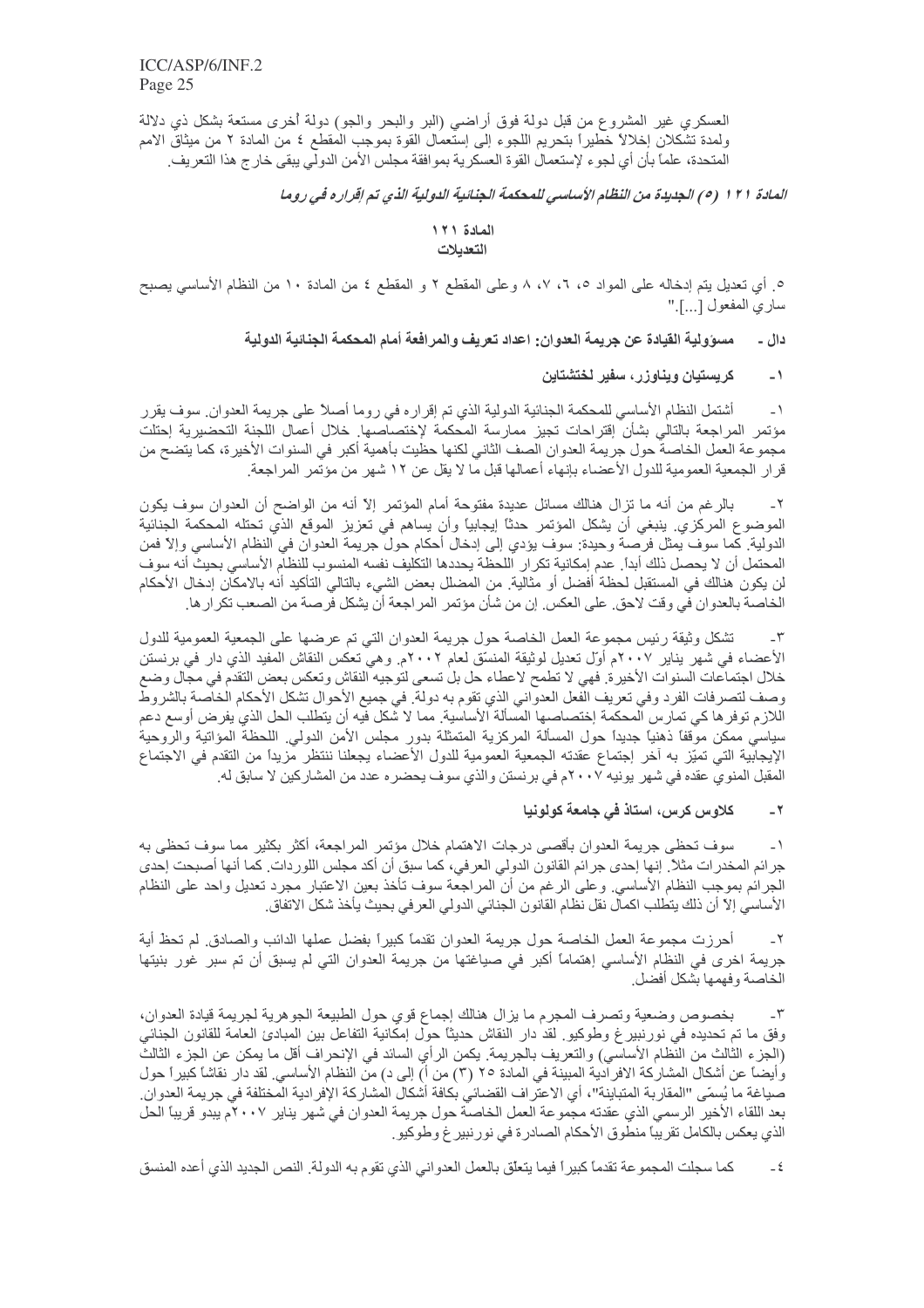لم يعد يخلط بين التعريف الأساسي بفعل الدولة والمسألة الاجرائية الخاصة بدور ممكن يقوم به مجلس الأمن الدولي في المراحل الأولى من الاجراء. إلى ذلك تفضل الأكثرية الساحقة من الوفود ان يستند التعريف إلى الملحق بالقرار رقم ٣٣١٤ الصادر عن الجمعية العمومية للامم المتحدة. غير أنه لا يمكن استحضار ذلك النص بالكامل لأنه تمت صياغته من أجل مساعدة مجلس الامن في تطبيق المادة ٣٩ من ميثاق الامم المتحدة. لا بد بالتالي من تكييفه لاستعماله في صياغة نص للقانون الجنائي قابل للتطبيق من قبل جهاز قضائي ٍ وبخلاف ذلك هنالك خطر التّضارب بين المبادئ الأساسية من الحق الجنائي ِ يقصد هذا التحذير بشكل أساسي المادة ٢ والمادة ٤ من المرفق ومقطع من مقدمة المادة ٣ ِ

هنالك دعم قوي لإدخال عنصر نوعي من شأنه الحد من تعريف فعل الدولة وحصره بحالات اللجوء إلى القوة  $\overline{\phantom{a}}^{\circ}$ المسلحة التي تشكل من حيث طابعها وخطورتها واتساعها خرقاً فاضحاً لميثاق الامم المتحدة. تبدو مجموعة العمل الخاصة حول جريمة العدوان واعية تمامًا للواقع الراهن الخاص بالـ jus contra bellum : هنالك منطقة رمادية في المجال القضائي الدولي، منطقة يمكن فيها لرجال قانون دوليين منطقيين مخالفة التقييم القانوني السائد، ايضاً على ضوء تفسير أحدث الممارسات الدولية. وهذا ما يتمشَّى تماماً مع النز عة العامة التي يمتاز بها النظام الأساسي الذي يدفع المحكمة بإتجاه ممارسات شنيعة تخل بشكل أكيد بالمبادئ العامة للقانون الدولي العرفي. أن الحق الجنائي الدولي غير مجهز بما فيه الكفاية للتقرير بشأن النز اعات الكبير ة حول الحق المتصل باستعمال القوة.

يبقى دور مجلس الأمن الدولي المسألة السياسية الحقيقية الخاصة بجريمة العدوان، تمامًا كموضوع الاختصاص الذي تم تحديده في الأخير. في المادة ١٢ من النظام الأساسي. من الممكن بالتالي أن يبر ز الاجماع على هذه المسألة في نهاية المفاوضات. من المضلل بالتالي التأكيد على أنه يمكن إدخال جريمة العدوان في جدول أعمال مؤتمر المراجعة الأول فقط في حال تم التوصل إلى إتفاق قبل بدء المؤتمر . العكس هو الصحيح: فقط مؤتمر المراجعة نفسه بإمكانه ضمان الإطار الإجرائي والوقت اللازم لإقرار الخيار النهائي.

دون النوقف طويلاً حول مضمونه ينبغي أن لا يتحول هذا الخيار النهائي إلى قاعدة تُخضع الاجراءات القضائية  $\mathsf{L}\mathsf{V}$ الدولية الخاصة بجريمة عدوان مز عوم لسلطة النقض التي يتمتع بها كل عضو من اعضاء مجلس الأمن الدولي الدائمين. لا توجد أية حاجة قضائية (خاصة عملأ بأحكام المادة ٣٩ من ميثاق الامم المتحدة) تستدعي منح دور كهذا لمجلس الأمن الدولي ٍ وأهم من ذلك فإن هذا الموقف يستند على شروط دنيا من المشروعية في العدالة الجنائية الدولية ِ قد يكون مفيداً الدعم السياسي الذي بإمكان مجلس الأمن الدولي تقديمه في قضايا العدوان، حتى من خلال تقديم شكوى بموجب المادة ١٣ (ب) من النظام الأساسي. غير أن منح كل عضو دائم في مجلس الأمن الدولي صلاحية منع ممارسة إختصاص المحكمة في جرائم العداون يتعارض مع النزعة إلى تطبيق متساوي للقانون لا شك أن فرنسا والمملكة المتحدة وروسيا والولايات المتحدة الأميريكية يتذكرون أن الوعد النبيل بضمان المساواة أمام القانون يشكل جزءاً لا يتجزأ من إرث نور نبير غ وطوكيو

إلى أن تتحمل القيادات السياسية مسؤولياتها من المأمول أن تقوم مجموعة العمل الخاصة حول جريمة العدوان  $-\lambda$ بحذف الخيارات التي تتيح اشراك الجمعية العمومية للامم المتحدة أو محكمة العدل الدولية. وفي نفس الوقت على مجموعة العمل الخاصة حول جريمة العدوان جعل الخيارات الرئيسية متمشية مع مختلف أليات التفعيل التي نص عليها النظام الأساسي على ضوء ممارسات مجلس الأمن الدولي المعروفة (فشل مجلس الأمن مثلاً في الإشارة إلى فعل عدواني حتى في غزو الكويت من قبل صدام حسين) هنالك قيمة عملية محدودة في صلاحية مجلس الأمن الخاصـة بالقيام بالشكوى من حالة أنتجت جريمة عدوان مزعومة إذا يستوجب ذلك تقييم ما إذا كان قد حصل عمل عدواني وفق المادة ٣٩ من ميثاق الامم المتحدة.

في النهاية وإذا ما أخذنا بعين الاعتبار حالة المفاوضات المتقدمة في مجموعة العمل الخاصة حول جريمة العدوان  $-9$ هنالك أسبابٌ عديدة للتفاؤل والتحقق في نفس الوقت من افتقاد التشاؤم والتشكيك الذي يبديه البعض لأي سند<sub>.</sub> وفيما سوف تأخذ مؤتمرات المراجعة المستقبلية بعين الاعتبار بشكل خاص تعديلات إجرائية مستندة على الخبرة العملية التي تكون قد تجمعت، على الزعماء السياسيين القيام، بخصوص مؤتمر المراجعة الأول، بالاستفادة من اللحظة السانحة وعدم اسقاط الفرصة التاريخية لاستكمال النظام الأساسي بخصوص جريمة العدوان.

مبدأن إثنان ينبغي أن يوجها القرار النهائي: (أ) ينبغي أن يبقى التعريف الجوهري لجريمة العدوان التي تر تكبها  $-1$ الدولة في حدود العدالة الجنائية الدولية دون تجاوز القانون الدولي العرفي غير المتنازع عليه؛ (ب) بالإمكان تصور نظام إجرائي خاص مع دور متوازن لمجلس الأمن الدولي لا يتعارض مع مبادئ العدالة الجنائية الدولية الأساسية ولا يكون من شأنه بنوع خاص وضع الاعضاء الدائمين في مجلس الأمن الدولي (وأصدقائهم وحلفائهم) فوق القانون يتطلب اعتماد هذين المبدأين حلاً وسطـًا من الجميع تقريبًا بحيث يمكن ملء الفراغ في النظام الأساسي بالاجماع قبل أن يتحول إلى قصور ٍ في المشر وعية.

## التشريعات الوطنية ح*ول المسؤولية الفردية عن التصرفات العدوانية* \_ أستريد رايسنجر، معهد القانون في هاءِ۔ سالسبورغ حول القانون الجنائى الدولى

لقد أكدت لجنة القانون الدولي أن المحاكمات الجنائية الوطنية غير مناسبة بسبب متطلبات عمل الدولة، فهي تخلّ  $\overline{a}$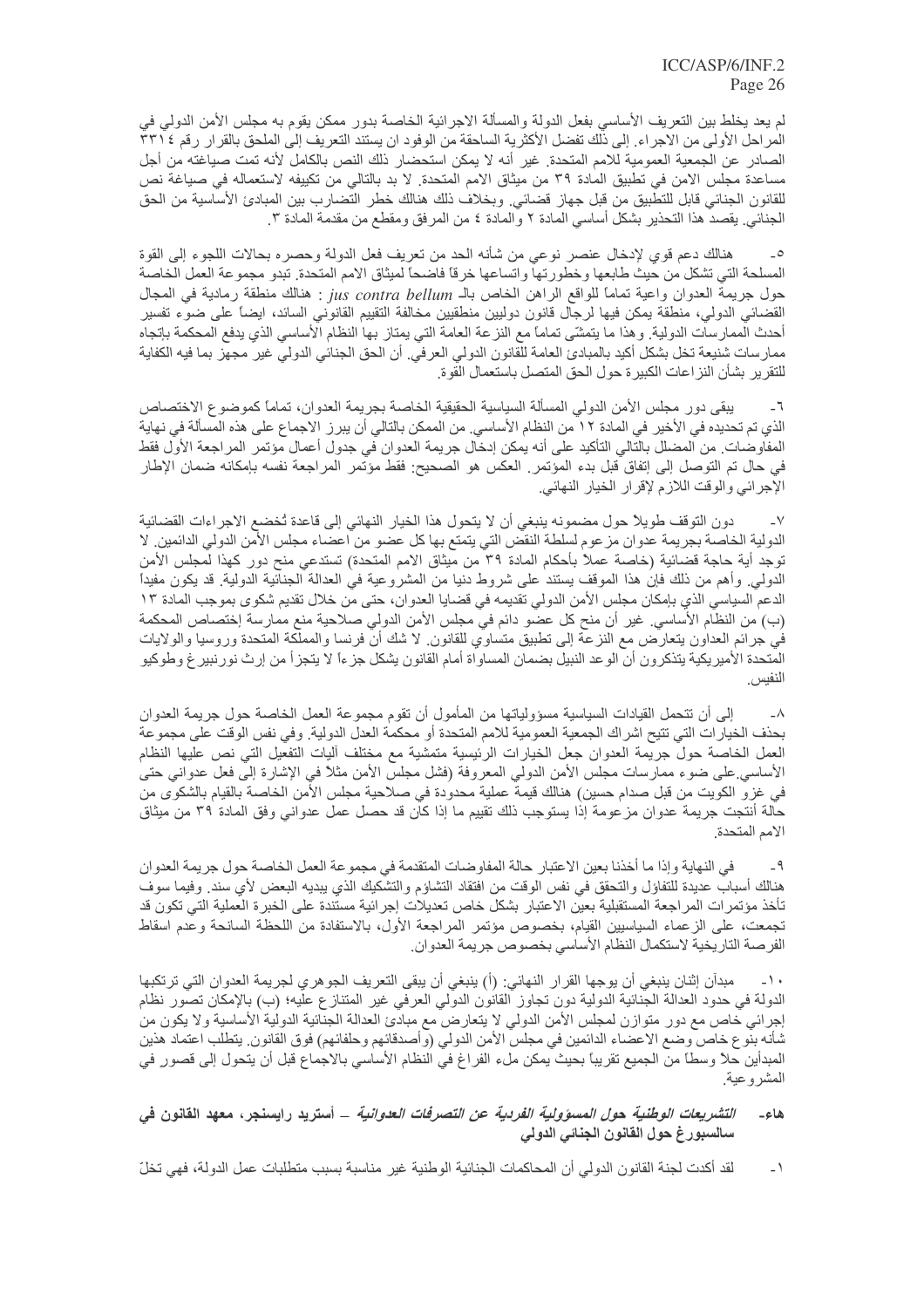بالمبدأ الذي يقول أن ليس لدولة إختصاص على دولة أخرى، كما تهدد السلام والأمن لقد نصت مسودة قانون الجرائم ضد سلام وأمن الإنسانية لعام ١٩٩٦م أن يكون الاختصاص في جريمة العدوان للمحكمة الجنائية الدولية فقط، ما عدا إختصاص الدولة على مواطنيها.

يستند النظام الأساسي للمحكمة الجنائية الدولية الذي تم إقراره في روما على مسؤولية الدول الأولية في ملاحقة  $-\tau$ الجرائم. في هذا الاطار إنتهت لجنة العمل الخاصة حول جريمة العدوان إلى القول أنه بمجرد اعتماد نص حول جريمة العدوان تنتفي الحاجة إلى تعديل المادة ١٧ وما يليها من النظام الأساسي.

غير أنه يصعب على الدول ملاحقة جريمة العدوان. يمكن النظر إلى مثل هكذا محاكمات على أنها عدالة المنتصر  $-\tau$ عندما تتعلَّق بمواطني دول أخرى ٍ أو قد يُنظر إليها كما لو أنها مهزلة في حال تعلَّقت بمواطني الدولة التي نظمت المحاكمة ِ كما يمكن أن تكون الدول عاجزة على ممارسة إختصاصها بسبب عقيدة "المسألة السياسية" التي تطبّقها محاكم هذه الدولة، أو بسبب عدم ادخال جريمة العدوان في نظامها القضائي الداخلي أو بسبب مشاكل عملية، مثل الصعوبة في الحصول على الأدلة من دولة أخر ي.

تسمح نتائج الدراسة التي أجريت على قيام نحو ٩٠ دولة باعتماد جريمة العدوان في قانونها الجنائي بالتمييز بين  $-\xi$ مجموعتين اِثنتين: الدول التي تعتمد الجريمة المنصوص عنها في القانون الدولي العرفي، والدول التي تجرّم التصرفات وتصون بنوع خاص القيم القضائية الداخلية التي قد تشمل تصرفات تدخل في تعريف جريمة العدوان وبخصوص هذه المجموعة الأخيرة يمكننا التساؤل ما إذا كانت ملاحقة العدوان على هذا النحو من شأنها تلبية متطلبات مبدأ تكاملية النظام الأساسي للمحكمة الجنائية الدولية

هنالك في المجموعة الاولى ٢٥ من أصل ٩٠ قانون جنائي تمت دراسته يشتمل على أحكام أدخلت جريمة  $\overline{\phantom{a}}$ العدوان أو الجرائم ضد السلام حيّز التنفيذ ِ البعض منها يتكلّم عن الحرب العدوانية، والبعض الاخر عن الحرب أو عن العدوان فقط والبعض الأخير عن بداية الصراع المسلح ِ نتواجد هذه الجرائم بشكل عام في فصول نتطرَّق لمسألة حماية القيم القضائية الدولية وقد اعتمدت جر ائم أخرى من جر ائم القانون الدولي.

تكاد تُطبّق مختلف هذه القوانين تعريقًا مفصلاً على سابقة ميثاق نورنبيرغ حيث تمت الإشارة إلى "تخطيط أو بدء  $-7$ أو اعداد أو تنفيذ" عمل أو حرب عدوانية. بالرغم من هذه المفردات والعبارات التي تشير إلى أنماط مختلفة من الإعداد تجري مواصلة تطبيق الأجزاء العامة الخاصة بالقوانين الجنائية. لقد ناقشت لجنة العمل الخاصة حول جريمة العدوان أيضاً ضرورة استثناء تطبيق المادة 72،8 من نظام المحكمة الأساسي على جريمة العدوان. هنالك بعض القوانين التي تذهب أبعد من ذلك فتُشير إلى "التحريض" وإلى "تشجيع عام" وإلى "الدعاية" للحرب العدوانية .

يتم عادة تعريف العمل العدواني بالإشارة بكل بساطة إلى الحرب العدوانية أو إلى الحرب العدائية. تتم الإشارة في  $-V$ إحدى الحالات إلى الصراع المسلح أو إلى عمليات عسكرية. كما جاء الكلام في حالتين إثنتين (استونيا وليتوانيا) عن حرب مخلَّة بالإتفاقيات والإلتزامات الدولية. هنالك قانون جنائي واحد ينص على التهديد بالعدوان (استونيا). إن هذه القوانين التي لا تشتمل على تعريف للعدوان تـحل مسألة التفسير بشكل عام بالإشارة إلى القانون الدولمي وبنوع خاص إلى القرار رقم ٢٣١٤ الصادر عن الجمعية العمومية للامم المتحدة. غير أن بعض المعلقين شدّد على إشكالية مثل هكذا حل على ضوء مبدأ الشرعية. هنالك قانون واحد فقط (كرواسيا) ينص على تعريف لعمل الدولة وذلك باستعمال تعريف مشتمل على بعض الأعمال المسرودة في القرار رقم ٢٣١٤ الصادر عن الجمعية العمومية للامم المتحدة.

يبقى العنصر المتمثل بمسؤولية القيادة غير واضح في تعريف القانون الداخلي وهو بالتالي بحاجة إلى تفسير على  $-\lambda$ ضوء القانون الدولي ولمّا كانت الجريمة في القانون الدولي تشتمل على عنصر القيادة فمن المرجح أن يتم إدخال هذا العنصر في القانون الداخلي. هنالك قانون واحد على الأقل يحصر مرتكبي جرائم العدوان بالقادة والمنظمين (كرواسيا).

في أربع حالات أدخلت الدول جريمة العدوان في الإختصاص الدولي. تُطبق الدول الاخرى بشكل عام معايير -9 الاختصاص الكلاسيكية مثل مبدأ الإقليمية أو مبدأ الشخصية الفاعلة و/أو غير الفاعلة ِ

مجموعة الجرائم الثانية تحمى بشكل أساسي القيم القضائية الوطنية: وجود دولة، علاقاتها الخارجية، استقلالها  $-1$ وسيادتها. في بعض الحالات تعاقب القوانين الوطنية إعداد حرب عدوانية (مثل البر غواي والمانيا) التي تكون الدولة نفسها شاركت فيها٬ كما تجرّم دول اخر ي تصرفاً مثل الأعمال العدوانية ضد دولة اخرى من شأنها أن تؤدى إلى خطر نشوب حرب أو إلى تدخل مسلح ضد الدولة نفسها ٍ لا يبدو أن تعريف هذه الأعمال العدوانية وصل حد التعريف الدولي بجريمة العدوان، على الرغم من عدم استثناء حالات أخطر٬ بالإمكان مقارنة الموضوع مع النقاش الدائر حول القتل الجماعي أو حول الجرائم ضد الانسانية والتي يمكننا التساؤل عن ما إذا كان كافياً لمبدأ التكامل أن تقوم دولة بملاحقة أعمال، مثل القتل، متساوية مع جريمة مشمولة بقوانين برلمانية. في القسم الأكبر من الحالات تتطلَّب هذه الأعمال العدوانية التدليس الخاص الذي يؤدي لخطر إندلاع حرب، كما تتطلب في بعض البلدان أن يتم إرتكاب هذه الأعمال دون موافقة الحكومة أو ضدها ِ من غير المحتمل أن يشكل هذا النوع الأخير من الجريمة أساساً لممارسة الدعوى الجنائية بحق جريمة العدوان على المستوي الوطني، حتى وإن كان التصرف موضوعنا خطر بما فيه الكفاية، لأن من شأن إستحالة نسب التصرف للدولة إفشال التجربة الخاصة بالتحقق من إرتكاب دولة لعمل عدواني وهو ما ينص عليه التعريف الدولي لجريمة العدوان.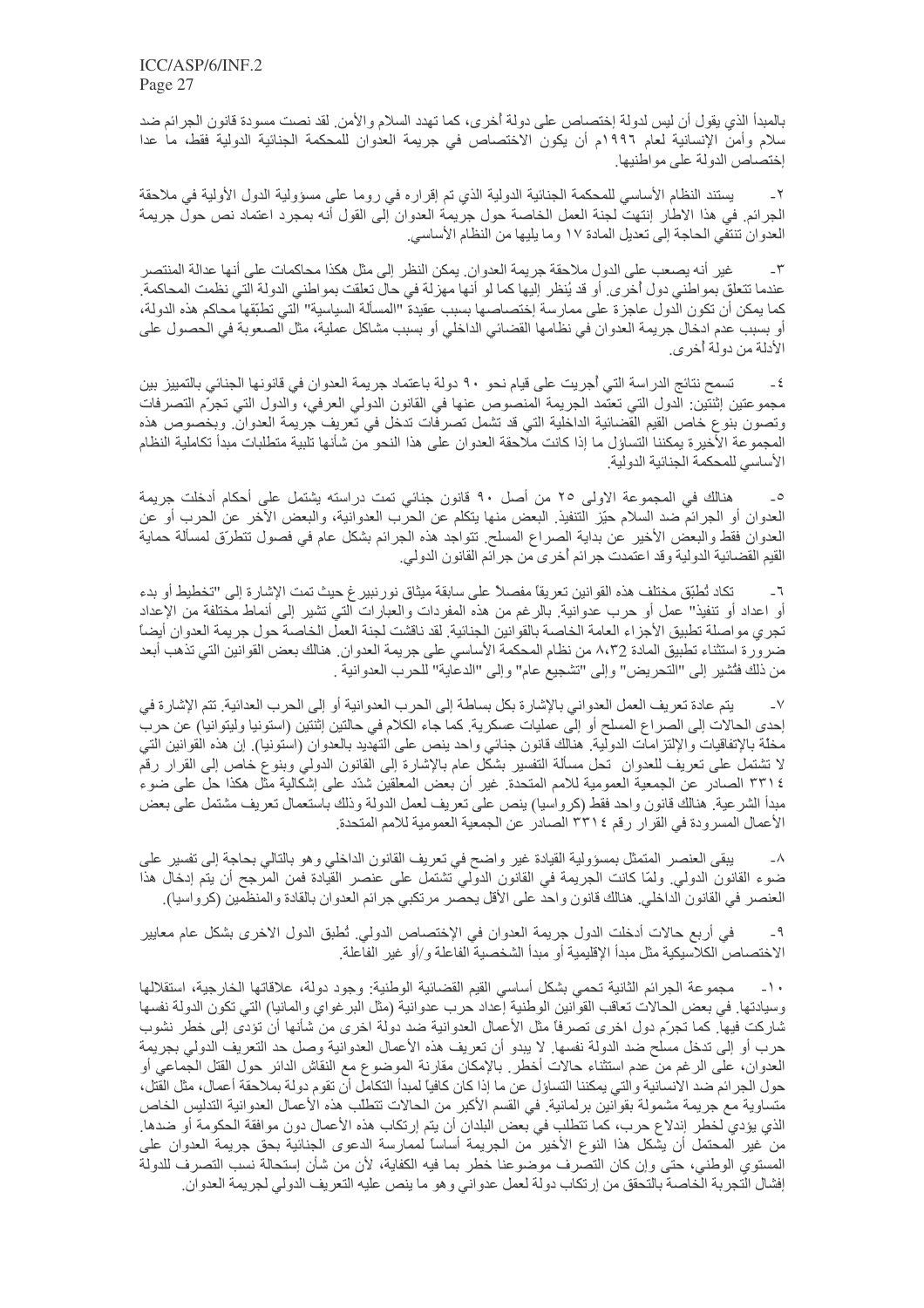في النهاية تجدر الملاحظة أن عددًا من الدول قد أدخل جريمة العدوان في تشريعاته. التعريف المعطى عادة لهذه  $-11$ الْجريمة بدائـي بـحيث أن المعلقين الوطنيين لا يرونـه متمشيًا مـع مبدأ الشرعية بالرغم من ضـرورة تفسيره وفق القانون الدولي. سوف يكون للنقاش الدائر داخل لجنة العمل الخاصة حول جريمة العدوان تأثيره على تفسير هذه التشريعات الوطنية. وفي الأخير هنالك القليل من النشاط القضائي بشأن جريمة العدوان: لم يتم الاعلان عن أية محاكمة جنائية لجريمة عدوان استناداً للتشريعات الوطنية.

### مبدأ التكامل وفق النظام الأساسي للمحكمة الذي تم إقراره في روما وتفاعله مع جريمة العدوان \_ بال فرنغ، و او ۔ مستشار قضائي لدى وزارة الشؤون الخارجية في السويد

لم يحظ مبدأ النكامل بالنر حيب من قبل الجميع عندما تم إدخاله في نظام المحكمة الجنائية الدولية الأساسي الذي تم  $\rightarrow$ إقراره في روما. فقد رأى فيه الكثيرون طريقة لإضعاف المحكمة. غير أن اليوم هنالك تأييد واسع حول أن هذا المبدأ يشكل عنصراً مفيداً و لازماً للمحكمة. إن من شأن مبدأ التكامل ضمان صلة الوصل بين النظام القضائي الوطني والنظام القضائي الدولي. قد لا يكمن الأثر الأساسي لقانون مستقبلي حول جريمة العدوان في محاكمات جنائية في لاهاي بل في المحاكمات الحقيقية أمام المحاكم الوطنية

لَّقد واجهت مجموعة العمل الخاصة حول جريمة العدوان مرَّة واحدة فقط وبشكل غير رسمي موضوع مبدأ  $-\tau$ التكامل بخصوص جريمة العدوان فكان الإنطباع العام أن لا حاجة لأي قانون خاص حول التكامل ومع ذلك فالمسألة لا تخلو من الإشكاليات.

يمكننا أن نتصوَّر حصول محاكمات جنائية على المستوى الوطني ضد جريمة العدوان وفق ثلاث سيناريوهات  $-\tau$ مختلفة: (١) يوجد قانون حول جريمة العدوان والمحكمة الجنائية الدولية مستعدة لممارسة إختصاصها لكن هنالك محاكمة جارية على المستوى الوطني ؛ (٢) يوجد قانون حول جريمة العدوان ينص على أن تمارس المحكمة الدولية اختصاصها فقط بناءاً على قرار صادر عن مجلس الأمن الدولي أو عن جهاز آخر فيما يتأخر صدور هذا القرار؛ (٣) لا يشتمل نظام المحكمة الجنائية الدوليةالأساسي الذي تم اقرار ه في روما على أي نص حول هذا الموضوع.

في كل سيناريو من هذه السناريوهات الثلاث على المؤسسات الوطنية (القضاة، المشرّع) مواجهة سلسلة من  $-\xi$ المسائل كمَّا يمكن أن تبرز مسائل مختلفة: صعوبات متصلة بالسيادة أم بالسياسة، مثل عقيدة عَمَّل الدول أو المسائل السياسية؛ موضوع الاختصاص الدولي أو معايير اخرى خاصة بممارسة الدعوى الجنائية بحق أجنبي؛ إمكانية أن تقوم المحاكم على المستوى الوطني بانتظار صدور قرار عن مجلس الأمن الدولي؛ المسألة الخاصة بالوضوح الكافي للجريمة في القانون الدولي.

السيناريو الأول: المحكمة الدولية جاهزة لممارسة إختصاصها لكن القضية تم طرحها على السلطات الوطنية. على المحكمة الدولية أن تأخذ بعين الاعتبار ما إذا كانت المحاكمات على المستوى الوطني تعيق عملها وفق مبدأ التكامل هذه المسألة هي نفسها التي نجدها في حال جر ائم اخر ي.

على المستوى الوطني قد تبرز بعض الصعوبات مثل حصانة القادة الأجانب يوجد موظفون يتمتعون بحصانة  $-7$ إجرائية طالما يحتلون مركزاً مما يحول دون تدخل الدولة، حتى في حال الجرائم الدولية (محكمة العدل الدولية، قضي*ة مذكرات التوقيف*)<sub>.</sub> فإذا كانت الحصانة غير قابلة للتطبيق أمام المحكمة الجنائية الدولية ليس بالضرورة أن يؤثر على الاجراءات الداخلية التخلّي عن الحصانة بين أقران، بموجب نظام المحكمة الدولية الجنائية الأساسي الذي تم اقراره في روما. قد تُطبّق التشريعات الوطنية الحصانة الوطنية التي تحمي الموظفين من الإجراءات أمام محاكمها. إلاّ أن مثل هكذا حصانة لا يمكن أن تشكل تبريراً مقبولاً لعدم ملاحقة الجرائم التي تدخل في إطار النظام الأساسي للمحكمة الجنائية الدولية الذي تم اقرار ه في روما.

كما يمكن استحضار عقيدة عمل الدولة لحماية مسؤول من المحاكمة إستناداً للمبدأ الذي يقول بأنه لا يجوز لحاكم  $\mathsf{V}$ ان يقاضـي حاكمـًا اخرـاً (par in parem imperium non habet). نُطبق العقدية في الغالب على اعمال نم ارتكابها فوق أراضـي الدولة التـي تباشر بالملاحقة ِ غير أنه من المحتمل أن يتم إتخاذ قرار بالقيام بعمل عدوانـي في دولة أجنبية بمفعول خارجي. كما تم التأكيد في بعض الأنظمة القضائية على أنه لا يمكن تطبيق العقيدة على الاخلال بالـ jus cogens. إلى ذلك بالأمكان إثار ت أو استحضار عقيدة المسائل السياسية أو "الإمتياز التنفيذي".

بالإمكان تقديم الحجج ضد تطبيق هذه العقيدة على جريمة العدوان. إن من شأن التأكيد أن جريمة العدوان هي  $-\lambda$ الجريمة الأكثر تسبيساً أن يشكّل حجة ضذ المحاكمات على المستوى الوطني. غير أن من شأن القيام بإتخاذ قرار دولي (المحكمة الجنائية الدولية، مجلس الأمن الدولي) حول إرتكاب عمل عدواني، أن يخفف الاعباء التي تواجهها الأنظمة القضائية الوطنية<sub>.</sub> إلى ذلك هنالك حالات حديثة تدلل على أن عقيدة أعمال الدولة لا تشكل عائقاً أكبر في حال العدوان منه في حال القتل الجماعي الذي يشكل هو الآخر جريمة لا تقل تسبيساً.

السيناريو الثاني: لا يمكن للمحكمة الجنائية الدولية أن تمارس اختصاصها لأنها تفتقد لشرط مثل قرار صادر عن  $-9$ مجلس الأمن الدولي أو عن جهاز آخر ، بحيث أنه لا يمكن حتى طرح مسألة التكامل لأن المحكمة الجنائية الدولية غير قادرة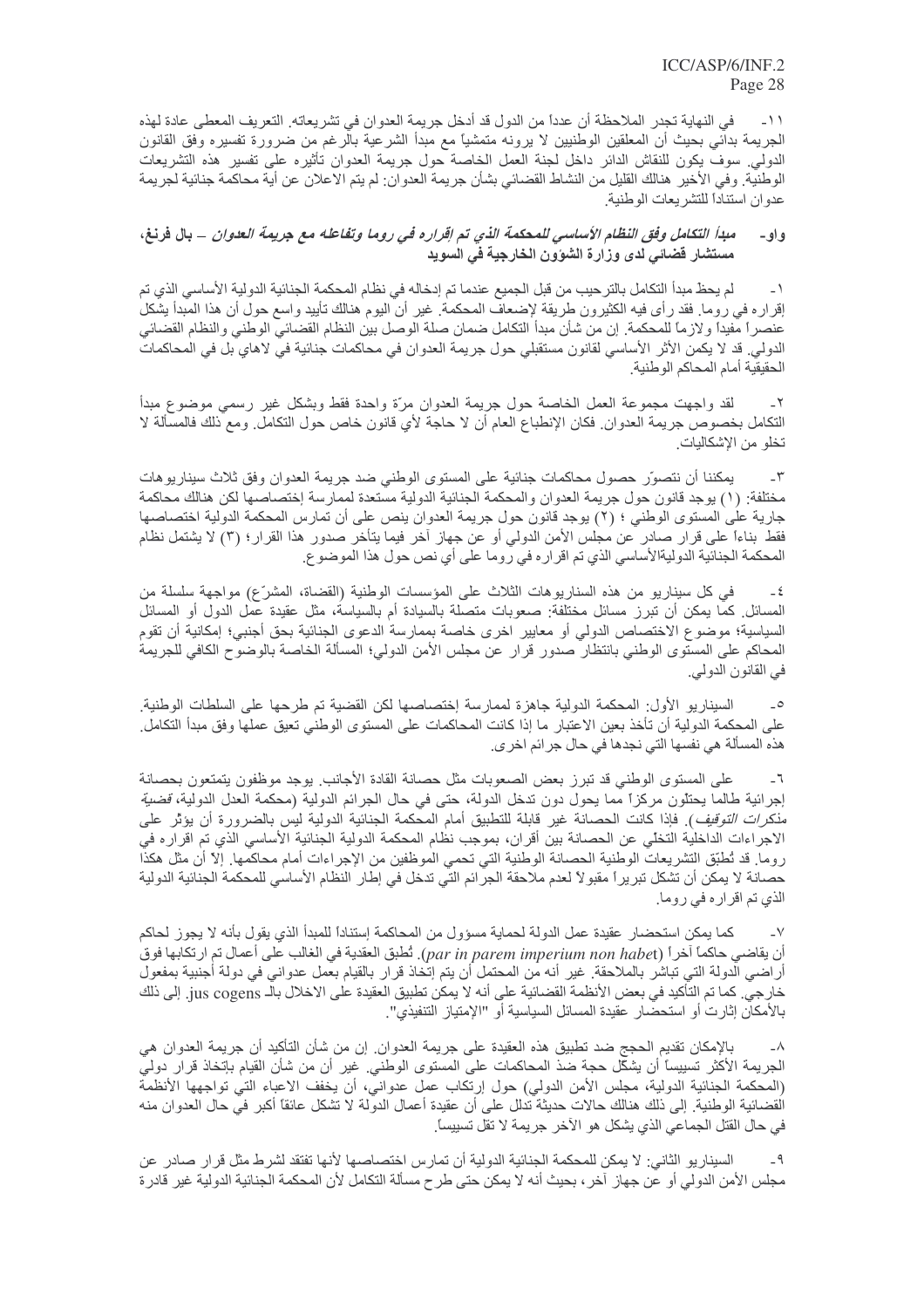على ممار سة إختصـاصـها. على العكس بإمكان المحاكم الوطنية أن تكون مكمّلة للمحكمة الجنائية الدولية.

الاشكاليات المشار إليها أعلاه والخاصة بالمحاكمات على المستوى الوطني هي من الأهمية بمكان حتى في هذا  $\mathbf{L}$  )  $\mathbf{A}$ الإطار: الحصانة، عقيدة عمل أو فعل الدولة وعقيدة السياسة. إلى ذلك فقد تكون مسألة الاختصاص أكثر أهمية. تكون ممارسة الدعوى الجنائية، من الناحية السياسية، أكثر إثارة للجدل ٍ ومن المحتمل بالتالي أن يتم تقديم حجج قضائية لمعارضة الاختصـاص في هذا السينـاريو بـالرغم من عدم وجود فرق قضـائي، من وجهة النظر هذه، بين السينـاريو الأول والسينـاريو الثاني.

المادة ٨ من مسودة قانون الجرائم ضد السلام وأمن البشرية لعام ١٩٩٦م يحصر الاختصاص بجريمة العدوان  $-11$ في المحكمة الجنائية الدولية وفي بلد المعتدي٬ غير أن المادة ٨ لا تستند على ممارسات درجت عليها الدول٬ وهي بالتالي لا يبدّو أنها تقنن القانون الدولي. فبإمكان الدول ضحايا المعتدي، بنوع خاص، أن تأسس محاكماتها الخاصة على مبدأ الإقليمية أو على مبدأ الأمن (الاختصاص في الجر ائم التي تهدد الأمن الوطني).

يعتقد العديد من المعلقين أن العدوان، بحد ذاته، تترتب عنه في القانون الدولي مسؤولية جنائية شخصية، وبأنه  $-11$ بإمكان المحاكم بالتالي محاكمة مواطن دولة اخرى على هذه الجريمة، إستناداً للاختصاص الدولي أيضاً. بإمكان المحاكم الوطنية استحضار سابقة نورنبير غ، بالرغم من عدم وضوح ما إذا كان هنالك فعلأ اختصاص دولي.

هل دور مجلس الأمن الدولي مهم في هذا السيناريو في مجال الاختصاصات الوطنية؟ من المحتمل أن دو لأ عديدة  $-15$ لا تعتبر نفسها ملزمة، بموجب القانون الدولي، بانتظار قرار صادر عن مجلس الأمن الدولي ِ فسابقة نورنبير غ لم تستند إلى سلطة مجلس الأمن الدولي<sub>.</sub> ومع ذلك فإن هنالك بعض الدول تصر على ضرورة أن تسبق المحاكمة الجنائية على المستوى الوطني قيام مجلس الأمن الدولي، بموجب المادة ٣٩ من ميثاق الامم المحدة، باقرار حصول عمل عدواني ِ يترتب عن وجهة النظر (التي تمر بطور الانقراض) التي تقول بوجوب أن يشتمل التعريف على قرار صادر عن مجلس الأمن الدولي أن دور هذا الأخير يؤثر على عناصر الجريمة. مؤخراً تم اعتبار هذا الدور شرطاً إجرائياً بشكل عام. في جميع الأحوال من الصـعب النّاكيد أن القانون الدولي الراهن يحتاج لقرار صـادر عن مجلس الأمن الدولي كشرط إجرائي للدول التي تريد ملاحقة جر يمة العدوان

١٤- ومع ذلك فبإمكان الدول أن نعتمد مقاربة حذرة ناتجة عن شعورها بضرورة الحصول على مشروعية سياسية تحت راية مجلس الأمن الدولي. نتائج النقاش الذي دار حول السيناريو الثاني تقول أنه من غير المحتمل جداً أن تعتبر الأنظمة القضائية الوطنية نفسها مقيّدة بالقانون الدولي في ملاحقتها جريمة العدوان ِ غير أن اللاعبين الوطنيين قد ير غبون في كبح هذا المنحي.

السيناريو الثالث: ليس بإمكان المحكمة الجنائية الدولية التصرّف بسبب عدم وجود أحكام في نظامها الأساسي،  $-10$ كما هي الحال الآن. على الرغم من عدم وجود تعريف متفق عليه في نظام المحكمة الجنائية الدولية الأساسي الذي تم اعتماده في روما، يشكل العدوان في جميع الأحوال جريمة من وجهة نظر القانون الدولي. وقد أكد على ذلك حديثًا حكم صادر عنَّ مجلس اللوردات ومع ذلك وكما أظهرت سنوات من المفاوضات هنالك حاجة لتوضيح تعريف الجريمة هل يشكل أي لجوء غير مشروع للقوة عملاً عدوانياً أو هل هنالك سقف؟ هل التعريف يشمل العمل العسكري التقليدي فقط أو هل ينبغي أن يشمل وسائط أخرى، مثل المهجمات المعلوماتية؟ بـإمكان المشرّع والقضاة الوطنيون الاستناد عن حق إلى سابقة نورنبير غ التي تغطي الجزء المركزي من الجريمة. وعليه فبإمكان الدول أن تشعر نفسها حرّة في التصرّف. بالإمكان تطبيق نفس الآستنتآجات على السيناريو الذي يكون فيه نظام المحكمة الجنائية الدولية الأساسي الذي تم إقراره في روما مشتملاً على حكم خاص بالعدوان فيما لم يقم مجلس الأمن الدولي بإطلاق التحقيقات ِ

في النهاية نستطيع القول أن العديد من المسائل المتصلة بملاحقة جريمة العدوان على المستوى الوطني لا تقتصر  $-17$ على هذه الجريمة فقط ومع ذلك فأن بعض هذه المسائل عززتها العلاقة الوثيقة بين المتهم والدولة ِ نسأل غالبًا عن ما إذا كان حذراً إدخال جريمة العدوان في التشريع الوطني. فالحذر ينبغي أن يزداد أكثر في الإطار الوطني منه في الاطار الدوالي ِ بإمكان مجلس الأمن تقديم الدعم السياسي للمحاكمات على المستوى الوطني دون أن يعطي توجيهات قضائية ِ السبيل الوحيد الذي يمكن اعتماده يكمن بالتالي في ترك المحكمة الجنائية الدولية تقوم بعملها. تُعالج المحكمة الجنائية الدولية أحياناً بشكل أفضل الحالات التي هي عرضة للجدل. وعلى الرغم من معالجة المحاكمات الوطنية بشكل مهنى إلا ان الاشراف والمتابعة القضائية لها من قبل المحكمة الجنائية الدولية قد يكون مفيدًا ِ بالتالي من الأهمية بمكان أن تتفق الدول الأعضاء على تعريف لجريمة العدوان وعلى أحكام تسمح للمحكمة الجنائية الدولية بممارسة إختصاصها، بحيث يمكنها القيام بدور ها التوجيهي.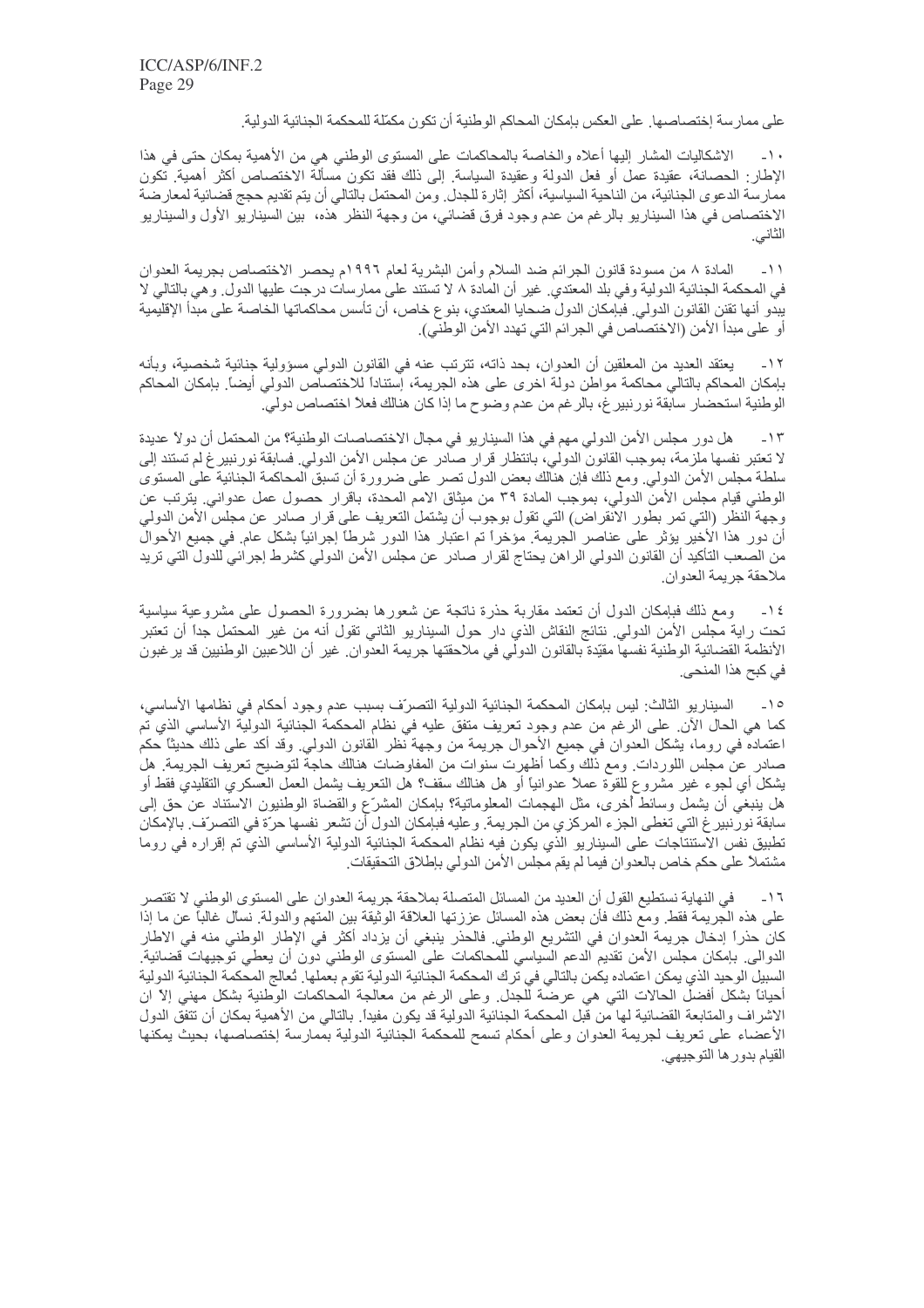الباب الرابع \_ تجربة المحاكم الجنائية الدولية واسهامها في تطوير القانون الجنائي الدولي

ألف \_ التحقيقات حول الجرائم الدولية

ترأست الجلسة كارلا ديلبونتي المدعى العام لدى المحكمة الجنائية الدولية ليو غسلافيا

كارلا ديلبونتي المدعى العام لدى المحكمة الجنائية الدولية ليوغسلافيا  $\overline{\phantom{0}}$ 

خلال الأربعة عشر سنة من عمرها قدمت المحكمة الجنائية الدولية ليوغسلافيا اسهاماً كبيراً في تطوير العدالة  $\overline{\phantom{0}}$ الجنائية الدولية وفي محاربة الهروب من وجه العدالة، بحيث أنها أبقت على العدالة الجنائية الدولية في المراتب الاولى من أجندات ز عماء العالم

تقوم المحكمة الجنائية الدولية ليوغسلافيا حالياً باستكمال استراتيجيتها التي سوف تؤدي إلى خفض أنشطتها في  $-\tau$ السنوات المقبلة ما يزال بعض المتهمون، خاصة *كاراديتش* والجنرال *ملاديتش،* فارّين ومع ذلك وبالرغم من بقائهما فارين فسوف لن يكون بامكانهما التهرب من العدالة بعد عام ٢٠١٠م لأنه سوف تتم محاكمتهما في جميع الأحوال من قبل المحكمة الجنائية الدولية ليو غسلافيا. لقد واجهت المحكمة الجنائية الدولية ليو غسلافيا حتى الآن مسائل مختلفة.

تعق*يد التحقيقات الدولية* فقد دارت تحقيقات المحكمة الجنائية الدولية ليوغسلافيا في أجواء شديدة التعقيد فمنالك  $-\tau$ بعض التشابه مع التحقيقات على المستوى الوطني، مثل أدوات التحقيق المتشابهة. غير أن التحقيقات الدولية تواجه مسائل فريدة. ليس للمحكمة الجنائية الدولية ليوغسلافيا قوات بوليس وهي تعمل بموجب نظامين مركبين مكونين من القانون العام والقانون المدني<sub>.</sub>

في بداية نشاطها قدم النظام الأساسي للمحكمة الجنائية الدولية ليو غسلافيا أدو ات قليلة ٍ فهو كان يشير ِ إلى ما يمكن  $-\xi$ للمحكمة الجنائية الدولية ليوغسلافيا القيام به، وإلى كيفية البدء بالتحقيقات وجمع الأدلة. غير انه لم يكن يقول أي شيء حول كيفية تنفيذ هذه الممهام منذ البداية إعتمدت المحكمة الجنائية الدولية ليوغسلافيا كثيراً على تعاون الدول، بما في ذلك تلك التي عارضت مهمتها.

عندما تم إنشاء المحكمة الجنائية الدولية ليو غسلافيا، كانت الحرب ما تزال مستعرة في ما كان يسمى بيو غسلافيا ِ  $\overline{\phantom{a}}$ الأمر الذي نتجت عنه صعوبات كثيرة عملية وعملانية. كان على المحكمة الجنائية الدولية ليوغسلافيا التحقيق في أحداث هامة تم ارتكابها فوق مساحة جغرافية شاسعة من قبل العديد من الأطراف: موظفون رسميون، ضباط في الجيش، قوات البوليس، المجموعات العسكرية والميليشيات المسلحة وقد دفع ذلك المحكمة الجنائية الدولية ليوغسلافيا لإشراك خبراء عسكريين وسياسيين وجنائيين في التحقيقات. يشكل الخبر اء الذين هم في تصرف المحكمة الجنائية الدولية ليو غسلافيا ثروة لا تقدر

*توظيف الأشخاص المؤهلين والمتمتعين بالخبرة اللازمة*. في مرحلة إنشائها واجهت المحكمة الجنائية الدولية  $\mathcal{L}$ ليوغسلافيا صعوبة في تجنيد الأشخاص المؤهلين والمتمتعين بالخبرة اللازمة، وبنوع خاص رجال القانون والمحققين فاستعانت بالتالي بالأشخاص الذين يعملون بشكل مجاني والذين فصلتهم الدول للعمل لدى المحكمة. ترتبط نوعية التحقيق بالدرجة الاولى بنوعية المحققين الذين ينبغي انتقاءهم ليس فقط استنادأ لمعار فهم التقنية بل أيضاً إستناداً لقدرتهم على احترام ومراعاة الثقافات المحلية ٍ كان على المحكمة أن تواجه الصعوبات المالية والضغط المتصاعد عليها من أجل المضي قدماً في جمع الأدلة. يعمل اليوم لحساب المحكمة الجنائية الدولية ليوغسلافيا اشخاص من ذوي الاختصاص والخبرة اللازمتين. ولمّا كانت المحكمة في صدد تخفيض نشاطها فقد تستعين من جديد بالأشخاص الذين تفصلهم الدول للعمل لديها٬ هنالك فكرة مهمة نكمن في إعداد قائمة نر عاها الأمانة وتشتمل على أسماء المحللين ورجال القانون والحقوقيين الخبراء الذين بإمكانهم البقاء بتصرّف المحكمة

*جمع الأدلة* . جمع الأدلة بالنسبة للمحكمة الجنائية الدولية ليو غسلافيا يعني تنفيذ الاجر اءات بعد إرتكاب الفعلة قد يكون المدعى العام غير مرغوب به كثيراً في البلد حيث ينبغي عليه القيام بالتحقيق لقد بدأت التحقيقات إنطلاقاً من مكان بعيد عن المكان الذي تم فيه ارتكاب الجريمة: تم جمع المعلومات بين اللاجئين والضحايا والشهود والمنظمات غير الحكومية ومنظمات النجدة والاسعاف والدول ووسائط الاعلام الوطنية والدولية بالنسبة للبوظنة تم جمع الكثير من المعلومات من خلال قوات حلف شمالي الأطلسي المتعددة الجنسيات في الكوسوفو قام المحققون بالكشف عن الجثث في مكان دفنها. كما تم جمع الكثير من المستندات الثبوتية: يوجد اليوم في أرشيف المحكمة الجنائية الدولية ليوغسلافيا أكثر من ٧ ملايين مستند. الانفاق بالتالي على أنظمة جمع الأدلة والاستخبار ات من الأهمية بمكان.

ح*ماية الشهود الذين يتعرضنا للتهديد*. هنالك بعض الشهود، خاصة المتهمين مع غير هم، هم عرضة للتهديد الشديد  $-\lambda$ في حال الإدلاء بشهاداتهم أمام المحكمة الجنائية الدولية ليوغسلافيا. لحماية الشهود تستعمل المحكمة الجنائية الدولية ليو غسلافيا أسماءاً مستعارة كما تلجأ الى تغيير معالم وجههم وصوتهم وتغيير سكنهم وشملهم ببرنامج حماية وطني تستند هذه الإجراءات على تعاون الدول، مثل العديد من العمليات التبي تقوم بها المحكمة الجنائية الدولية ليوغسلافيا<sub>.</sub> قد يكون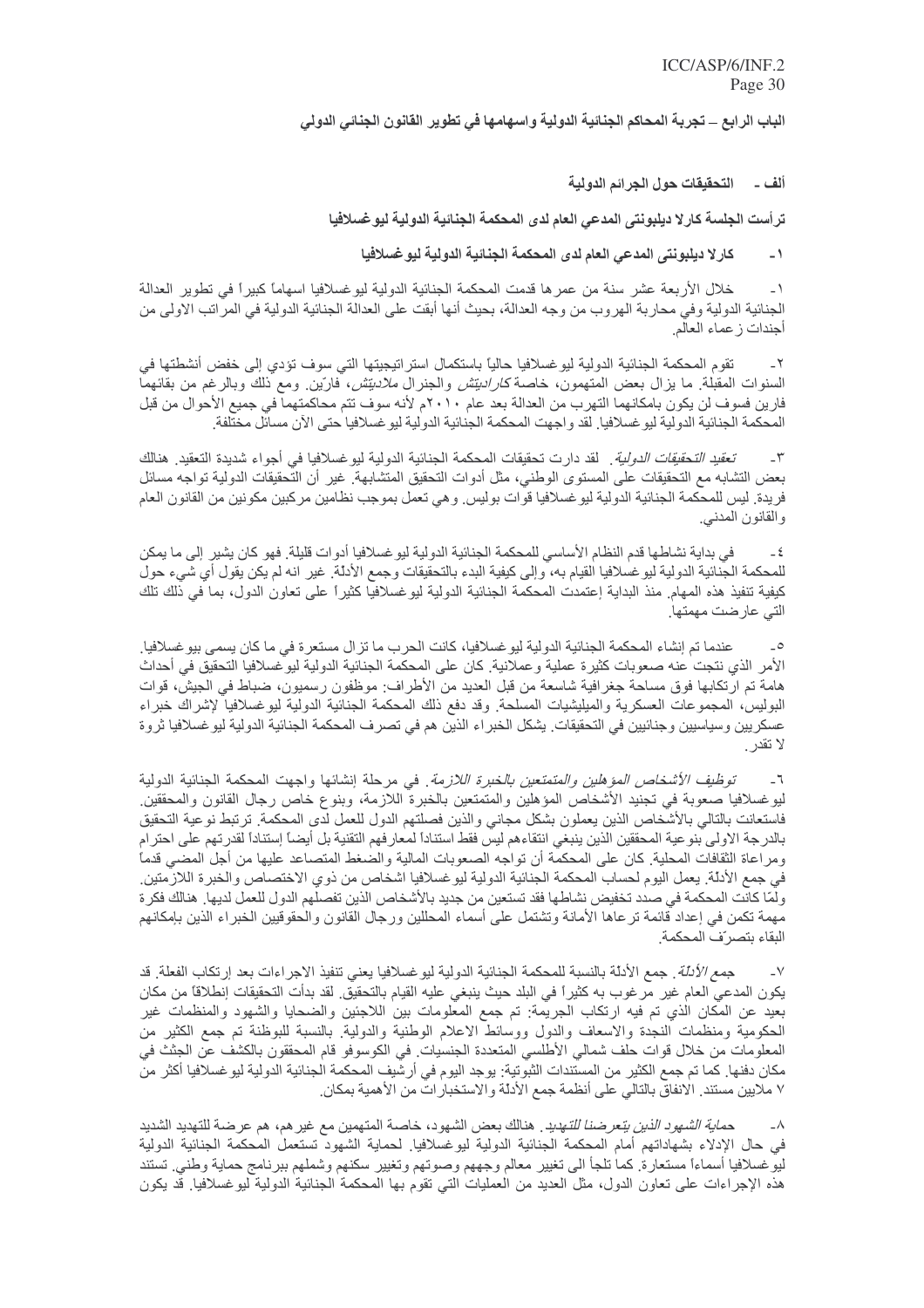للشهود سوابق جنائية تجعل الكثير من الدول تتردد في شملهم ببرامج الحماية، بالرغم من كون شهادتهم حيوية بالنسبة لقضية من القضايا لتخفيف هذه الأعباء عن كاهل المحاكم الدولية من المفيد إنشاء جهاز دولي يعني ببرامج حماية الشهود ويمكنه الإتكال على مساعدات الدول في تنفيذ الحماية.

*إنتقاء المشتبه بهم*. بطبيعة الحال من المستحيل بالنسبة للمحكمة الجنائية الدولية ليو غسلافيا ملاحقة كافة الجرائم  $-9$ التي تم إرتكابها في ما كان يعرف بيوغسلافيا سابقاً. بموجب قرار مجلس الأمن الدولي رقم ١٥٠٣ كان على المحكمة أن تركز اختصاصها على كبار المسؤولين عن الاخلال بالقانون الدولي الانساني أو على من يحتل منهم المرتبة الأعلى، بحيث تتم إحالت المسؤولين الصغار إلى المحاكم الوطنية في البوظنة.

*التعاون مع المحكمة الجنائية الدولية ليوغسلافيا* ِ بالنسبة للمحكمة الجنائية الدولية ليوغسلافيا تعاون الدول أساسي  $-1$ لجمع الأدلة وسجن المشتبه بهم ِ للأسف الشديد لم يكن تعاون الدول دائمًا مناسبًا ِ عملاً بأحكام القاعدة ٧ مكرر من قواعد المرافعات والاثبات بإمكان المحكمة الجنائية الدولية ليوغسلافيا تقديم شكوى إلى مجلس الأمن الدولمي ضد من يخلّ بمبدأ النعاون ِ أخر هذه الشكاوي تم تقديمها عام ٢٠٠٤م. كانت هنالك وسائط غير قضائية اخرى أكثر فعالية في تأمين تعاون الدول ِ لقد تم تقديم حو افز بأشكال مختلفة مثلاً في المكاتب الميدانية توجد مجموعات بحث متختصصة في ر صد محاو لات الدول توقيف متهم ما<sub>.</sub> لقد تم نقل *ميلوز وفيتش* إلى المحكمة الجنائية الدولية ليوغسلافيا في لاهاي على أثر ضغوطات قوية أجرتها الولايات المتحدة الأميريكية والاتحاد الأوروبي لقد أكد الاتحاد الأوروبي أن التعاون التام مع المحكمة الجنائية الدولية ليوغسلافيا يشكل شرطاً موجباً كي تصبح صربيا وكرواسيا عضوين في الاتحاد الأوروبي، الأمر الذي شكل حافزاً قوياً. الاتحاد الأوروبي مدعو للتمسك بهذا الموقف المبدئي.

في النهاية لقد قامت المحكمة الجنائية الدولية ليو غسلافيا بالكثر من أجل تطوير العدالة الجنائية الدولية ومن أجل  $-11$ مقاومة محاولات الفرار من العدالة. وفي مواجهتها التحديات التي اعترضتها شكّلت المحكمة الجنائية الدولية ليوغسلافيا معلماً من معالم العدالة الجنائية الدولية. من الممكن أن تستفيد الأجيال المقبلة من التجربة والخبرة التي تجمعت لدى المحاكم الدولية مثل المحكمة الجنائية الدولية والمحكمة الخاصة لسير اليون والدوائر الاستثنائية لمحكمة كمبوديا من أجل وضع حد للفرار من العدالة في العالم.

> حسن ب. جالو، المدعى العام لدى المحكمة الجنائية الدولية لرواندا  $-7$

لقد تم التأكيد على أهمية تعاون الدول خاصة لتحديد الأماكن التي يتواجد فيها المتهمون والضحايا. وقد حقق هذا  $-1$ التعاون نتائجا كبيرة بالنسبة للمحكمة الجنائية الدولية لرواندا

يتطلب فرض العدالة الجنائية الدولية من المجتمع الدولي المزيد من الجهود. ينبغي تحديد وتوثيق خبر ات المحاكم  $-\tau$ الخاصة لتعزيز فعالية المحكمة الجنائية الدولية

تحترم المحكمة الجنائية الدولية لرواندا الجدول الزمني الذي حددته في إستراتيجية الاستكمال التي اعتمدتها.  $-\tau$ 

المسألة الاولى التي اعترضت نشاط التحقيق الذي تولته المحكمة الجنائية الدولية لرواندا كانت الافتقاد إلى  $-\xi$ المحققين المهنيين ِ لم يكن لمن تم توظيفه خبر ة في التحقيق ِ فقد تم تأهيله وتدريبه بالتالي ميدانياً ِ

ثاني أهم مسألة واجهتها المحكمة تمثلت بانعدام المستندات، الأمر الذي أوجب الاعتماد على الأدلة الشفهية لقد  $\overline{\phantom{a}}^{\circ}$ أدّى الاعتماد الشديد على الشهود إلى إثارت الإشكاليات التالية التي إضطرّت المحكمة الجنائية الدولية لرواندا لحلها: تسجيل الشهادات؛ معالجة حالات تعرض الشهود للتهديد؛ مسائل اللغة؛ مسائل الحساسيات الثقافية؛ الدعم الاقتصادي للضحايا والشهود؛ حماية الشهود، خاصة المقربين منهم من المتهمين، واسر هم ِ

لقد دعم المجتمع الدولي المحكمة الجنائية الدولية لرواندا في توقيف نحو ٦٠ هارب من وجه العدالة وفي دفع نحو  $-7$ ٢٠٠٠ شاهد من أكثر من ٤٠ بلد، لتقديم شهادتهم أمام المحكمة. لقد قدمت الدول مساعداتها في مجال نقل كافة هو لاء الأشخاص وتأمين سلامتهم

إلاَّ أن الدول كانت أقل استعداداً لضمان دعمها الكامل في مجال الحصول على الأدلة المستندية وتسليمها للمحكمة  $-<sup>6</sup>$ والتي كان استعمالها في بعض الحالات مشروطًا، بحيث تم حصر استعمالها لأغراض الاستعلام والتحقيق دون امكانية استعمالها في المحاكمات.

ما يزال حتى الأن نحو ١٨ هارب من وجه العدالة، إن بسبب انعدام تعاون الدول مع المحكمة الجنائية الدولية  $-\lambda$ لرواندا، أو بسبب تخفي هؤلاء في أراضي خارجة عن رقابة الدول أو موجودة في دول منحلة ِ سوف يتم إحالة بعض هؤلاء الهاربين إلى العدالة المحلية ۖ أما بالنِّسبة للحالات المتبقية فينبغي التوصل إلى إتفاق بشأن الاجراءات اللازم إتخاذها بحقهم.

ولَّمَّا كانت الشهادات قد شكَّلت أهم مصدر للأدلَّة فقد كان من الأهمية بمكان وضع برنامج فعَّال لحماية الشهود  $-9$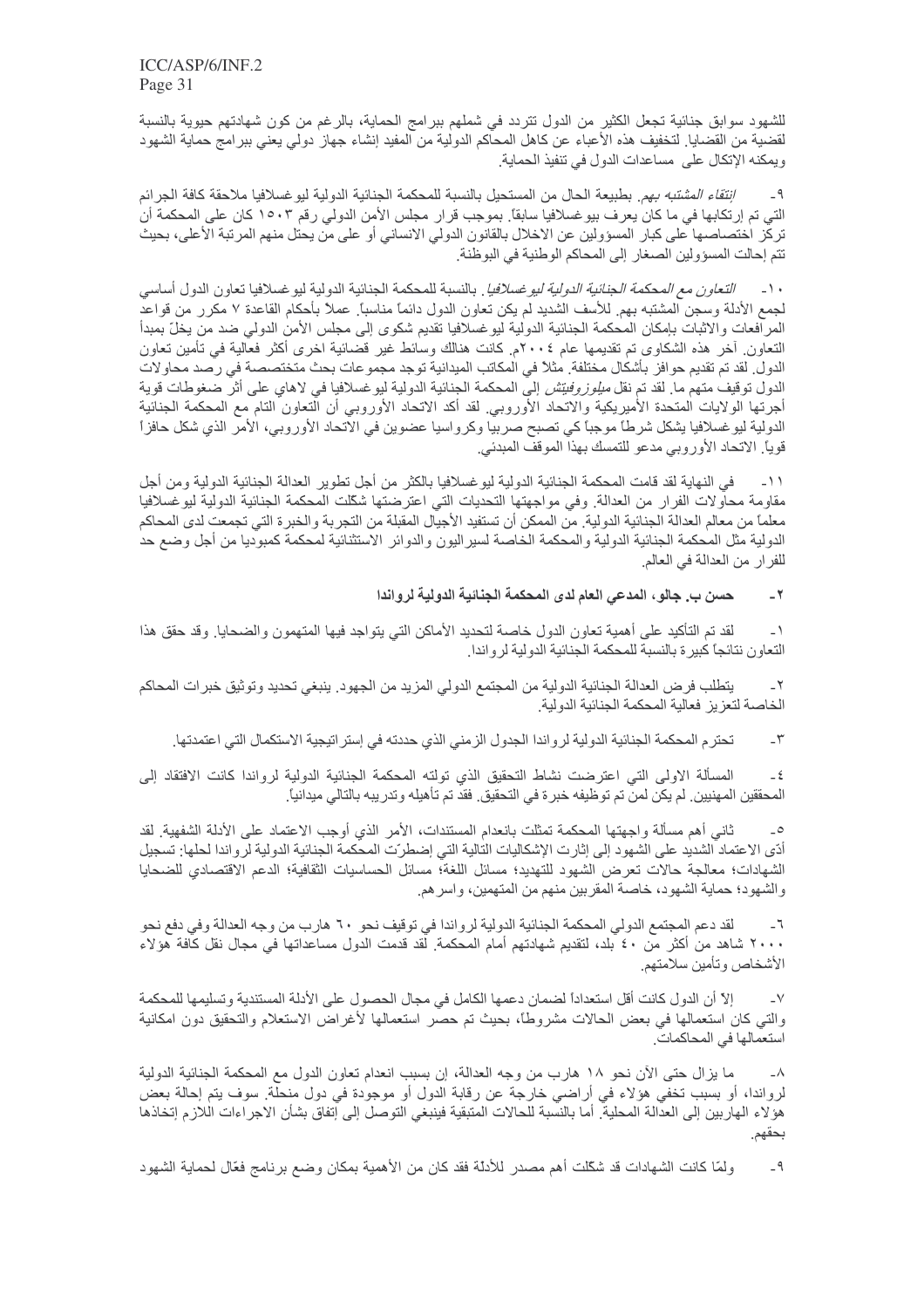وللمحافظة على صلة متواصلة معهم وتقديم حد أدنى من الدعم لهم. فبالاضافة إلى حماية حياتهم كان لازماً أخذ صحتهم بعين الاعتبار خاصة لأن *الأيدز* أو *السيدا* في العديد من الحالات شكّل مسألة خطيرة. حتى عام ٢٠٠٥م أمكن تقديم مثل هذا النوع من المساعدة فقط لمن تم تحديده كشاهد وتمت دعوته للأدلاء بشهادته في المحاكمات وفي وقت لاحق تم شمل جميع الشهود بهذا البر نامج بالر غم من الإفتقار للأرصدة اللاز مة

ومن أجل الحصول على المعلومات من الشهود كان لا بد من تطوير الحس واشراك عناصر محلية في التحقيقات،  $-1$ خاصة لحساسية التخاطب مع الشهود حول جرائم ذات طبيعة جنسية. ولمّا كانت أكثرية الشهود من النساء، اللواتي تبيّن في وقت لاحق أنهنّ كانت أيضاً صحايا، فقد إضطرّينا للنظر إلى الحالات من منظار جنسي.

تمثَّل التحدي الأخير في ملاحقة المسؤولين الرفيعي المستوى ٍ وقد أصبحت هذه الملاحقة ممكنة فقط بفضل  $-11$ النعاون المتواصل للدول الذين عليهم توسيع دعمهم أيضاً لشمل حماية الشهود المقربين من المتهمين (واسر هم والأشخاص المرتبطين بهم). وهو أمر من الأهمية بمكان كي تكون المحاكمات فعالة تجاه السياسيين الرفيعي المستوى.

> ألفر د كوندي عضو وحدة التحقيق لدى المحكمة الجنائية الدولية لرواندا  $-\tau$

كي تكون المحاكمات ناجحة لا بد من تحقيقات جيدة. لقد واجهت وحدة التحقيق لدى المحكمة الجنائية الدولية  $-1$ لرواندا، الكاَّنن مقرها في كيغالي، صعوبات جمة في قيامها بمهامها الخاصة بعملية القتل الجماعي التي حصلت عام ١٩٩٤م والتي راح ضحيتها أكثر من مليون شخص في ١٠٠ يوم فقط.

لقد شكل الافتقاد للأخصائيين والخبراء في البداية واحدة من أهم الصعوبات كان لا بد من محققين مهنيين ومؤهلين لاسجواب الشهود والضحايا وكذلك لتحديد المشتبه بهم في عملية القتل الجماعي الرواندية. كان لا بد من إخضاع المحققين المتوفرين الوحيدين لعملية تأهيل مكثفة خلال قيامهم بمهامهم، لأنه كانت لهم خبرة ومعرفة بسيطة جدأ في مجال معالجة القتل الجماعي، فيما كان المجتمع الدولي والمحكمة نفسها في مدينة عروشه ينتظران النتائج بفار غ الصبر ِ

خلال التحقيقات كانت رواندا ما تزال عرضة لتوتر سياسي شديد بعد عملية القتل الجماعي التي حصلت عام  $-\tau$ ١٩٩٤م هرب المسؤولون الرئيسيون في الغالب من رواندا إلى الكامرون وكينيا وزامبيا غالباً ما احتاج المحققون لمواكبة عسكرية لاستجواب الشهود والضحايا، الأمر الذي فرض جواً من التهديد والتخويف لم يساعد التحقيق ِ

تركزت التحقيقات التي أُجريت في رواندا في البداية على الأشخاص بدلاً من أن تتركز على الجريمة. لقد تم جمع  $-\xi$ المعلومات من المنظمات غير الحكومية ومن منظمات النجدة والاسعاف التي كانت متواجدة خلال عملية القتل الجماعي في الأماكن التي شهدت هذه العملية التي قامت بها جملة من الاطراف شاركت فيها بشكل مباشر أو غير مباشر: موظفين حكو ميين؛ مجمو عات مسلحة؛ مجمو عات شبة عسكر ية؛ ميليشيات و مو اطنين عاديين ِ

لقد تم استعمال مجموعات لملاحقة أهم المسؤولين عن تخطيط وتنفيذ عملية القتل الجماعي ما تزال التحقيقات  $\overline{\phantom{a}}$ تتركز على الأشخاص مع اعطاء الأفضلية لمن كان لهم تأثير فعلى أثناء عملية القتل الجماعي هذه.

لَّقد بدأت وحدة التحقيق عملها باستعمال كرَّاسات، كدليل المحقق، تحتوي على معلومات أساسية للقيام بمهامها  $-7$ واستجواب الشهود والضحايا. كان لا بد من اللجوء إلى فنون خاصة من اجل العثور على أدلة، خاصة في مجال أعمال العنف ذات الطبيعة الجنسية المدفونة في أعماق ذاكرة الضحايا٬ قد تكون الضحية قد تزوجت أثناء ذلك وكان استحضار العنف الجنسي أثناء عملية القتل الجماعي مسألة جد حساسة. كان من الصعب الحصول على الادلة المستندية والمادية. ومع ذلك نحظى المحكمة الجنائية الدولية لرواندا حالياً بتعاون جيد مع الحكومة الرواندية من أجل تسليم الأدلة المستندية وفق السبل الر سمبة

ولَّمَّا كان الشَّهود يشكلون مصدر معلومات نفيس بالنسبة للمحكمة الجنائية الدولية لرواندا، فلا بد بالتالي من  $-<sup>V</sup>$ معاملتهم على نحو يناسب أهميتهم، الأمر الذي يفرض على وحدة التحقيق أن تعتمد وتحافظ على نظام جيد لإدارة الشهود، وذلك بتقديم المساعدة سواءاً لمن هو مدعو للإدلاء بشهادته أمام المحكمة أو للشهود المحتملين الذين لم يتم بعد تحديد أية قضية سوف يشاركون فيها ِ تدير المحكمة الجنائية الدولية لرواندا بنك معلومات يحتوي على قائمة بالشهود الموضحة مشاكلهم كلها بما في ذلك الصحية منها. كما تقوم المحكمة بالاتصال بهم كل ثلاثة أشهر. في السنوات الأخيرة حصل الضحايا والشهود على السواء على مساعدات من قبل المحكمة لأسباب صحية. لقد قامت وحدة التحقيق بخطوات جبارة من أجل تأمين مشاركة دائمة للشهود في المحاكمات المستقبلية.

للمحافظة على مصداقية وفعالية المترجمين تقوم المحكمة الجنائية الدولية لر واندا باستبدالهم في المر احل التالية ِ  $-\lambda$ 

تعاون الدول حيوي لتوقيف المشتبه بهم تحاول المحكمة الجنائية الدولية لرواندا أن تكون حاضرة لتأمين احترام  $-9$ كافة الاصول وكي يتم جمع الأدلة بشكل صحيح لاستعمالها في المحاكمة. وفي المناسبة لا بد من التذكير بأهمية ضمان سلامة المخبرين.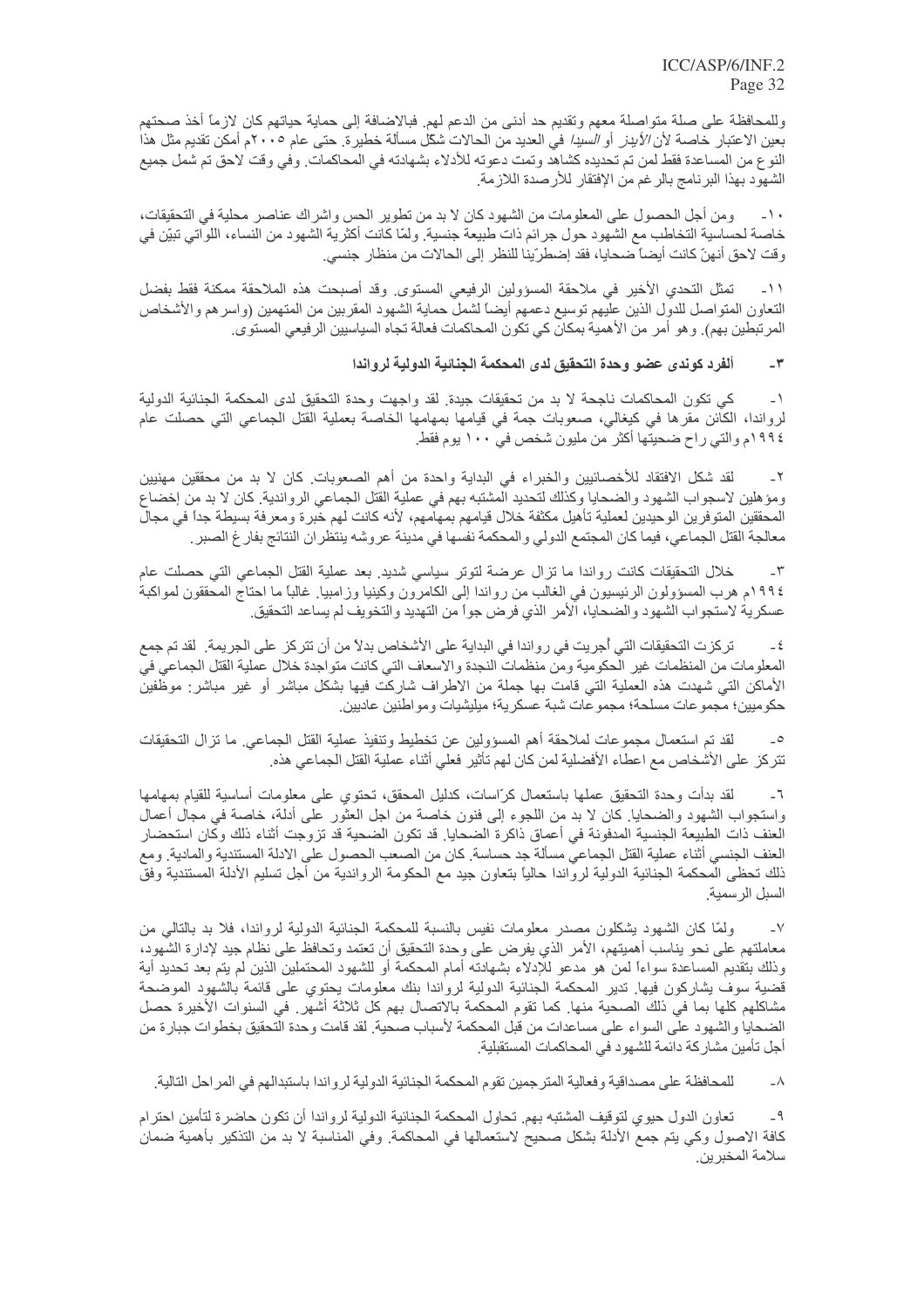### ستيفان راب، المدعى العام لدى المحكمة الخاصة لسيراليون  $-5$

*الفارق بين المحكمة الخاصة لسير اليون ومحاكم دولية خاصة أخرى.* المحكمة الخاصة لسير اليون هي محكمة  $\overline{a}$ هجينة بدأت أعمالها عام ٢٠٠٢م. فيما يلي أهم الفوارق التي تميِّز ها عن المحاكم الدولية الخاصة الاخر ي:

ـ يتم تعيين القضـاة من قبل أمين عام الامم المتحدة ورئيس جمهورية سير اليون.

ـ مصدر الأرصدة يكمن في التقديمات الطوعية للدول بدلاً عن التقديمات الإلزامية للامم المتحدة. وبالرغم من أن ذلك أجبر المحكمة الخاصـة لسير اليون على العيش بميز انية محدودة إلآ أن من فوائد ذلك أن العاملين فيها لا يخضعون لقواعد الامم المتحدة، مما سمح بقبول أشخاص مفصولين من قبل الدول للعمل لديها واللجوء الواسع للعقود المؤقتة

ـ التفويض الممنوح لمحكمة سيراليون الخاصة ينص على ملاحقة "كبار المسؤولين"، مما يحد من عدد المتهمين ِ لقد حصل المدعي العام عام ٢٠٠٣م على تأكيد التهم الموجهة إلى ١٣ شخص متهم أمام المحكمة الخاصة لسير اليون، بما في ذلك *تشالز تايلور* ٍ وقد حصل ذلك بالر غم من عدم كفاية عدد العاملين القضائيين، حيث أنه تم تعيين الدائر ة الثانية التابعة للمحكمة الابتدائية عام ٢٠٠٥م فقط.

- وجود المحكمة الخاصـة لسير اليون في المكان الذي حصلت فيه الجر ائم. فيما يزيد عدد العاملين في المحكمة من مواطني سيراليون على ٦٣%.

ـ يعمل في برنامج النشر والاعلام ١٤ موظف من كافة أنحاء البلاد عقدوا عام ٢٠٠٦م أكثر من ٥٠٠ إجتماع من أجل شرح عمل المحكمة الخاصة لسيراليون للجمهور، وقدموا معلومات للمجتمع المدني (منظمات غير حكومية) من أجل نشر ها في آلاف الأماكن والمناسبات.

*التهم أمام المحكمة الخاصة لسير اليون*. لقد حدد تقرير لجنة الحقيقة والمصالحة أن العدد الأكبر من الجرائم والإخلالات بحقوق الانسان إرتكبها كل من:

- الجبهة الثورية المتحدة (الجبهة الثورية المتحدة/سنكوه)، وهي مجموعة تتحمل مسؤولية بدء النزاع بغزوها لايبيريا عام ١٩٩١م وبقيت فاعلة حتى عام ٢٠٠٢م.

ـ المجلس الثوري للقوات المسلحة المكون من عدد من جنود جيش سير اليون السابقين الذين استولوا على السلطة على أثر إنقلاب عسكري في شهر مايو من عام ١٩٩٧م ودعوا الجبهة الثورية المتحدة لمشاطرتهم السلطة. على أثر طرد الطغمة عام ١٩٩٨ من السلطة تحالف المجلس الثوري للقوات المسلحة مع الجبهة الثورية المتحدة من أجل قيادة حملة عنيفة لاسترداد السلطة إنطلاقاً من الأدغال.

- قوات الدفاع المدني، المكونة في غالبها من صيادي *كاماجور* التقليديين الذين قاتلوا إلى جانب الحكومة المنتخبة غير انهم متهمين بارتكاب الفظائع ضد المدنيين

لقد وجه الإدعاء العام ١٣ تهمة إلى هذه المجموعات. في كل محاكمة تم توجيه التهم إلى المسؤولين الرئيسيين  $-\tau$ فقط

*أهم المسائل الاخرى.* لقد شكلت التباينات اللغوية مشكلة كبيرة على الرغم من أن المحكمة الخاصة لسير اليون  $-\xi$ تعمل من خلال عاملين محليين يتكلمون اللغات المحلية ٍ لقد تمت معالجة كافة الوقائع خلال إجراءات طويلة ومعقدة ٍ لقد استثنى التفويض الممنوح للمحكمة ملاحقة المسؤولين الذين ينتمون للمستويين المنخفط والمتوسط الذين كان بالإمكان أن يقوموا بالاعتراف أو أن تتم محاكمتهم في محاكمات مختصرة. نتيجة عفو لومي وللإمكانيات الوطنية المحدودة هرب القسم الأكبر منهم من العقاب المتوجب على أفعالهم في الأخير لا بد من التنويه بصعوبة حماية الشهود، لأن المحكمة الخاصة لسير اليون لا نتمتع بالصلاحيات التي تقع ممارستها تحت الفصل السابع. غير أنها في صدد الحصول على تعاون الدول في حماية الشهو د، سو اءاً قبل الإدلاء بشهاداتهم أم بعدها ِ

ديبوره ولكنسن، نـائب المدعي العام لدى دائرة العدالة التابعة لإدارة الامم المتحدة الموَقتة في الكوسوفو  $\overline{\phantom{a}}$ 

تفويض المدعين العامين والقضاة الدوليين التابعين لإدارة الامم المتحدة المؤقتة في الكوسوفو . تختلف إدار ة الامم  $-1$ المتحدة المؤقتة في الكوسوفو عن المحاكم الاخرى لأنها لا تشكل دائرة خاصة ولا هي محكمة مستقلة ٍ لقد تم انشاءها مباشرة للعمل في محاكم الكوسوفو الاعتيادية. فليس لها بالتالي إختصاص محدود.

تم تعيين القضاة والمدعين العامين الدوليين التابعين لإدارة الامم المتحدة المؤقتة في الكوسوفو للعمل داخل النظام  $-\tau$ القضـائي الوـطني المؤلف من مـحاكم الكوسوفو التي تدير ها إدار ة الامم المتحدة المؤقتة في الكوسوفو .

لا يقتصر إختصاص القضاة والمدعين العامين الدوليين التابعين لإدارة الامم المتحدة المؤقتة في الكوسوفو على  $-\tau$ الجرائم ضد القانون الدولي الانساني والجرائم التي تم إرتكابها خلال فترة زمنية محددة<sub>.</sub> بالإمكان إنتقاء القضاة والمدعين العامين الدوليين بشكل عام من قبل الممثل الخاص للأمين العام في إدارة الامم المتحدة المؤقتة في الكوسوفو وتكليفهم بأية قضبة من القضايا.

بشكل عام تشمل معايير انتقاء القضايا من قبل القضاة والمدعين العامين الدوليين التابعين لإدارة الامم المتحدة المؤقتة في الكوسوفو :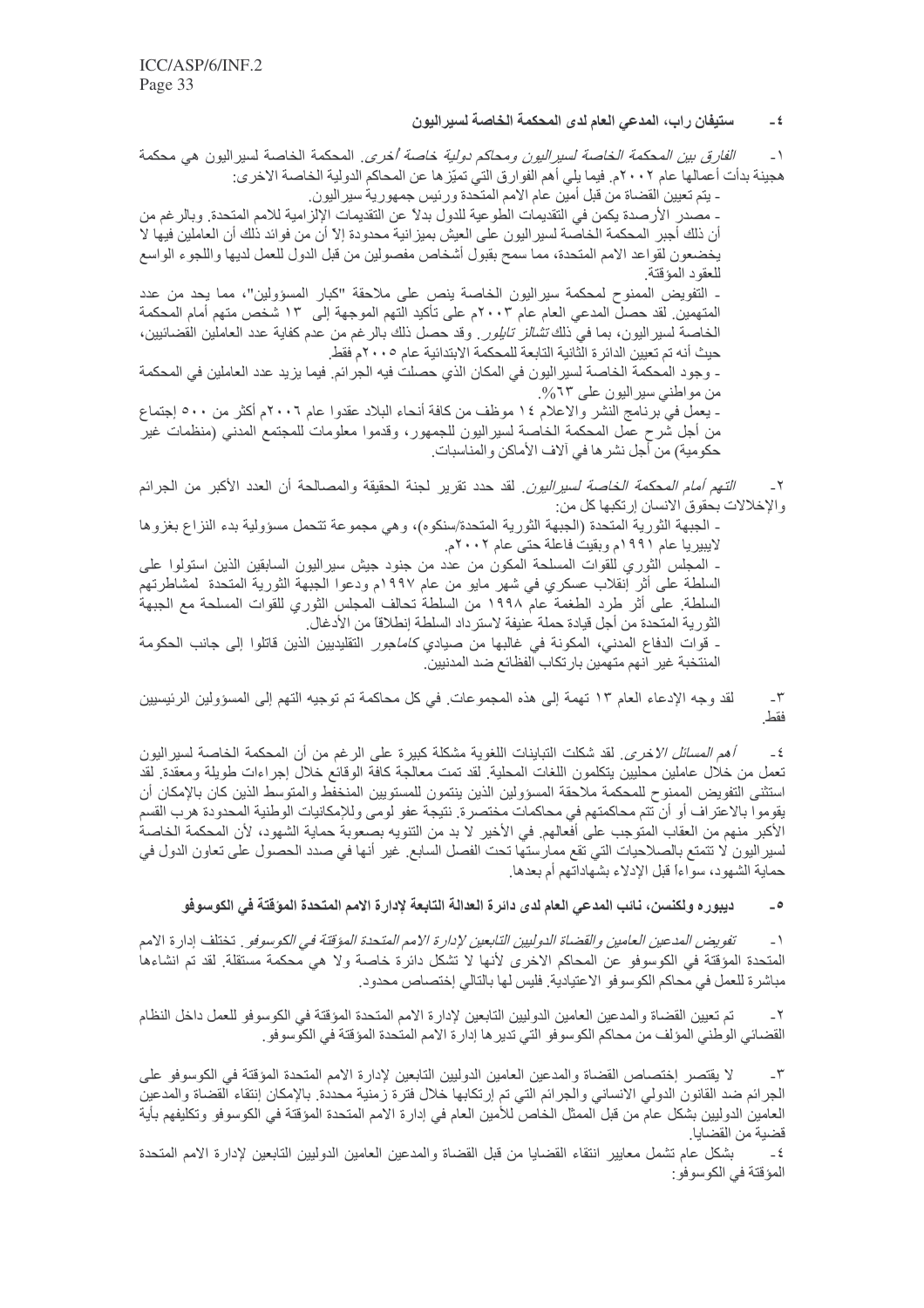$-\tau$ 

- قضايا خاصة بجرائم الحرب والار هاب وقضايا العنف الاثنى الخطيرة والجريمة المنظمة والفساد؛

- أية قضية يكون فيها القضاة والمدعون الوطنيون (الكوسوفيون) مشكوك في قدرتهم أو في رغبته القيام بإدارتها بشكل فعال وصحيح وغير منحاز ِ

بالامكان إحالة القضاة والمدعين العامين الدوليين التابعين لإدارة الامم المتحدة المؤقتة في الكوسوفوإلى محاكم  $\overline{\phantom{a}}$ الدرجة الابتدائية أو الثانية٬ هنالك ثلاثة قضاة دوليون تابعون لإدارة الامم المتحدة المؤقتة في الكوسوفو تم فصلهم للعمل لدى دائرة منفصلة تابعة للمحكمة العليا يهتمون فيها فقط بالقضايا المدنية الناتجة عن تخصيص الملكية الاشتر اكية ِ

نتيجة إتساع إختصاصهم لم يكن للقضاة والمدعين العامين الدوليين كثيراً من الوقت والموارد للاهتمام فقط  $-7$ بالحالات الخاصة بالجر ائم الدولية الناتجة عن النز اع المسلح الذي شهده الكوسوفو في فتر ة ١٩٩٨-١٩٩٩م.

تدل خبرة القضاة والمدعين العامين الدوليين التابعين لإدارة الامم المتحدة المؤقتة في الكوسوفو في تنفيذ وتطوير  $-<sup>1</sup>$ القانون الدولي الانساني على أن إنعدام الحدود في الاختصاص الزمني والمادي من شأنه أفشال الجهود الرامية إلى تركيز الموارد المحدودة بفعالية على الجرائم التي تم إرتكابها خلال النز اعات المسلحة.

### شيا ليانـغ، المدعى الـعام الوطني المساعد لدى الدوائر الاستثنـائيـة في محاكم كامبوديـا  $\mathcal{L}_{-}$

لقد تم إنشاء الدوائر الاستثنائية في محاكم كامبوديا بعد ست سنوات من المفاوضات بين الامم المتحدة وحكومة  $-1$ كامبوديا التي طلبت مساعد الامم المنحدة لإنشائها إذ أنها لم تكن تملك لا القدر ة و لا الاختصاصات لإدار ة مثل هذا النو ع من الحالات

لقد استفادت الدوائر الاستثنائية في محاكم كامبوديا من تجارب مؤسسات أخرى شبيهة. من ميّزات هذه الدوائر  $\mathbf{r}$ الاستثنائية في محاكم كامبوديا هنالك:

- ملاحقة القادة الرفيعي المستوى والمسؤولية؛ - الاختصاص في مسائل القتل الجماعي والجرائع ضد الانسانية والاخلال الخطير والاخلال ببعض الأحكام الواردة في القانون الجنائي الكامبودي أو في أدوات دولية أخرى؛ ـ الاختصاص الزمني المحصور في الجرائم التي تم ارتكابها ما بين عام ١٩٧٥م وعام ١٩٧٩م: ـ نطبيق القانون المدني الكامبودي ومعايير دولية لاجراء المحاكمات؛ - حضور مدعيين عاميين مساعدين وقاضيي تحقيق مساعدين منهما، في كلا الحالتين، واحد كامبودي وواحد دولي.

الصعوبات التي واجهتها الدوائر الاستثنائية في محاكم كامبوديا تشمل: - جمع الأدلة الخاصة بجرائم تم ارتكابها ٣٠ سنة خلت؛ - الميز انية المحدودة، خاصـة إذا ما تمت مقار نتها بميز انيات محاكم دولية أخر ي؛ - كون نجاحها مرتبط بموافقة المدعين العامين المساعدين وقاضيي التحقيق المساعدين

### توبي كادمن، مستشار في مكتب الادعاء العام لدى محكمة البوظنة والهرتزوق  $-<sup>1</sup>$

أوضح المحاضر أن دائرة جرائم الحرب في البوظنة والهرتزوق هي مؤسسة وطنية تدعمها المحكمة الجنائية  $\rightarrow$ الدولية ليوغسلافيا ويتم تمويلها بواسطة تقديمات طوعية ومن حيث بنيتها تلحظ تركيبة الدوائر وجود قاضيين دوليين إثنين وقاضي واحد وطني. تتألف الدائرة الخاصة بجرائم الحرب (المعادلة لمكتب المدعي العام لدى محكمة خاصة) من طواقم اقليمية مختلفة (ما عدا طاقم واحد يهتم بسربرينسا فقط) مؤلفة من مستشارين قضائيين ومحللين ومحققين، من بين أخرين ِ

- من بين أهم الصعو بات التي تمت مو اجهتها هنالك:  $-\tau$ - نمويل الدائر ة يصل حتى عام ٢٠٠٨م فقط ؛ - القانون الوطني المعمول به في البوظنة والهرتزوق هو مزيج من تقاليد وقانون عام وقانون مدنى؛ وهو أمر يعقد العمل؛ - انعدام الأرصدة؛
	- ـ الحاجة لأخصائيين لمعالجة الجرائم الخطيرة؛ - سجون غير مناسبة لاستضافة الأشخاص الذين تقوم المحكمة بمحاكمتهم.

من المسائل الاخرى المهامة مسألة تطوير معايير فعالة لانتقاء الحالات حيث المعيار الرئيسي يكمن في تطبيق  $\mathcal{N}$ القاعدة ١١ مكرر من قواعد المرافعة والاثبات الخاصة بالمحكمة الجنائية الدولية ليوغسلافيا التي بموجبها نتم إحالة المسؤولين من المستويين المنخفض والوسطى إلى محكمة البوظنة والهرتزوق من أجل محاكمتهم من قبل المحاكم الوطنية ِ

### فاتو بنسودا، نائب المدعى العام لدى المحكمة الجنائية الدولية  $-\lambda$

واجه مكتب المدعى العام أربع مسائل رئيسية أثناء ما يقارب أربع سنوات من التحقيقات ِ  $-1$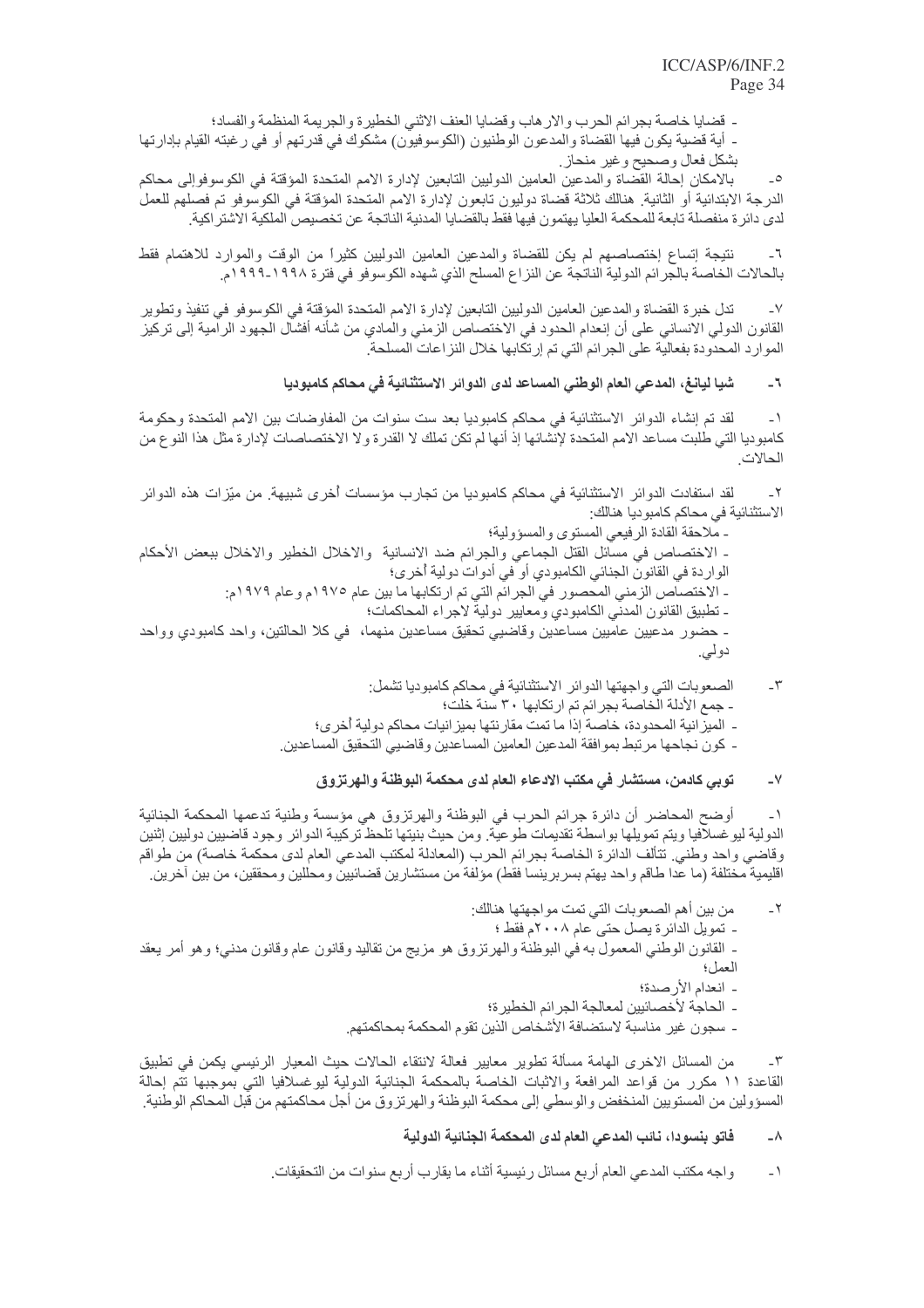كي*فية البدء بحالة*. الشروط والاعتبارات التي ينبغي مواجهتها تخص:  $-\tau$ - الاختصاص الزمني والمادي؛ - معيار الخطورة [ المادة ١,٥٣ (b) والمادة ٢,٥٣ (b) من نظام المحكمة الجنائية الدولية الاساسي الذي تم اقراره في روما]؛ - طبيعة الْجر بمة؛ - تاريخ ارتكابها وتداعياتها.

كي*فية اجراء التحقيقات في الحالات الخاصة بصر اعات جارية* . هنالك صعوبات مختلفة خاصة سواءاً بالسفر نحو  $-\tau$ منطقة العمليات أو بسلامة الشهود والعاملين على السواء، والتي تشكل أحد الهموم الرئيسية. أضف إلى ذلك أنه من الصعب النواصل مع الشهود دون تعريضهم للخطر ٍ وعليه إضطر المكتب إلى نطوير ونكييف ممارساته وسياساته مع مختلف الحالات والظروف والسيناريوهات المتحولة باستمرار

مزيد من الصعوبات نتصل باللغة والمفردات القضائية التي نتطلب مترجمين ومحققين مؤهلين بشكل مناسب  $-5$ هنالك مثلاً أربع لغات مختلفة في شمال او غندا وثلاثة لغات سواءاً في جمهورية الكونغو الديموقر اطية أو في دارفور ِ

لمواجهة هذه الصعوبات اللوجستيكية والامنية طوّر مكتب المدعى العام سياسة لانتقاء الحالات مطابقة للظروف  $\overline{\phantom{a}}$ وللخطورة، والتي من أجلها يباشر بتحقيقات فقط في الحالات وفي الجرائم الخطيرة وذلك بالتركيز على من يتحمل المسؤوليات في أعلى المستويات.

*مقاربة سريعة للحالات* . بالنسبة لمكتب المدعى العام من الاهمية بمكان اعتماد "مقاربة هادفة" للحالات، حتى عن  $-7$ طريق تخفيض عدد الشهود المطلوب منهم الادلاء بشهاداتهم. هكذا تم تطوير نظام يعتمد الإجابة الفورية لحماية الشهود.

ك*يفية تنفيذ مذكرات التوقيف* فيس للمحكمة قوة بوليسية ولا سلطة قهرية خاصة بها في حين على الدول المنتسبة  $-<sup>1</sup>$ لنظام المحكمة الجنائية الدولية الأساسي التعاون مع المحكمة

> أليتشه تزاجو، محقق لدى المحكمة الجنائية الدولية  $-9$

للوفاء بالالتزامات القضائية المترتبة على نظام المحكمة الاساسى وضعت النيابة العامة بروتوكولات تنظم  $-1$ التحقيقات، حتى في مجال العلاقة مع الدفاع، خاصة في المرحلة السابقة للمحاكمة.

لقد تم التنويه بأن المادة ١,٥٤ من نظام المحكمة الجنائية الدولية الاساسى الذي تم اقراره في روما يلزم المدعى  $\mathbf{r}$ العام بالكشف عن الحقيقة وذلك بالتحقيق في ظروف الاثبات أو ظروف الابراء على السواء، وضمان وضع كافة مواد الاثبات بتصرف الدفاع

الإجراءات المختلفة التي يتم اعتمادها خلال مختلف مراحل التحقيق (قبل وأثناء وبعد الاستجوابات) تشمل جمع  $-\tau$ المعلومات حول السوابق والتقييم السيكولوجي للضحايا وجنس وعمر المحققين وتطبيق بروتوكول الأمن والمحافظة على اتصال دائم مع الشهود.

## ١٠ - تح*سين التعاون فيما بين الدول وبين هذه الأخيرة والمنظمات الدولية ــ نيكو*لا بياتشنتي، النائب العام المساعد لدى الدائرة الاقليمية لمقاومة المافيا في ميلانو

شكلت إتفاقية الامم المتحدة حول الجريمة المنظمة العابرة للحدود القومة لعام ١٩٩٩م أول أداة دولية تعني  $-1$ بمسؤولية الجهات غير التابعة للدولة (مثل الشركات والكيانات غير الحكومية) عن الجرائم الدولية. كما توجد سلسلة من الاجراءات الاخرى مثل الأدوات العامة التي اعتمدها الاتحاد الاوروبي حول المتاجرة بالرقيق والمخدرات وجرائم اخرى متصلة بالأنظمة القضائية الدولية (سواءاً الدائمة منها أو الخاصة).

تتطلب التحقيقات حول هذه الشخصيات القانونية مؤهلات مهنية متعددة الاختصاصات والمالية منها بنوع خاص  $-\tau$ كي يكون التحقيق ناجح لا بد من استعمال أدوات تقدمها التشريعات الوطنية والدولية على السواء، مثل اتفاقية عام ١٩٩٠ حو ل غسل الأمو ال

> $-\tau$ المسؤو لبات المختلفة بموجب اتفاقيات الامم المتحدة تنص على: - أن تكون الهيئات مسؤولة في حال مشاركتها في ارتكاب الجريمة؛ - أن يكون الأفر اد مسؤولين في حال ارتكاب الجر ائم لاحر از منفعة من قبل الشخصية القانونية.

يشكل تسليم المجرمين بين الدول مسألة هامة ما تزال لم تجد حلاً لها. وطالما ما نزال نفتقد لقانون من أجل قيام  $-\epsilon$ دولة بطلب تسليم شخصية قانونية تعمل في دولة ما فيما مقر ها القانوني موجود في دولة اخرى يبقى التعاون الثنائي الحل الوحيد.

 $\overline{\phantom{a}}$ هنالك وعي متزايد حول ضرورة أن يقوم المحققون الدوليون بالاهتمام بمسؤولية الشخصيات القانونية. ومع ذلك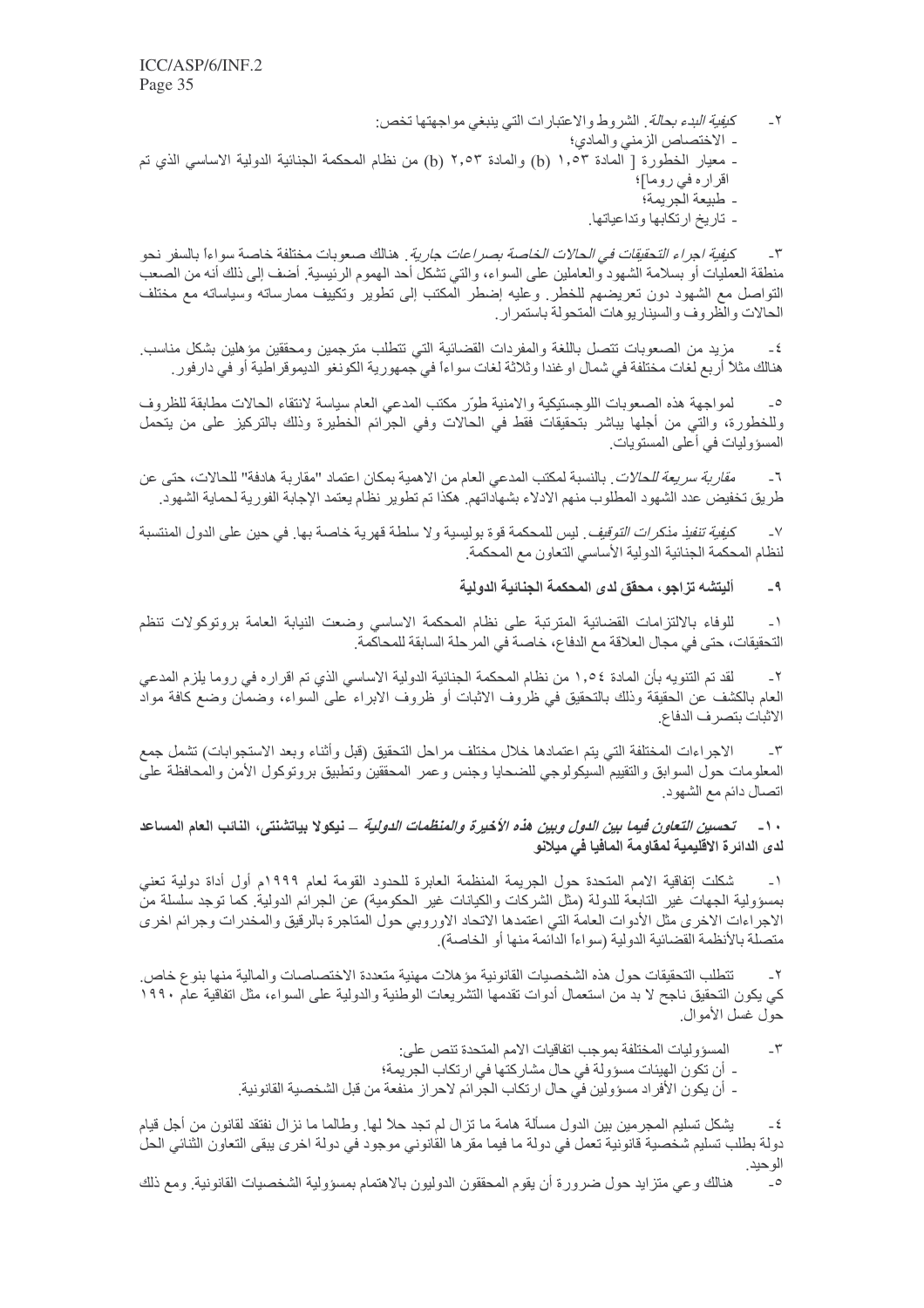وبالرغم من الجهود الكبيرة التي بزلتها المحكمة الجنائية الدولية ليوغسلافيا لتجميد ممتلكات المسؤولين لم تدخل هذه المسألة في النظام الاساسي للمحكمة الجنائية الدولية ليو غسلافيا٬ أما المحكمة الجنائية الدولية فهي تملك مجموعة متقدمة من الوسائط من اجل تجميد ممتلكات المجر مين والمشتبه بهم

في التعاون بين الدول والمنظمات الدولية تكمن الثغرة الاساسية في ممارسة المحاكم الدولية المختلفة عن المحكمة الجنائية الدولية لاختصاصاتها فعلاً، في انعقدام الاختصاص التكميلي.

### الادعاء في المحاكمات الدولية باء۔

ترأس الجلسة حسن ب. جالو، المدعى العام لدى المحكمة الجنائية الدولية لرواندا

#### حسن ب. جالو ، المدعى العام لدى المحكمة الجنائية الدولية لرواندا  $\overline{\phantom{0}}$

المسائل الأكثر أهمية بالنسبة للمدعى العام في المحاكمات الدولية تكمن في التهم الموجهة والشهود والمتهمين  $-1$ بدون استراتيجية متجانسبة يكون المدعى العام عرضة لخطر التناقضات وانعدام التنسيق في المحاكمات. ينبغي ادارة كمية هائلة من الأدلة والمستندات بشكل يضمن الحصول عليها بشكل سريع ومنظم

لتسريع العدالة بالإمكان حصر حالة بجريمة واحدة أو بمنطقة جغرافية أكثر تركيزاً أو بمجموعة ضيقة من  $-\tau$ المتهمين.

من أجل ضمان محاكمة سريعة تمت إعادة النظر بالقرارات الاولية التي قضت بمتابعة حالات أمام المحكمة  $-\tau$ الجنائية الدولية لرواندا فيها أكثر من متهم لصىالح حالات فيها متهم واحد

بالر غم من أن اختصاص المحكمة الجنائية الدولية لرواندا يدل بوضوح أنه عام ١٩٩٤م تمت عملية قتل جماعي  $-\xi$ في رواندا، فقد طعن جميع فرق أو أطقم الدفاع (ما عدا إثنين) بوجود هذه العملية

> سيلفانا أربيا، كبير ممثلي النيابة العامة لدى المحكمة الجنائية الدولية لرواندا  $-7$

نتركز المحاكمات الدولية على الجرائم التي نتمتع بمكانة دولية والتي تحتاج لعايير دولية مقبولة في كل مكان: لا  $\rightarrow$ تخضع هذه الجرائم لمرور الزمن ولا لتخفيف العقوبة أو للعفو كما لا يجوز ضمان الحصانة حتى لرؤساء الدول ِ

 $\mathbin{\rlap{-}}\mathbf{Y}$ المحاكمات الدولية هي محاكمات متداخلة، بمعنى أن المحكمة الدولية لن يكون لها أبداً إختصاصاً حصرياً على جريمة ما. يتعايش إختصاصها دائما مع إختصاص محكمة وطنية واحدة أو أكثر ٍ في حال إيحالة أو نقل القضايا من المحاكم الدولية إلى المحاكم الوطنية يكون تعاون الدول أساسي. لأن إيحالة قضية أو نقلها إلى المحاكم الوطنية لا يمكن أبدأ ترجمته بعدم الإقتصاص على المحكمة الدولية التحقق من عدم بقاء قضايا دون حل على المحكمة الدولية بالتالي التأكد من أن الدولة التي تريد استلام قضية من القضايا تريد وتستطيع فعلا المضبي قدماً بها. إلى ذلك بإمكان الدولة الحصول على مساعدة المحكمة الدولية في المحاكمة.

تشكل عقوبة الاعدام المعمول بها في النظام القضائي الرواندي إحدى المشاكل لتسليم المتهمين من إحدى الدول  $-\tau$ الأعضاء في الاتحاد الأوروبي إلى رواندا. هنالك العديد من الدول الأوروبية غير المستعدة لتسليم المتهمين في حال كانت عقوبة الاعدام معمول بها. ولمّا كانت رواندا غير قادرة على محاكمة هؤلاء الأشخاص لو لم تكون المحكمة الدولية موجودة لملاحقتهم لاستفاد هؤ لاء بالتالي من الحصانة.

تحديد القضايا المنوي ملاحقتها من الأهمية بمكان لقد أكدت كل من المحكمة الابتدائية ومحكمة الاستئناف  $-\xi$ التابعتين للمحكمة الجنائية الدولية لرواندا تكراراً السلطة التقديرية التي يتمتع بها الإدعاء العام، بصفته جهاز مستقل في المحكمة، في مجال النقرير بشأن القضايا التي يريد متابعتها. لقد حدد مكتب المدعى العام في وثيقة عامة خمسة معايير لانتقاء القضآيا اللازم التحقيق فيها، بما يسمح بضمان الشفافية والسلطة التقديرية. فيما يلي هذه المعايير :

- جدية الحالة؛

- در جة مسؤ ولية المتهم؛

- خطورة الجريمة؛

- تفاعل أو إرتباط الحالة بمحاكمات جارية؛ - إمكانية نقل أو إحالة القضية إلى المحاكم الوطنية.

لأغراض استراتيجية الاستكمال تقوم المحكمة الجنائية الدولية لرواندا بتحديد الحالات التي ينبغي إخضاعها  $\overline{\phantom{a}}$ للمحاكمة على المستوى الدولي والحالات التي ينبغي إحالتها إلى المحاكم الوطنية. ينبغي التعجيل بالقضايا الاولى من أجل احترام مواعيد استراتيجية الاستكمال تتألف الإستراتيجية من عنصرين إثنين: استكمال المحاكمات الجارية وإحالة القضايا إلى المحاكم الوطنية.

قبل صباغتها لا بد من مراجعة دقيقة للتهمة من قبل لجنة خاصة. إن من شأن إغفال جريمة في صباغة تهمة تعريض عمل المدعى العام للضياع. عند صياغة التهمة ينبغي أن تكون الحالة جاهزة لمرحلة المحاكمة مع كافة الأدلة. حتى وإن تمت إحالتها أو نقلها تبقى الحالة من مسؤولية المدعي العام الذي بإمكانه إلغاء الإحالة وإرجاع الحالة إلى المحكمة الجنائية الدولية لرواندا

> ستيفان راب، المدعى العام لدى المحكمة الخاصة لسير اليون  $-1$

في تجربته السابقة لدى المحكمة الجنائية الدولية لرواندا شارك المحاضر في عملية الانتقال من محاكمات بمتهمين  $\overline{\phantom{0}}$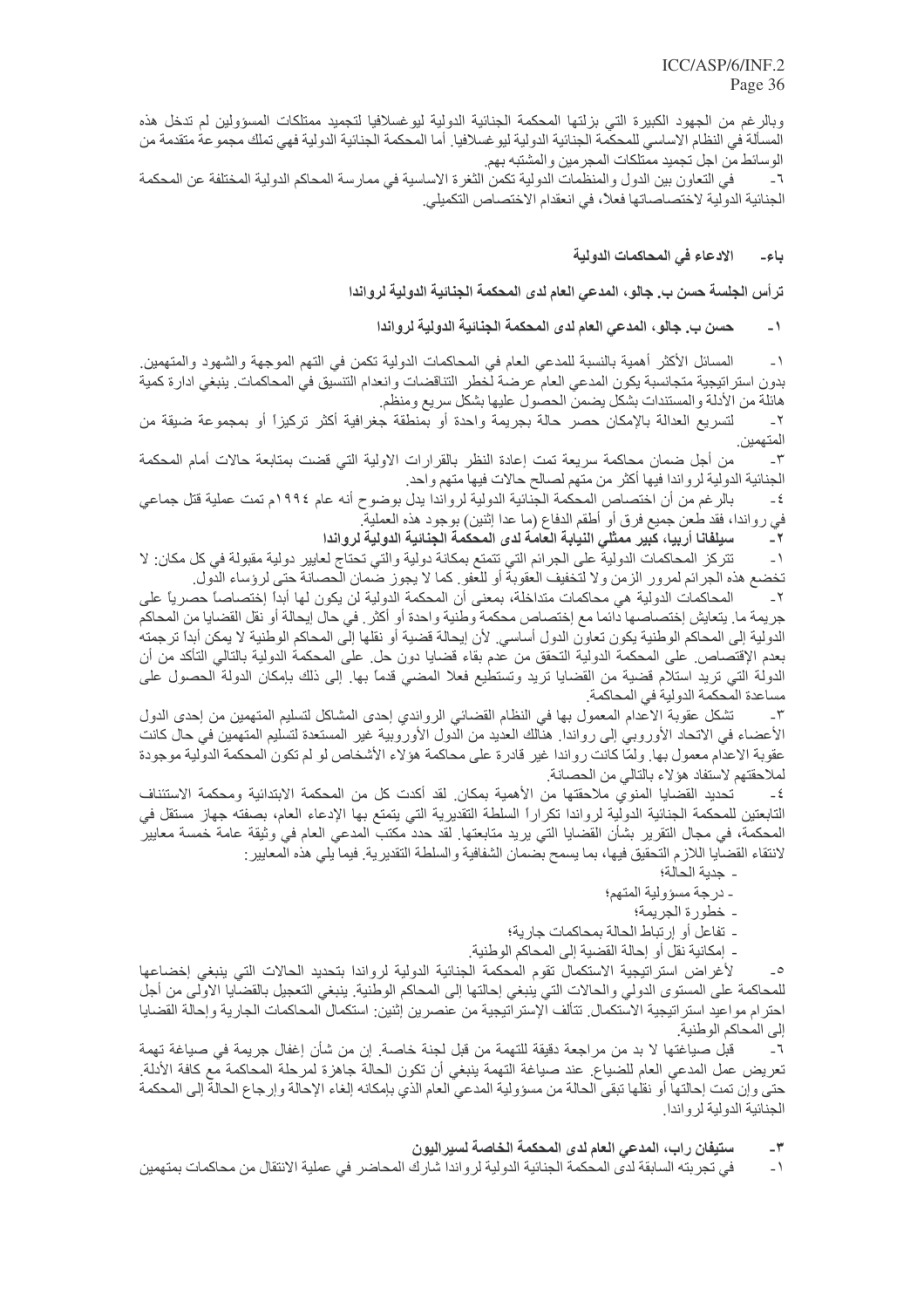متعددين إلى محاكمات بمتهم واحد وذلك من أجل تسريع العدالة. لقد لفت المحاضر الانتباه إلى أنه في المحاكمات بمتهم واحد ظهرت الرغبة في التركيز على عدد محدود من الجرائم والأماكن.

توجد على المستوى الدولي دائما حالات لا يمكن تحويلها إلى محاكمات على وقائع قليلة. تتطلب الحالات التي ۲-يكون شركاء فيها زعماء سياسيين رّفيعي المستوى متهمين بتشكيل عصابة إجرامية استناداً لأفعال تم ارتكابها في مناطقً شاسعة أو خلال مدد طويلة، بالضرورة محاكمات طويلة ٍ إن من شأن العرض الأوسع للمسؤوليات أن ببرز استمرار التصرفات في إطار تاريخي ضروري لإظهار مسؤولية القيادة أو لتلبية المتطلبات المشروعة لجمهور واسع كان الضحية هنالك مثالين إثنين: حالة *صدام حسين* وحالة *ميلوز وفيتش*.

في محاكمة *صدام حسين* التي كانت موضع جدل لأسباب مختلفة، إقتصرت التهمة الاولى على جريمة وحيدة كان  $-\tau$ من السهل نسبيًا اثباتها: عمليات القتل التي أمر بها في قرية الدجيل إنتقامًا من محاولة اعتداء تعرض هو لها. لقد تم الحكم عليه بالاعدام من قبل محكمة خاصـة عراقية وتم اعدامـه فوراً. أنـه ضرب من العدالة السريعة جداً. غير أن كثيرين اعتبروا أنه من السيء بمكان عدم محاكمته عن الجرائم الاخرى التي ارتكبها، بنوع خاص مسألة الأنفال ضد الأكراد أو قمع //تتفاضة الشيعية. يدل هذا المثال على أن من شأن الحد من تشعب محاكمة ما أن يؤدي إلى تقصير ها. لكنه يُخيّب الكثير من الأمال في أن معاً.

بالمقابل كان من المتوقع أن تتم محاكمة *ميلوز وفيتش* بثلاث تهم مجتمعة، بما مجموعه ٦٦ مادة<sub>.</sub> للأسف توفي  $-\xi$ *ميلوز وفيتش* بعد أكثر من أربع سنوات من المحاكمة وقبل إتخاذ أي قرار بشأن أي عمل من أفعاله<sub>.</sub> بالتأكيد العدالة لم تأخذ مجر اها في هذه الحالة. بالتالي بالنسبة لكبار المسؤولين ينبغي أن يكمن الهدف في إجر اء محاكمة أكثر ما يمكن متر اصة دون إهمال التدعيات الأوسع لتصر فاتهم. بالمقابل بإمكان محاكمات المسؤولين من المستوى المتدنى أن تكون مركزة حول ممارسات محدودة تعكس مجمل ممارساتهم.

لقد تم تكليف المحكمة الخاصة لسير اليون ملاحقة أهم المسؤولين عن الاخلالات الخطيرة بحقوق الانسان في  $\overline{\phantom{a}}$ سير اليون بعد نوفمبر ١٩٩٦م. لم تجر محاكمات صغيرة أو تحمّل للمسؤولية. بالنسبة للمدعى العام شكلت فظائع سير اليون جزءاً من حملة أوسع من الارهاب المنظم والهادف لإخضاع السكان المدنبين ِ تكمن نتائج هذه الحملة الشنيعة في عشرات الألاف من القتلي والمشوهين وضحايا العبودية في جميع أنحاء سير اليون وفي ضحايا آخرين في لايبيريا أيضاً. لقد لاحقت المحكمة الخاصة لسيراليون بعض هذه الجرائم على المستوى الدولي لأول مرة، مثل تجنيد الأطفال الذين تقل أعمار هم عن ١٥ سنة، والزواج القسري والعبودية الجنسية. خلال أسابيع سوف نقوم المحكمة الخاصة لسير اليون بإصدار أحكام تاريخية حول هذه الجر ائم

من المسائل التي واجهتها المحكمة الخاصة لسير اليون هنالك تعقد القيادة والسيطرة في المجموعات المسؤولة عن الجرائم لقد تميّز الصراع في سير اليون بتبدل التحالفات وتسلسل قيادي غير واضح في بعض الحالات كان للموظفين الذين ينتمون للمستويات الدنيا سيطرة فعلية على ألاف المقاتلين كما كان هنالك من شارك في برمجة وتقديم المساعدة لحملة تمت ترجمتها إلى جرائم بشعة تم ارتكابها في أماكن وأزمنة بعيدة عن هؤلاء ِ لقد كانت المحكمة الجنائية الدولية ليوغسلافيا و المحكمة الجنائية الدو اية لر و اندا مفيدتين لتأكيد المسؤ ولية في هذه الحالات ِ

لقد لجأت المحكمة الخاصة لسير اليون إلى مقاربة متباينة لتحديد المسؤولية عن الجرائم، بما في ذلك الأشكال  $\mathord{\hspace{1pt}\text{--}\hspace{1pt}}\vee$ الأساسية والموسعة لعصابة المجرمين ِ إتخذت كافة محاكماتها حجماً كبيراً وتميزت بالكمية الكبيرة من المستندات والشهود بالرغم من أن محاكمة *تشارلز تايلور* تقتصر على شخص واحد إلاّ أنها سوف تكون معقدة لأنه كان زعيم المتمردين<sub>.</sub> وبما أنه كان في ذلك الحين رئيس جمهورية لايبيريا القريبة من المحتمل أن لا تكون رجلاه قد وطأت أرض سيراليون ِ يأمل الإدعاء باختزال المحكمة عن طريق تقديم العديد من الأدلة المكتوبة التي قدمها الشهود، الأمر الذي جعله النظام الأساسي لمحكمة سير اليون الخاصة ممكناً لأننا أمام شهادات لا صلة لها مباشرة بأفعال المتهم سوف تركز المحاكمة على الصلة بين *تايلور* ومنفذي الجرائم الفعليين سوف يقوم الإدعاء بدعوة مقربين من *تايلور* وخبراء للإدلاء بشهاداتهم من أجل إثبات أن *تابلور* خطط وأمر وحرّض وساعد وسهل ارتكاب الجرائم في سيراليون ِ بطبيعة الحال، على الشهود الذين سوف يدلون بشهاداتهم حول الصلة موضوعنا أن يحضروا شخصياً أمام المحكمة ويخضعوا لفحص معمق سوف تشكل المحاكمة تحدياً كبيرا لمحكمة سير البون الخاصة. سوف تبدأ المحاكمة في ٤ يونيو ٢٠٠٧م في قاعة المحكمة الجنائية الدولية في لاهاي حيث تم نقل تايلور لأسباب أمنية.

> فاتو بنسودا، نائب المدعي العام لدى المحكمة الجنائية الدولية  $-5$

أحدى المسائل الرئيسية التي تمت مواجهتها في إطار النشاط القضائي للمحكمة الجنائية الدولية تمثلت في الاطلاع  $\overline{\phantom{a}}$  ) على الأدلة. تجيز المادة ٥٤،٣ (e) من نظام المحكمة الجنائية الدولية الأساسي الذي تم إقراره في روما حول المواد المحمية، لكل من يقدم معلومات أن يسلّم مستندات للإدعاء بشرط الحفاظ على سريتها ولأغراض التحقيق فقط.

بالإمكان تقسيم الأدلة إلى ثلاث فئات:  $-\tau$ 

- دليل الاثبات؛

- دليل النفي الممكن؛

ـ الأدلة بموجب القاعدة ٧٧ من قواعد المرافعة والاثبات، حول تفتيش المواد الموضوعة بتصرف الدفاع والتي حصل عليها الادعاء أو كان يملكها.

في قضية *لوبان*جا تم إتخاذ قرار أولى في جلسة التأكيد يقضي بابلاغ كافة عناصر الأدلة إلى قلم المحكمة وإطلاع  $-\tau$ الدائرة التمهدية عليها كاملة<sub>.</sub> نتج التعديل الذي طرأ على نظام الاطلاع عن اقتراح مشترك تقدم به المدعي العام والدفاع<sub>.</sub> ولمّا كان التخاطب يتم بين الأطّراف على المعنيين بالتالي أن يقوموا، إلى جانب التخاطب الإلكتروني، بإيّداع أصل مواد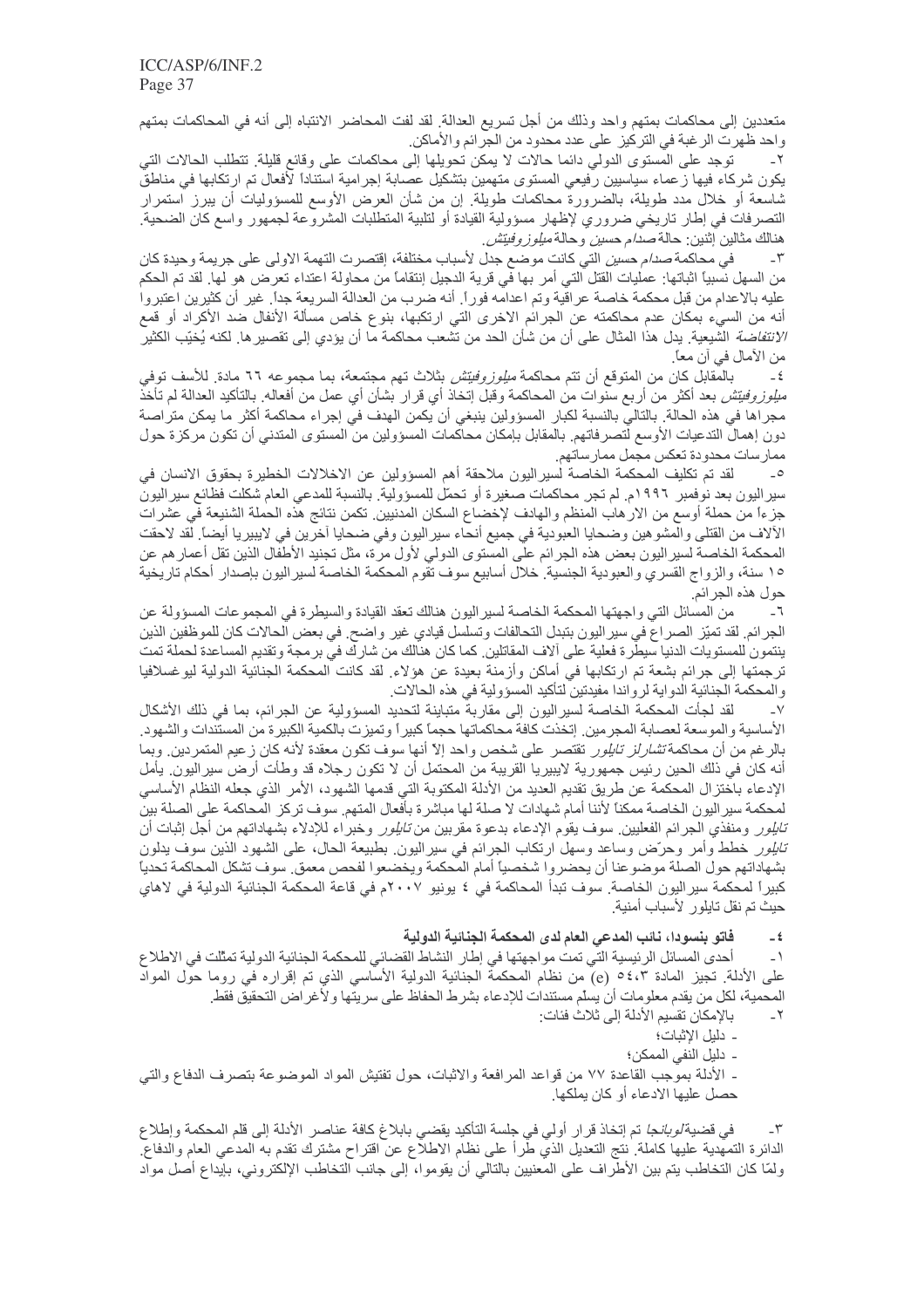الاثبات لدى قلم المحكمة. وبالنسبة لعناصر الاثبات التي تدخل في القاعدة ٧٧ تم تحديد نظام للتفتيش المسبق يساوي من حيث الأساس الاصول المعتمدة في التبليغ عن عناصر النفي الممكنة. إلى ذلك أمرت الدائرة التمهيدية الادعاء بالاعلان عن القسم الأكبر من عناصر النفي الممكنة قبل جلسة التأكيد. لقد تم القبول بالمقاربة التي تكمن في "النوعية مقابل الكمية" من قبل الدائرة التمهيدية والدفاع على السواء.

تجيز القاعدتان ٨١،٢ و(٤) حول حدود الاعلان عن الأدلة للإدعاء أن لا يفصح للدفاع عن حالة التحقيقات  $-\xi$ الجارية وأن يحمى الشهود<sub>.</sub> ثمانية وعشرون من أصل أربعين اقرار إستند على ذلك في جلسة التأكيد حول قضيد *لوبانجا*: تمت الموافقة على استئناف الدفاع فقط على بعض هذه الاقرارات ِ

من القضايا المهمة التي تحتاج إلى إعادة النظر هنالك مسألة استعمال الشهود، وبنوع خاص حمايتهم، كذلك  $\overline{\phantom{a}}$ إمكانية تخفيض عدد الاقرارات المستعملة في المحاكمة.

> ديبوره ولكنسن، نـائب المدعى الـعام لدى دائرة الـعدل في إدارة الامم المتحدة الموَقتة في الكوسوفو  $\overline{\phantom{a}}$

مباشرة بعد نزاع الكوسوفو، في نهاية صيف عام ١٩٩٩م، بدأ القضاة والمدعون العامون الألبان الكوسوفيون  $\overline{\phantom{a}}$  ) التحقيقات والمحاكمات بحق عدد من المتهمين الصرب الكوسوفيين، متهمين إياهم بالقتل الجماعي وجرائم الحرب أبدى المراقبون الدوليون قلقهم بشأن هذه المحاكمات بسبب ضعف الأدلة والتهم غير المناسبة والشعور بوجود أحكام مسبقة عر قية عند القضاة والمدعين العامين الألبان الكوسوفيين نحو الصرب الكوسوفيين.

في بداية عام ٢٠٠٠م إتخذت إدارة الأمم المتحدة المؤقتة في الكوسوفو القرار رقم ٦/٢٠٠٠ الذي يجيز تعيين  $-\tau$ قضاة ومدعين عامين دوليين ويسمح لهم بانتقاء حالات سبق أن عالجها القضاة والمدعون العامون الوطنيون.

لقد تابع قضاة ومدعون عامون دوليون، تابعون لإدارة الامم المتحدة المؤقتة في الكوسوفو، حوالي خمسة  $-\tau$ وعشرين حالة تقريبًا من حالات جرائم الحرب المتولَّدة عن النزاع المسلح الذي دار في الفترة ١٩٩٨-١٩٩٩م. من بين الحالات الرئيسية التي تخص متهمين صرب كوسوفيين وألبان كوسوفيين على السواء، تجدر الإشارة بنوع خاص إلى الحالات الثلاثة المشار البهما أدناه

لقد تم توقيف *ميروزلاف فوكوفيتش* الملاحق والمتهم بالقتل الجماعي في أواخر ١٩٩٩م من قبل مدعين وقضاة  $-\epsilon$ ألبان كوسوفيين:

ـ قامت إدار ة الامم المتحدة المؤقتة في الكوسوفو بتعيين قاضي دولي لاستكمال هيئة المحكمة بالاضافة إلى قاضـٍ مهنى البانى كوسوفى وثلاثة قضاة اخرين (البان كوسوفيين) غير مهنيين لقد ادانت المحكمة فوكوفيتش بارتكاب جريمة قتل جماعي (المحكمة الاقليمية في ميتر وفكا، الحكم ٢٠٠١,٨,٣١).

ـ خلال الاستئناف الذي تولاه مدعي عام دولي وهيئة مؤلفة من قضاة دوليين، ردت المحكمة العليا في الكوسوفو القضية إلى قاضي الدرجة الاولى بسبب عدم وجود دليل القتل الجماعي وعدم كفاية دليل التدليس في تصفية مجموعة إثنية بالكامل أو جزء منها. لقد رأت المحكمة أن الافعال ينبغي تصنيفها بشكل مغاير ، كونها جرائم حرب ضد السكان المدنيين (الحكم ٢٠٠١,٨,٣١ الصادر عن المحكمة العليا في الكوسوفو).

ـ في المحاكمة الجديدة التي جرت أمام هيئة مؤلفة من قاضيين دوليين إثنين ومن قاضي واحد وطني ألباني كوسوفي تمت إدانت *فوكوفيتش* بجر ائم الحرب ضد السكان المدنيين بموجب المادة ١٤٢ من القانون الجنائي الذي كان ساري المفعول في جمهورية يوغسلافيا الاشتراكية الاتحادية (محكمة ميتروفيكا الاقليمية، الحكم رقم P-K 48/2001 الصادر في ٢٥/٠/١٠/٢٠٠٢م).

- في الإستئناف عكست هيئة المحكمة المكونة من ثلاثة قضاة دوليين الحكم استناداً إلى ما وصفته المحكمة العليا بأنه تقييم للأدلة خاطىء وغير كامل بسبب عدم مصداقية الشهود أثبتت شهادات الألبان الكوسوفيين، بحسب المحكمة العليا، وجود "دسيسة من الاتهامات المتزايدة"، موجهة للمتهم، كانت تحتاج لمزيد من التقييم من قبل المحكمة (الحكم الصادر عن المحكمة العليا في الكوسوفو رقم AP-KZ 186/2003 بتاريخ ٢٠٠٤/٠٧/١٥م، الصفحة ١٢) وفي حيثيات الحكم أكدت المحكمة العليا أن جرائم الحرب ضد السكان المدنيين، بموجب المادة ١٤٢ من القانون الجنائي الذي كان ساري المفعول في جمهورية يوغسلافيا الاشتراكية الاتحادية، ينبغي أن تشتمل على الإخلال بمعاهدة دولية تم التصديق عليها وبأن "التطور الذي طرأ على القانون الدولي الانساني العرفي الذي يسهل إدانة جرائم الحرب بدلاً من الجرائم الاعتيادية لا يمكن تطبيقه على المحاكم الوطنية الكوسوفية ... ليس مشروعًا اللجوء للقانون الدولي العرفي في مجال مثل النعريف بالنصرّف المحرم وتعريف المسؤولية الجنائية الفردية والعقوبة، تطبيقًا للمادة ١٤٢ من القانون الجنائي الذي كان ساري المفعول في جمهورية بوغسلافيا الاشتراكية الاتحادية". (الحكم الصادر عن المحكمة العليا في الكوسوفو رقم AP-KZ 186/2003 بتاريخ ١/٧/١٥ /٢٠٠٤ ٢٠٠م، الصفحة ٢٤).

- من المنوقع أن تبدأ محامكة *فوكوفيتش* الجديدة في صبف عام ٢٠٠٧م.

المحاكمة الأولى في قضية جرائم حرب التي تولاها قضاة ومدعون عامون تابعين لإدارة الامم المتحدة المؤقتة في الكوسوفو كانت لكل من *لطيف غاشي ونظيف محمدي ونعيم قدريو* و*رستم مصطفي،* أي لقائدين وضابطين في جيش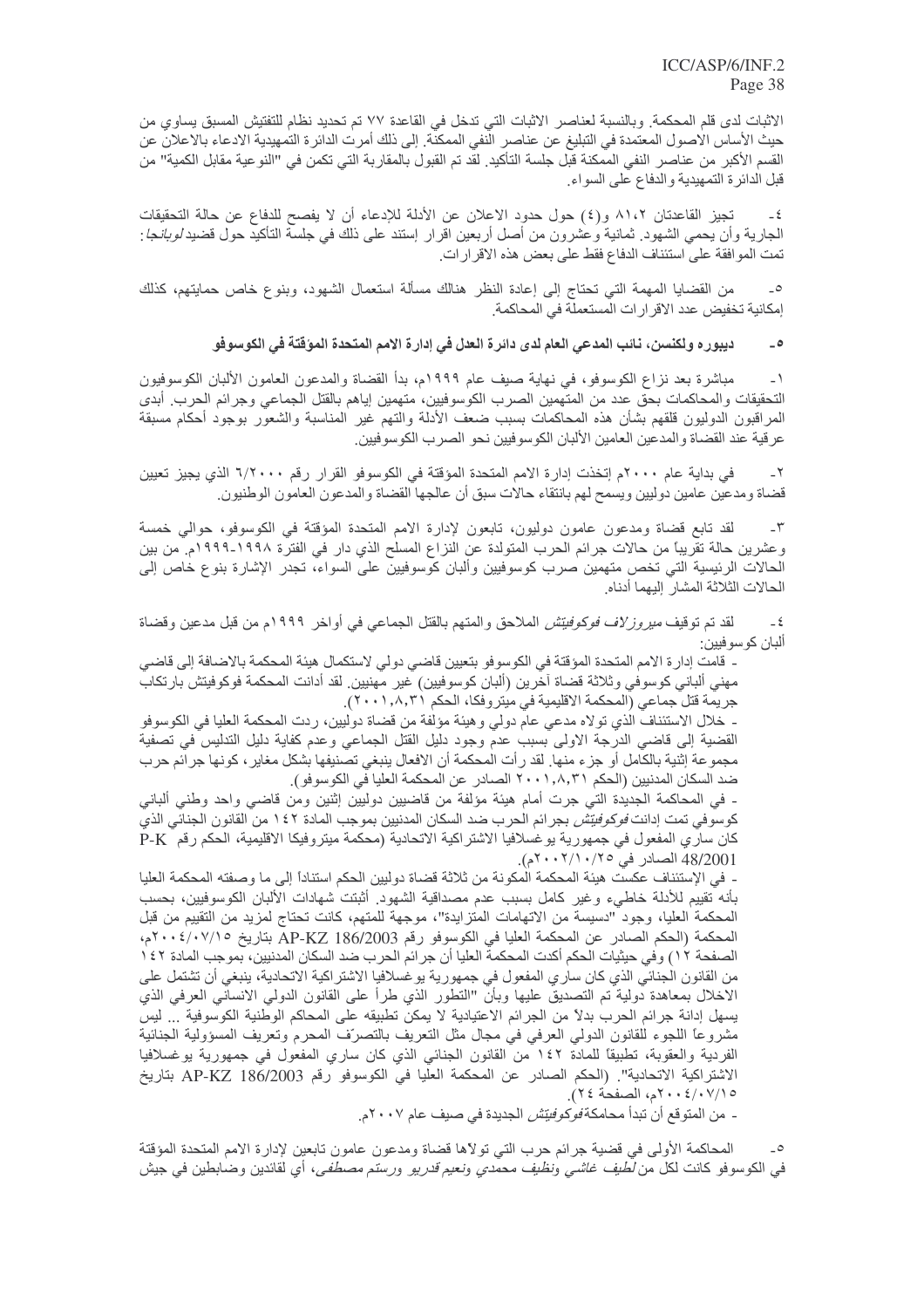تحرير الكوسوفو الذين شاركوا في إدارة مراكز الاعتقال في منطقة "لاب"، والذين جرت محاكمتهم لقيامهم بتوقيف وتعذيب مدنيين ألبان كوسوفيين بين أغسطس ١٩٩٨م ومايو ١٩٩٩م:

- لقد أدانت المحكمة المتهمين الأربعة لارتكابهم جرائم حرب ضد السكان المدنيين، وفق المادة ١٤٢ من القانون الجنائي الذي كان ساري المفعول في جمهورية يوغسلافيا الاشتراكية الاتحادية (المحكمة الاقليمية في بريستنا، الحكم رقم 2001/٤٢٥ P-K بتاريخ ٢٠٠٣/٠٧/١٦.

- في الاستئاف عكست المحكمة العليا في الكوسوفو الحكم معتبرة أن جرائم اعتقال المدنيين بشكل غير قانوني لا تشكلُ جريمة حرب وفق المادة ١٤٢ من القانون الجنائي الذي كان ساري المفعول في جمهورية يوغسلافيا الاشتراكية الاتحادية، لأن القانون الدولي الانساني العرفي لا يمكن تطبيقه ٍ وهو المنطق نفسه الذي تم اعتماده في قضية *فوكوفيتش*.

- لقد تم تحديد موعد المحاكمة الجديدة في أغسطس ٢٠٠٧م.

شهدت المحاكم الكوسوفية التي نظرت في قضايا إدارة معسكرات اعتقال من قبل جيش تحرير الكوسوفو في  $-7$ الفترة الممتدة ما بين ١٩٩٨-١٩٩٩م، التي تم فيها اعتقال وتعذيب مدنيين ألبان كوسوفيين وصرب، محاكمات حديثة بتهمة ارتكاب جرائم حرب (قضية *ايوب رويافا* وآخرين، الحكم الصادر في شهر يوميو ٢٠٠٥م؛ قضية *سليم كرسنيكي و*آخرين، الحكم الصبادر في شهر أغسطس ٢٠٠٦م).

> وليم سميث، نائب المدعي العام الدولي المساعد لدى الدوائر الاستثنائية في محاكم كامبوديا  $-7$

تمثّل الدوائر الاستثنائية في محاكم كامبوديا الاتجاه الرامي إلى محاكمة المتهمين بالاخلال بالقانون الدولي  $\overline{a}$ الجزائي محلياً. في الأشهر القادمة سوف يقوم المدعون العامون بتقديم ملاحظاتهم التمهيدية، أي ضرب من "التهم السابقة"، تليها مذكرات مختلفة من المتوقع أن يقدمها الدفاع. من المحتمل أن تجري محاكمات يتعدد فيها المتهمون بغرض توفير الوقت والموارد

بالرغم من أن الدوائر الاستثنائية في محاكم كامبوديا ما نزال غير عاملة بالكامل فقد تم اعتبار بعض النقاط والدروس التي اعطتها المحاكم الدولية الاخرى جد مفيدة:

- من المهم بمكان تخصيص جز ء كبير من الميز انية لمن هم مكلفين بادار ة الاعلام وللمحللين؛

ـ الفقه الكبير في الحقوق والقوانين الذي تتمتع به كافة المحاكم الدولية سوف يساعد الدوائر الاستثنائية في محاكم كامبوديا في محاكمة المتهمين؛

ـ. من خلال عملهم سوية يوجّه العاملون الكامبوديون والدوليون خطاباً هاماً مفاده أن الدوائر الاستثنائية في محاكم كامبوديا ليست محاكم أجنبية بل كامبودية بمساعدة دولية؛

- من الأهمية بمكان توظيف أشخاص لهم قدرات تعليمية ومناسبة لنقل خبر اتهم ومعار فهم للغير ؛

ـ المتمر نون، سواءاً من الكامبوديين أو الدوليين، هم من الأهمية بمكان؛

- لا بد من نظام مناسب لإدارة المستندات بوسائط مزدوجة اللغة (الخمير والانكليزية/الفرنسية)؛

- لا بد من زيادة اسهام المنظمات غير الحكومية إلى أقصى الحدود، خاصة في مجال بر امج دعم الشهود وجمع

- لا بد من إشراك الحكومة الكامبودية، لأن النظام المختلط يستند إلى حد كبير إلى التأييد؛

- نحن نحتاج لموارد مالية تكفي لسنة اخرى، لأن الأشهر التسعة الاولى من حياة الدوائر الاستثنائية في محاكم كامبوديا إنقضت فقط في مساعي النوصل إلى إتفاق بشأن نظامها الأساسي.

#### توبي كادمن، مستشار لدى مكتب المدعي العام في البوطنة والهرتزوق  $-<sup>1</sup>$

حكم القضاء الوطني على نحو أربعين متهم ٍ وهو في صدد التحقيق في ٢٠٢ قضية ِ  $\rightarrow$ لقد تم طرح هذه القضايا على المحكمة الجنائية الدولية ليوغسلافيا للتحقق ما إذا كانت هذه المحاكمات مناسبة. كما تمت الاشارة أيضًا إلى القضيتين الأكثر أهمية، قضيت*ي ستنكوفيتش ويانكوفيتش*، اللتين تم نقلهما عملاً بأحكام القاعدة ١١ مكرر .

تكمن إحدى الصعوبات في محاكمة القضايا المنصوص عنها في القاعدة ١١ مكرر في أنه في مرور سنوات  $-\tau$ عديدة، في بعض الحالات، من تاريخ قيام مكتب المدعى العام بالاتصال بالشهود ومن تاريخ قيام المحاكم الوطنية في النظر في هذه الْقضايا ٍ قد يحصل أثناء ذلكَ أن يغيّرالعديد من الشهود رأيه بشأن المثول أمام المحكمة أو مجرّد عنوانه ٍ كان من الصعب في بعض الحالات إقناعهم بالادلاء بشهادتهم.

من المعايير التي اعتمدها مكتب المدعى العام في مرحلة المحاكمة هنالك إنتقاء أفضل الأدلة والعمل على التفاهم مع الدفاع على العقوبة وضمان سلامة الشهود المقربين من المتهمين (خاصة شهود سربرينيسا).

تطابق الاجراءات الجنائية الدولية مع حقوق الانسان \_ فرانشيسكو كريزافولّي، مستشار قضائي لدى ممثلية  $-\Lambda$ ايطاليا الدائمة لدى مجلس أوروبا

خلال المفاوضات حول نظام المحكمة الجنائية الدولية الأساسي الذي تم إقراره في روما، توصلت المناقشات  $-1$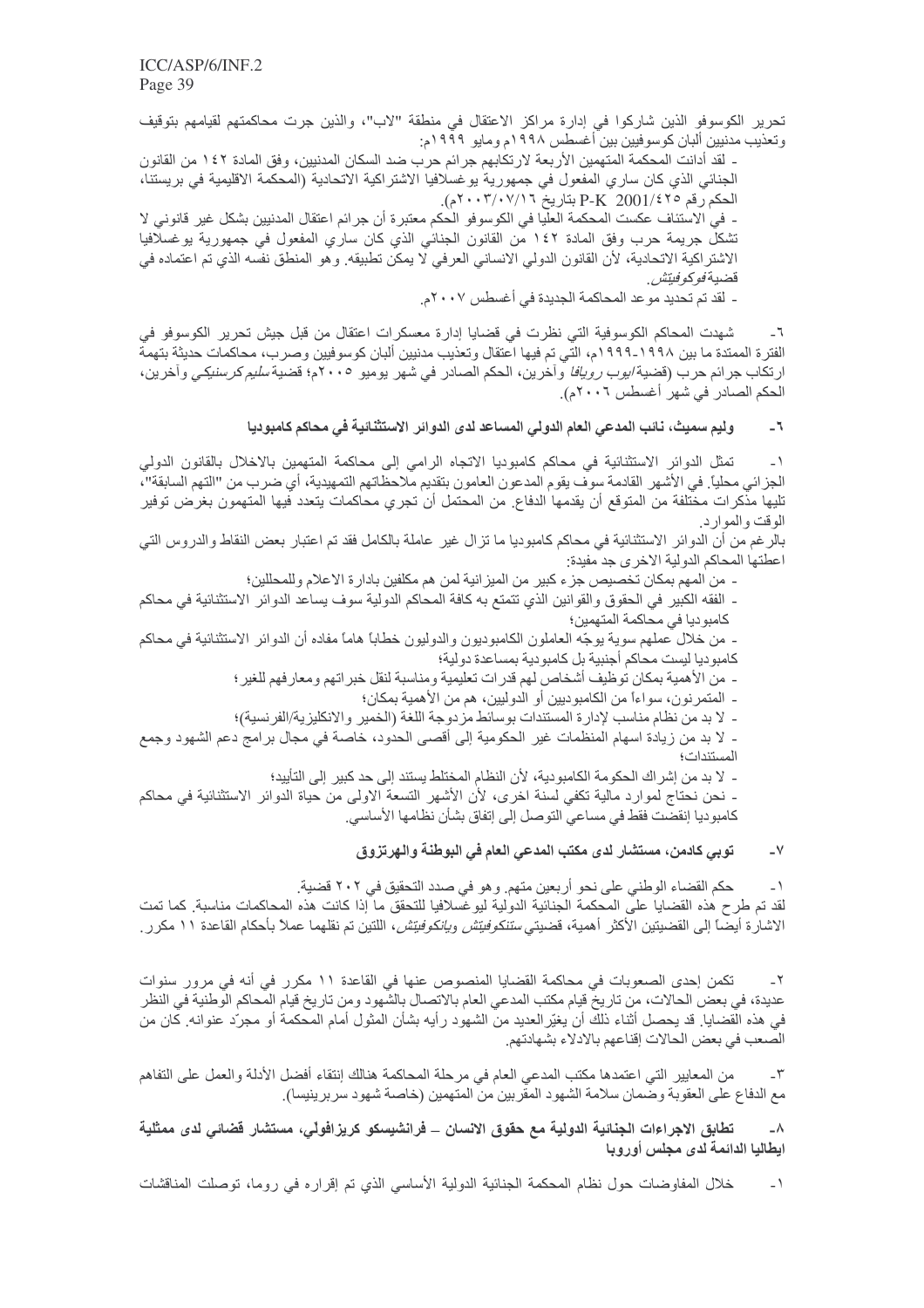الخاصة إلى إقرار حق المتهم بأن يكون حاضراً أثناء المحكمة باستثناء المحاكمات الغيابية رأى بعض الوفود أن المحاكمات الغيابية غير مقبولة أو حتى مخجلة.

ومع أن الأنظمة القضائية في العديد من البلدان لا تجيز المحاكمات الغيابية فقد تم التذكير بأن هذا النوع من  $-\tau$ المحاكمات لاّ يخلّ بحقوق الانسان (المحكمة الأوروبية لحقوق الانسان ــ *على المالكي* ضد ابطاليا)<sub>.</sub> لقد تطور فقه الحقوق والقوانين لدى المحكمة الأوروبية لحقوق الانسان في هذا المجال خلال سنوات عديدة في محاكمات كانت ابطاليا فيها غالبا في قفص الاتهام.

بحسب المحكمة الأوروبية لحقوق الانسان بإمكان المتهم التنازل عن حقه بحضور المحاكمة شريطة أن يكون هذا  $-\tau$ التناز ل، حتى التناز ل الضمني، مُستعلِّم و ثابت ِ

المشكلة تبرز بالتالي في حال لا يمكن الزعم فيها أن المتهم واع لوجود محاكمة لأنه لم يتم اعلامه أو اعلانه بشكل  $-\xi$ ر سمي. هذا ما يمكن أن يحصل خاصنة إذا كان المتهم فار ًا.

> $\overline{\phantom{a}}$ وعليه:

(أ) في حال حصل المتهم على معلومات فعلية ومناسبة عن المحاكمة بالإمكان النظر إلى غيابه على انه تنازل عن حقه في حضور المحاكمة. في هذه الحالة من الجائز اجراء المحاكمة غيابياً شريطة أن يكون المتهم ممثل من قبل محامى يمكنه التكلم باسمه وتقديم كافة الحجج دفاعاً عنه، وتنفيذ الحكم

(ب) في حال عدم النمكن من القول أن المتهم علم فعلاً بالمحاكمة، على القاضي أن يمنح هذا الأخير. فرصة ثانية لْتَقِيمِ ما إذا كان مذنباً أم لا، بعد الاستماع إليه شخصياً إحتر اماً لحقوق الدفاع.

المتهمون الذين تلاحقهم المحاكم الجنائية الدولية هم أشخاص بامكانهم التخفي بسهولة لمدد طويلة نظراً لسلطة أو قوة وأموال ودعم مجموعات عديدة ومنظمة، بما في ذلك الدول في بعض الحالات ِ بالمناسبة يمكن أن يكون هنالك تشابه مع التجربة الايطالية حيث يمكن للفارين من رجال المافيا التخفّي طويلاً حتى من دون ترك البلاد، كما فعل زعيم المافيا *بيرناردو بروفنسانو* لمدة تزيد على أربعين سنة<sub>.</sub>

من المسائل العملية التي لا بد من أخذها بعين الاعتبار تكمن في ما إذا كان مفيداً حقاً محاكمة أحدهم غيابياً. هل  $\mathsf{V}$ نحن حقًّا أمام عدالة فعلية حتى وإن تبيّن لنا أنه من المستحيل تنفيذ الحكم؟ تنفيذ الحكم هو أمر أساسي في العدالة الجنائية الوطنية غير أن أهداف العدالة الجنائية الدولية لا تقتصر على معاقبة الأفراد فهي تمتاز بطابعها البيداغوجي والسياسي الرفيع، وذلك بالاسهام الصعب والمؤلم في بعض الأحيان في عملية السلام ٍ وهو الـهدف الذي يمكن تحقيقه عن طريق محاكمات علنية حتى وإن بقيت الأحكام دون تنفيذ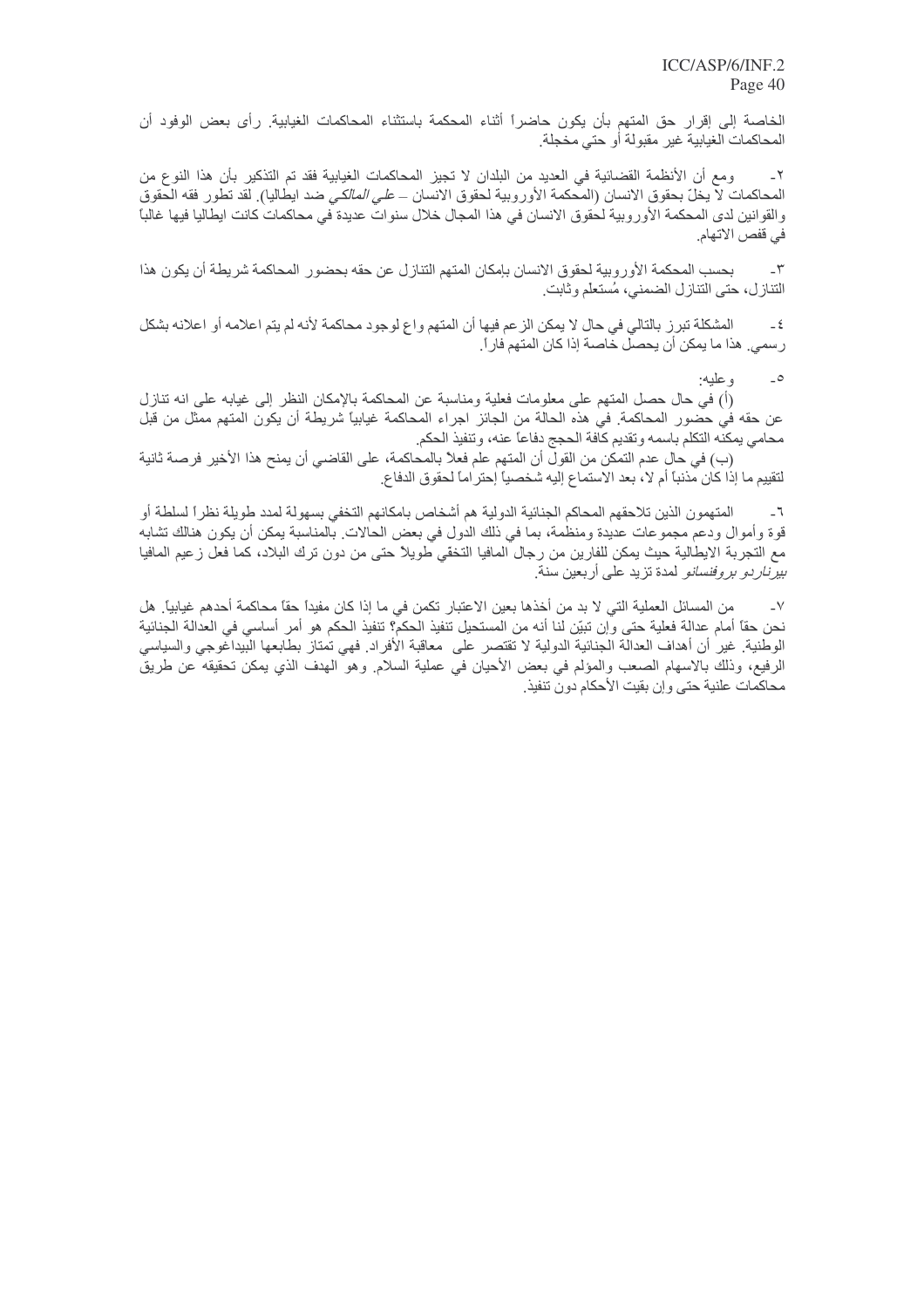الباب الخامس \_ السابقات القانونية الجنائية الدولية

ترأس الجلسة كارمل أجيوس، رئيس هيئة لدى المحكمة الجنائية الدولية ليو غسلافيا

الفتل الجماعي ألف\_

سوزان ملمستروم، موظف قضائى لدى المحكمة الجنائية الدولية ليوغسلافيا  $-1$ 

وفق المادة ٤ من نظامها الأساسي للمحكمة الجنائية الدولية ليوغسلافيا إختصاص على الأفراد بخصوص جريمة  $-1$ القتل الجماعي ِ قائمة الافعال والتعريف مستوحاة مباشرة من معاهدة عام ١٩٤٨م حول القتل الجماعي، وتعكس بالنالي القانون الدولي العرفي.

إثبات القتل الجماعي أمام المحكمة الجنائية الدولية ليوغسلافيا لم يكن سهلاً، سواء من حيث عناصر الجريمة  $\mathbf{r}$ الموضوعية أو الشخصية

المادة ٤ من النظام الأساسي تلحظ خمسة أفعال تكمّل جريمة القتل الجماعي: ـ قُتل أعضاء من المجموعة. فقه الحقوق والقوانين عند المحكمة الجنائية الدولية ليوغسلافيا يتكلم ليس عن فعل القتل وحسب بل أيضاً عن إغفال القيام بمنع القتل - التسبب بإصابات مادية أو نفسية لاعضاء المجموعة. بحسب محكمة الاستئناف هذا يشمل التعذيب والمعاملات غير الانسانية والمذلة والعنف الجنسي (بما في ذلك الاغتصاب) والضرر بالصحة أو الذي من شأنه التسبب بإصابات خطير ة. لا حاجة أن يكون الضرر غير قابل للمعالجة أو دائم. المهم أن يكون خطير أ ـ ۔ القيام بشكل متعمد بفرض شروط حياة مسبقة على المجموعة بـهدف سـحقها جسدياً كلياً أو جزئياً. لقد قررت الدائر ة الابتدائية أن هذه الشروط إجتمعت في بعض معسكر ات الاعتقال ِ - فرض إجراءات تهدف إلى منع التناسل داخل المجموعة.

- نقل الأطفال قسراً من مجموعة إلى مجموعة اخرى.

ليس للمحكمة الجنائية الدولية ليو غسلافيا سابقات تتعلق بالتصر فين الأخيرتين. وبخصوص النقل القسري قررت المحكمة الجنائية الدولية ليوغسلافيا أن الفعل بحد ذاته لا يشكل قتلاً جماعياً. لكن بالامكان أخذه بعين الاعتبار عند تقييم الواقعة أو كعنصر تحديد للقتل الجماعي.

من وجهة نظر *التفكير الإجرامي* يتطلب القتل الجماعي، بخلاف الجرائم ضد الانسانية، النيّة المتصلة بسحق مجموعة وطنية أو اثنية أو عرقية أو دينية كليًا أو جرئيًا. تعترف المحكمة أنه في ظل غياب الأدلة المباشرة بالأمكان إستنتاج نيّة القتل الجماعي. إن من شأن وجود خطة أو سياسة سحق مجموعة تسهيل التجريم بالقتل الجماعي لكنه لا يشكل عنصراً قضائياً. بالامكان استخلاص التدليس فقط عندما يشكل الاستنتاج المعقول الوحيد الموجود لما توفر من أدلة.

ينبغي النعريف بالمجموعة بشكل إيجابي وليس سلبي (مثلاً غير الصرب) تشير عبارة "جزئيا" إلى النيّة في  $\overline{\phantom{a}}$ سحق جزء محدد من المجموعة وهذا يستوجب توافر الشرط الكمي: ينبغي أن تكمن النية في سحق جزء كبير من المجموعة المُعتدى عليها ِ ينبغي أن تستهدف عملية السحق المجموعة بأكملها من حيث تكوينها العددي وأهمية الضحايا داخل المجموعة ومجال أو مساحة النشاط والسيطرة اللتين يمارسهما المعتدون ٍ إلى ذلك بالإمكان أن تقتصر النيّة على مساحة جغرافية محدودة حيث يمكن ممارسة السلطة والسيطرة (كما كانت الحال مع القوات الصربية البوظنية التي كانت تمارس السلطة في سربرينيسا). كما تدل عبارة "بحد ذاتها" إلى النيّة في سحق مجموعة بصفتها كيان منفصل ومحدد. الهدف الأخير هو سحق المجموعة حتى ولو أدّى ذلك إلى إرتكاب جر ائم بحّق أفر ادها.

نظر ت المحكمة الجنائية الدولية ليو غسلافيا بما مجموعه عشر تهم بالقتل الجماعي في قضية *ميلوز وفيتش* ر أت  $\mathbb{L}^{\mathbb{Z}}$ المحكمة الابتدائية أن الأمر يتعلّق بقضية قتل جماعي<sub>.</sub> في قضية *بلاغويفيتش* قضت محكمة الاستّئناف بحصول عملية القتل الجماعي غير أنها ألغت الاقرار بمسؤولية *بلاغويفيتش* الصادرة عن المحكمة الابتدائية فأقرّت براءته. في حالتين اثنتين ر أت المحمة الابتدائية أن المتهمين ليسوا مسؤولين عن جريمة القتل الجماعي<sub>.</sub> في ثلاث حالات اخرى ر أت المحكمة الابتدائية أنه لم تحصل عملية قتل جماعي٬ وفي ثلاث حالات اخر ي أيضاً تم توجيه التهمة للمتهمين بالقتل الجماعي، غير أن التهمة تم سحبها بعد التوصل إلى إتفاق بشأن العقوبة<sub>.</sub> كما أدانت المحكمة الابتدائية *كرستيتش* لارتكابه جريمة قتل جماعي، غير أن محكمة الاستئناف إرتأت أنه بالرغم من حصول القتل الجماعي لا يمكن نسب النيّة إلى المتهم. لقد اعتبرت محكمة الاستئناف أن القسم الأكبر من أعضاء الجيش الصربي البوظني كان له نيّة فى القتل الجماعى، وبأن *كرستيتش* كان على علم بوجود هذه النية وسمح بأن تساعد الموارد التي كان يسيطر عليها في عملية القتل ٍ ومع ذلك لم تتم إدانته لارتكابه جريمة القتل الجماعي بل لمشار كته فيها.

هذا يعني أنه يمكن اعتبار متهم مسؤول عن عملية قتل جماعي دون أن يثبت الادعاء أن للمعنى نيّة واضحة في  $\mathsf{V}$ سحق مجمو عة و طنية أو اثنية أو عر قية أو دينية كلياً أو جز ئياً.

في النهاية يمكن القول أنه بالرغم من قيام المحكمة الجنائية الدولية ليوغسلافيا بنفي وجود نيّة للقتل الجماعي عند  $-\lambda$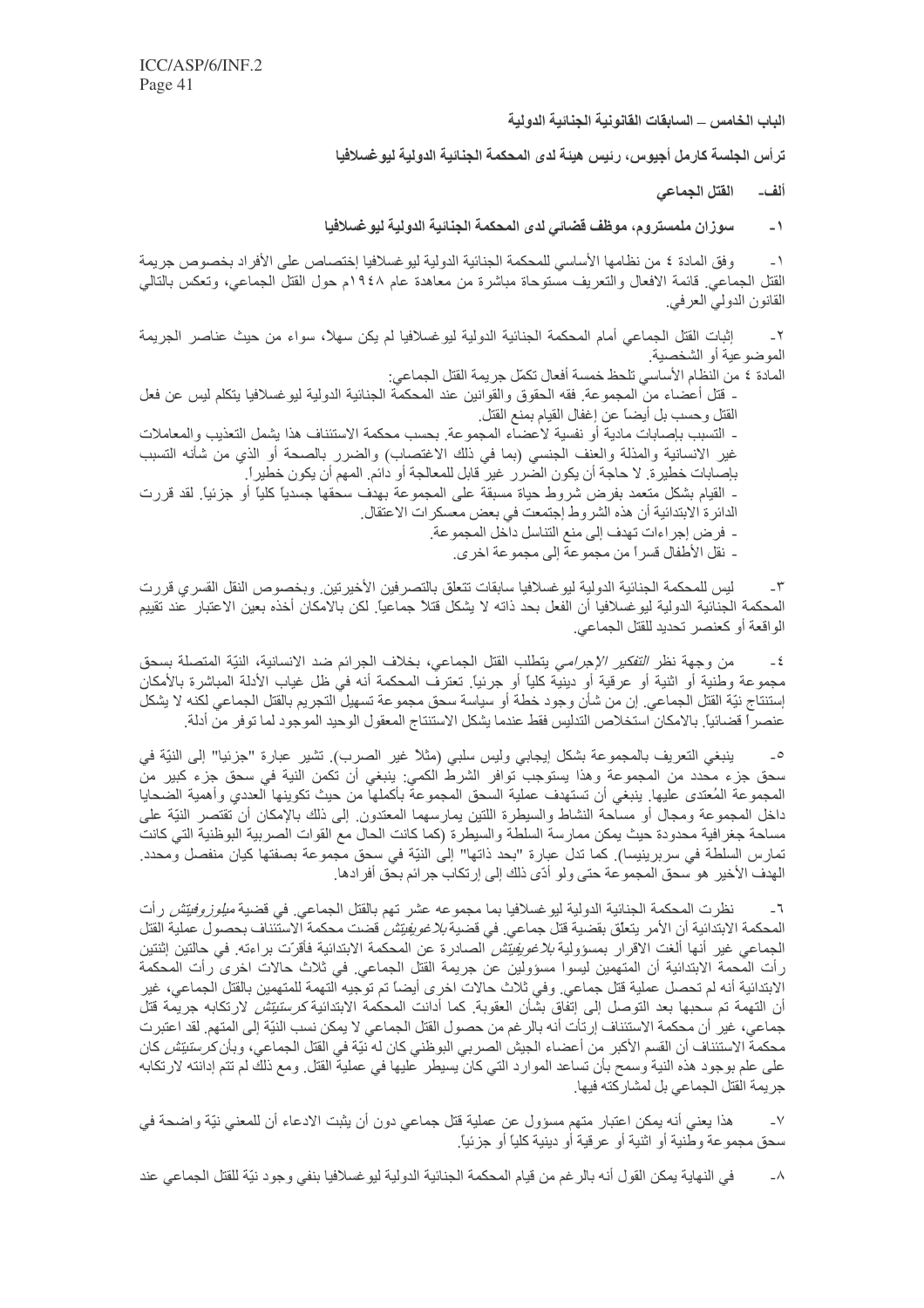بعض المتهمين إلاَّ أنها حمَّلتهم مسؤولية القتل الجماعي لعلمها بوجود هذه النَّيَّة عند الغير ممن لم تتم محاكمته بعد أو تحديده

#### سلفانا أربيا، كبير النواب العامين لدى المحكمة الجنائية الدولية لرواندا  $-7$

يشكل القتل الجماعي جريمة يصعب ملاحقتها ِ بالرغم من أن عبارة "القتل الجماعي" تستعملها وسائط الاعلام  $-1$ والحكومات والامم المتحدة هذا لا يعني أن المدعى العام يستطيع أن يحصل على إدانة بالقتل الجماعي من المحكمة الجنائية الدولية ليوغسلافيا بالامكان نقسيم القتل الجماعي إلى ثلاثة أفعال مختلفة تخضع للعقاب، مثل التحريض والمساعدة أو الدعم أو التأمر أو محاولة … إلخ.

وجّهت المحكمة الجنائية الدولية لرواندا أول تهمة بالقتل الجماعي لنحو ٢٩ متهم ِ غير أنه لم يتم تأكيدها ِ شكلت  $-\tau$ قضية *أكايزو* أول حالة صدر بشأنها حكم بالقتل الجماعي، فأصبحت نقطة إستدلال لمحاكمات اخرى أجرتها المحكمة الجنائية الدولية لرواندا التي حددت الفعل والنيّة الاجرامية مما جعل من القتل الجماعي قضية راسخة في القانون ِ

في قضية *أكايزو* تم التحقق من المقدمات التي مهّدت لعملية القتل الجماعي<sub>.</sub> التمييز الدائم بين ثلاث مجموعات  $-\tilde{\mathbf{v}}$ اثنية رواندية قررته السلطات البلجيكية في الثلاثينات عندما فرضت على سكان رواندا بطاقة تعريف شخصية مذكور أثنيتهم عليها ٍ لقد سهِّلت هذه العملية البير وقرَّ اطية الاديولوجيات المنطرفة والقتل الجماعي ِ

إلى ذلك فقد حددت قضية *أكايزو* سابقة تاريخية في مسألة الاغتصاب بصفتها عملية تذخل في القتل الجماعي<sub>.</sub>  $-\epsilon$ يُعتبر الاغتصاب بمثابة اصابة خطيرة جسدية ونفسية، بل أيضًا كوسيطة للحد من التناسل داخل مجموعة ما. غير أنه نتيجة الصعوبات في إثبات القتل الجماعي تمت إدارة التهم بشكل براغماتيكي، بمعنى أن الاغتصاب تم تصنيفه أحياناً كجريمة ضد الانسانية بديلاً عن القتل الجماعي من الأسهل إثبات جريمة ضد الانسانية، لأنة لا حاجة لاثبات تدليس معيّن

هنالك بديل أخر لاثبات وجود نيّة باللجوء للقتل الجماعي يكمن في اتهام أحدهم بالمشاركة في القتل الجماعي هكذا يكون التدليس المعيّن مفتر ض، كما تم تحديده في قضية *أكابز و* ۖ بالإمكان أن يستند هذا الافتر اض الى المعايير التالية ِ

- (أ) الإطار العام للجر بمة؛
	- (ب) تدرج الفظعة؛
- (ج) طبيعة الفظعة؛
- (د) في حال شكلت الجريمة محاولة منظمة ومتعمدة لسحق مجموعة ما؛
	- (هـ) العقيدة السياسية العامة التي تكمن خلف الجريمة؛
	- (و) تكرار الأفعال التي يعتبر ها الفاعل موجهة ضذ مجموعة معيّنة؛
		- (ز) ارتكاب جرائم مماثلة.

في قضية *أكايز و* اعتبرت المحكمة الابتدائية أنه "بالإمكان استنتاج نيّة القتل الجماعي في تصرّف معيّن من خلال الاطار العامّ الذي فيه تم ارتكاب أفعال اخرى مجرمة، موجهة بشكل منظم ضد نفس المجموعة، سواءاً تم ارتكابها من قبل نفس الشخص أو من قبل أخرين عوامل اخرى مثل تدرج الفظيعة المرتكبة في منطقة معينة أو بلد معين، وطبيعتها العامة أو أيضاً كونها موجهة بشكل متعمد ومنظم ضد ضحايا بسبب انتمائهم لمجموعة معينة تستثنى منها افراد من مجموعات اخر ي، من شأنها أن تسمح للمحكمة باستنتاج نية القتل الجماعي في تصر ف معيّن'' ِ

منذ مدة قليلة أقرّت محكمة الاستئناف ما هو معلوم بخصوص القتل الجماعي مما جعل المدعى العام غير ملزم  $\overline{\phantom{0}}$ بتقديم الدليل على أن عملية قتل جماعي حصلت فعلاً في رواندا عام ١٩٩٤م، الأمر الذي سهّل كثيراً عمل المدعي العام نفسه والمحكمة الجنائية الدولية لرواندا. وبالرغم من ذلك في جميع فضايا القتل الجماعي على المدعي العام إثبات الفعل والنية المجرمة. كما أن الاقرار سمح بتقدّم عدد أكبر من الضحايا.

لقد تم اثبات سياسة الحكومة التي هي في أساس عملية القتل الجماعي في رواندا من خلال اعتراف المتهم في  $-\lambda$ قضية *كامبندا* .

وجه أخر تميّز به العمل الجنائي بخصوص القتل الجماعي لدى المحكمة الجنائية الدولية لرواندا تمثّل في  $-9$ النحريض المباشر والعلني على القتل الجماعي، حتى من خلال اللجوء للدعاية من أجل دفع السكان المدنيين للمشاركة في عملية القتل الجماعي يشكل التحريض المباشر والعلني جريمة بغض النظر عن وجود دليل على تنفيذ القتل الجماعي استنادأ لذلك صدر عدد من الأحكام بالتحريض المباشر والعلني أخذ بعين الاعتبار اعتبارات عامة متصلة بثقافة رواندا، مثل استعمال عبار ات غير مباشرة لتعريف القتل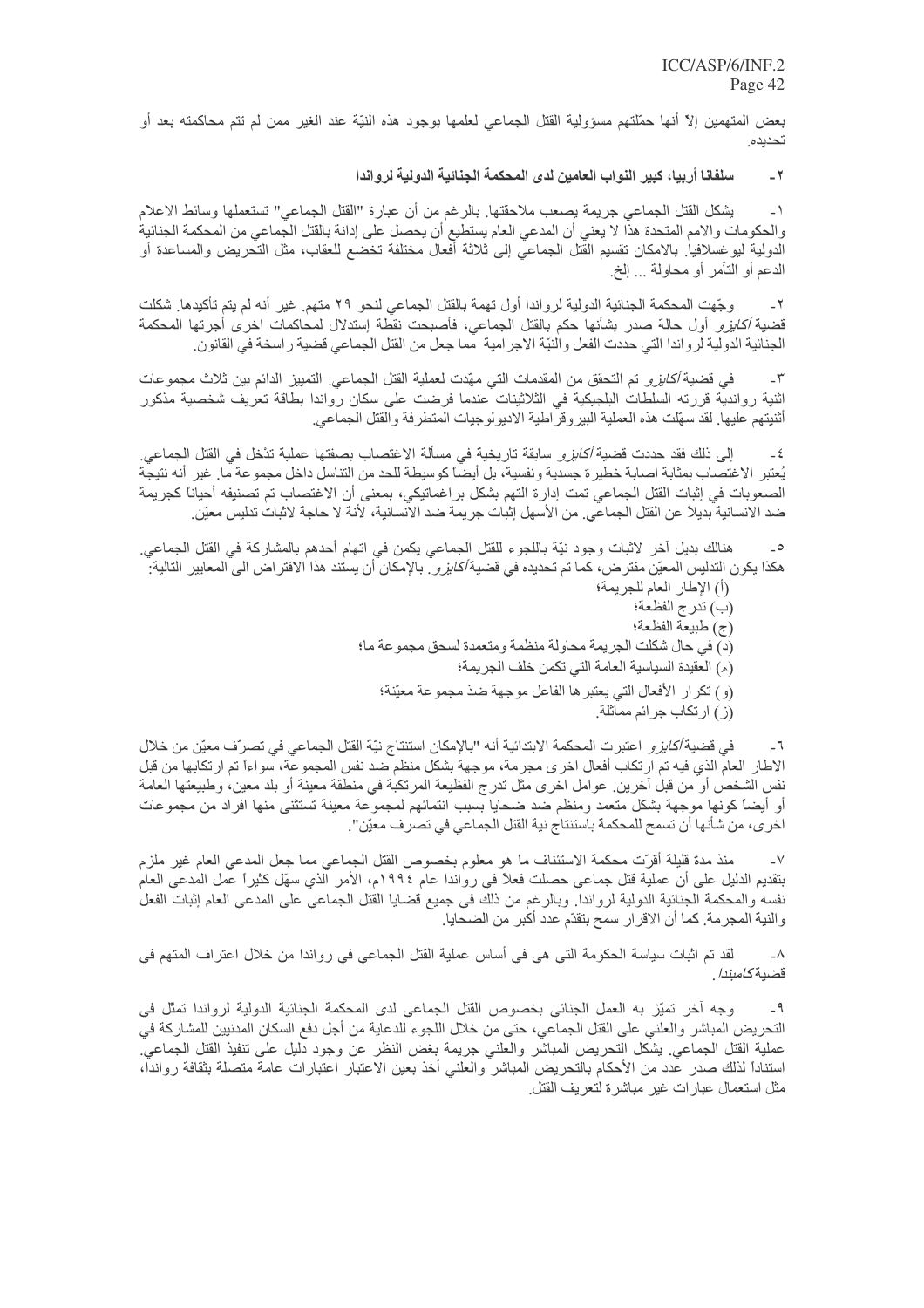الجرائم ضد الانسانية ياء۔

دون تايلور ، موظف قضائي زميل في المحكمة الجنائية الدولية ليو غسلبافيا  $-1$ 

قياساً بجريمة القتل الجماعي تشكو الجرائم ضد الانسانية من "مسألة إنعكاساتها":  $-1$ - الَّتِي غالباً ما تكون مجهولة من الوعي الأفرادي ومن الممارسة القضائية؛ ـ. ذات الهرمية النظرية، لانه يُنظر إليها على انها جريمة أقل خطورة من القتل الجماعي.

لقد قررت المحكمة أن "جزءاً مما يحوّل جريمة ما إلى جريمة ضد الانسانية يكمن في أن الفعل الافرادي  $-\tau$ المنسوب للمتهم يدخل في إطار أوسع من الجرائم".

وبخصوص الجرائم ضد الانسانية التي تم ارتكابها في ما كان يُعرف في السابق بيو غسلافيا اشتملت المادة ٥ من  $-\tau$ نظام المحكمة الجنائية الدولية ليو غسلافيا الأساسي على قائمة بالجنح لحظت فيها العناصر ِ العامة التالية:

- لا بد من هجوم. في البداية لا بد من نزاع مسلح يفرض حدود قضائية على أنشطة المحكمة. لا بد من صلة جغرافية وزمنية بين الأفعال التي حصلت والنزاع المسلح ـ ينبغي أن تكون أفعال مرتكب الجرائم ضد الانسانية جزءاً من الهجوم. ينبغي أن يكون الهجوم موجهاً ضد السكان المدنيين وجزءاً من سلسلة أفعال ِ ـ ينبغي أن يكون الهجوم موجه ضد السكان المدنيين. ليس واضحاً تماماً كيف يتم تعريف السكان المدنيين الذين ينبغي أن يشكلوا الهدف الرئيسي للهجوم. ينبغي أن نتم صياغة التعريف بحرّية على أن يكون عبء الاثبات على كاهل المدعي العام - ينبغي أن يكون المجوم واسع ومنظم ِ

۔ وعي مرتكب الجريمة ِ غير انه ليس من الضروري اثبات أن المتهم كان على علم بتفاصيل الهجوم وبالتالي فإن الأسباب تافهة، لا قيمة لها.

الاضطهاد ِ الشرط الخاص بالاسباب العرقية أو الدينية او السياسية يميّز الاضطهاد قياساً بالجرائم الاخرى ضد  $-5$ الانسانية<sub>.</sub> وَرَدَ التعريف القضائي في الحكم الاستئنافي الصادر في قضية *ديرونيتش* بتاريخ ٢٠ يوليو ٢٠٠٥، المقطع  $: 1.9$ 

"عمل أو اغفال القيام بعمل: من شأنه النفرقة فعلاً أو نكران حق أساسي دولي عرفي أو حق وارد في معاهدات أو الاخلال به  $\rightarrow$ الفعل الاجرامي)؛ الاجرامية)".

> سلفانا أربيا، كبير النواب العامين لدى المحكمة الجنائية الدولية لرواندا  $-7$

فرق أساسي يميّز نظام المحكمة الجنائية الدولية لرواندا عن نظام المحكمة الجنائية الدولية ليسوغسلافيا يخص  $-1$ الإطار الذي يصنف الجريمة على أنها جريمة ضد الانسانية، التي بخلاف ذلك تصبح جريمة عامة. نصت المادة ٣ من نظام المحكمة الجنائية الدولية لرواندا على أن الجريمة ضد الانسانية هي الجريمة التي "يتم ارتكابها كجزء من هجوم واسع أو منظم ضد السكان المدنيين لأسباب قومية أو سياسية أو اثنية أو عرقية أو دينية". العنصر الخاص بأسباب التفرقة غير وارد في تعريف الجرائم ضد الانسانية الذي نصت عليه المادة ٥ من نظام المحكمة الجنائية الدولية ليو غسلافيا .

 $\mathbb{L}^\nabla$ في قضية *أكايز و* رأت المحكمة الابتدائية أن نيّة التفرقة شكّلت عنصر أ أساسيًا من عناصر الجر ائم ضد الانسانية. أما محكمة الاستئناف فقد قررت أن المحكمة الابتدائية وقعت في خطأ قانوني معتبرة أن المادة ٣ من نظام المحكمة الجنائية الدولية لرواندا لا تنص على أن يتم ارتكاب كافة الجرائم ضد الانسانية بنية التفرقة، لأن هذه النيّة مطلوبة فقط في حال الاضطهاد

لا تشكل الافعال الوار دة في المادة ٣ من نظام المحكمة الجنائية الدولية لر و اندا قائمة شاملة. بالإمكان إضافة أفعال  $-\tau$ اخرى من خلال باب "أفعال غير إنسانية اخرى"، المنصوص عنها في المادة ٣ من النظام الأساسي، في حال كان لعناصر ها الميز ات المطلوبة في الوصف الوارد في صدر المادة ٣ الأخير <sub>.</sub> لقد قررت المحكمة الابتدائية في قضية *أكايز و* التي تحولت إلى سابقة ان "أي عمل غير إنساني من حيث طبيعته وميزاته يمكن أن يشكل جريمة ضد الإنسانية شريطة توافر عناصر اخرى".

وبخصوص القائمة غير الشاملة تجدر الاشارة إلى أنه في حين أن الجرائم الدولية الاخرى، مثل القتل الجماعي  $-5$ وجرائم الحرب، الواردة في نظام المحكمة الجنائية الدولية لرواندا، لها مراجعها في معاهدات دولية (لأن القتل الجماعي تم النعريف به إستناداً للمعاهدة من أجل منع وقمع القتل الجماعي في حين أن جرائم الحرب وردت بشكل صريح في معاهدة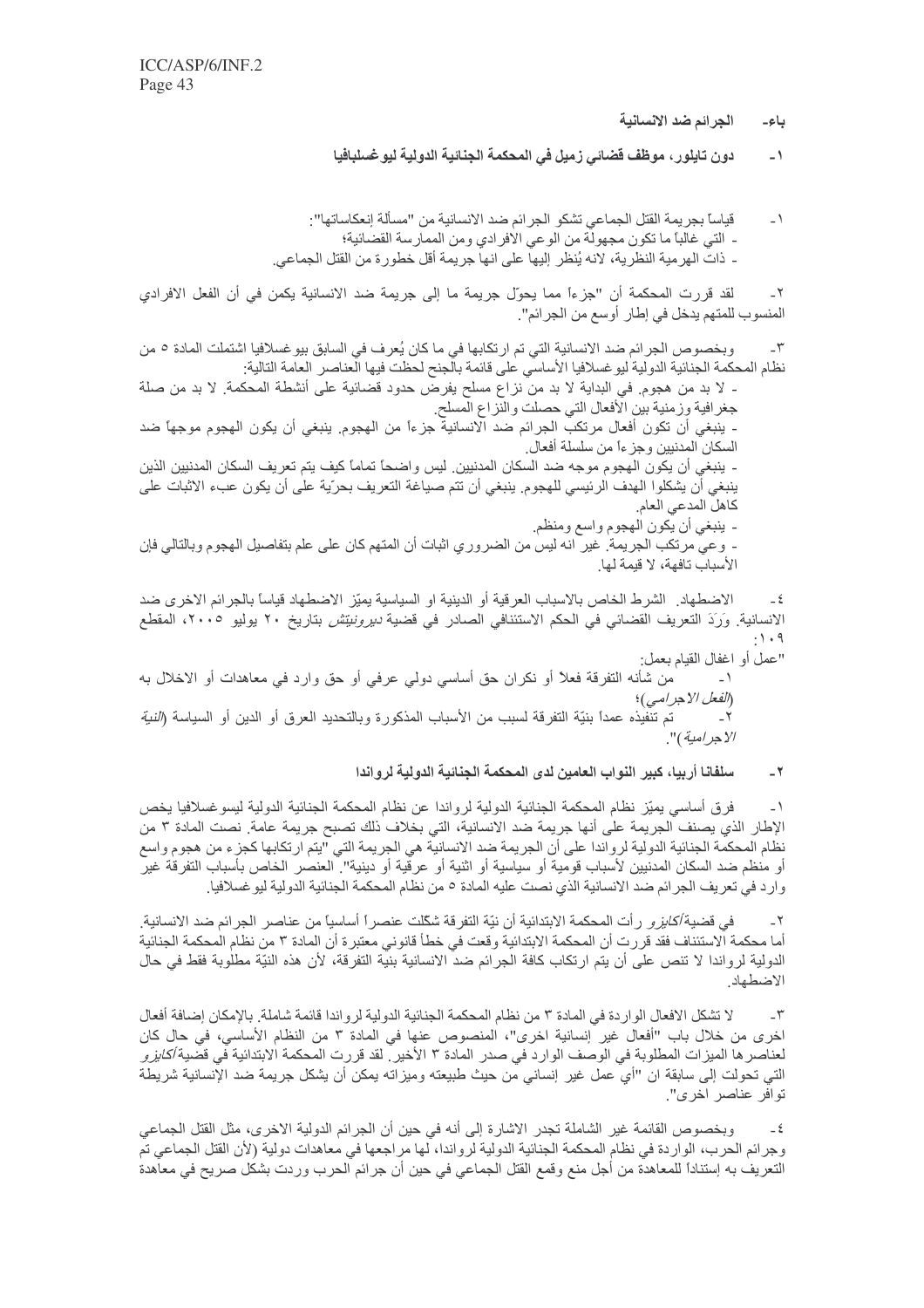جنيف وفي البروتوكول الثاني المحلق)، لا توجد أية معاهدات أو مصادر عرفية لتحديد وتصنيف عناصر الجرائم ضد الانسانية

وفي قضيتي *كايشيما وروزندانا* قررت المحكمة الابتدائية أن "الأفعال غير الانسانية الاخرى" تشمل هذه الجرائم  $\overline{\phantom{a}}$ ضد الانسانية التي لم يتم تحديدها في المادة ٣ والتي يمكن مقارنتها، من حيث جدّيتها وخطورتها، بالأفعال الاخر ي الواردة في القائمة. إلى ذلك رأت المحكمة الابتدائية في قضية *أكايزو* أن العنف الجنسي يدخل في إطار "الافعال غير الانسانية  $"$ الاخرى

وفي الحكم الصـادر في نفس القضية توصلت المحكمة الابتدائية إلى استنتاج هام مفاده أن أحداً يمكنه أن يتعرّض  $-7$ لضرر نفسي خطير في حال كان حاضراً عند ارتكاب أفعال غير إنسانية بحق أشخاص آخرين، خاصة إذا كانوا من أفراد عائلته أو أصدقائه

#### أنطوانيت عيسى، مستشار في الاستئناف لدى المحكمة الجنائية الدولية ليوغسلافيا  $-\mathbf{r}$

لقد تم التعريف بالجرائم ضد الانسانية على أنها هجوم خطير على الكرامة الانسانية أو ازلال خطير للكائنات  $-1$ البشرية. و هي أفعال محرَّمة وخاضعة للعقاب في السلم وفي الحرب. أفعال غير معزولة أو متفرِّقة.

لقد تم التأكيد على أهمية ما تركته قضايا مثل الحكم الصادر في قضبتي *كر ستيتش وستاكيتش* الذي عالج عناصر  $-\tau$ جريمة الابادة وبنوع خاص غياب العناصر التالية: - مخطط واسع للقتل الجماعي؛ - وعي الجريمة؛

ـ النيّةَ في قتل عدد معيّن من الأشخاص.

وبالإشارة إلى النيّة الإجرامية "العمومية" ينبغي أن يكون المتهم على علم بالهجوم على السكان المدنيين ومن أن أفعاله تشكل جزءاً من الهجوم أو على الأقل ينبغي أن يكون قد قُلِلَ بخطرٍ أن تصبح هذه الأفعال جزءاً من الهجوم.

إذا ما قارنًا جريمة الإبادة بالقتل الجماعي يمكننا الاشارة إلى أن الفاعل يمكن أن لا تكون له نبّة بقتل المجموعة  $-5$ التي ينتمي إليها الضحايا كلياً أو جزئياً. ليس بالضرورة أن يتقاسم الضحايا ميّز ات قومية أو اثنية أو عرقية أو دينية بالنسبة للمادة ٥ من النظام الأساسي الفعل الإجرامي الخاص بالابادة يمكن أن يكون فعلاً أو حتى إغفال القيام بفعل ِ

بالنسبة للعبودية [المادة 0 (c)] جرت مقارنات، في قضيتي *كونارتش وكوفاتش* وفي الحكم الصادر في قضية  $\overline{\phantom{a}}$ ك*ر نو يلاتش*، بين العبودية و الجر ائم الجنسية و الأشغال الشاقة<sub>.</sub>

- كما تمت الاشارة الى بعض العوامل التي استعملتها المحكمة الجنائية الدولية ليوغسلافيا في تقييم الجريمة:  $-7$ - السيطرة على تحركات الغير ؛ ـ السيطر ة على البيئة المادية؛
	- السبطر ة النفسبة؛
	- إجراءات تم اتخاذها لمنع وعدم تشجيع الفرار ؛
	- ـ استعمال القوة، التهديد باستعمال القوة أو الإكراه؛
		- المدة؛
		- تأكيد الحصرية؛
		- الاخضاع لتصرفات مؤلمة وللتعسف؛
			- ـ السيطر ة على الجنس؛
		- ـ الأشغال الشاقة (*كونار اتش*، الحكم الابتدائي).

وفي الاخير تم التأكيد على أنه بالنسبة للقانون الدولي العرفي "الإبعاد" هو النقل القسري للأفراد خارج حدود  $-<sup>V</sup>$ دولة معترف بها دولياً، في حين أن "النقل القسرى" يمكن أن يكَّمن في نَّقل أشخاص بشكل قسرى داخل حدود الدولة (الحكم الصــادر بقضية *بر ديانين ).* 

#### أملي زنزيوس، موظف قضائي كبير في الاستئناف لدى الدوائر الخاصة لسيراليون.  $-\epsilon$

لقد تم التشديد على أنه من بين الجر ائم ضد الانسانية ينبغي اعتبار "الأفعال غير الإنسانية الاخر ى" من المخلفات ِ  $-1$ لقد تم تركيز الانتباه على بعض خصائص الجرائم الجنسية في القانون الجنائي الدولي، مثل البغاء القسري والاعتداء الجنسي والزواج القسري والاغتصاب والعبودية الجنسية وأشكال أخرى من العنف الجنسي.

لقد تمت الإشارة إلى حالة ما تزال جاسمة أمام المحكمة الابتدائية حيث على القضاة أن يقرروا بشأن تهمة  $-7$ "الزواج القسرى" بصفتها جريمة ضد الانسانية. وبخصوص "الزواج القسرى" العنصر الاثني (أو سبب أخر) غير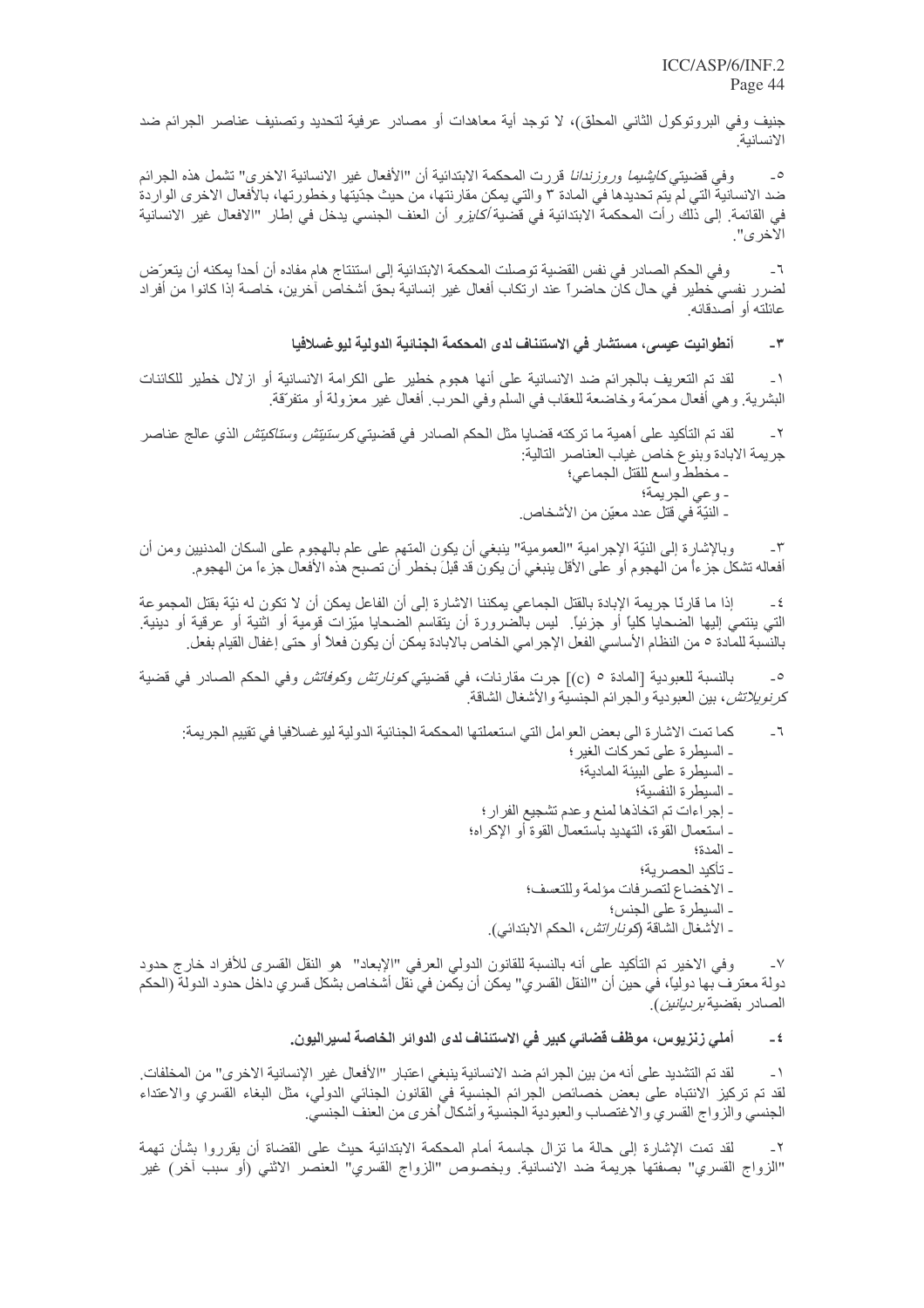مطلوب، بعكس جريمة الاضطهاد. إلى ذلك لا حاجة لوجود صلة بين الجريمة والنزاع المسلح في "الزواج القسري".

ح*ماية المدنيين في النزاعات المسلحة* : تطور القانون الدولي الانساني، من منظور جرائم الحرب إلى منظور الجرائم ضد الانسانية ـــ آن ماري لاروزا، قسم الخدمات الاستشارية حول القانون الدولي الانساني التابع للجنة الدولية للصليب الأحمر

أشار المحاضير إلى العناصر القضائية لحماية المدنيين في النزاعات المسلحة. وبعد عرض سريع لتطور القانون  $-1$ الدولي الانساني حول هذه المسألة قام بابراز بعض الثغرات في نظام المحكمة الجنائية الدولية الذي تم اعتماده في روما

وحول تقسيم جرائم الحرب إلىي أربع مجموعات في النظام الأساسي للمحكمة الجنائية الدولية أشار إلى أن:  $-\tau$ ـ تفسير الأفكار التـي تمـيّز مختّلف فيئات وعناصـر الـجرائم مربوط بشكل وثيق بالإطـار العام لـهذا السبب من الأهمية بمكان تعريف مفاهيم مثل "اهداف عسكرية" وأهداف مدنية" بشكل واضح، بحيث يتم ترك مجال قليل للتفسير ؛ -هنالك بعض جرائم القانون الدولي الانساني لا تدخل ضمن جرائم الحرب، مثل التأخير غير المبرر في ترحيل

المساجين إلى بلادهم وجرائم اخرى خاصة بالنز اعات المسلحة غير الدولية

جر إنم الحرب جيم۔

#### موتو نوغوشي، استاذ في معهد آسيا والشرق الأقصى لمنع الجريمة ومعالجة الفاعلين التابع للامم المتحدة  $-1$

*المحكمة الجنائية الدولية* . لقد كان اليابان على الدوام داعماً قوياً للمحكمة الجنائية الدولية، إلا أنها لم تصبح عضواً  $\rightarrow$ لأكثر من ثماني سنوات. غير انه بتاريخ ٢٧ أبريل ٢٠٠٧م وافقت اليابان في النهاية على نظام المحكمة الجنائية الدولية الأساسي تشمل أسباب التأخير العوامل الثلاثة التالية:

قبل كل شيء كان لا بد من در اسة النظام القانوني الداخلي بشكل دقيق من أجل التحقق من مطابقة النظام الأساسي  $-\tau$ للمحكمة الجنائية الدولية الذي تم اعتماده في روما له وللدستور أيضاً. وهذا ما احتاج لتحليل واسع لمسائل تقنية قانونية ولمّا كان من الاعراف العامّة المتبعة في الّيابان إخضاع مشاريع القوانين الخاصة بتنفيذ المعاهدات للبرلمان مع قوانين ابرام هذه المعاهدات، كان لا بد من الوقت اللازم لإعدادها بحيث يتم ضمان التعاون مع المحكمة، وهو أمر مطلوب من الدول الأعضاء في النظام الأساسي للمحكمة الجنائية الدولية الذي تم اعتماده في روما.

ثانياً، كان لا بد من اطلاق حملة لتوعية مختلف قطاعات المجتمع والرأى العام وللتعريف بدور ووظائف المحكمة  $-\tau$ الجنائية الدولية من أجل تعزيز الدعم السياسي اللازم لابرام النظام الأساسي للمحكِّمة.

ثالثًا، كان لا بد من تحديد الموارد المالية اللازمة في الميزانية الوطنية بحيث يمكن لليابان صرف المساعدات  $-\epsilon$ المقررة للمحكمة. كان لهذا الوجه مغزى معيّن بالنسبة لليابان نتيجة المبالغ الكبيرة المطلوبة. كان بالإمكان تقدير اسهام اليابان في ميزانية المحكمة الجنائية الدولية بنحو ٢٩% من الميزانية نفسها، غير أن الجمعية العمومية للدول الاعضاء في المحكمة قررت أنه يكفي ٢٢% الذي يشكل سقف الاسهامات المتوجبة على بلد واحد بحسب الامم المتحدة ِ

الد*وائر الاستثنائية لكامبوديا* . المحكمة الآن في صدد استكمال قواعد المرافعة الداخلية. ومع أن الاجر اءات سوف  $\overline{\phantom{a}}$ تستند في الغالب على القوانين الوطنية الكامبودية غير انّه لا بد من قواعد خاصة للأسباب التالية:

قبل كل شيء للدوائر الاستثنائية لكامبوديا مهمة وبنية واختصاص خاصين غريبين عن قوانين كامبوديا الوطنية  $-7$ المطبقة على الجرائم الاعتيادية. لا بد بالنالي من وجود قواعد خاصة لمواجهة هذه الخصوصية ومن أجل ضمان النطابق مع مختلف المعايير الدولية. ولمّا كان لكامبوديا اليوم نوعان إثنان من القوانين في مجال الاجر اءات الجز ائية، منهما واحد جار ى اعتماده، كان لا بد من توضيح الاجر اءات التي تنظم عمل هذه المحكمة ِ

سوف يدير المحاكمات القضاة والموظفون وشعب كامبوديا. تكمن مهمة القضاة والموظفين الدوليين في تقديم  $\mathsf{L}\mathsf{V}$ المساعدة للكامبوديين لكن ليس مطلوب منهم الاشراف على المحاكمات. نجاح المحكمة مربوط بتصميم الشعب الكامبودي على اعلاء العدالة بمفر ده بمساعدة المجتمع الدولي.

#### جويدو أكوافيفا، موظف قضائي لدى المحكمة الجنائيو الدولية ليوغسلافيا  $-7$

تتم معاقبة جر ائم الحر ب بمو جب المادة ٢ و المادة ٣ من نظام المحكمة الجنائية الدو لية ليو غسلبافيا الأساسي ٍ تدخل  $\rightarrow$ المادة ٣، بحسب دائرة الاستئناف، بين ما يسمى بالمخلفات لانها تنص على قائمة جرائم غير شاملة لضمان عدم إفلات أية جريمة من إختصـاص المحكمة الجنائية الدولية ليو غسلافيا.

لجرائم الحرب علاقة موجبة مع وجود نزاع مسلح دولي أو غير دولي. ليس بالضرورة أن تكون الجريمة جزءاً  $-\tau$ من النزاع. يتم تطبيق المادة ٢ فقط على النز اعات المسلحة الدولية، في حين بالإمكان تطبيق المادة ٣ سواءاً على النز اعات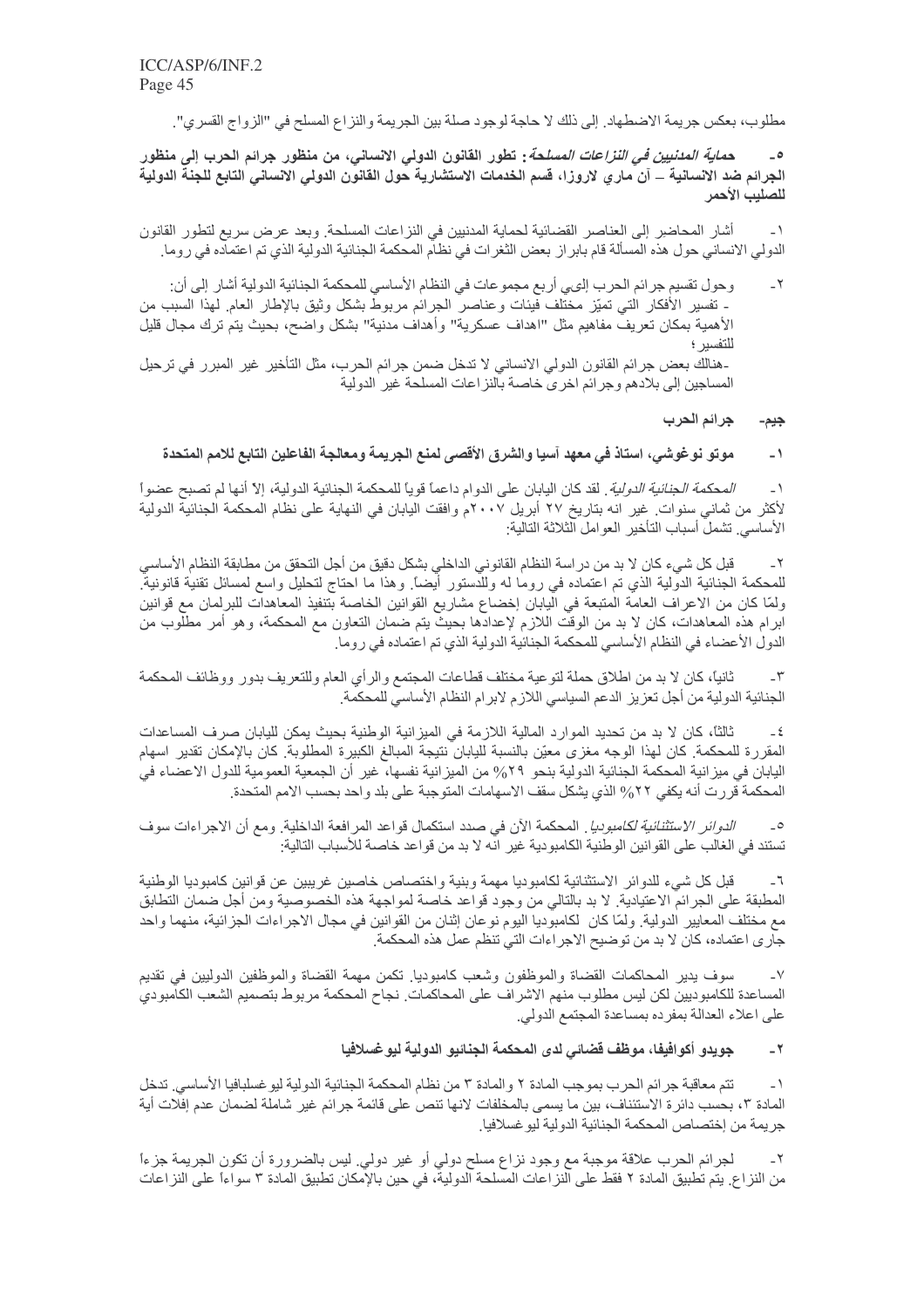المسلحة الدولية أو غير الدولية، كما تؤكد على ذلك الاعراف المتبعة في المحاكم الوطنية والدولية والمراجع العسكرية.

في قضية قصف دوبروفنك، تم اعتبار *بوكيتش وسترو*جر مذنبين لتدمير هما ممتلكات ثقافية، بموجب المادة ٣  $-\tau$ (ج) من النظام الأساسي<sub>.</sub> في الحكم الصادر بحق *سترو*جر ليس واضحاً ما إذا كان قصف دوبروفنك حصل خلال نزاع مسلح دولي أو غير دولي. فالمادة ٣ قابلة للتطبيق في كلا الحالتين. يشكل تدمير الممتلكات الثقافية جريمة:

- (أ) أذا ألحق الضرر بالممتلكات التي تشكّل التراث الثقافي والروحي للشعوب؛
- (ب) في حال لم يتم استعمال الممتلكات التي تم الحاق الضرر بها في أغراض عسكرية عندما وقعت الأفعال العدو انبة؛
	- (ج) في حال تم العمل بنية الحاق الضرر بالممتلكات موضوعنا ِ

لقد أكد الحكم الصـادر بـحق *سترو*جر أن الـحماية الـخاصـة الممنوحة للممتلكات الثقافية تبقى سارية المفعول حتى في حال وجود أنشطة عسكرية أو منشاءات عسكرية على مقربة من الممتلكات الثقافية.

لقد تمت إدانت *جاليتش* لمسؤوليته عن حملة ار هابية موجهة ضد سكان سار اييفو خلال الـ ٢٣ شهر من حصار  $-5$ المدينة. التهم التي تم توجيهها إليه بموجب المادة ٣ اشتملت على الهجوم على السكان المدنيين وحملة الار هاب كجريمة حرب بدلاً من أن تكون جريمة ضد الانسانية، كما نص عليه القانون الدولي العرفي المقنن حتى في الملحق الإضافي الاول بمعاهدة جنيف كجريمة حرب تم تعريف الأرهاب على انه عمل عنيف او تهديد باستعمال العنف الموجه عمداً ضد المدنيين بهدف نشر الرعب بشكل أساسي لقد أثبته المدعي العام من خلال تفسير حملات الهجوم والقصف والقنص وألاف الضحايا والجرحي دون أن تستدعي ذلك أية ضروريات عسكرية. لقد رمت الحملة إلى نشر الار هاب والضغط بالتالي على السكان المدنيين تخضم هذه الجرائم للعقاب سواءاً في النز اعات المسلحة الدولية أو في النز اعات المسلحة غير الدولية

#### أليتشه تزاجو، محقق لدى المحكمة الجنائية الدولية  $-\mathbf{r}$

لقد اهتم علم الحقوق والقوانين في المحكمة الجنائية الدولية ببعض المسائل المهمة جداً مثل الطبيعة الدولية  $-1$ للنزاعات المسلحة (حالة جمهورية الكونغو الديموقراطية) وجريمة تجنيد القاصرين دون الخامسة عشر من العمر في المجمو عات أو في القو ات المسلحة ِ

 $\mathbin{\rlap{-}}\mathbf{Y}$ لقد اعتمدت الدائرة التمهيدية معايير قضية *تاديتش،* التي نظرت فيها المحكمة الجنائية الدولية ليو غسلافيا، لتحليل طبيعة النزاع مبرزة كيف أن المحكمة تستعمل علم الحقوق والقوانين المتوفر بشكل مناسب ومع ذلك اعتمدت الدائرة التمهيدية الاخرى مقاربة مختلفة وذلك بلجوئها إلى تحليل محكمة العدل الدولية في قضية جمهورية الكونغو الديموقراطية ضد أو غندا ِ

- كما تم استحداث تعريف جديد لـ"القوات المسلحة الوطنية" لا يقتصر على القوات "الحكومية".  $-\tilde{v}$ 
	- انطوانيت عيسى، مستشار في الاستئناف لدى المحكمة الجنائية الدولية ليو غسلافيا  $-5$

الحكم الاستئنافي في قضية جاليتش الصادر عن المحكمة الجنائية الدولية ليو غسلافيا . لقد تم اتهام اللواء ستاينز لف  $-1$ ج*اليتش* من الجيش الصربي البوظني بأنه قاد في الفترة بين شهر سبتمبر ١٩٩٢م وشهر أغسطس ١٩٩٤م حملة تقنيص وقصف موجهة ضد السكان المدنيين في ساراييفو، مما تسبب بوفيات واصابات بين المدنيين، بهدف نشر الرعب بين السكان المدنيين بشكل أساسي.

- بحسب الحكم الصـادر عن المحكمـة الابتدائيـة والذي أدان جـ*اليتش* بـالسجن مدة عشرين سنـة:  $-\tau$ - تم الهجوم على المدنيين بشكل متعمد في إطار حملة واسعة ومنظمة؛ - الحملة ضد المدنيين كانت ترمي بالأساس الى ار هاب السكان المدنيين؛ ـ جا*ليتش،* من خلال أوامره ووسائط تسهيل وتشجيع اخرى، قاد حملة من الهجمات هدفها الرئيسي زرع الرعب في نفوس السكان المدنيين في سار ابيفو .
- في التعليل السابع لاستئنافه أكد *جاليتش* أن:  $-\tilde{\mathbf{v}}$ - المحكمة الجنائية الدولية ليو غسلافيا ليس لها اختصاص لانه "لا توجد جريمة دولية في الار هاب"؛ ـ المحكمة الابتدائية أخطأت في اعتبار الاتفاق المبر م في ٢٢ مايو ١٩٩٢ ملز ماً للأطر اف المتناز عة؛ - المحكمة الابتدائية أخطأت بخصوص عناصر الجريمة؛ ـ الأدعاء العام لم يثبت أن أعمال القنص والقصف تم تنفيذها بهدف رئيسي هو زرع الرعب في نفوس السكان المدنيين.

لقد تمت مناقشة الفعل الاجرامي والنيّة الاجرامية في جريمة الار هاب. المسألة التي كانت مطروحة أمام محكمة  $-\xi$ الاستئناف كانت ما إذا كا*ن جاليتش* يريد نشر الار هاب<sub>.</sub> فجاء الجواب بالإيجاب<sub>.</sub> لقد تم ادخال القنص وقصف سار اييفو في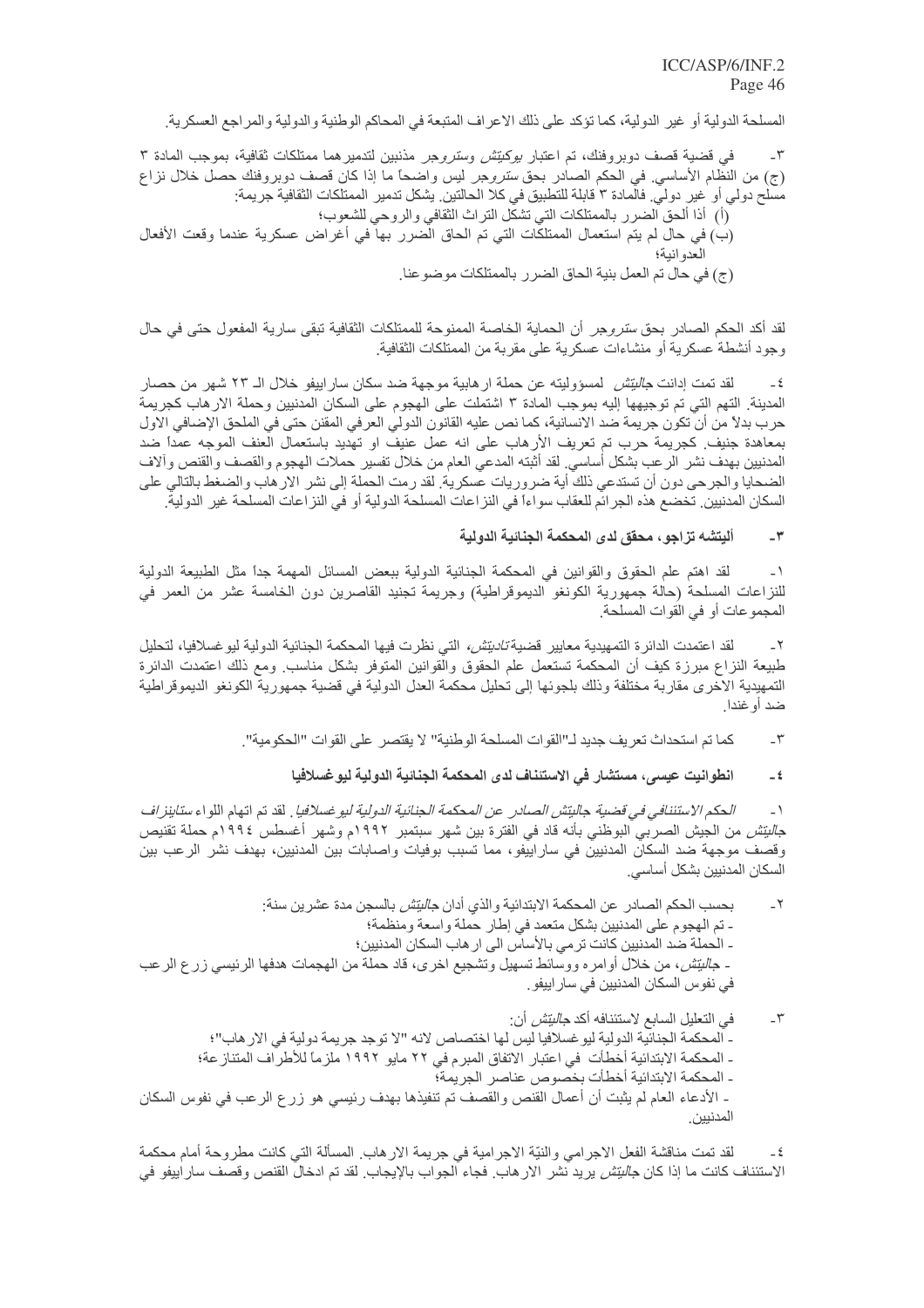إطار "أعمال العنف" المنصوص عنها في تعريف جريمة أعمال العنف أو التهديد باستعمال العنف التي يكمن غرضها الأساسي في زرع الارهاب بين السكان المدنبين. لقد ردت محكمة الاستئناف طلب *جاليتش* حتى بخصوص غياب دليل التدليس من قبل المحكمة الابتدائية.

بالنتيجة وبعد ر د استئنافه بالكامل تمت إدانت ج*اليتش* بالسجن مدى الحياة عوضـًا عن عقوبـة السجن مدة ٢٠ سنـة التي تمت إدانته بها في الدرجة الابتدائية.

*المسائل المستقبلية*. يشكل نرابط عناصر جريمة الهجوم غير المشروع مهمة صعبة<sub>.</sub> لا توضح الصياغة التبي أعطتها المحكمة الابتدائية في قضية جاليتش (المقطع رقم ٥٦) لعناصر الهجوم غير المشروع العلاقة بين مختلف أنواع المهجومات غير المشروعة: المباشرة والعشوائية وغير المتكافئة.

المقاربة التي مارستها المحكمة الابتدائية كانت أكثر حذراً من تلك التي اعتمدتها محكمة الاستئناف ِ  $-7$ فيما يلى أكبر اسهامين قدمتهما قضية *جليتش* في مجال تطوير القانون الدولي الانساني: ۔ بإمكان عنصر الهجوم العشوائي وغير المتكافىء ضد السكان المدنيين أيضاً استكمال هجوم موجه ضد

المدنيين؛ - تأكيد محكمة الاستئناف أن المحكمة الابتدائية قدمت تعريفاً لعناصر جريمة الار هاب وبأن نصوص المعاهدات يمكن أن تكون مصدر ًا للقانون في المحاكم.

#### أميلي زنزيوس، كبير الموظفين القضائيين في الاستئناف لدى المحكمة الخاصة لكامبوديا  $\circ$

ينبغي أن يتم ارتكاب جرائم الحرب خلال نزاع مسلح ِ التمييز التقليدي، وفق تصور معاهدة جنيف لعام ١٩٤٩م،  $-1$ بين نزاعات دولية وحق أكثر تحديداً ساري المفعول على النزاعات الداخلية، عكس التمييز التاريخي بين الحرب الدولية و الحر ب الداخلية ِ

لقد ردت محكمة الاستئناف التحليل الذي يقول أن النزاع في سيراليون، بصفته نزاع دولي، لا يدخل في  $-\tau$ اختصاص المحكمة، فأكدت استناداً لقرارات المحكمة الجنائية الدولية ليوغسلافيا، أن النزاع الدولي لا يمكنه منع نشاط المحكمة لأن نفس هذه القر ار ات أصبحت جز ءاً من القانون الدولي العر في.

لقد درست محكمة الاستئناف جريمة تجنيد الأطفال أثناء النزاع المسلح الواردة في النظام الاساسي للمحكمة  $-\tau$ الجنائية الدولية الذي تم اعتماده في روما. إن هذه الجريمة هي أوسع من الجريمة التي سبق أن تم تعريفها (الخطف والتجنيد القسري) لقد تم تعريف جريمة تجنيد الأطفال من قبل المحكمة الخاصة لسير اليون كجريمة حرب. تشتمل معاهدة حقوق الطفل، التي تم التصديق عليها حتى الأن من قبل جميع الدول ما عدا ٦ منهم، على أحكام حول تجنيد الجنود الأطفال من هنا استنتاج محكمة الاستئناف أن الدول التزمت بمنع اللُّجو ء الى الجنود الأطفال اعتبار اً من منتصف التسعينات ِ

وفيما يتعلَّق بالمسؤولية الفردية، قررت محكمة الاستئناف أنه هنالك ما يكفي من الاعراف المتبيعة لاثبات أن  $-\xi$ التجنيد كان بشكل جنحة منذ بداية نشاط المحكمة الخاصة لسير اليو ن في التسعينات.

بالنسبة لجريمة النهب ينبغي أن يكون لمرتكبها النية على تجريد المالك من ملكيته الخاصة لاستعماله الشخصي أو  $-0$ الخاص ِ استندت الدائر ة الثانية في المحكمة الابتدائية إلى الحكم الصادر عن المحكمة الجنائية الدولية ليو غسلافيا في قضية ت*شليبيّتشي* (مصادرة منظمة للملكية)<sub>.</sub> ما نزال بانتظار قرار نهائي حول ما إذا كان تدمير الملكية المدنية بواسطة الحريق شكّل نهناً أو لا

#### طارق عبد الحق، كبير المستشارين لدى قلم محكمة البوظنة والهرتزوق  $\mathbb{Z}^n$

تعمل دائرة جرائم الحرب، التبي تم انشاءها بالتعاون الوثيق مع المانحين الدوليين والمحكمة الجنائية الدولية  $\mathord{\hspace{1pt}\text{--}\hspace{1pt}}\lambda$ ليو غسلافيا، كدائر ة دائمة تابعة لمحكمة الدولة لحظت تعاوناً دولياً لمدة انتقالية من خمس سنوات. يوجد قلم خاص يساعد المحكمة ومكتب المدعى العام على السواء. قدم المحاضر لوحة عامة حول بنية الدائرة التي تم انشاءها لدى المحكمة، سواءاً في الدائرة الجنائية أو في دائرة الاستئناف. في الوقت الحاضر تعمل كل دائرة من دوائر جرائم الحرب من خلال قاض وطني يترأسها وقاضبين إثنين دوليين بصفتهما عضوين

تطبق الدوائر القانون الجوهري والقانون الاجرائي البوظني بعض القواعد والانظمة والاجراءات الخاصة على  $-\tau$ وجه التحديد بجرائم الحرب مستوحاة من عمل المحاكم الدولية.

المشاركة الدولية في عمل المحكمة سوف يتم تخفيضه تدريجيًا خلال عملية انتقالية. وبعد خمس سنوات سوف  $-\tau$ تقوم الدولة بتحمل المسؤولية الادارية والمالية التامة

المحكمة مختصة في أربع فيئات من جرائم الحرب:  $-5$ (أ) حالات حيث النّهم تم تأكيدها من قبل المحكمة الجنائية الدولية لبو غسلافيا، تمت إحالتها بموجب القاعدة ١١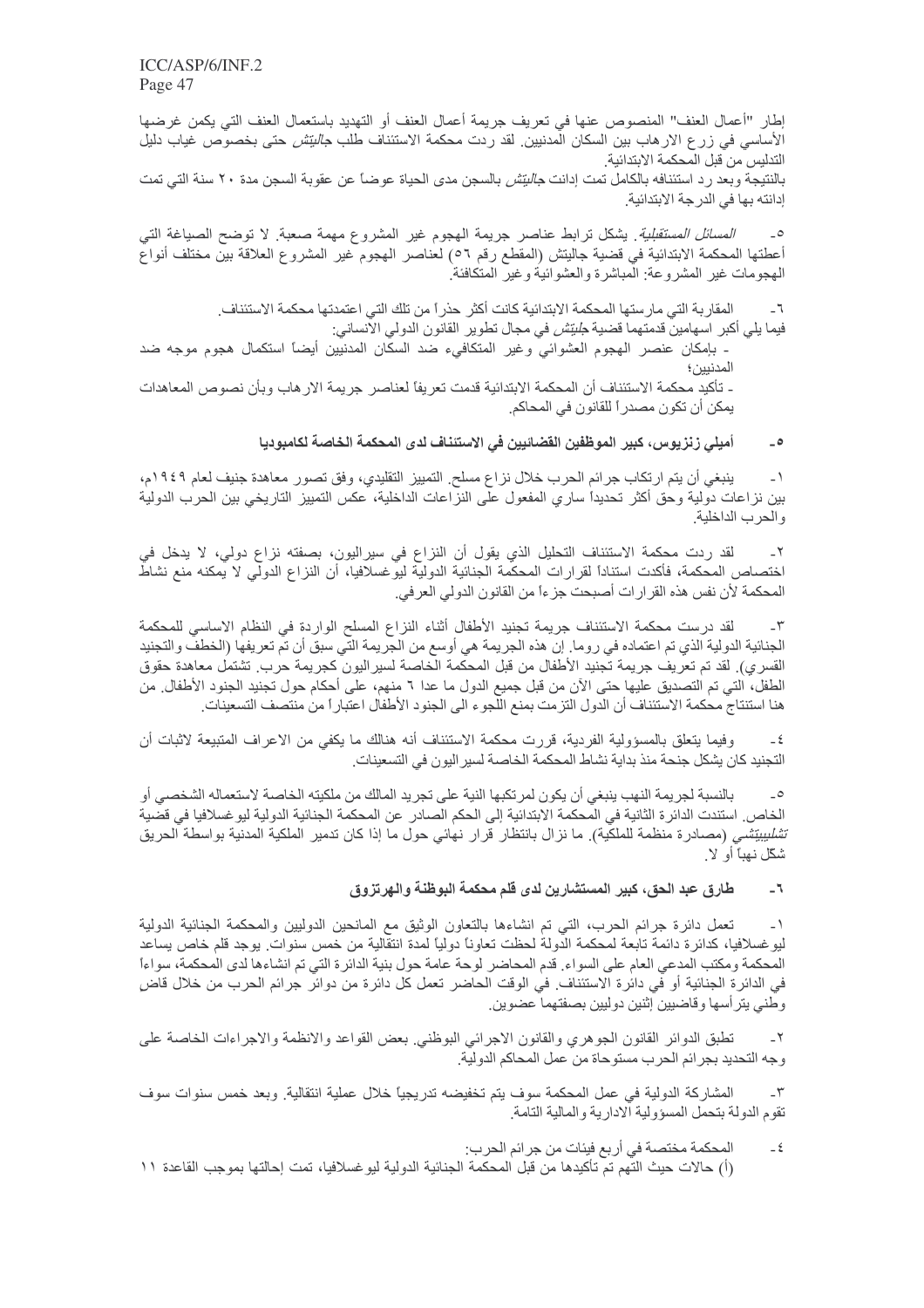مكرر من قواعد المرافعة والإثبات التابعة للمحكمة الجنائية الدولية ليوغسلافيا (يوجد حالياً ٥ حالات اكتملت احالتها وحالتان اثنتان ما تزال معلقتان) (ب) تحقيقات تمت إحالتها إلى مكتب المدعى العام في البوظنة والهرتزوق من قبل مكتب المدعى العام في المحكمة الجنائية الدولية ليو غسلافيا؛ (ج) حالات تولَّتها محاكم البوظنة والهرتزوق من المستوى المنخفض؛ (د) تحقيقات جديدة بدأها مكتب المدعى العام التابع للدولة. البوظنة والهرتزوق كانت أول دولة في المنطقة نقلت المحكمة إليها قضايا. لقد أصدرت المحكمة حتى الآن ١٢  $\overline{\phantom{a}}$ حكم ، منها ٤ نهائية (حكم خاص بأول قضية تمت إحالتها إلى البوظنة بموجب القاعدة ١١ مكرر). تشمل القضايا التي ما تز ال معلقة لدى المحكمة ١٦ قضية فى مرحلة المحاكمة أو في مرحلة التحضير للمحاكمة، يجلس فيها نحو ٣٧ متهم. حتي ١٥ مايو ٢٠٠٧م كان هنالك ٥٨ شخص تحت الحجز الاحتياطي في إطار القضايا المعلقة أمام دائر ة جر ائم الحرب. أهم المسائل التي برزت في إطار عملية الإحالة المنصوص عنها في القاعدة ١١ مكرر شملت:  $\mathcal{L}_{-}$ ـ عدم و ضع ملف المدعى العام لدى المحكمة الجنائية الدولية ليو غسلافيا بتصر ف المدعى العام لدى المحكمة قبل القرار النهائي بالإحالة؛ ـ مسائل ممكنة وتأخير في نقل ملفات الدفاع وفي اعداد الدفاع (مثلاً، قد يرغب المدافع عن احد المتهمين أمام المحكمة الجنائية الدولية ليو غسلافيا بعدم متابعة القضية بالرغم من أن التشريعات البوظنية تجيز ذلك)؛ - عدم توفر تدوينات وأدلة المحكمة الجنائية ليو غسلافيا بلغة محكمة الدولة أو بلغة الإدعاء؛ - مسائل متصلة بحماية الشهود (حاجة المحكمة إلى أن تكون مطلعة بشكل مناسب على كافة الأوامر السارية المفعول بشكل يسمح بمراعاتها بالكامل؛ الحاجة إلى ألية لتعديل الأوامر في بعض الحالات)؛

- عدم وجود اصول تجيز لمحكمة البوظنة والهرتزوق التوجه مباشرة إلى المحكمة الجنائية الدولية ليوغسلافيسا بخصوص أوامر عامة أو أدلة قد تكون لازمة في بعض الحالات؛ ـ مدة الحجز في السجن قبل انتقال الادعاء إلى البوظنة والهرتزوق والتي على المحكمة أخذها بعين الاعتبار في تقييم المدة الاجمالية المعقولة لسجن متهم؛

ـ مسائل اخر ي (مثل عدم توفر المستندات الطبية في اللغة الوطنية).

من الممكن أن تكون مساعدة المحكمة الجنائية الدولية ليو غسلافيا مهمة جداً في محاكمات اخر ي بجر ائم الحرب  $\mathord{\hspace{1pt}\text{--}\hspace{1pt}}\vee$ أمام المحاكم الوطنية (مثلاً، ليس فقط المحاكمات التي أحالتها المحكمة الجنائية الدولية ليو غسلافيا)٬ من المتوقع أن تطلب المحاكم الوطنية لما كان يسمى في السابق يو غسلافيا، في السنوات القادمة، مساعدة المحكمة الجنائية الدولية ليو غسلافيا في عدد من القطاعات كما لا بد من العمل استناداً لقواعد واصول واجراءات نضمن لهذه المحاكم امكانية التواصل السهل والموثوق به مع المحكمة الجنائية الدولية ليوغسلافيا. فيما يلِّي هذه القطاعات:

- الحصول على الأدلة والمعلومات والتسجيلات قبل وبعض اغلاق المحكمة؛ - اجراءات حماية الشهود، وبنوع خاص الحاجة لآلية من شأنها ضمان تعديل أوامر المحكمة الجنائية الدولية ليو غسلافيا في الحالات الملحة المشروعة؛ - إمكانية الاتصال بالمتهمين الذين يقضون عقوبتهم، لأنه ليس من السهل أن تقوم المحكمة بالاتصال بالمتهمين الذين سبق أن أدانتهم المحكمة الجنائية الدولية ليو غسلافيا ويقضون عقوباتهم في دول اخرى؛ ـ مسائل مترتبة على اغلاق المحكمة (مثل حراسة الأدلة والملفات والشهادات، الخ.).

#### مليكة بوزتليتش، موظف قضائي لدى دائرة جرائم الحرب في ساراييفو  $-<sup>1</sup>$

 $\mathcal{N}$ شكل أنشاء دائرة جرائع الحرب أول محاولة لانشاء هيئة مختلطة دولية ووطنية لجرائم الحرب تطبق الدائرة القانون الجنائي الجوهري المعمول به في البوظنة والهرتزوق، أخذة بعين الاعتبار المعاهدة الأوروبية لصيانة حقوق الانسان التي لها الغلبة على القانون الداخلي.

يشمل اختصاص محكمة البوظنة والهرنزوق القتل الجماعي وجرائم الحرب والجرائم ضد الانسانية. غير أنه  $-\tilde{r}$ تمت مواجهة صعوبات في مجال تطبيق القانون الجوهري على ضوء تاريخ ارتكاب الجريمة، بنوع خاص في الحالات الاولى التي تمت إحالتها الى المحكمة، أي قضيت*ي رادوفان ستنكوفيتش* ومك*توف* .

كا*ن ستنكو فيتش* متهما وتمت إدانته في شهر نوفمبر ٢٠٠٦م لارتكابه جرائم ضد الانسانية بخرقه المادة ١٧٢ من  $-\tau$ القانون الجنائي المعمول به في البوظنة والهرتزوق فيما كان مكتوف متهماً بارتكاب جرائم حرب ضد المدنبين، عملاً بأحكام المادة ١٧٣ من القانون الجنائي.

في كلا الحالتين قررت المحكمة أنه بالرغم من تنوع تصنيف الجريمتين في القانون الجنائي الوطني عند ارتكابهما، ينبغي احترام مبدأي الشرعية والمسؤولية الجنائية الفردية، نظراً للطبيعة العرفية التي تمتاز بها الجرائم ضد الانسانية (س*تنكوفيتش)* ولكون حماية المدنيين والرهائن (*مكتوف*) مضمونة من قبل الـ jus cogens، كما أكدت تكراراً المعاهدات وعلم الحقوق والقوانين الدوليين حتى بعد التاريخ الفعلى لارتكاب الجرائم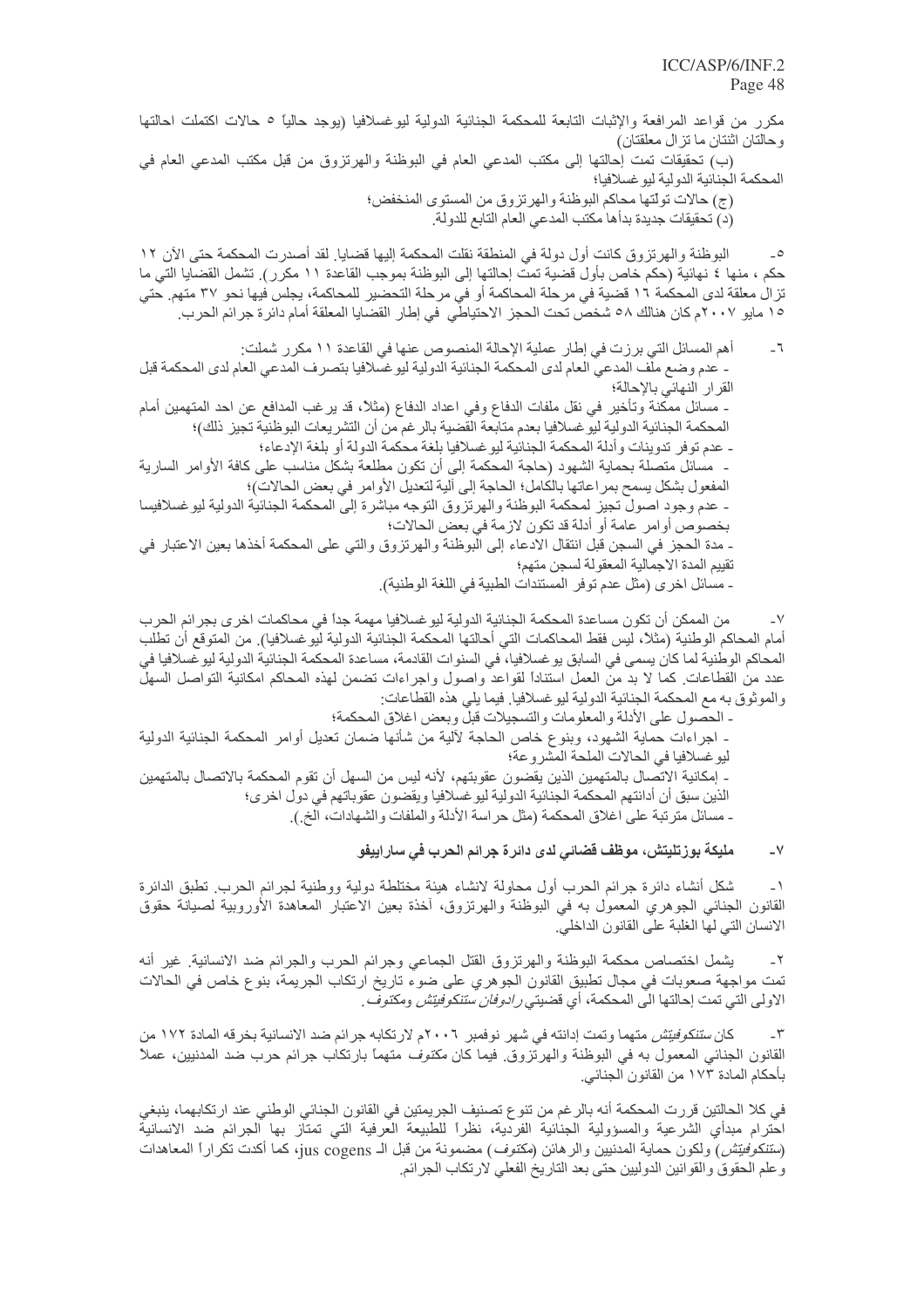ينص قانون إحالة القضايا من المحكمة الجنائية الدولية ليوغسلافيا الى محكمة البوظنة والهرتزوق على إمكانية  $-\epsilon$ اعتبار ثابتة ومؤكدة وقائع تم التحقق منها في قرارات قضائية ملزمة تم اتخاذها أمام المحكمة الجنائية الدولية ليوغسلافيا. غير أنه لم يحدد القانون المعايير التي ينبغي اعتمادها لاعتبار أن بعض الوقائع تم التحقق منها. حتى الآن تمت الموافقة على أن تكون وقائع معلومة تلك التي تم التحقق منها بموجب القاعدة ٩٤ من قواعد المر افعة والاثبات الخاصة بالمحكمة الجنائية الدولية ليوغسلافيا، شريطة أن تكون الواقعة مميزة وملموسة ويمكن النعرّف اليها ومقتصرة على عناصر واقعية وغير مشتملة على تصنيف قضائي وأن لا تكون موضع جدل بل جزءاً من حكم لم يستأنف او تم حسمه في الاستئناف أو تم الاعتراض عليه بحيث يشكل الأن جزءا من القرار الخاضع للاستئناف ولكن غير داخل في مسائل عرضة للجدل أو

#### *دور المنظمات غير ال*حك*ومية في توثيق جرائم الحرب \_ ن*يكّولو فيجا تالامنكا من منظمة لا سلام بدون عدل  $-\lambda$

 $\mathord{\hspace{1pt}\text{--}\hspace{1pt}}\lambda$ لقد أبرز عمل المنظمات الدولية في الأونة الاخيرة الدور الأساسي الذي يمكنها أن تلعبه في مساعدة مؤسسات العدالة الجنائية الدولية. مثال على ذلك العمل الذي قامت به منظمة لا سلام بدون عدل في توثيق جرائم الحرب التي تم ارتكابها في الكوسوفو عام ١٩٩٩م. لقد بدأت منظمة لا سلام بدون عدل باستجواب الشهود في البانيا. وبالإتفاق مع المحكمة الجنائية الدولية ليوغسلافيا تم وضع وتطوير بروتوكول سمح لطاقم مكون من ١٣٠ شخص، منهم العديد من المنطقة، .<br>باستجواب منظّم لنحو ۰۰۰٫۰ شاهد تم تسليم بنك المعلومات الذي تم جمعه المي المحكمة الجنائية الدولية ليوغسلافيا كانت هنالك اتصالات منتظمة بين منظمة لا سلام بدون عدل ومفتشي أو محققي المحكمة الجنائية الدولية ليوغسلافيا الذين تمت مساعدتهم من أجل السماح لهم بحصر التحريات بفضل التعرف على الشهود. كما سمح البروتوكول بتوجيه بعض الشهود الى المحكمة الجنائية الدولية ليوغسلافيا مباشرة، خاصة عندما كانت منظمة لا سلَّام بدون عدل تفتقد للاختصاصات اللازمة، كما كانت الحال مع ضحايا العنف الجنسي كما تم أيضاً تطبيق بروتوكول خاص حول معلومات محددة خاصة بالمقابر الجماعية

على ضوء اتساع الجرائم التي تم ارتكابها في بعض النزاعات قد لا تكون مؤسسات العدالة الجنائية الدولية  $-\tau$ بالضرورة قادرة على النعرف الى كافة الشهود<sub>.</sub> وهذا من شأنه السماح للمنظمات غير الحكومية بلعب دور محوري في انتقاء الشهود الممكنين

بامكان المنظمات غير الحكومية أيضاً توثيق وقائع النزاع وأنماط التصرفات وتسلسل القيادة، الخ فبمكذا بإمكان  $-\tau$ هذا العمل أن يكون له غرضان إثنان: العمل كوسيطة اعلام أساسية (كما هي الحال في المحكمة الخاصة لسيراليون) وتمثيل ضرباً من المسؤولية باشراك السكان وتوفير إطار للتعبير فيه عن ألامهم وعذباتهم تكمن الفوائد الرئيسية لاشراك المنظمات غير الحكومية في هذا العمل في قدرتها على الانتشار السريع والقوي وفي اتصالاتها المحلية وفي تدني مصاريفها العملانية

تشمل الدروس التي تم استخلاصها: اعطاء الأولية لرفاهية الشهود؛ تقديم أشكال اخرى من الدعم لهم مثل المواد  $-\xi$ الغذائية أو المأوى؛ الامتناع عن استجواب الشهود الشديدي التضرر ما لم تملك المنظمات غير الحكومية الاختصاصات المناسبة؛ نأمين حماية المعلومات؛ الحصول على الموافقة الواعية، وهذا يستوجب نقل المعلومات بألية مسؤولة تجنّب الشهود الخضبات النفسية عند كل لقاء يتم معهم؛ التوعية من أجل الترويج لعمل المؤسسات؛ تأمين رفاهية العاملين ِ

*التكيّف مع الالتزامات الدولية بخصوص جرائم الحرب*: ممارسات الدول \_ آن ماري لاروزا، قسم الخدمات  $-9$ الاستشارية حول القانون الدولي الانساني التابع للجنة الدولية للصليب الأحمر

لقد دعمت اللجنة الدولية للصليب الأحمر عملية إنشاء المحاكم الدولية أو المدولة كما نشطت لإنشاء المحكمة  $\overline{\phantom{0}}$ الجنائبة الدولبة

ترى اللجنة الدولية للصليب الأحمر أن نظام المحكمة الجنائية الدولية الأساسي يشكل أداة ممتازة لمساعدة الدول  $-5$ في الوفاء بالتزامات القانون الدولي الانساني ومحاربة جرائم الحرب. وعليه تستعين اللجنة الدولية للصليب الاحمر بالنظام الأساسي في الأنشطة التي تقوم من خلالها بتقديم المساعدة التقنية. كما ترى أنه كان مفيداً جداً البدء بالحوار حول هذا الموضوع.

غير أن دعم المحكمة الجنائية الدولية لا يعني أن اللجنة الدولية للصليب الأحمر مستعدة للإدلاء بشهادتها أو  $-\tau$ للمشاركة في محاكمات قضائية. تنص قواعد المرافعة والاثبات المعمول بها في المحكمة الجنائية الدولية صراحة على ان العاملين في اللجنة الدولية للصليب الأحمر لا يمكنهم الادلاء بشهاداتهم.

٤ ـ لقد قدم المحاضر لوحة عامة عن تنفيذ أحكام المحكمة الجنائية الدولية الخاصـة بجرائم الحرب والمبادىء العامة<br>الخاصـة بالقانون الجنائي الدولي.

كما تمت الإشارة الى ضرورة العودة بالمحكمة الجنائية الدوالية إلى نظرتها الأصلية. خلال عملية تكييف  $\overline{\phantom{a}}$ تشريعاتهم الداخلية مع نظام المحكمة الجنائية الدولية الأساسي على الدول الاستفادة من هذه الفرصة لتنفيذ كافة التز اماتهم الخاصة بالقانون الدولي الانساني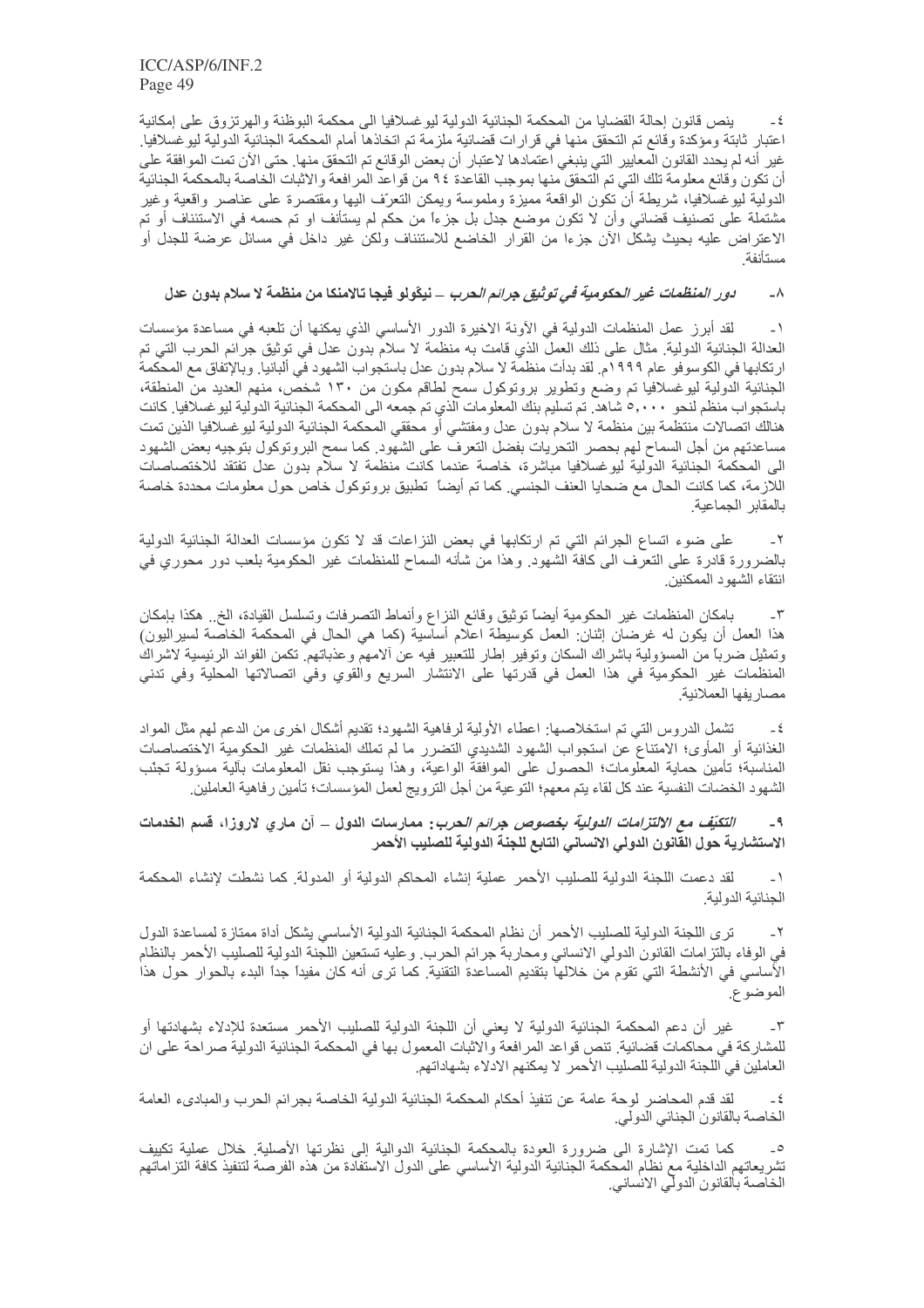المرفق الأول مسرد بالمشاركين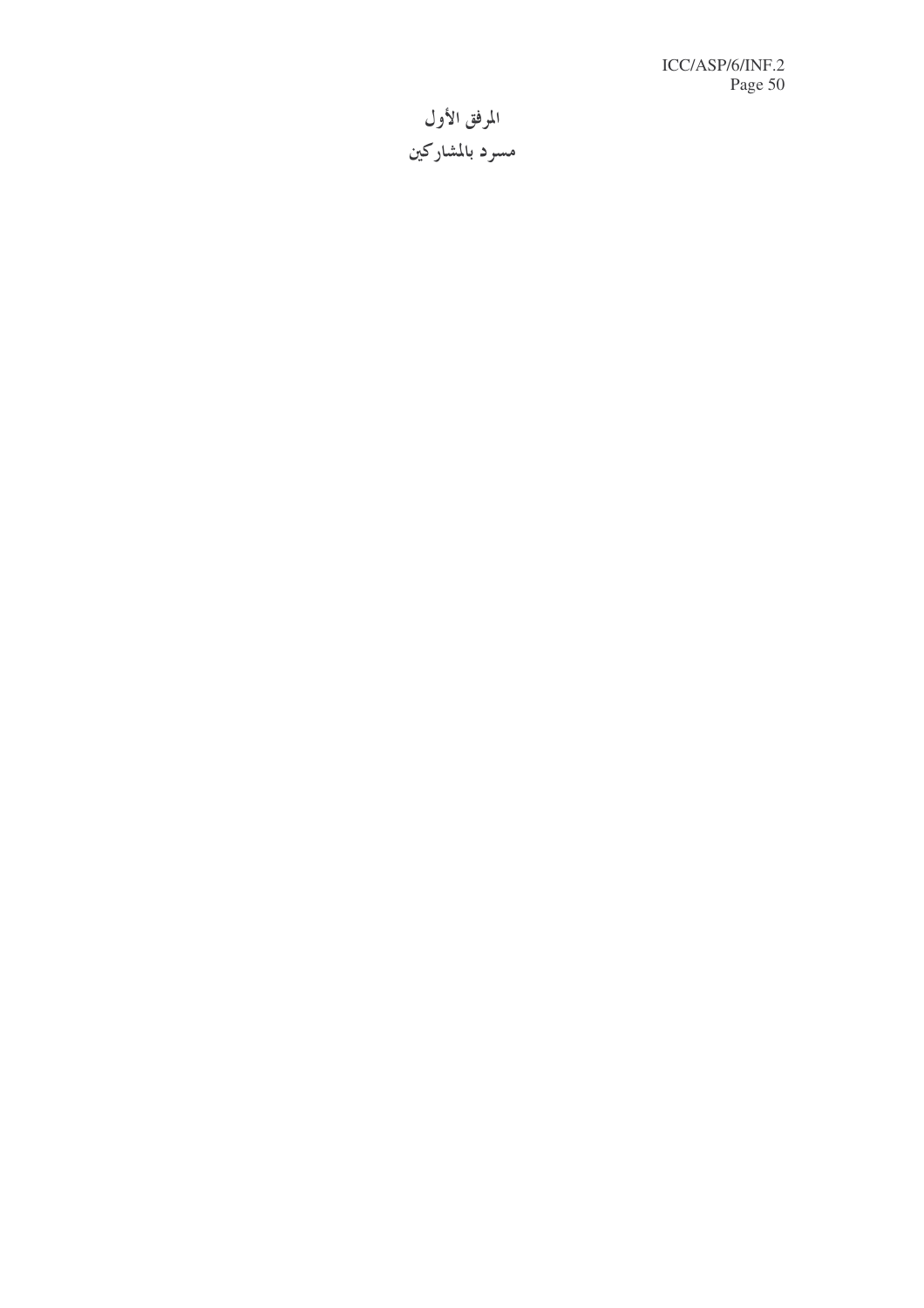| Contents/Tables des matières / Indice |  |  |  |  |  |
|---------------------------------------|--|--|--|--|--|
|---------------------------------------|--|--|--|--|--|

|                                                                                                           | Page |
|-----------------------------------------------------------------------------------------------------------|------|
| Inauguration Ceremony                                                                                     | 52   |
| List of States / Liste des États / Lista degli Stati                                                      | 54   |
| Intergovernmental organizations / Organisations intergouvernementales<br>/Organizzazioni intergovernative | 62   |
| Civil Society / Société Civile / Società Civile:                                                          | 64   |
| - Lawyers / Avocats/ Avvocati                                                                             | 64   |
| - Non-governmental organizations / Organizations non<br>gouvernementales / Organizzazioni non governative | 65   |
| - Research Institutes / Instituts de Récherche / Istituti di Ricerca                                      | 65   |
| - Universities / Universités / Università                                                                 | 68   |
| - Master of Laws, UNICRI and the University of Turin, Faculty of Law                                      | 70   |
| Judiciary / Magistrats / Magistrati                                                                       | 72   |
| Armed Forces / Forces Armées / Forze Armate                                                               | 74   |
| Conference Secretariat                                                                                    | 75   |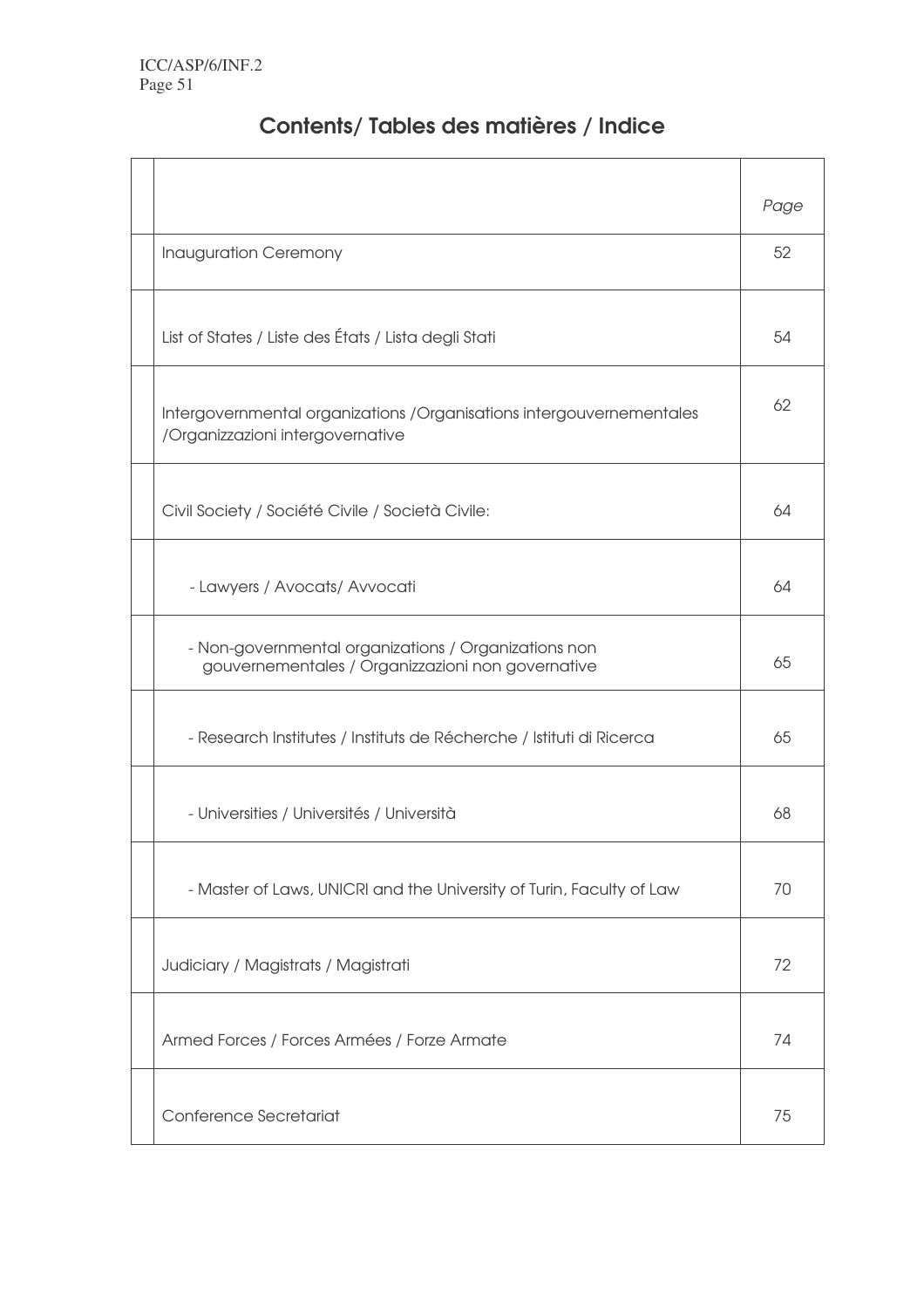# Inauguration ceremony

# **PRESIDENT OF THE CONFERENCE**

Mr Roberto BELLELLI *President of the Military Tribunal of Turin*

# **MINISTRY OF FOREIGN AFFAIRS**

Mr Gianni VERNETTI *Undersecretary of State Ministry of Foreign Affairs - Italy*

# **MINISTRY OF JUSTICE**

Mr Alberto MARITATI *Undersecretary of State Ministry of Justice - Italy*

# **CITY OF TURIN**

Mr Michele DELL'UTRI *Deputy Mayor for International Coooperation*

# **PROVINCE OF TURIN**

Ms Aurora TESIO *Deputy President for Equal Opportunities and International Relationships*

# **REGION PIEDMONT**

Mr Sergio DEORSOLA *Deputy President for Federalism, Decentralization, and Local Entities*

# **UNICRI**

Ms Doris BUDDENBERG *Officer in Charge*

# **ICTY**

Mr Fausto POCAR *President*

**ICTR**

Mr Erik MØSE *President*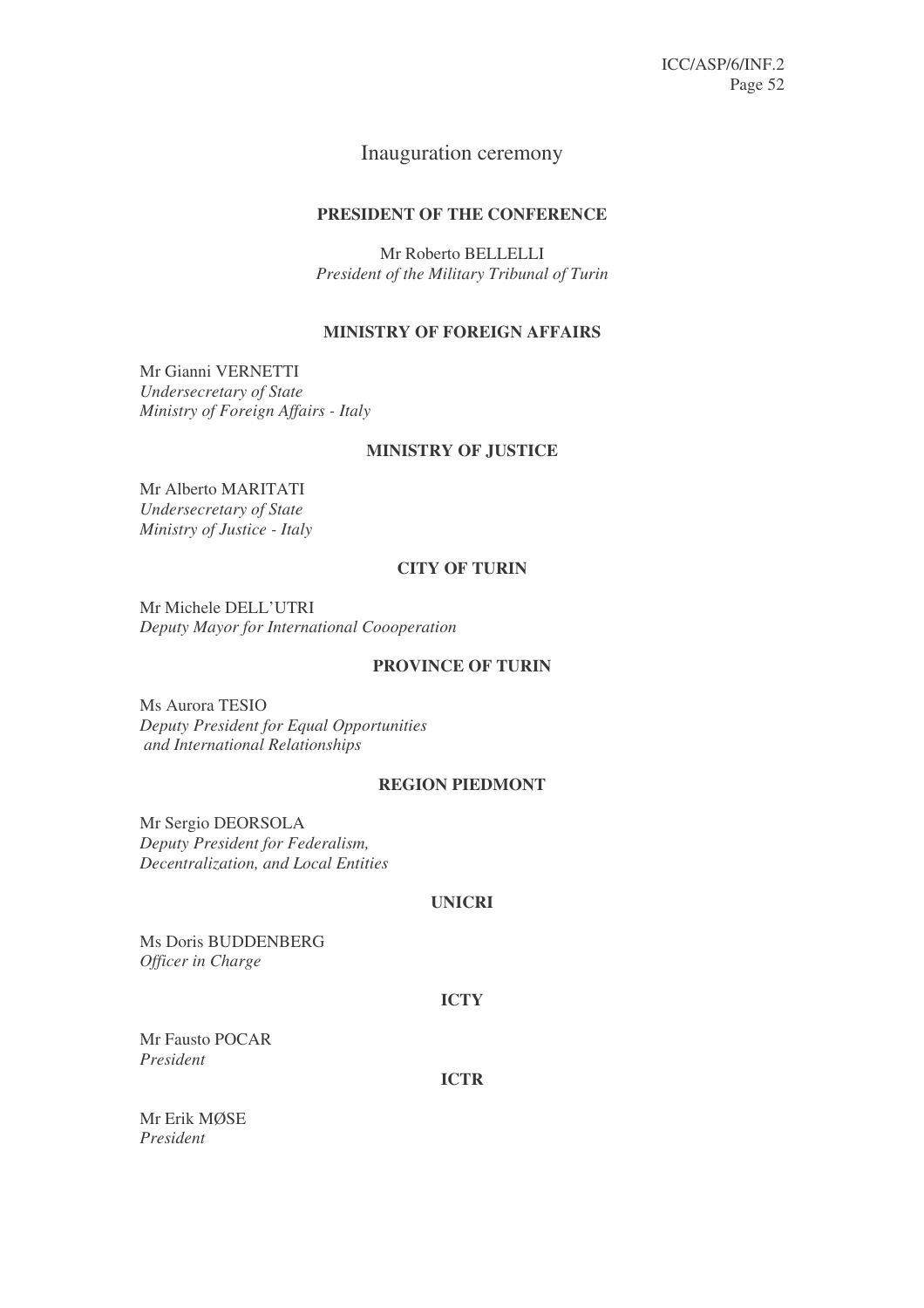**ICC**

Mr Rene BLATTMANN *Vice President*

**ECCC**

Ms Chea LEANG *Cambodian Co-Prosecutor*

**SCSL**

Ms Amelie ZINZIUS *Senior Legal Officer, Appeals Chamber*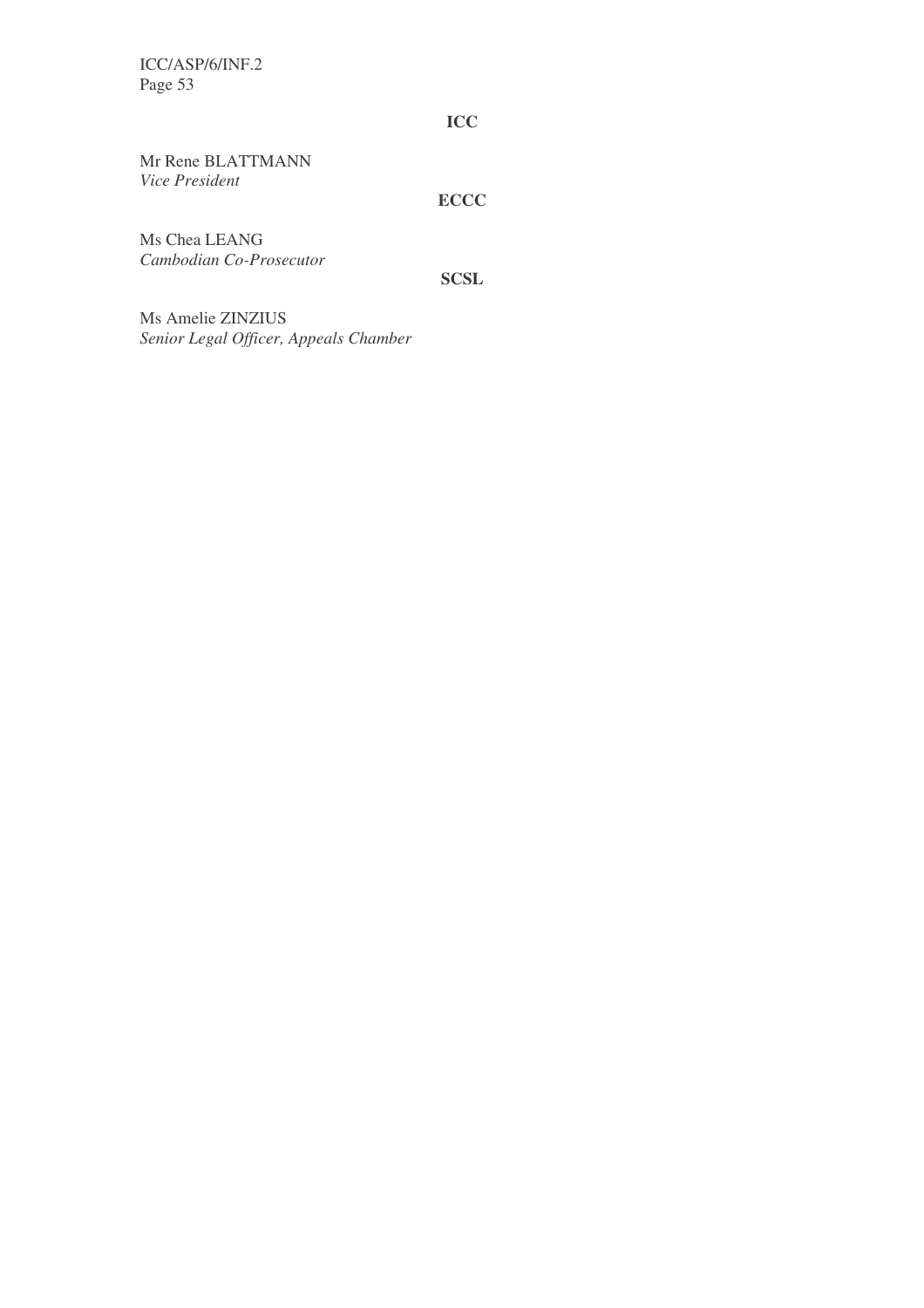# **List of States / Liste des États / Lista degli Stati**

#### **ALBANIA**

Ms Enkeledi HAJRO *Director General of the Department of the Directorate of Legal Matters Ministry of Justice*

Mr Alben BRACE *Director of the Department of International Judicial Cooperation Ministry of Justice*

Ms Odeta FENGJILLI *Expert, International Judicial Cooperation Department Ministry of Justice*

### **ALGERIA**

Mr Belala ABDELDJALIL *Directeur des Affaires Juridiques Ministère des Affaires Étrangères*

Mr El Hadj LAMINE *First Secretary, Legal Affairs Permanent Mission to the United Nations*

#### **ANGOLA**

Mr Victor SIMĂO *Judge of the Supreme Court*

Ms Avelino Luis CABUCO *Ministry of External Relations*

# **ARGENTINA**

Mr Martin MAINERO *Diplomat, Office of the Legal Adviser Ministry of Foreign Affairs*

#### **BANGLADESH**

Mr T.I.M. Nurun Nabi CHOWDHURY *Solicitor, Joint Secretary, Judge Ministry of Law, Justice and Parliamentary Affairs*

### **BELGIUM**

Ms Valerie DELCROIX *Attaché Federal Public Service Foreign Affairs* Ms Huguette THOMAS *Attached to the Sector of International Judicial Cooperation Federal Public Service Foreign Affairs*

#### **BULGARIA**

Ms Krassimira BESHKOVA *Head of Department, International law Directorate Ministry of Foreign Affairs*

Ms Galina TONEVA-DACHEVA *Judge Court of Appeal in Sofia*

### **BURKINA FASO**

Mr Moussa DIALLO *Lieutenant - Colonel Ministère de la Défense*

#### **BURUNDI**

Mr Stanislas NIMPAGARITSE *Attorney Major of Bujumbura Ministry of Justice*

Ms Marie Louise NDENZAKO *Secretarie Permanent Commission Nationale des Terres et Autres Biens*

#### **BHUTAN**

Mr Pema WANSCHUK *Judge Royal Court of Justice*

#### **CAMEROON**

Mr Gabriel Charly NTONGA *Chief of Service of Decentralised Cooperation, United Nations Department Ministry of External Relations*

#### **CANADA**

Mr Scott R. BEAZLEY *Counsel, Crimes against Humanity and War Crime Section Department of Justice*

### **CHAD**

Mr Mahamat Ali BILAL *Chef de Division á la Direction des Affaires Juridiques Ministère des Relations Extérieures*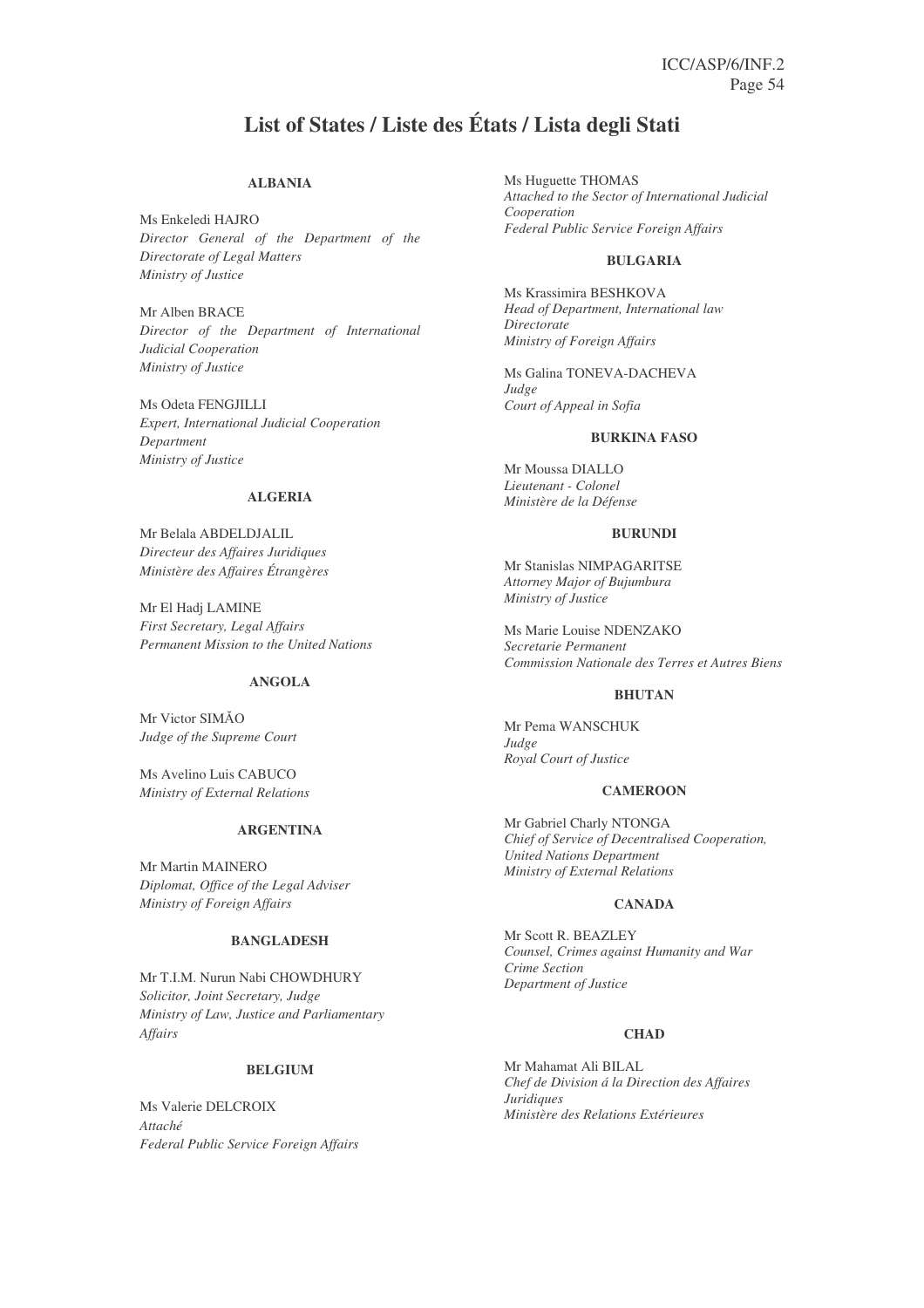### **CHILE**

Ms Hernan QUEZADA *Lawyer Ministry of Foreign Affairs*

### **CHINA**

Ms Xiaomei GUO *Director of the Treaty and Law Department Ministry of Foreign Affairs*

### **COMOROS**

Mr Y. Mondoha ASSOUMANI *Député de l'Assemblée dell'Union des Comores Comoros Town*

#### **CONGO**

Mr Lazare MAKAYAT *Counsellor Permanent Mission to the United Nations*

## **COSTA RICA**

Mr Jorge BALLESTERO *Minister Counsellor Permanent Mission to the United Nations*

### **CROATIA**

Mr Josip CULE *Deputy Attorney General Office of the State Attorney General*

Mr Neven PELICARIĆ *Ambassador, Political Director Ministry of Foreign Affairs and European Integration*

Mr Frane KRNIĆ *Ambassador Embassy, The Hague*

Ms Amalija ŠEPAROVIĆ *Legal Officer Ministry of Justice*

#### **CZECH REPUBLIC**

Mr Milan DUFEK *Head of Unit for International Public Law Ministry of Foreign Affairs*

# **DEMOCRATIC REPUBLIC OF THE CONGO**

Mr Ngay MUKONGO ZÉNON *Legal Adviser Permanent Mission to the United Nations*

Ms Fidelie KASANJI KALALA *Juriste Ministère des Affaires Etrangères et de la Coopération*

## **DJIBOUTI**

Mr Maki Omar ABDOULKADER *Procureur de la République Ministère de la Justice*

#### **ECUADOR**

Ms Veronica GOMEZ *Second Secretary Permanent Mission to the United Nations*

#### **EGYPT**

Mr Youssry KHALIC *First Secretary Assistant, Cabinet for Legal Affairs Ministry of Foreign Affairs*

Mr Mohamed EL SHINAWY *Second Secretary Ministry of Foreign Affairs*

Mr Ismail Ahmed Zaky RASEKH *Chief Prosecutor at the Technical Bureau, Prosecutor General Ministry of Justice*

#### **EL SALVADOR**

Ms Pilar ESCOBAR *Director of International Legal Studies, Legal Department Ministry of Foreign Affairs*

#### **ERITREA**

Mr Fessahazion PIETROS *Director General, Department of Europe Ministry of Foreign Affairs*

#### **ESTONIA**

Ms Heili SEPP *Chief Prosecutor of Estonia Southern District Prosecutors Office*

#### **ETHIOPIA**

Mr Reta ALEMU NEGA *Director of the International Law Department Ministry of Foreign Affairs*

#### **FINLAND**

Mr Tapio PUURUNEN *Legislative Counsellor Ministry of Foreign Affairs*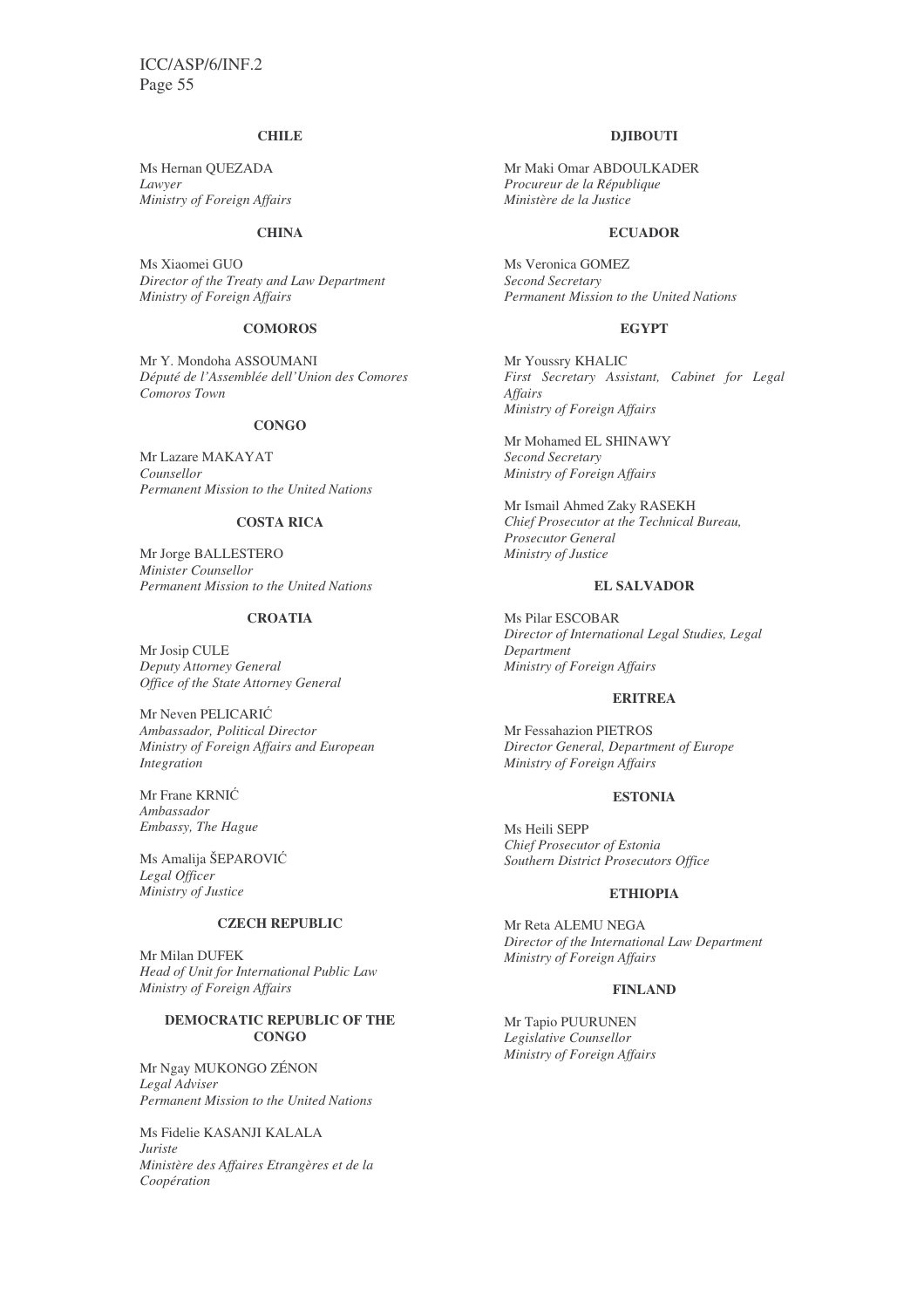# **FRANCE**

Mr Didier GONZALEZ *Chargé de Mission à la Direction des Nations Unies Ministère des Affaires Étrangères*

Ms Patrizianna SPARACINO-THIELLAY *Chargée de Mission auprès du Directeur des Affaires Juridiques Ministère des Affaires Étrangères*

Ms Céline RENAUT *Conseillère Juridique Ministère de la Defence*

Mr Francis STOLIAROFF *Judge Ministère de la Justice*

#### **GABON**

Mr Sylvestre OVONO ESSONO *Chargé d'Etudes, Direction des Affaires Juridiques Ministère des Affaires Etrangères, de la Coopération et de la Francophonie*

#### **GAMBIA**

Mr Lamin FAATI *First Secretary, Legal Adviser Permanent Mission to the United Nations*

#### **GEORGIA**

Mr Archil GIORGADZE *Head of Human Rights Protection Unit Office of the Prosecutor General of Georgia*

#### **GERMANY**

Ms Susanne WASUM-RAINER *Deputy Director General for Legal Affairs Federal Foreign Office*

Mr Thomas SCHNEIDER *Head of ICC Section Ministry of Foreign Affairs*

Mr Andreas ZIMMER *Deputy Head of Division Ministry of Foreign Affairs*

#### **GREECE**

Ms Martha PAPADOPOULOU *Rapporteur, Legal Department Ministry of Foreign Affairs*

#### **GUATEMALA**

Ms Yoli Gabriela VELÁSQUEZ VILLAGRÁN *Legal Adviser on International Treaties Ministry of Foreign Affairs*

#### **GUINEA**

Mr Cyrille CONDE *Conseiller Juridique Permanent Mission to the United Nations*

#### **GUYANA**

Mr Carl SINGH *Chief Justice Supreme Court*

#### **HAITI**

Mr Jacques Pierre MATILUS *Directeur Adjoint aux Affairs Juridiques Ministry of Foreign Affairs*

# **IRAN (ISLAMIC REPUBLIC OF)**

Mr Gholam Reza MAHDAVI *Director General of International Affairs Judiciary Power of Iran*

## **IRELAND**

Mr Trevor REDMOND *Assistant Legal Adviser, Legal Division Department of Foreign Affairs*

#### **ITALY**

Mr Roberto BELLELLI *President of the Military Tribunal of Turin President of the Conference*

Mr Francesco CRISAFULLI *Counsellor, Legal Adviser Permanent Mission to the Council of Europe*

Mr Giovanni DE VITO *Counsellor, U.N. Coordinator, Political Direction Ministry of Foreign Affairs*

Mr Giuseppe NESI *Legal Adviser Permanent Mission to United Nations*

#### **JAMAICA**

Ms Michelle WALKER *Legal Adviser Ministry of Foreign Affairs and Foreign Trade*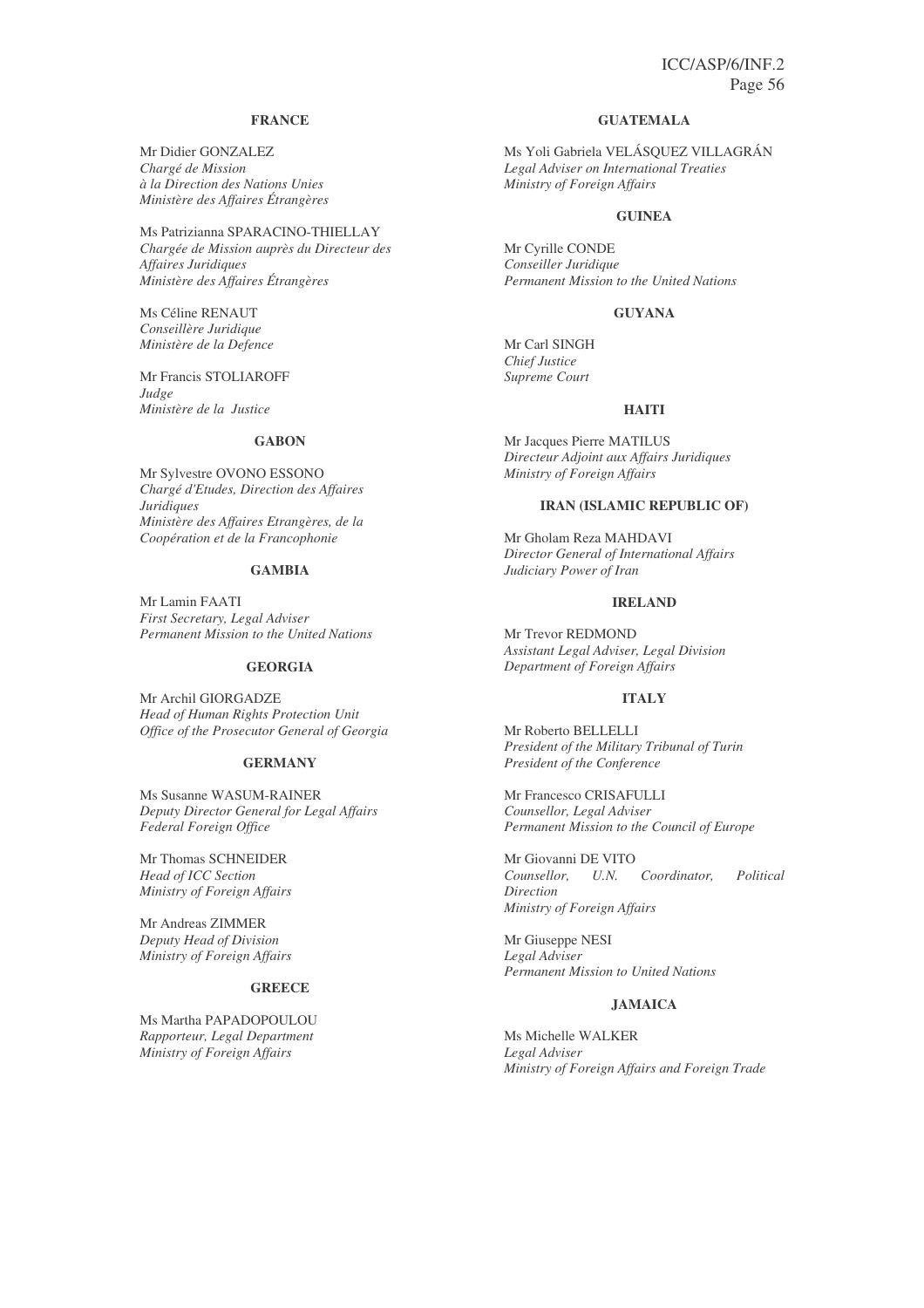#### **JAPAN**

Mr Motoo NOGUCHI *Senior Attorney, International Judge of UN Assistance to the Khmer Rouge Trials Ministry of Foreign Affairs*

#### **JORDAN**

Mr Hani KANAN *Judge Ministry of Justice*

#### **KENYA**

Ms Karen MOSOTI *Legal Adviser Permanent Mission to the United Nations*

#### **KUWAIT**

Mr Hani JABALLAH *Legal Researcher, Department of International Relations Ministry of Justice*

# **LAO PEOPLE'S DEMOCRATIC REPUBLIC**

Mr Ket KIETTSAK *Vice Minister Ministry of Justice*

Mr Phayvy SYBOUALYPHA *Deputy, Director General of Justice Department Ministry of Justice*

#### **LATVIA**

Ms Egita SKIBELE *Director of Department of European and International Law Ministry of Justice*

Ms Baiba BERZINA *Senior Desk Officer of the International Law Division of the Legal Department Ministry of Foreign Affairs*

# **LESOTHO**

Mr Kautu Michael MOELETSI *Counsellor, Legal Affairs Permanent Mission to the United Nations*

# **LIECHTENSTEIN**

Mr Christian WENAWESER *Ambassador, Permanent Representative Permanent Mission to the United Nations*

Mr Stefan BARRIGA *Counsellor Permanent Mission to the United Nations*

#### **LITHUANIA**

Mr Tomas BLIZNIKAS *Head of International Treaties Division Ministry of Foreign Affairs*

#### **MADAGASCAR**

Mr Mahandrisoa Edmond RANDRIANIRINA *Procureur Général prés la Cour d'Appel Ministère de la Justice*

#### **MALAWI**

Mr Ernest M. MAKANA *Chief Legal Officer Ministry of Foreign Affairs and International Cooperation*

Mr Steven KAYUNI *Senior State Advocate Ministry of Justice*

Mr Mathews CHIDZONDE *Senior State Advocate Ministry of Justice*

### **MEXICO**

Mr Victor URIBE *Deputy Legal Adviser Ministry of Foreign Affairs*

Mr Rogelio RODRIGUEZ *Military Judge Ministry of National Defence*

#### **MONGOLIA**

Mr Altangerel BULGAA *General Director for Law and Treaty Department Ministry of Foreign Affairs*

#### **MONTENEGRO**

Ms Vesna MEDENICA *Chief State Prosecutor*

Mr Pavle RADONJIĆ *Head of Cabinet of the Supreme Court*

Ms Sonja BOŠKOVIĆ *Deputy of the Chief State Prosecutor*

Ms Mirjana BOBIČIĆ *Assistant of the Chief State Prosecutor*

Mr Ivan DULOVIĆ *Security of the Chief State Prosecutor Ministry of Interior*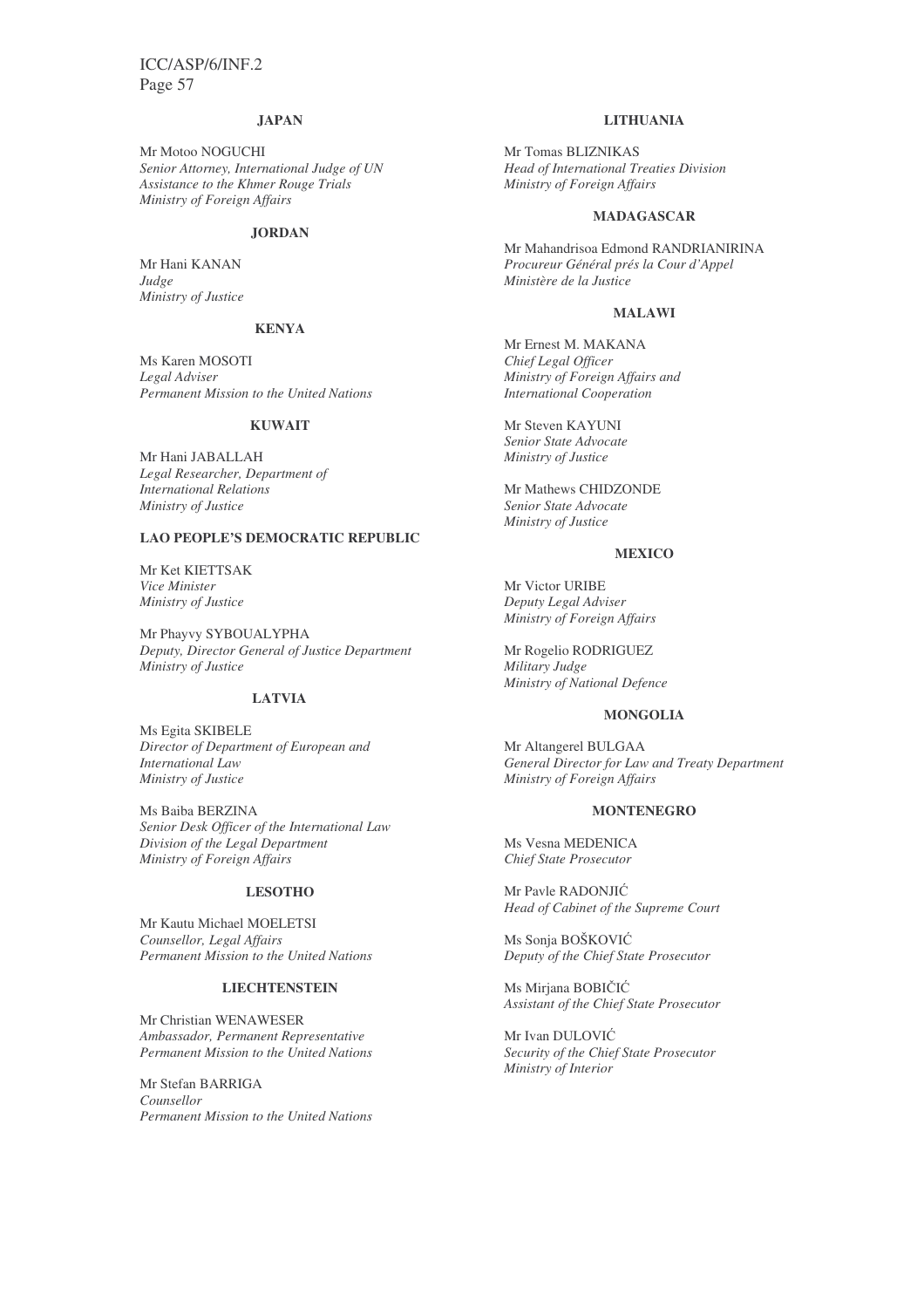#### **MOZAMBIQUE**

Mr Hélio NHANTUMBO *Chief of Justice and Prevention Crime Department, Legal and Consular Affairs Division Ministry of Foreign Affairs and Cooperation*

Ms Isabel RUPIA *Deputy General Attorney Ministry of Foreign Affairs and Cooperation*

Ms Maria RUPIA *Assistant Attorney General Ministry of Foreign Affairs and Cooperation*

Mr Alberto CAUIO *President Mozambique Bar Association*

### **NAMIBIA**

Mr Jens Peter PROTHMANN *Counsellor, Legal Affairs Permanent Mission to the United Nations*

#### **NEPAL**

Mr Bhesh Raj SHARMA *Joint Secretary Ministry of Law, Justice and Parliamentary Affairs*

#### **NETHERLANDS**

Ms Olivia SWAAK-GOLDMAN *Senior Legal Counsel, International Law Department Ministry of Foreign Affairs*

Mr Rob van BOKHOVEN *Legal Adviser Ministry of Justice*

Ms Chantal JOUBERT *Policy Adviser Ministry of Justice*

#### **NIGER**

Mr Salissou OUSMANE *Président du Tribunal Militaire Cour d'appel de Niamey*

#### **NORWAY**

Mr Rolf Einar FIFE *Ambassador, Director General of the Department for Legal Affairs Ministry of Foreign Affairs*

#### **OMAN**

Mr Khamis ALKHALILI *Assistant Attorney General*

Mr Mahmood ALBURASHDI *Head of Technical Office, Assistant Legal Adviser Ministry of Legal Affairs*

#### **PAKISTAN**

Mr Shair Bahadur KHAN *Legal Adviser Ministry of Foreign Affairs*

#### **PERU**

Ms Yella ZANELLI *First Secretary, Legal Adviser Permanent Mission to the United Nations*

#### **PHILIPPINES**

Ms Emma SARNE *Second Secretary Permanent Mission to the United Nations*

#### **POLAND**

Ms Agnieszka DABROWIECKA *Prosecutor, Head of International Cooperation Division Ministry of Justice*

Ms Polonska MALGORZATA *Legal Expert, Legal and Treaty Department Ministry of Foreign Affairs*

#### **PORTUGAL**

Ms Patrícia GALVÃO TELES *Consultant, Department of Legal Affairs Ministry of Foreign Affairs*

#### **QATAR**

Mr Mutlaq ALQAHTANI *Minister Plenipotentiary Permanent Mission to the United Nations*

Mr Khalid Fahd AL\_HAIRI *Second Secretary Ministry of Foreign Affairs*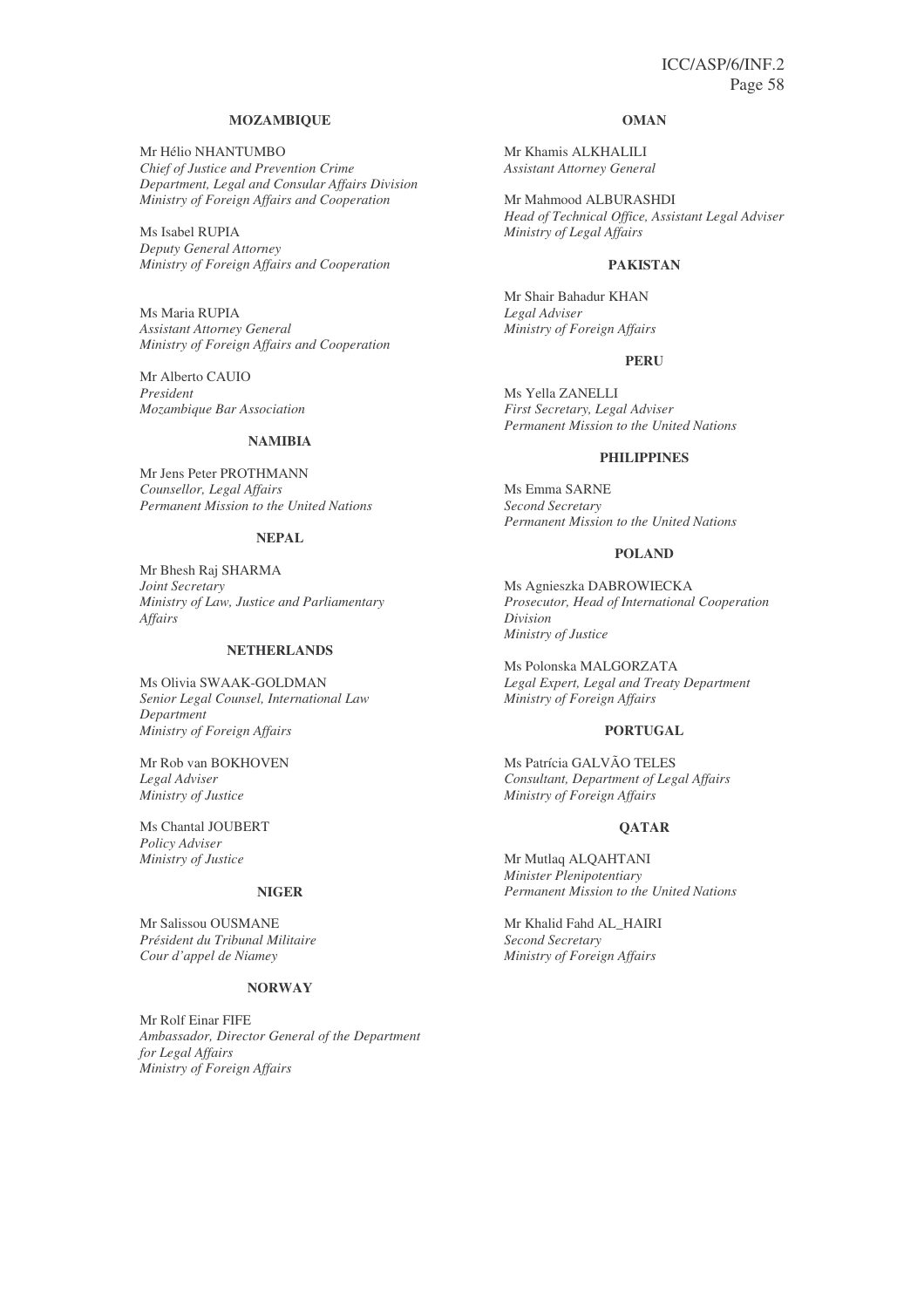#### **ROMANIA**

Ms Angela Eugenia NICOLAE *Chief Prosecutor, International Cooperation Section General Prosecutors Office*

Mr Nicolaz Drago¢ PLOE£TEANU *Legal Adviser Ministry of the Administration and Interior*

Ms Mariana ZAINEA *Head of Division, Division for International Public Law and International Judicial Cooperation in Criminal Matters Department for International Public Law and Treaties Ministry of Justice*

Ms Daniela Eugenia BADICA *Chief Prosecutor, Office for Mutual Legal Assistance in Criminal Matters Prosecutor's Office attached to the High Court of Cassation and Justice Public Ministry*

Ms Alina-Maria OROSAN *Third Secretary Ministry of Foreign Affairs*

Mr Felix ZAHARIA *Attaché Ministry of Foreign Affairs*

#### **RUSSIAN FEDERATION**

Mr Vladimir TARABRIN *Deputy Director, Legal Department Ministry of Foreign Affairs*

Mr Gennady V. KUZMIN *Legal Counsellor Permanent Mission to the United Nations*

### **SAINT LUCIA**

Ms Floreta NICHOLAS *Chief Magistrate District Court*

Ms Victoria CHARLES *Director of Public Prosecutions Ministry of Justice*

#### **SAMOA**

Mr Komisi KORIA *Principal State Solicitor Office of the Attorney General*

#### **SENEGAL**

Mr Mandiogou NDIAYE *Magistrat Procureur Général prés la Cour d'Appel de Dakar*

Mr Moustapha NDOUR *Conseiller des Affaires Étrangéres, Direction des Affaires Juridiques et Counsulaires Ministére des Affaires Étrangéres*

#### **SERBIA**

Mr Vojin DIMITRIJEVIĆ *Chairman, Legal Counsel of the President of the Republic*

Mr Jovica ČEKIĆ *Head of Office for Cooperation with International Legal Institutions Ministry of Foreign Affairs*

Mr Saša OBRADOVIC *Co-agent of Serbia before the International Criminal Court Embassy, the Hague*

Ms Jasmina PETROVIĆ *Diplomat, International Legal Department Ministry of Foreign Affairs*

#### **SIERRA LEONE**

Mr Allieu KANU *Ambassador, Deputy Permanent Representative Permanent Mission to the United Nations*

#### **SINGAPORE**

Mr David KHOO Kim Leng *Deputy Public Prosecutor Attorney-General's Chambers*

# **SLOVAKIA**

Mr Milan KOLLAR *Director of the International Legal Department Ministry of Foreign Affairs*

Mr Rastislav ĎUROVE *Legal Advisor Ministry of Justice*

#### **SLOVENIA**

Ms Jasna FURLANIC *First Secretary, International Law Department Ministry of Foreign Affairs*

Ms Mateja ŠTRUMELJ PIŠKUR *Third Secretary, International Law Department Ministry of Foreign Affairs*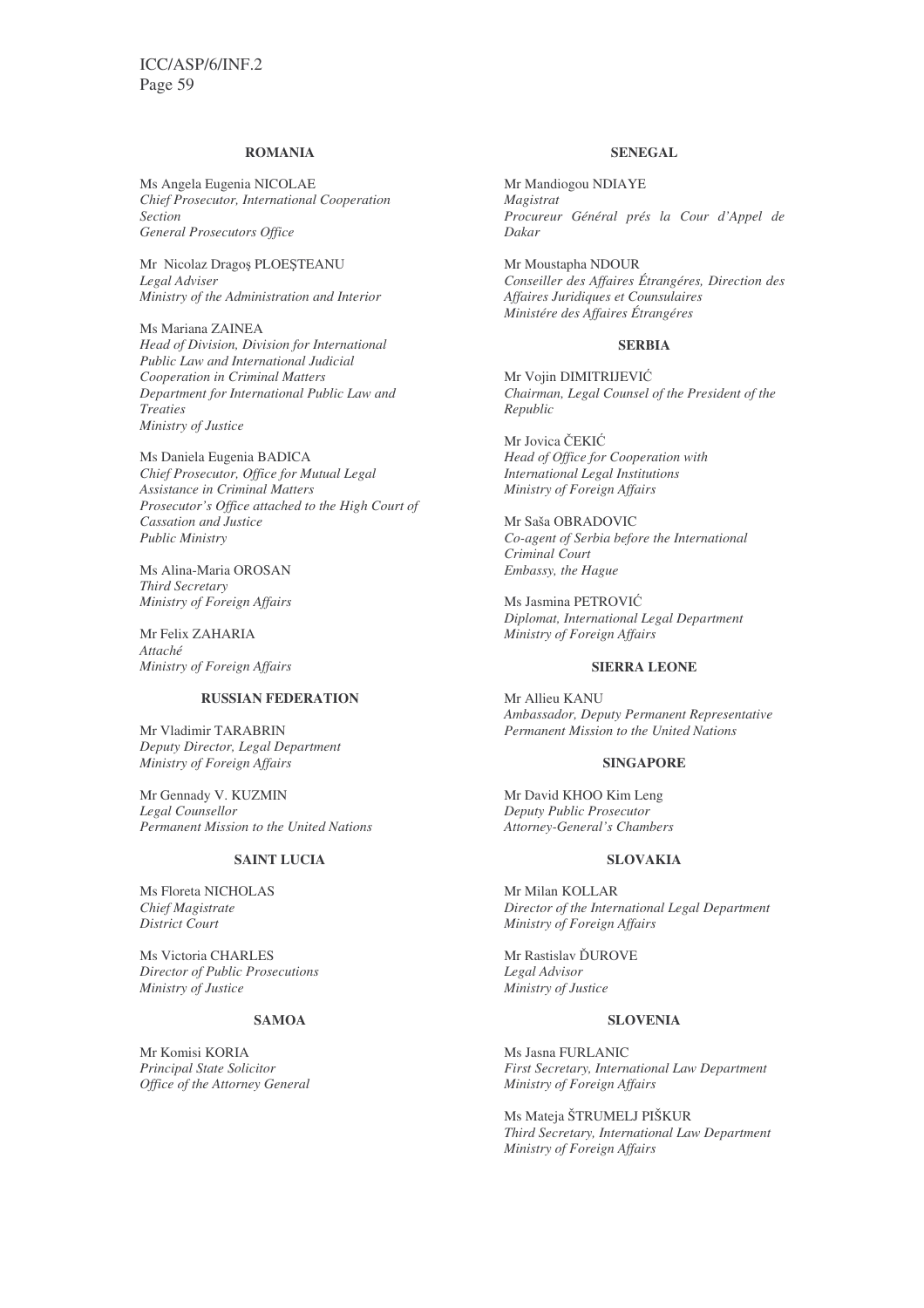### **SOUTH AFRICA**

Mr Sivuyile MAQUNGO *Minister Counsellor Permanent Mission to the United Nations*

Mr Andre STEMMET *Senior Sate Law Adviser Department of Foreign Affairs*

### **SWAZILAND**

Mr Sikhumbuzo FAKUDZE *Senior Crown Counsel, Directorate of Public Prosecutions Chambers Ministry of Justice and Constitutional Affairs*

Mr Mashikilisana Moses FAKUDZE *Colonel Ministry of Defence*

#### **SWEDEN**

Ms Eva Mari HÄGGKVIST *Public Prosecutor International Public Prosecution Office, Stockholm*

Mr Pål WRANGE *Principal Legal Adviser Ministry of Foreign Affairs*

#### **SWITZERLAND**

Mr Jürg LINDENMANN *Deputy Legal Adviser Department of Foreign Affairs*

#### **THE FORMER YUGOSLAV REPUBLIC OF MACEDONIA**

Ms Elisabeta GJORGJIEVA *Director of International Law Department Ministry of Foreign Affairs*

Ms Magdalena DIMOVA *Deputy Head of the Directorate of International Law Ministry of Foreign Affairs*

### **TOGO**

Mr Kpatimbi TYR *Attaché de Cabinet Ministère de la Justice*

Mr Moustafa IDRISSOU BIYAO KOLOU *Juriste, Attaché d'Aministration, Ministére de la Justice*

## **TRINIDAD AND TOBAGO**

Mr Eden CHARLES *First Secretary Permanent Mission to the United Nations*

### **UGANDA**

Mr Dunkan Laki MUHUMUZA *First Secretary, Legal Adviser Permanent Mission to the United Nations*

Ms Anne NYAKATO *Lawyer Ministry of Foreign Affairs*

Mr Daniel NSEREKO *Professor University of Köln*

#### **UNITED ARAB EMIRATES**

Mr Ahmed Ali Saleh AL-MAZMI *Legal Adviser Ministry of Defence*

Mr Mohamed Shaei Mohamed AL-HAJERI *Lawyer*

#### **UNITED KINGDOM OF GREAT BRITAIN AND NOTHERN IRELAND**

Mr Chris WHOMERSLEY *Deputy Legal Adviser Foreign and Commonwealth Office*

#### **UNITED REPUBLIC OF TANZANIA**

Ms Naomi MPEMBA *Foreign Service Officer Ministry of Foreign Affairs*

Ms Mary LYIMO *Principal State Attorney Ministry of Justice and Constitutional Affairs*

#### **URUGUAY**

Mr Daniel PAREJA GLASS *Diplomat Ministry of Foreign Affairs*

#### **VENEZUELA (BOLIVARIAN REPUBLIC OF)**

Mr Wilmer MENDEZ *Diplomat, Multilateral Affairs Division Ministry of the Popular Power for Foreign Affairs*

Mr Jose Manuel CASAL VAZQUEZ *Diplomat, Multilateral Affairs Division Ministry of the Popular Power for Foreign Affairs*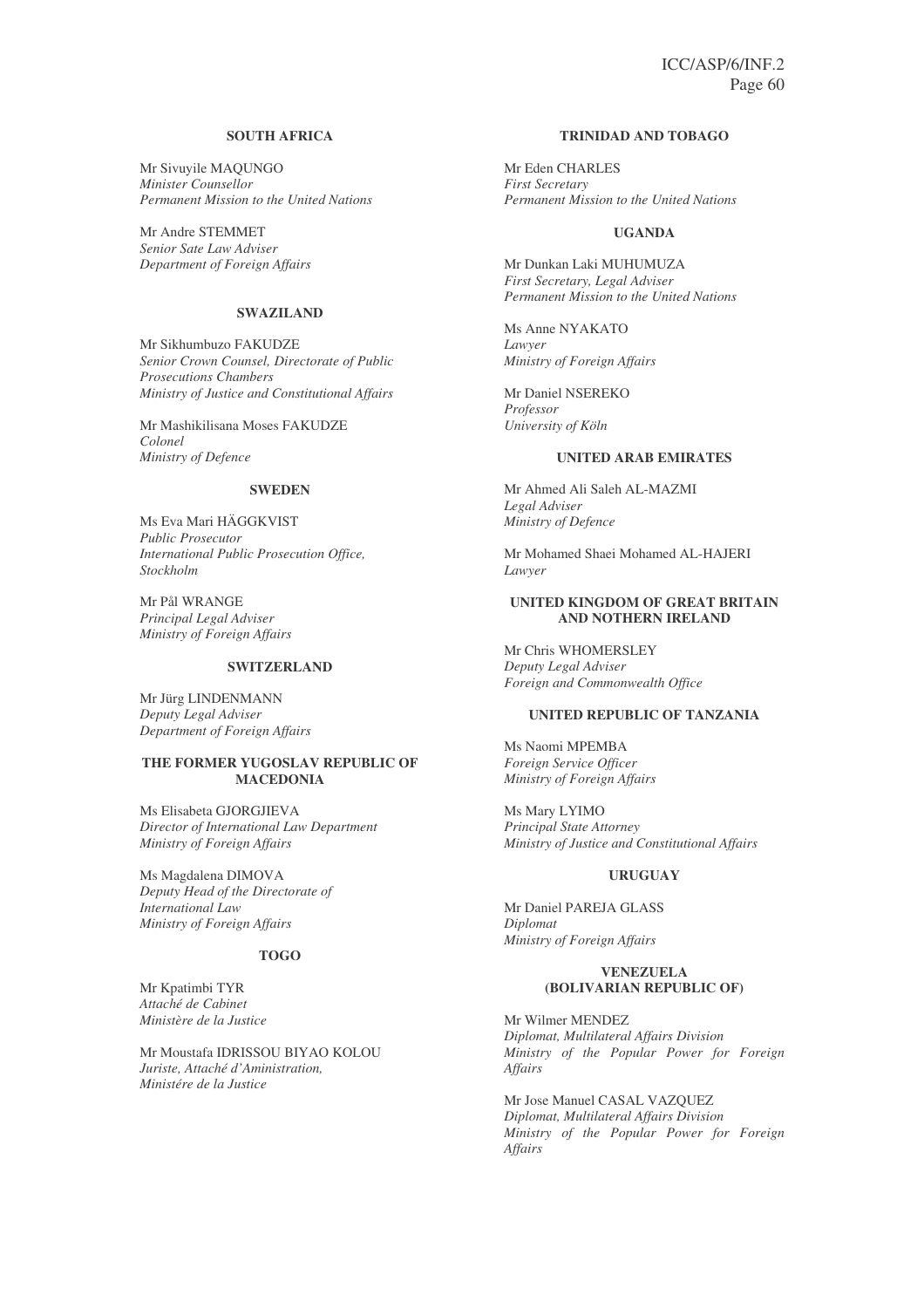# **VIET NAM**

Ms Nguyen THI TUONG VAN *Legal Officer, Department of International Law and Treaties Ministry of Foreign Affairs*

# **ZIMBABWE**

Ms Tapiwa S.D. KASIMA *Principal Law Officer Ministry of Justice, Legal and Parliamentary Affairs*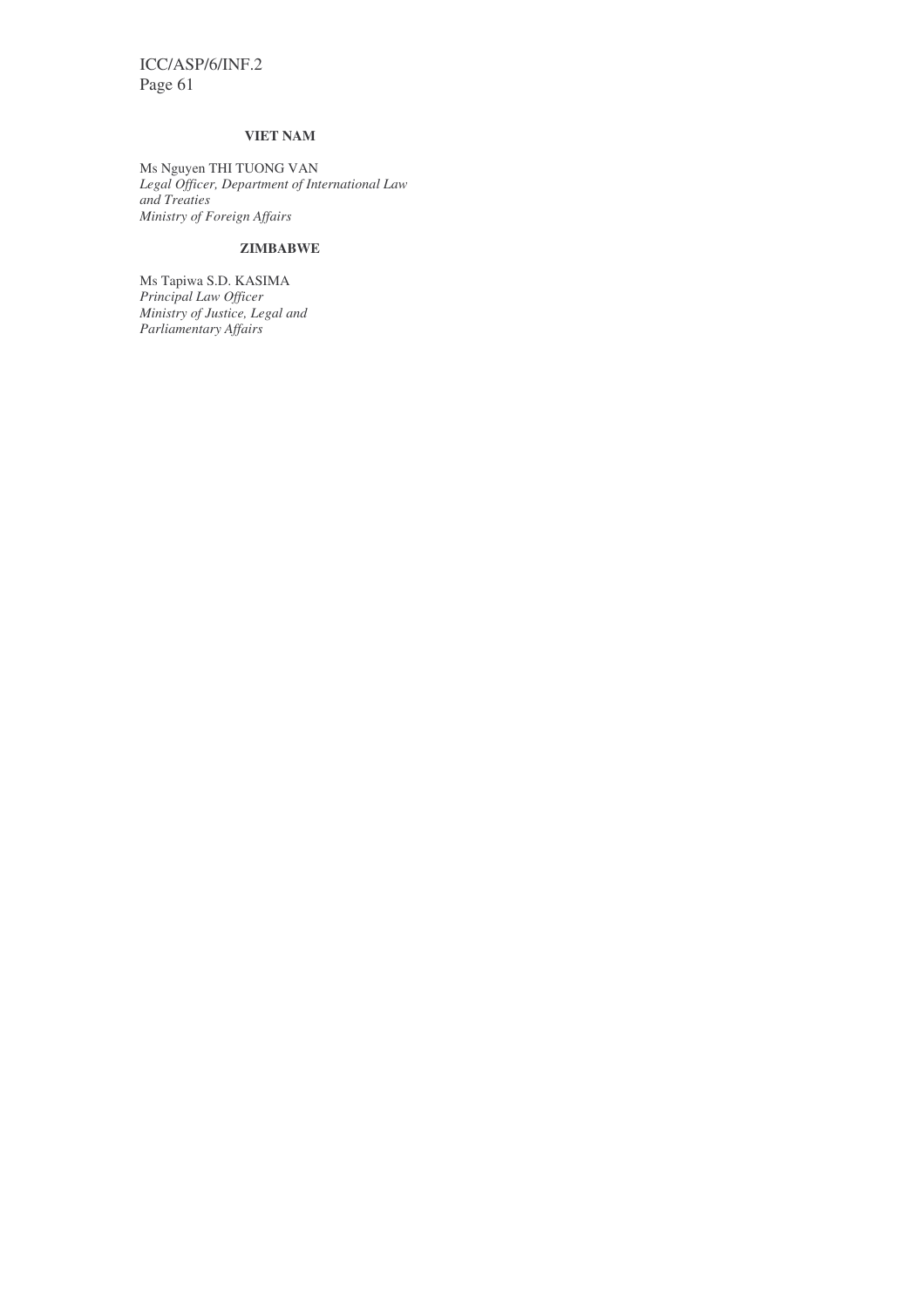# **Intergovernmental organizations /Organisations intergouvernementales/Organizzazioni intergovernative**

#### **EUROPOL**

Mr Alfredo NUNZI *Secretary of the Management Board*

#### **EXTRAORDINARY CHAMBERS IN THE COURT OF CAMBODIA**

Ms Chea LEANG *Cambodian Co-Prosecutor*

Mr William SMITH *Deputy International Co-Prosecutor*

Mr Sophy KONG *Interpreter*

#### **INTERNATIONAL CRIMINAL COURT**

Mr Rene BLATTMANN *Vice President, Judge*

Ms Fatou BENSOUDA *Deputy Prosecutor for Prosecutions*

Ms Maria WARREN *Chef de Cabinet, Office of the Prosecutor*

Mr Bruno CATHALA *Registrar*

Mr Didier PREIRA *Head of the Division of Victims and Counsel*

Ms Alice ZAGO *Legal Officer, Office of the Prosecutor*

Ms Martina FUCHS *Associate Legal Officer, Immediate Office of the Prosecutor*

Mr Renan VILLACIS *Director of the Secretariat of the Assembly of States Parties*

#### **INTERNATIONAL CRIMINAL TRIBUNAL FOR THE FORMER YUGOSLAVIA**

Mr Fausto POCAR *President, Judge*

Mr Carmel AGIUS *Presiding Judge*

Ms Carla DEL PONTE *Chief Prosecutor*

Mr David TOLBERT *Deputy Prosecutor*

Mr Hans HOLTHUIS *Registrar*

Ms Antoniette ISSA *Appeals Counsel, Office of the Prosecutor*

Ms Susanne MALMSTROM *Legal Officer, Trial Chamber II*

Mr Don TAYLOR *Associate Legal Officer, Trail Chamber II*

Ms Nadia LONG *Special Assistant to the Registrar*

Mr Guido ACQUAVIVA *Legal Officer, Appeals Chamber*

#### **INTERNATIONAL CRIMINAL TRIBUNAL FOR RWANDA**

Mr Erik MØSE *President, Judge*

Mr Hassan Bubacar JALLOW *Chief Prosecutor*

Mr Adama DIENG *Registrar*

Ms Silvana ARBIA *Senior Trial Attorney, Office of the Prosecutor*

Mr Alfred KWENDE *Investigation Division*

Mr Jean-Pele FOMETE Office of the Registrar

#### **LEAGUE OF ARAB STATES**

Mr Sayed Anwar ABOU – ALI *Ambassador, Legal Advisor to the Secretary General*

#### **SPECIAL COURT FOR SIERRA LEONE**

Mr Stephen RAPP *Chief Prosecutor*

Ms Amelie ZINZIUS *Senior Legal Officer, Appeals Chamber*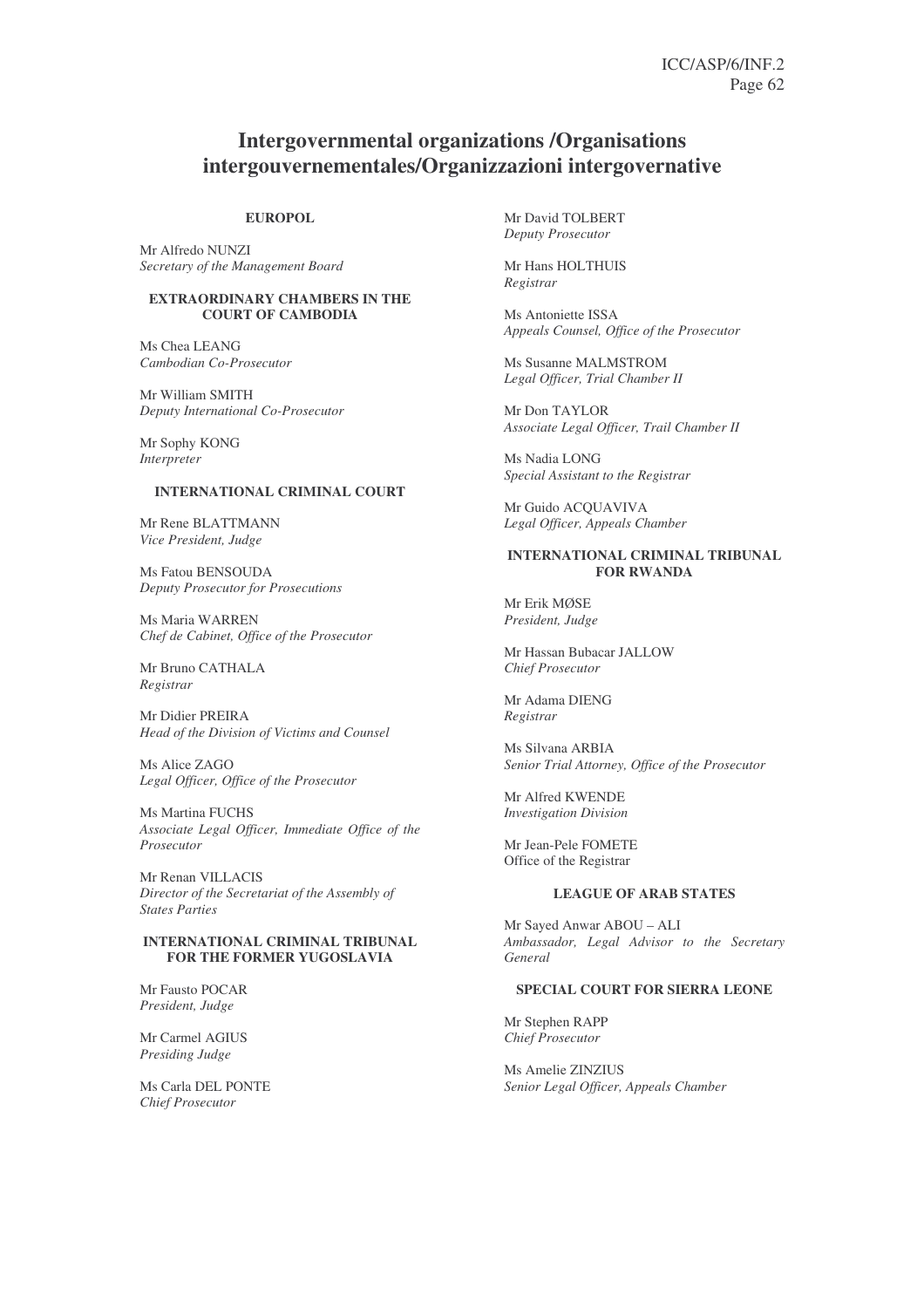#### **UNITED NATIONS**

Mr Larry JOHNSON *Assistant Secretary General UN Office of Legal Affairs*

#### **UNITED NATIONS INTERREGIONAL CRIME AND JUSTICE RESEARCH INSTITUTE (UNICRI)**

Ms Doris BUDDENBERG *Officer in Charge*

Ms Andrea Rachele FIORE *Justice Reform Consultant*

Ms Vittoria LUDA DI CORTEMIGLIA *UN Associate Expert*

Ms Giuseppina MADDALUNO *UN Associate Export*

Mr Massimiliano MONTANARI Programme Officer

### **UNITED NATIONS MISSION IN KOSOVO (UNMIK)**

Ms Deborah WILKINSON *Deputy Chief Prosecutor*

#### **WAR CRIMES CHAMBER OF SARAJEVO IN THE STATE COURT OF BOSNIA AND HERZEGOVINA**

Mr Chris ENGELS *Director of the Criminal Defence Section, Registry*

Mr Toby CADMAN *Counsel to the Chief Prosecutor*

Ms Melika BUSATLIC *Legal Officer*

Mr Tarik ABDULHAK *Senior Adviser to the Registrar*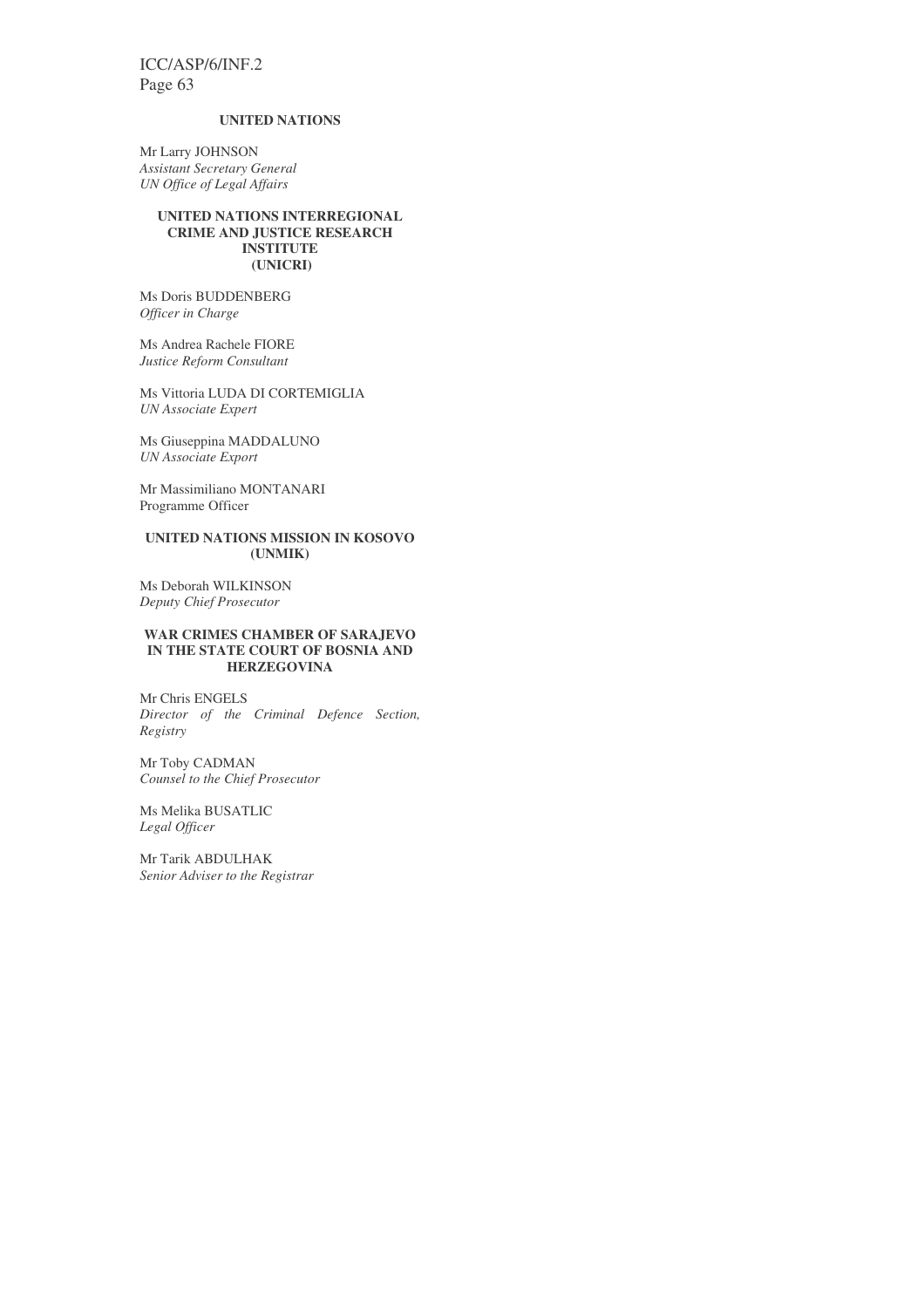# **Civil Society / Société Civile / Società Civil**

# **Lawyers / Avocats / Avvocati**

Ms Maria Luigi BELTRAME *Lawyer Italy*

Mr Lubna A. HAMMAD *Human Rights Lawyer Palestina*

Mr Robert MANSON *Solicitor Wales*

Mr Davide MOSSO *Criminal Lawyer Italy*

Mr Giovanni Nicola NESE *Lawyer Italy*

Mr Marcello NESE *Lawyer Italy*

Ms Silvia PETROSEL *Lawyer, Expert of international criminal justice Romania*

Ms Ivana ROAGNA *Attorney, Master in Peacekeeping Management University of Turin Italy*

Mr Vittorio Maria ROSSINI *Lawyer Italy*

Mr Antonio SERPICO *Attorney, Naples Italy*

Mr Massimo SCISCIOT *Lawyer Italy*

Ms Silvia SPIGA PICCATTI *Attorney, Turin Italy*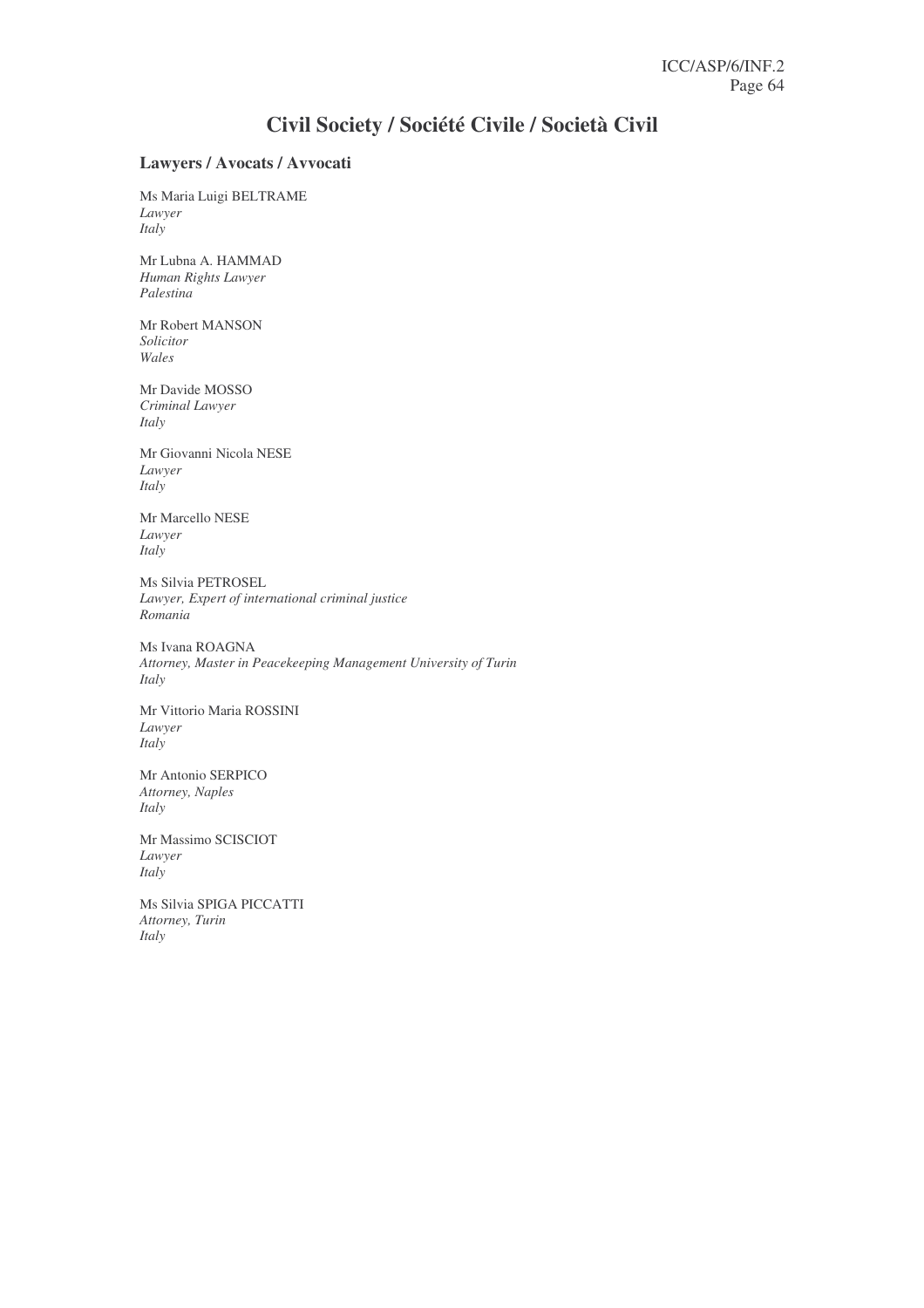# **Non-governmental organizations / Organizations non gouvernementales / Organizzazioni non governative**

### **AFRICAN DEVELOPMENT AND PEACE INITIATIVE**

Mr Lawrence Dulu ADRAWA *Uganda*

#### **ASSOCIACION PRO DERECHOS HUMANOS (APRODEH)**

Mr Francisco SOBERON GARRIDO *Director Peru*

### **COALITION FOR THE INTERNATIONAL CRIMINAL COURT (CICC)**

Ms Luisa MASCIA *Europe Coordinator Belgium*

Mr Willian PACE *Convenor Unites States of America*

Mr Noah WEISBORD *CICC Delegate, Harvard Law School SJD Candidate Harvard Law School*

#### **FÉDÉRATION INTERNATIONALE DES LIGUES DES DROITS DE L'HOMME (FIDH)**

Ms Mariana PENA *Liaison Officer to the International Criminal Court Netherlands*

# **FOUNDATION FOR HUMAN RIGHTS INITIATIVE**

Ms Juliette NAKYANZI *Advocate Uganda*

### **HUMAN RIGHTS NETWORK - UGANDA**

Mr Mohammed NDIFUNA *National Coordinator Uganda*

#### **INTERNATIONAL CRIMINAL BAR**

Mr Fabio Maria GALIANI *Lawyer Italy*

### **INTERNATIONAL COMMITTEE OF THE RED CROSS (ICRC)**

Ms Anne Marie LA ROSA *Legal Adviser, Advisory Service on International Humanitarian Law Swizerland*

Mr Pouria ASKARY *Legal Adviser, ICRC Delegation Iran*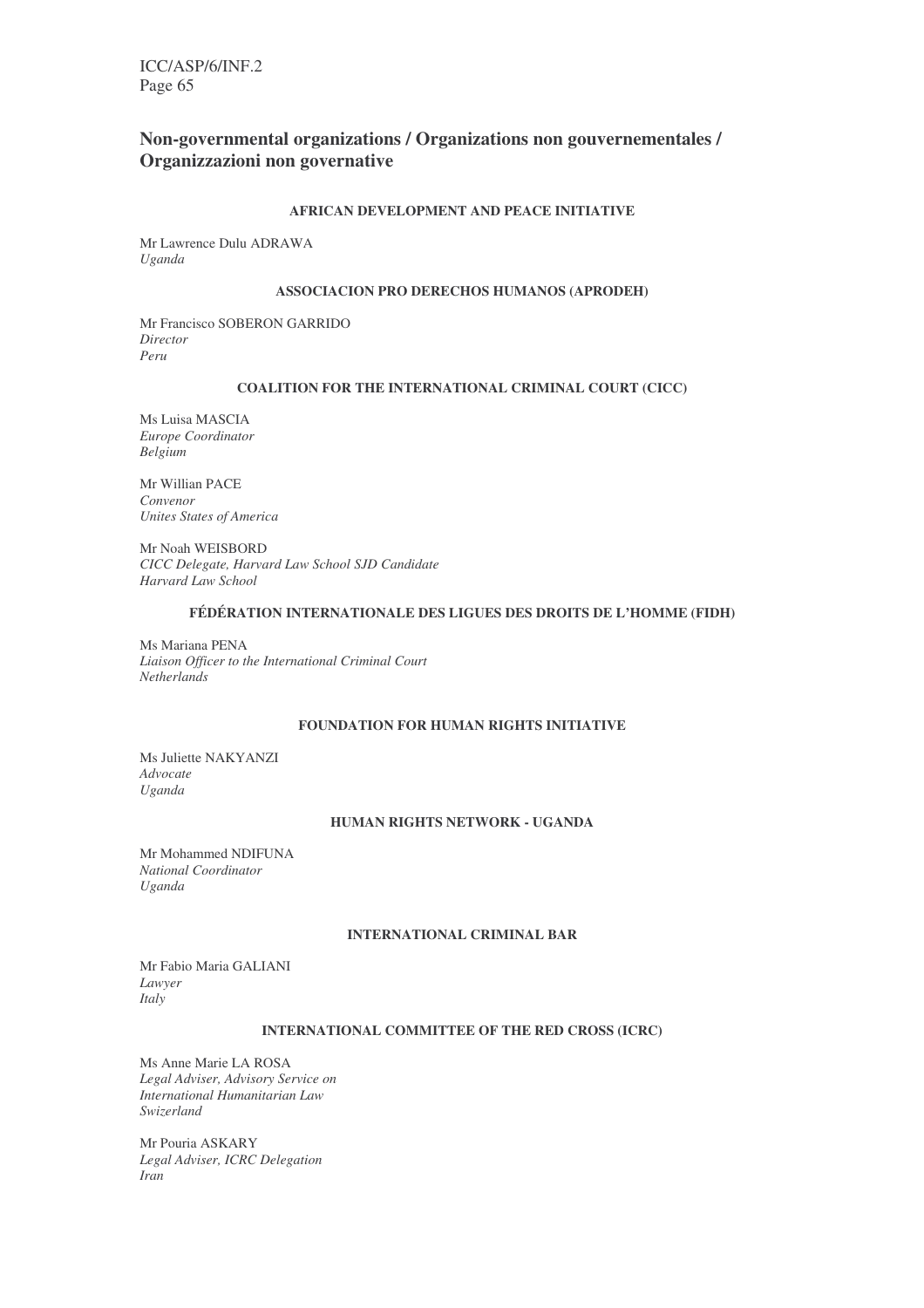### **IRANIAN COALITION FOR THE ICC**

Mr Mohammad SALIMI *Legal Adviser & Coordinator Iran*

# **ITALIAN RED CROSS (CRI)**

Ms Gabriella BARERA *Legal Adviser of the Armed Forces*

Mr Antonino CALVANO *Consigliere Nazionale*

Mr Carlo MATERAZZO *National Commission IHL*

Mr Claudio Maria POLIDORI *National Commission IHL*

#### **NO PEACE WITHOUT JUSTICE**

Mr Niccolò FIGÁ-TALAMANCA

Ms Alison SMITH *Coordinator International Justice Program*

# **PLANETHOOD FOUNDATION**

Mr Donald FERENCZ *Director Unites States of America*

### **UNION INTERNATIONALE DES ADVOCATS**

Ms Jutta BERTRAM-NOTHNAGEL *Deputy Secretary General for Relations with International Organizations*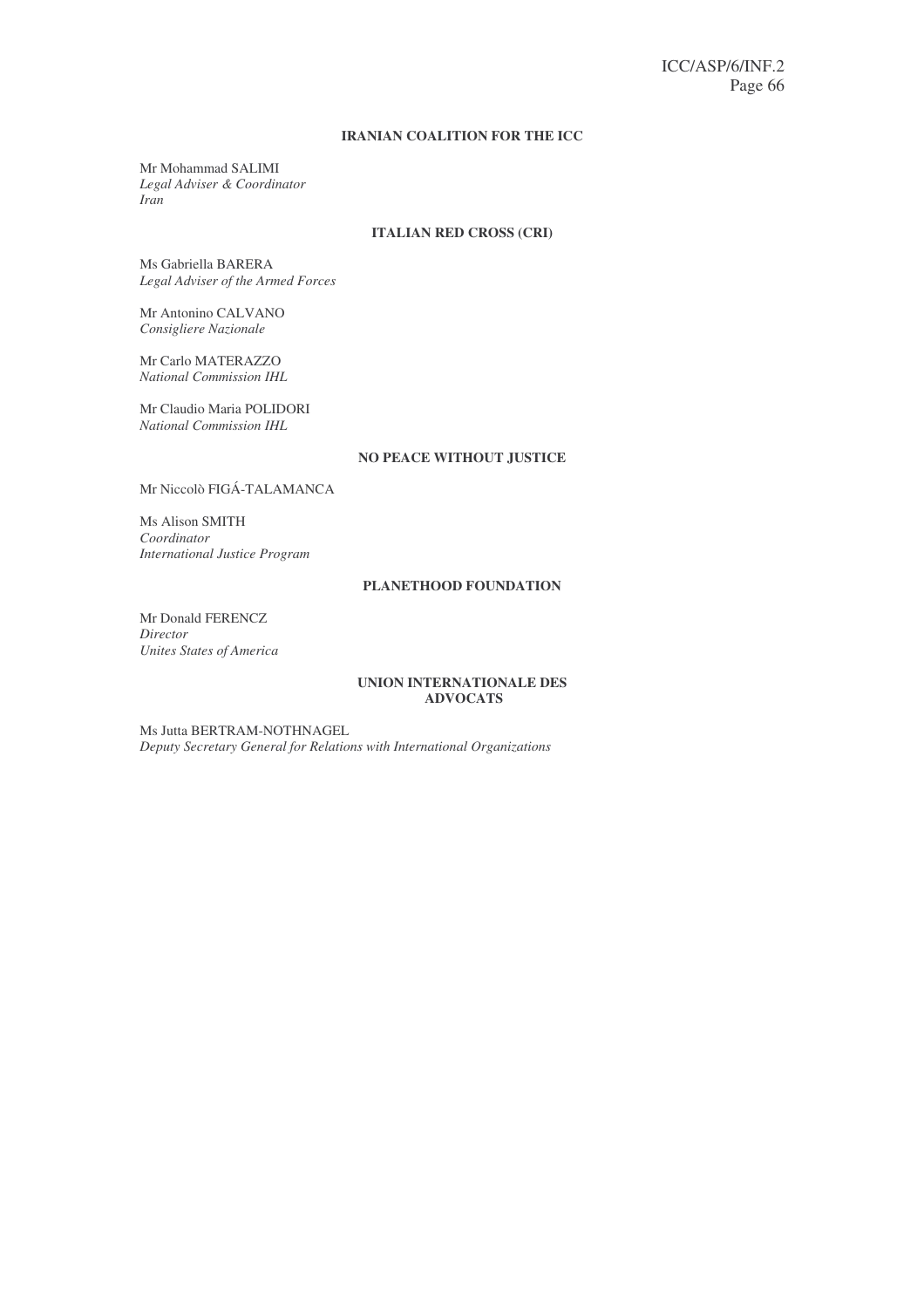# **Research Institutes / Instituts de Recherche / Istituti di Ricerca**

# **AL-QUDS UNIVERSITY HUMAN RIGHTS**

Ms Lubna ABU HAMMAD *Lawyer Jordan*

# **ARAB ENCYCLOPEDIA**

Mr Muhammad Aziz SHUKRI *Director Syria*

#### **CENTER FOR INTERNATIONAL HUMAN RIGHTS, NORTHWESTERN UNIVERSITY SCHOOL OF LAW**

Mr David SCHEFFER *Director United States of America*

### **LIECHTENSTEIN INSTITUTE ON SELF-DETERMINATION, PRINCETON UNIVERSITY**

Mr Wolfgang DANSPECKGRUBER *Director United States*

# **WAR CRIMES RESEARCH OFFICE, AMERICAN UNIVERSITY WASHINGTON COLLEGE OF LAW**

Ms Susana SÁCOUTO *Director United States*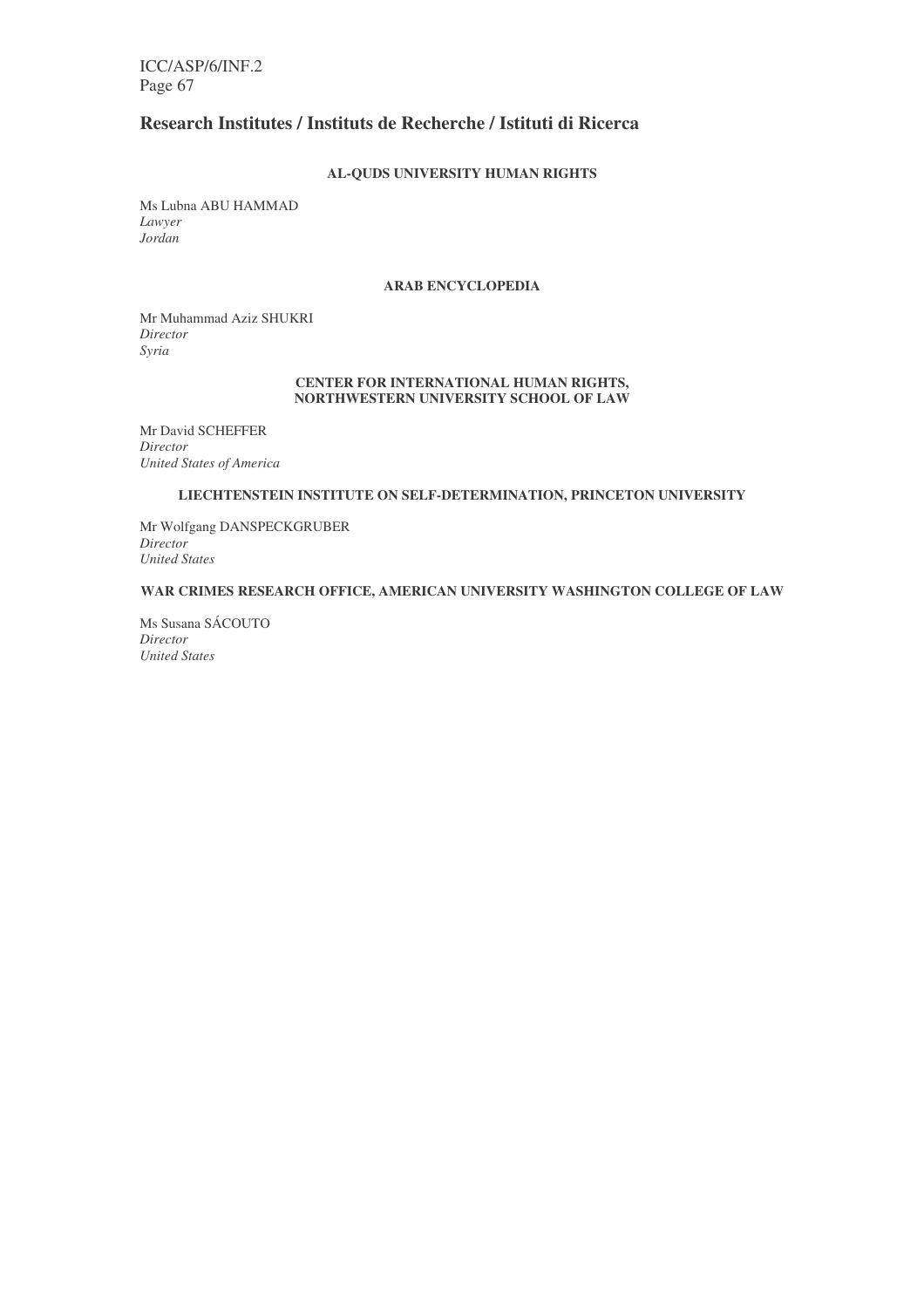# **Universities / Universités / Università**

Ms Chiara ALTAFIN *Doctoral Research Student in International Law, University of Padua Italy*

Ms Chiara BLENGINO *Professor of International Law, University of Turin Italy*

Ms Patrizia BONETALLI *Research Fellow, University of Milan Italy*

Mr Benedetto CONFORTI *Professor, University of Naples Italy*

Ms Milena COSTAS *Research Fellow, University of Milan Italy*

Mr Mario CHIAVARIO *Professor of Criminal Procedure, University of Turin Italy*

Mr Gabriele DELLA MORTE *Research Fellow, International Criminal Law, University of Milan Italy*

Ms Paola GAETA *Professor, University of Florence Italy*

Ms Julia GENEUSS *Research Fellow, Humboldt University Berlin Germany*

Ms Francesca GRAZIANI *Professor, University of Naples Italy*

Mr Edoardo GREPPI *Professor, University of Turin Italy*

Mr Till GUT *Academic Assistant, University of Cologne Germany*

Mr Jahan Bakhsh IZADI *Lecturer of the University, Tehran Iran*

Mr Azzouz KERDOUNE *Professeur Université Costantine*

Mr Claus KRESS *Professor University of Cologne* Mr Umberto LEANZA *Professor, Law Faculty University of Rome "Tor Vergata" Italy*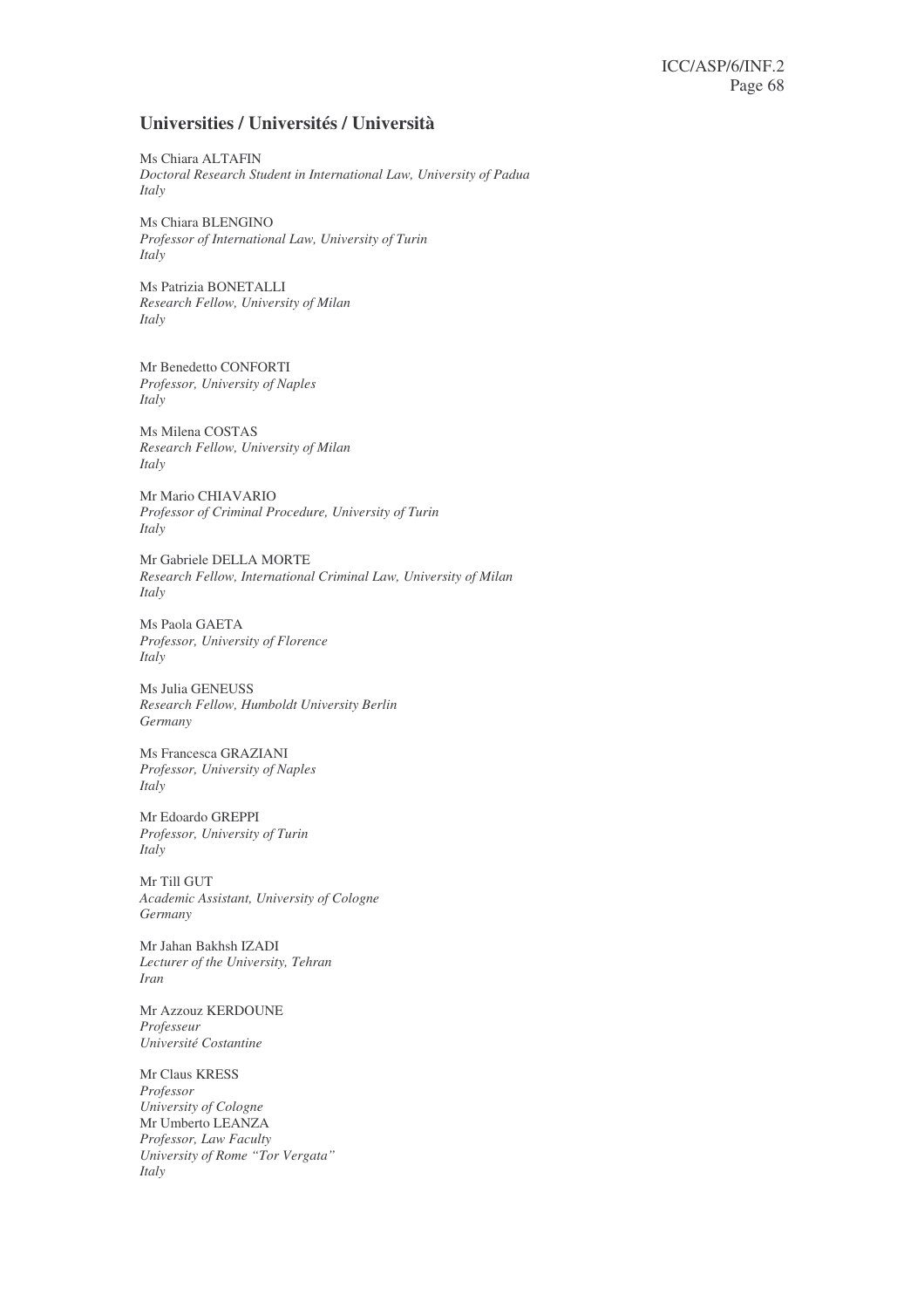Mr Lucio LEVI *Professor, University of Turin Italy*

Ms Giulia MANTOVANI *Research Fellow, University of Turin Italy*

Mr Mario ODONI *Research Fellow, University of Sassari Italy*

Mr Christian PONTI *Research Fellow, University of Milan Italy*

Ms Ornella PORCHIA *Professor of International Law, University of Turin Italy*

Ms Astrid REISINGER CORACINI *University Assistant, Institute of International Law and Relations, Graz Austria*

Mr Roberto RIVELLO *Professor, University of Turin Italy*

Ms Alessia ROSSETTI *LLM Graduate, Essex University*

Ms M. Margherita SALVADORI *Professor of International Law, Law Faculty, University of Turin Italy*

Mr Abdallah SLEIMAN *Professeur, Droit Pénal Université d'Alger*

Mr Giorgio SPANGHER *Professor, University of Udine Italy*

Ms Valeria TONINI *PhD Researcher in International Law University of Padua Italy*

Mr Otto TRIFFTERER *Professor, Institute for Criminal Law, Criminal Procedure and Criminology Paris Lodron University, Salzburg, Austria*

Mr Abdelmadjiid ZAALANI *University of Alger*

Furthermore, 120 students from the Law Faculty, International Law Course, University of Turin.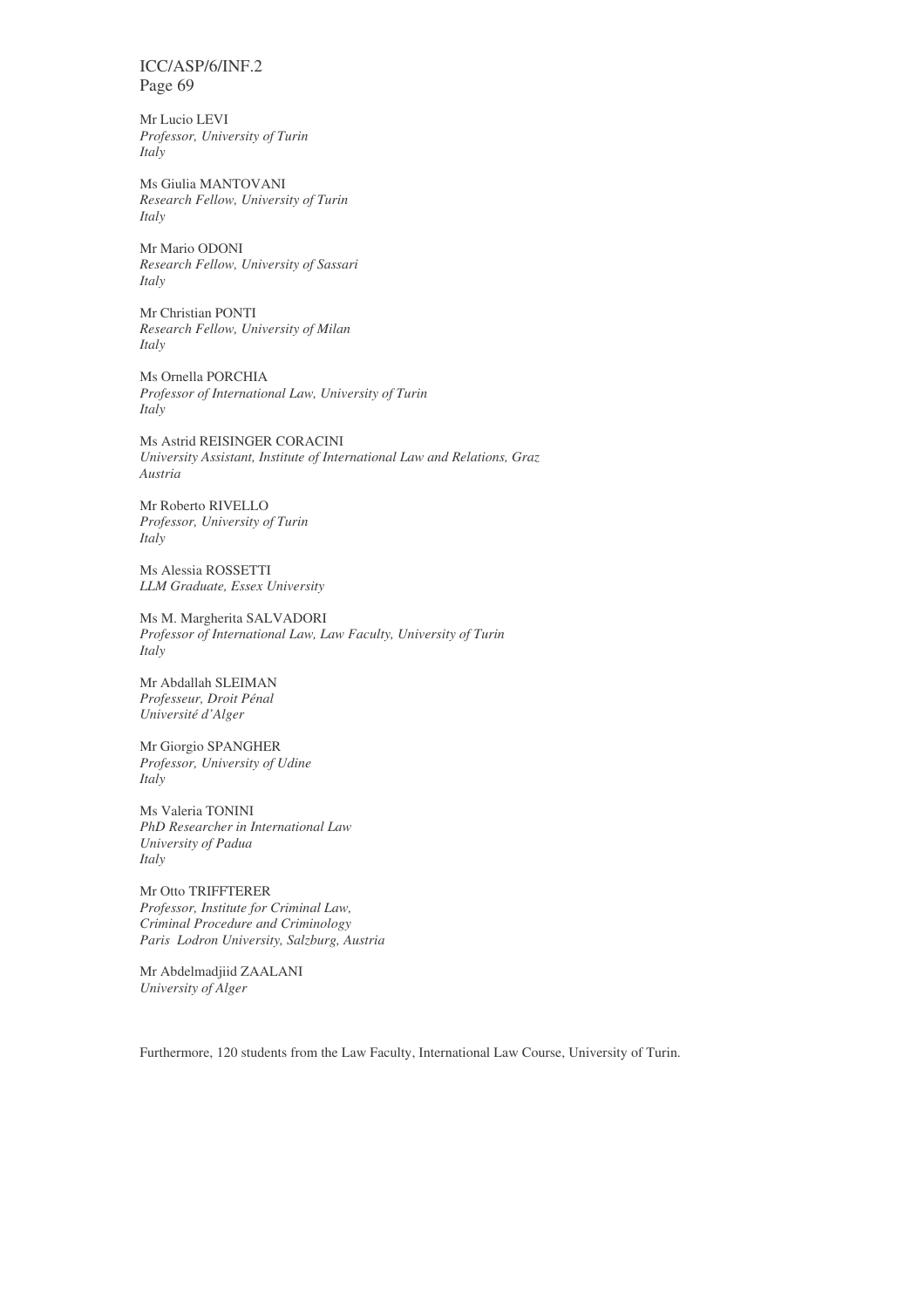# **Master of Laws jointly organized by UNICRI and the Faculty of Law of the University of Turin**

Ms Silvia AGHEMO *LLM Student*

Mr Giovanni ANNICCHINO *LLM Student*

Mr Daniel BARLETT *LLM Student*

Mr René BETANCOURT *LLM Student*

Mr Enrico BONINSEGNA *LLM Student*

Ms Francesca BOSCO *Junior Fellow*

Mr Andrea CAPPELLANO *LLM Student*

Mr Folco CASTALDO *LLM Student*

Ms Paola CICCARELLI *LLM Student*

Ms Palmeira DALLA VALLE *LLM Student*

Ms Stefania DUCCI *LLM Student*

Ms Camille GUIBERTEAU *LLM Student*

Mr Gentian JAHJOLLI *LLM Student*

Mr Adeel KAMRAN *LLM Student*

Mr Perry Jr. KENDALL *LLM Student*

Mr Aleksandar KOSTOVSKI *LLM Student*

Mr P.B. PRASANTH *LLM Student*

Ms Alessia ROSSETTI *LLM Student*

Ms Sabina SALIKHOVA *LLM Student*

Ms Francesca SARTORIO *LLM Student*

Ms Elisa SCOZZAI *LLM Student*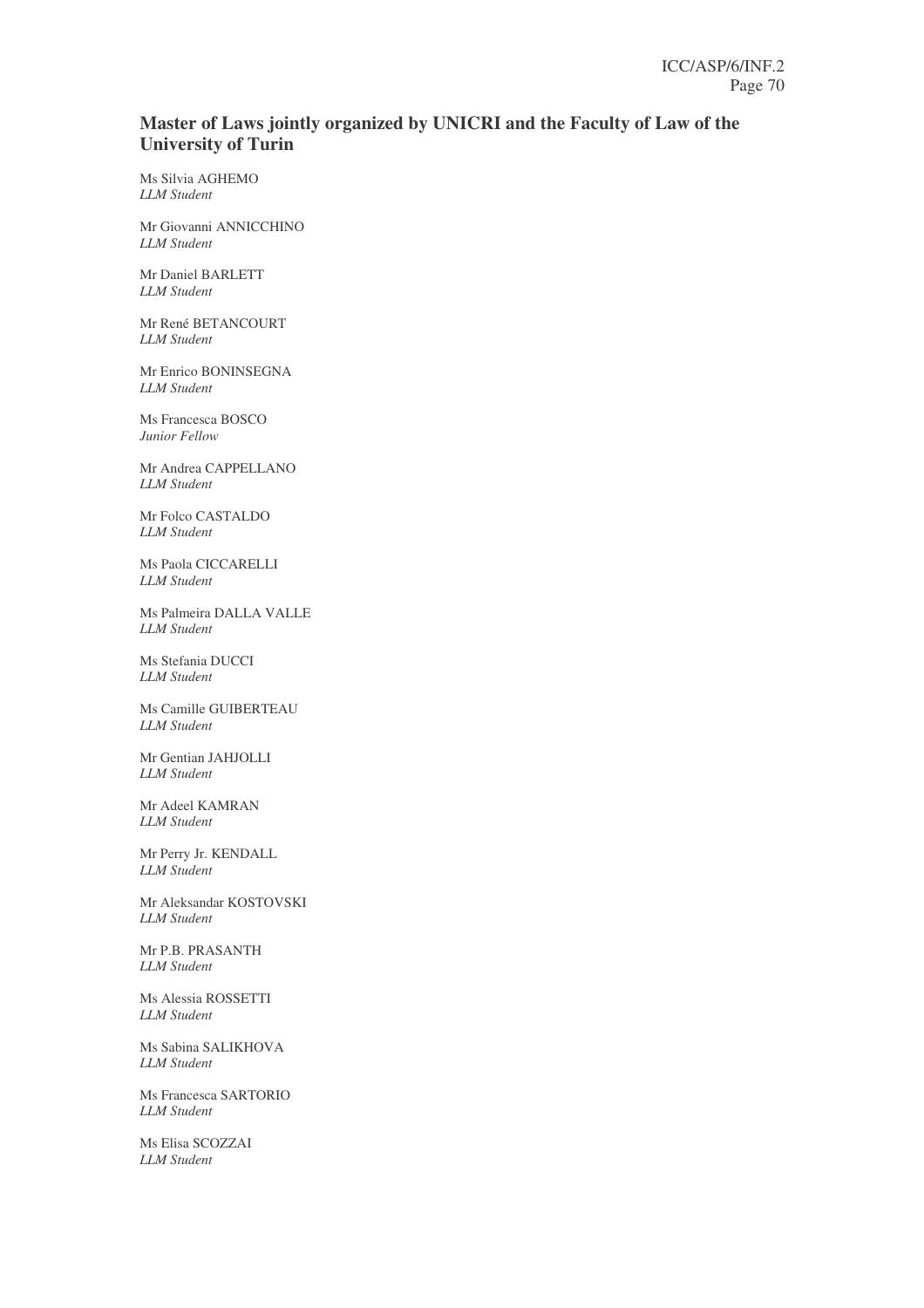Mr Thomas SEIBERT *LLM Student*

Mr Silvu Victor SOIMU *LLM Student*

Ms Isabel STRUVE *LLM Student*

Ms Teodora TODOROVA *LLM Student*

Ms Gergana YANCHEVA *LLM Student*

Ms Mariana ZULETA FERRARI *LLM Student*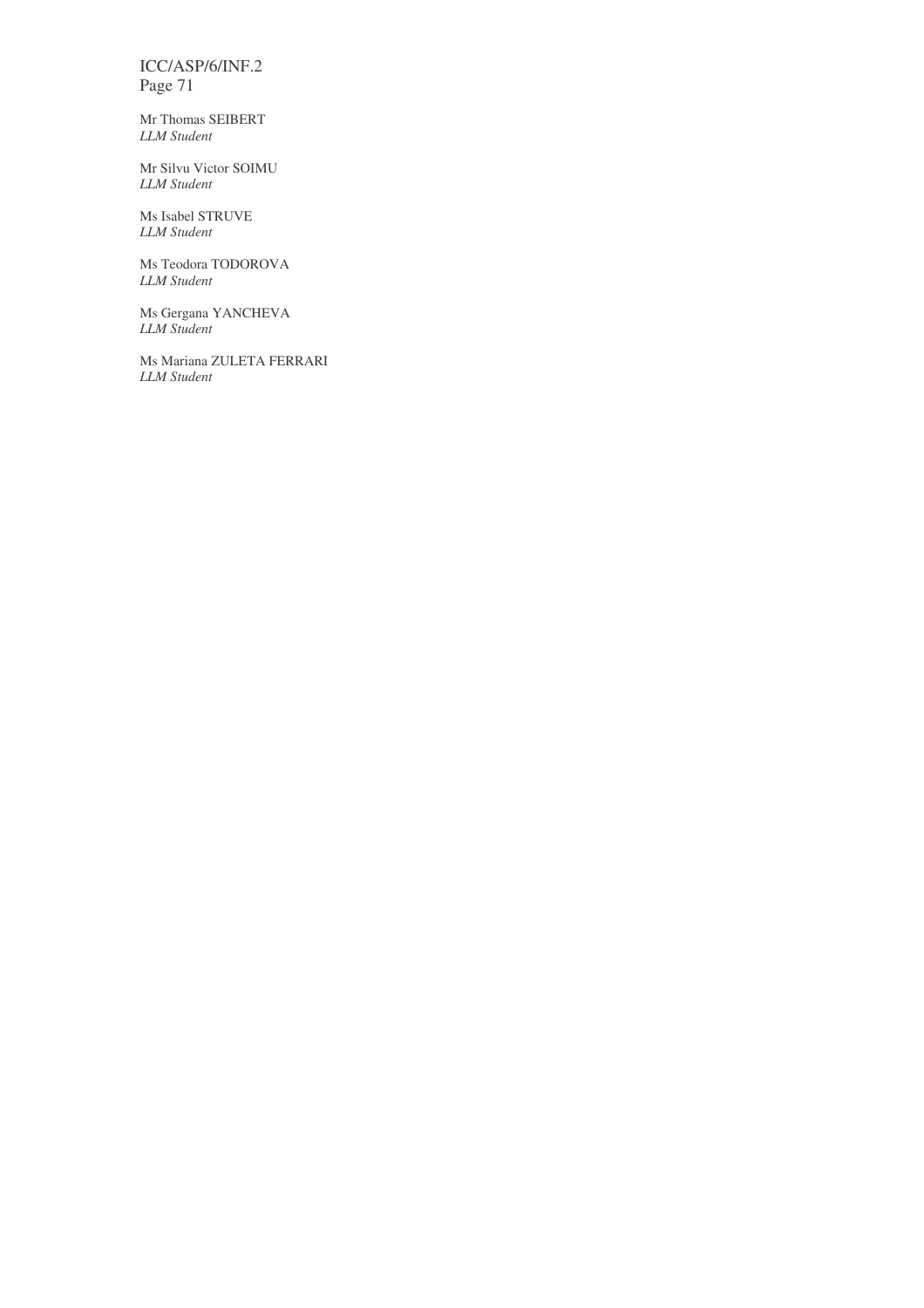# **Judiciary / Magistrats / Magistrati**

Mr Alberto BAMBARA *Counsellor, Court of Appeals Reggio Calabria Italy*

Mr Gianfranco BURDINO *Deputy General Prosecutor, Court of Appeals, Turin Italy*

Mr Gabriele CASALENA *Deputy Military Prosecutor, Padua Italy*

Ms Maria Giuliana CIVININI *Judge, Ufficio del Ruolo e del Massimario, Supreme Court Italy*

Ms Raffaella FALCONE *Judge for Sentence Enforcement Cuneo Italy*

Mr Vincenzo FERRANTE *Deputy General Military Prosecutor to the Court of Appeals, Rome Italy*

Mr L. Luca FERRERO *Judge, Court of Justice Turin Italy*

Mr Francesco FLORIT *Judge, Tribunal, Udine Italy*

Mr Antonio MADEO *President, Tribunal, Cosenza Italy*

Ms Teresa MAGNO *Judge, Tribunal, Modena Italy*

Mr Marcello MARESCA *Deputy Prosecutor, Turin Italy*

Ms Cecilia MARINO *Judge, Court of Appeals , Turin Italy*

Ms Elena MASSUCCO *Deputy Military Prosecutor, Turin Italy*

Mr Nicola PIACENTE *Deputy Prosecutor District Anti- Mafia Direction – Milan Italy*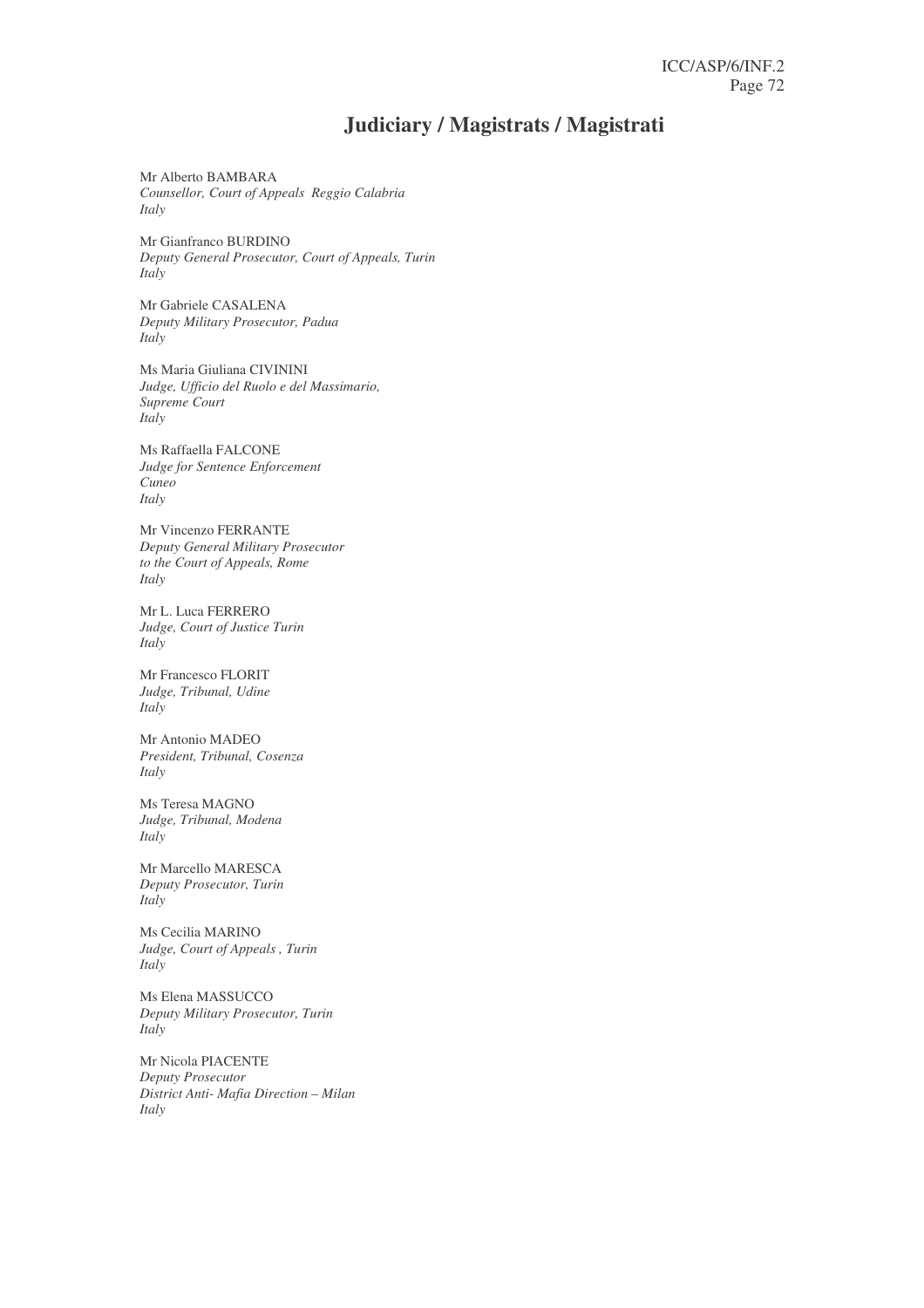ICC/ASP/6/INF.2 Page 73

Ms Nadia PLASTINA *Magistrate, Director of Human Rights Office Ministry of Justice*

Mr Pierpaolo RIVELLO *Military Prosecutor, Turin Italy*

Mr Francesco SCISCIOT *Deputy Prosecutor, Turin Italy*

Mr Piermarco SALASSA *Judge for Sentence Enforcement, Cuneo Italy*

Ms Valentina SELLAROLI *Prosecutor, Juvenile Court, Turin Italy*

Ms Monica SUPERTINO *Judge, Tribunal, Turin Italy*

Ms Daniela Rita TORNESI *Judge, Tribunal, Lucca Italy*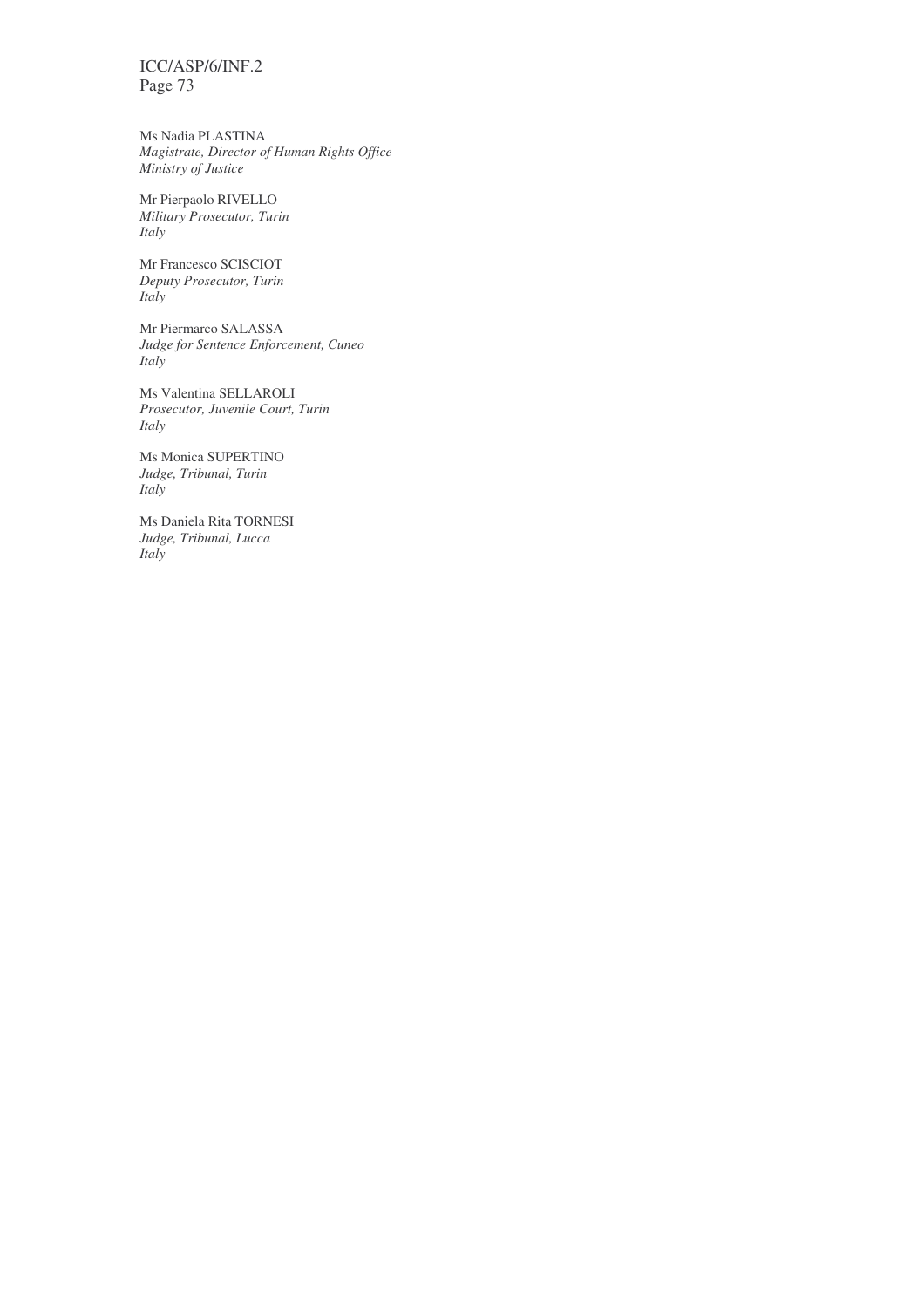# **Armed Forces / Forces Armées / Forze Armate**

Mr Ugo CAUSO *Lieutenant CDR, Staff – Law Office Italian Navy*

Ms Mara MORSELLA *Administration Staff Member Ministry of Defense*

Mr Leonardo NATALE *Real Admiral Italian Navy Staff*

Ms Angela Rita STRANO *Lieutenant Italian Navy Staff*

Mr Raffaele TORTORA *Legal Adviser, SMA Ministry of Defence*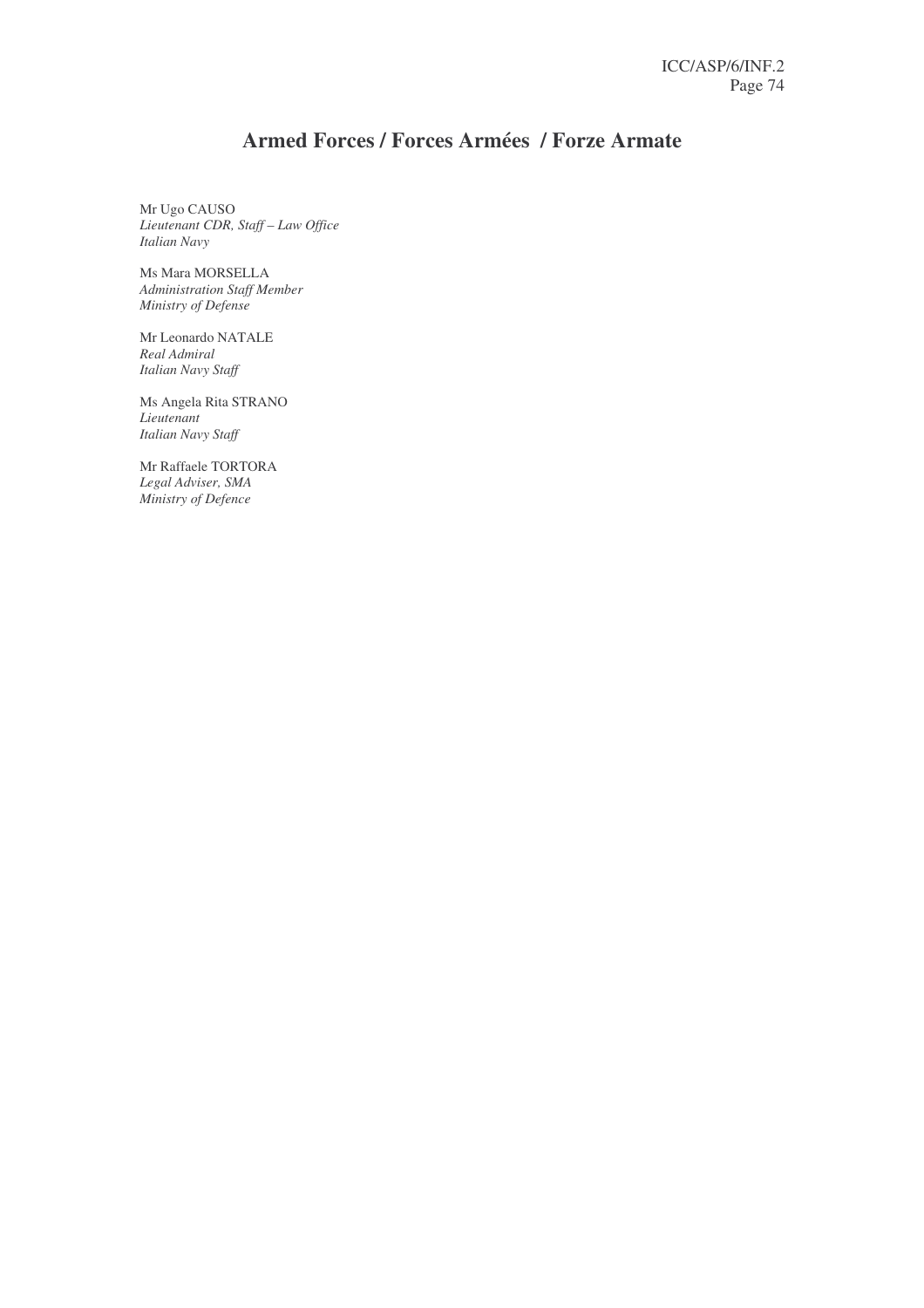ICC/ASP/6/INF.2 Page 75

## Conference Secretariat

### **MILITARY PERSONNEL**

Mr Fabrizio BORREANI *Major, Italian Army Director of the Secretariat*

Mr Saverio RAMETTA *Captain, Italian Army*

Mr William ORSONI *Lieutenant, Italian Army*

Mr Antonio ADAMO *Warrant Officer, Italian Air Force*

Mr Giuseppe CAIAFA *Warrant Officer, Italian Air Force*

Mr Francesco D'AMBRUOSO *Warrant Officer, Carabinieri*

Mr Luca NOTARGIACOMO *Warrant Officer, Guardia di Finanza*

Mr Paolo NESE *Warrant Officer, Italian Air Force*

Mr Anthony CAPRIA *Appuntato Scelto*

Mr Mauro TRABALZA *Corporal, Italian Army*

#### **CIVILIAN PERSONNEL**

Ms Paola SACCHI *LLM International Criminal Justice*

Ms Lisa NIZZO *Diplomatic Sciences Graduate*

#### **ASSISTANT RAPPORTEURS**

Mr Stefan BARRIGA *Counsellor Permanent Mission of Liechtenstein to the United Nations*

Mr. René BETANCOURT *LLM Student, UNICRI*

Ms Krisztina Monika CSIKI *Consultant*

Ms Eveline HERTZBERGER *Consultant on Counter-Terrorism, UNICRI*

Ms Pilar VILLANUEVA SAINZ-PARDO *LLM Student, UNICRI*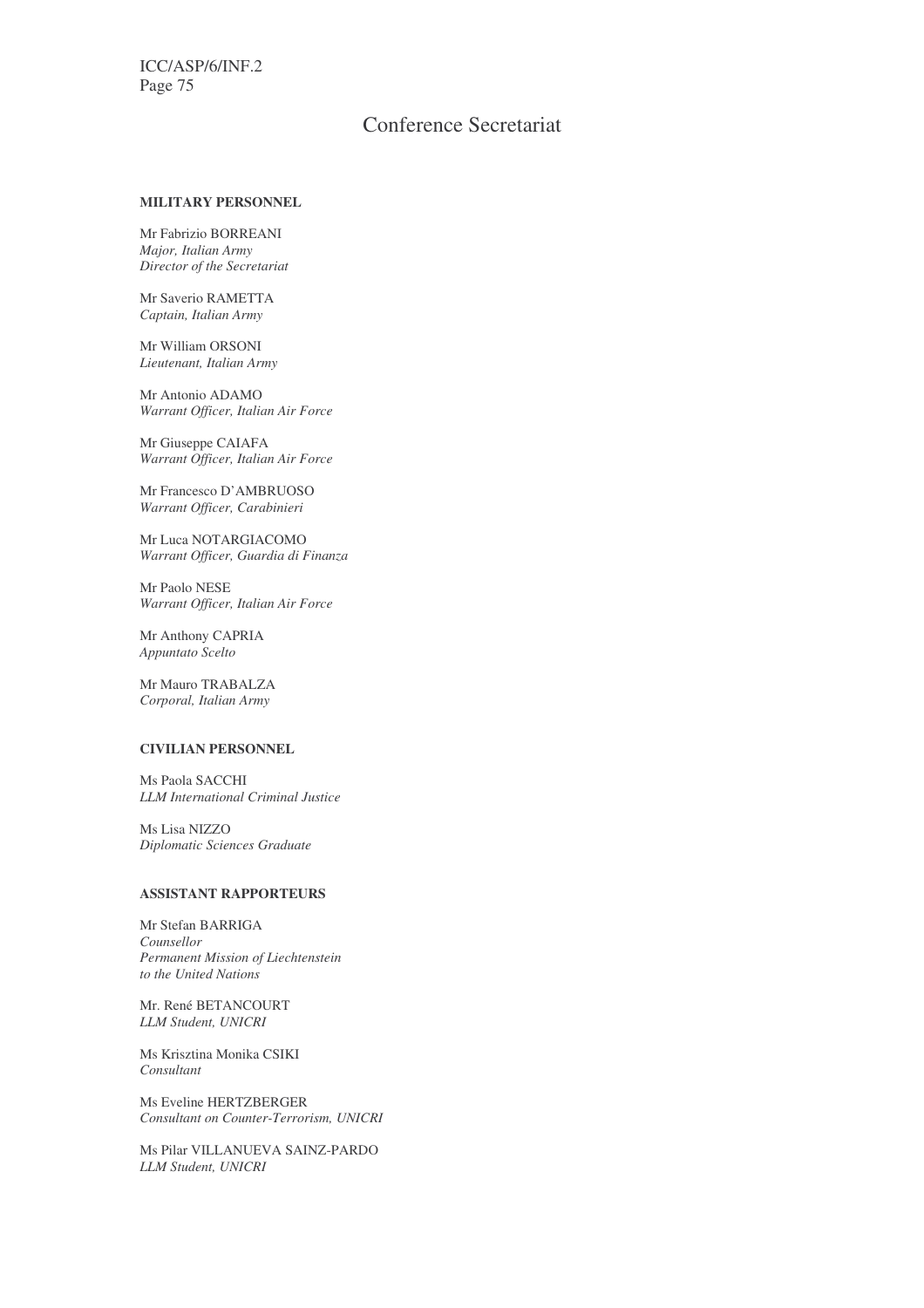المرفق الثاني برنامج المؤتمر

## *Monday, 14 May*

## Congress Centre "Lingotto" (former FIAT factory)

08.30 – 09.00 Registration of participants

### Presiding

## **Roberto Bellelli,** President of the Military Tribunal of Turin

- 09.00 10.00 *Opening ceremony*
	- 1. Welcome address & presentation : President **Roberto Bellelli**
	- 2. Opening Remarks :

(i) Ministry of Foreign Affairs, Under Secretary of State, **Senator Gianni Vernetti**,

(ii) Region Piedmont, Deputy President, **Sergio Deorsola**,

(iii) Province of Turin, Deputy President, **Aurora Tesio**,

- (iv) City of Turin, Deputy Mayor, **Michele Dell'Utri**,
- (v) UNICRI, Officer-in-Charge, **Doris Buddenberg**,
- (vi) ICTY, President **Fausto Pocar**,
- (vii) ICTR, President **Erik Møse**,
- (viii)ICC, Vice-President **René Blattmann**,
- (ix) ECCC, Co-Prosecutor, **Chea Leang**,
- (xi) SCSL, Senior Legal Officer, **Amelie Zinzius**,
- (xii) Ministry of Justice, Under Secretary of State, Senator **Alberto Maritati**.
- 10.00 10.30 Coffee break

10.30 – 13.00 *The foundation of International Criminal Justice*

- (i) *International and mixed jurisdictions* : means and achievements of mechanisms established by States and the U.N. - **Paola Gaeta**, Professor, University of Florence,
- (ii) *The experience of the ad hoc Tribunals and their completion strategies* **Fausto Pocar**, President, ICTY; **Erik Møse**, President, ICTR; **Amelie Zinzius**, Senior Legal Officer, SCSL,
- (iii) *National jurisdictions and international assistance* : rule of law and Defence perspectives - **Chris Engels**, Director of the Criminal Defence Section, Court of Bosnia and Herzegovina,
- (iv) *The establishment of a permanent international Court* : scope and role of the ICC - **René Blattmann**, Vice-President, ICC,

Discussion

13.00 – 14.45 Lunch break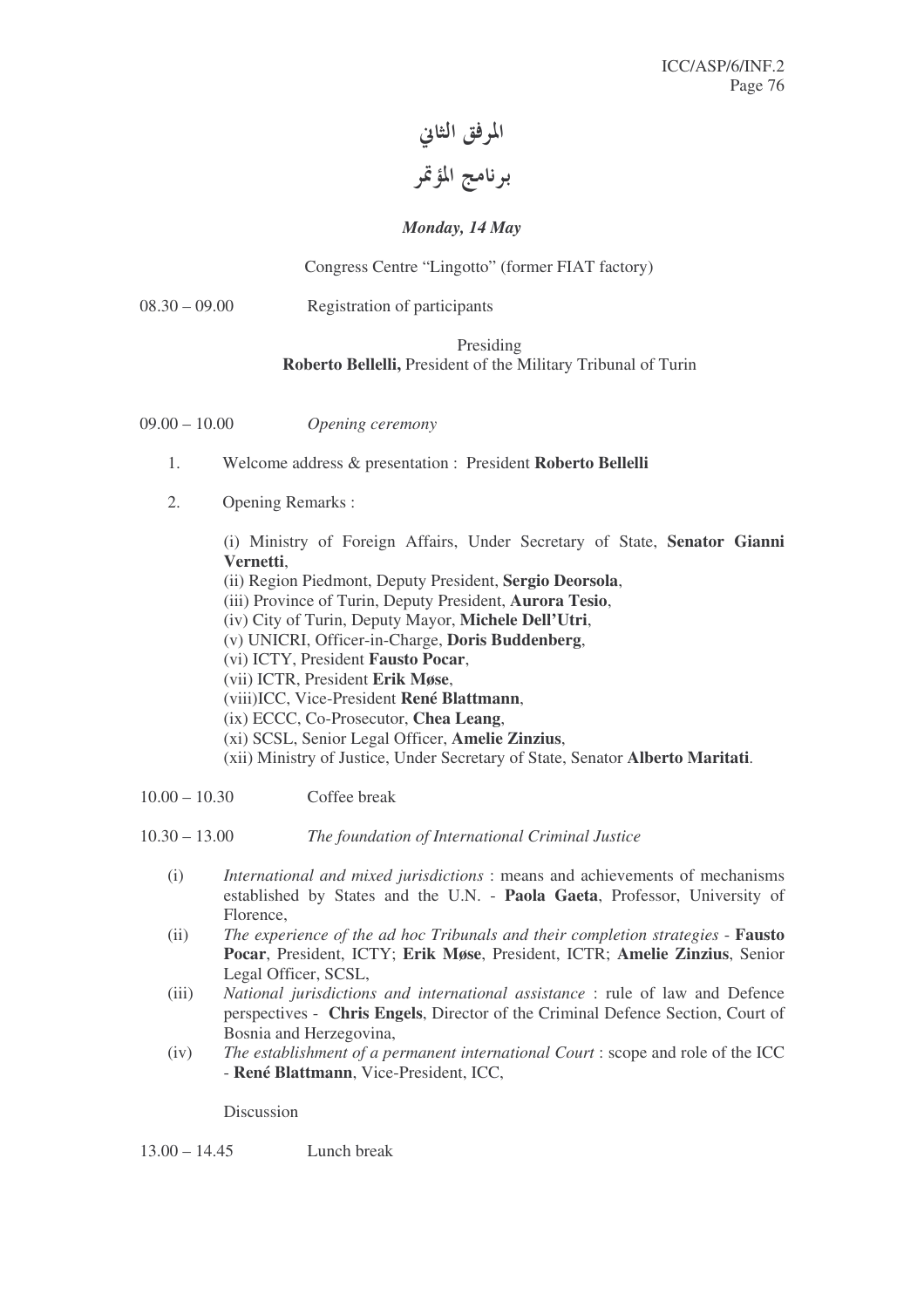14.45 – 16.15 *Promoting International Criminal Justice*

- *(i)* First achievements of the ICC and its opportunities *: Organization, operations and professional perspectives in the ICC - Bruno Cathala, Registrar, ICC,*
- (ii) *Implementing legislation of the Rome Statute* : Regional experiences **Allieu Kanu**, Ambassador, Sierra Leone,
- (iii) *The role of NGOs in the operational phase of international criminal justice* **Alison Smith**, No Peace Without Justice,
- (iv) Defence and Victims issues:
	- a. *Defence and Victims basic issues and representation* **Didier Preira**, Head of the Division of Victims and Counsel, ICC,
	- b. *Victims' assistance in the field* **Mariana Peña,** FIDH
	- c. *The role of the representative bodies of counsel and legal associations* **Fabio Galiani**, Counsel, International Criminal Bar,

Discussion

- 16.15 16.30 Coffee Break
- 16.30 18.30 *The Review Conference of the Rome Statute*
	- (i) *The Rome Statute process, from its adoption to the Assembly of States Parties* **Umberto Leanza,** Professor, University of Rome,
	- (ii) *From the Rome Conference to the Review Conference* : the principle of universality, or achieving momentum and consensus - **Jürg Lindenmann**, Ministry of Foreign Affairs, Switzerland,
	- (iii) *Amendments and revision* : provisions, timing, real needs and procedure **Rolf Fife**, Ambassador, Norway,
	- (iv) *The object of the review mechanisms* **Otto Triffterer**, Professor, University of Salzburg :
		- a. Statute, Elements of crimes and Rules of Procedure and Evidence,
		- b. Improving Cooperation with the Court : mechanisms to implement obligations,
	- (v) *The role of NGOs in the lead-up to the review conference* **William Pace**, CICC,

Discussion

19.30 Welcome Dinner at the *Castello del Valentino*

## *Tuesday, 15 May*

| $09.00 - 13.00$ | "Castello del Valentino"                                  |
|-----------------|-----------------------------------------------------------|
|                 | The Legacy of the International Tribunals                 |
|                 | Off-site meeting of the Presidencies, OTPs and Registrars |
| $09.30 - 11.00$ | Congress Centre of the Region Piedmont                    |
|                 | The crime of aggression                                   |
|                 |                                                           |

Chair : **Christian Wenaweser**, Chairman of the Special Working Group on the Crime of Aggression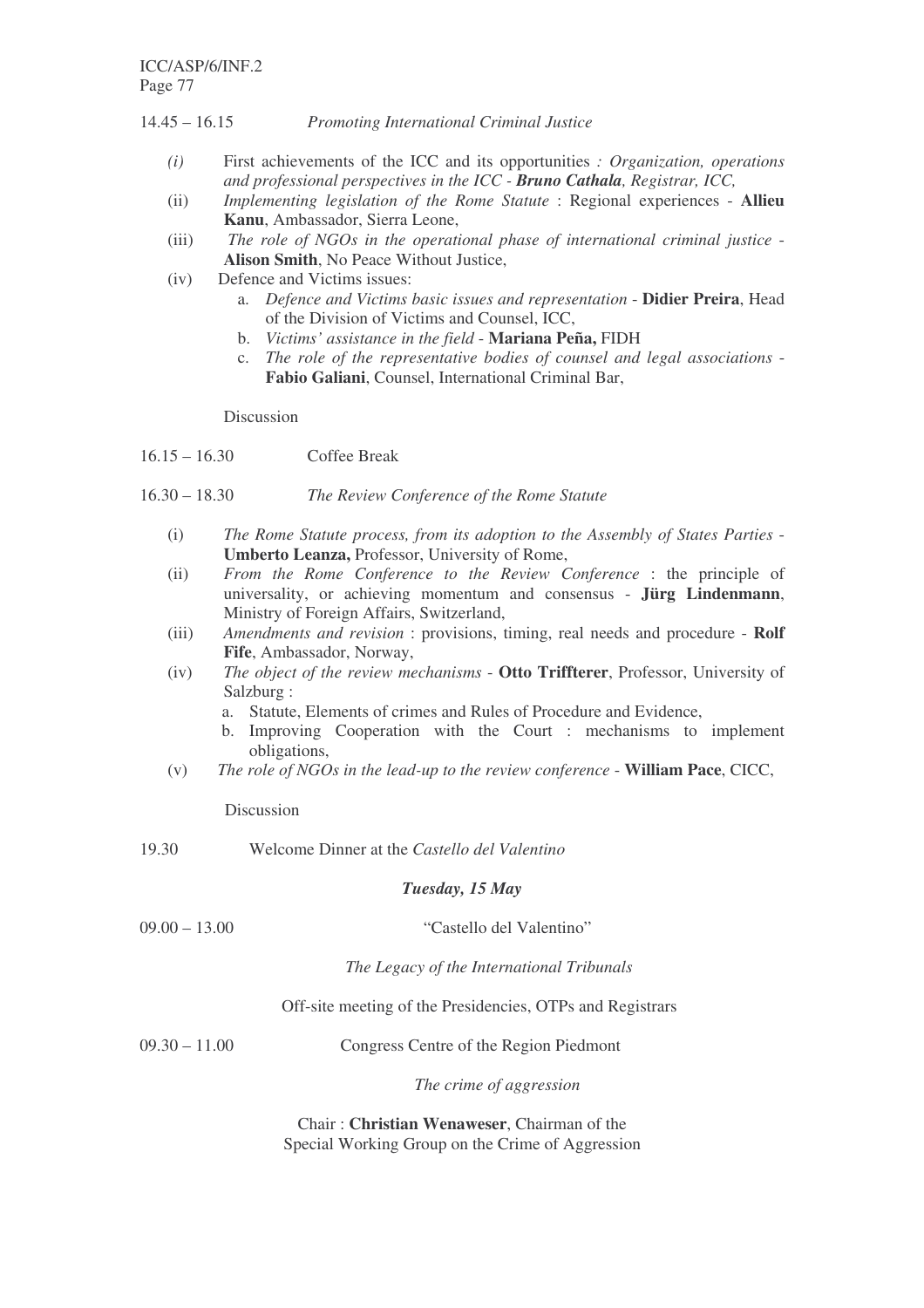- (i) *The State responsibility for acts of aggression under the UN Charter* : a review of cases - **Edoardo Greppi**, Professor, University of Turin,
- (ii) *Individual criminal responsibility for the crime of aggression :* a background perspective, from the Nuremberg trials to the consolidation of the subject matter international criminal jurisdiction - **Mohamed Aziz Shukri**, Professor, University of Damascus ,

Discussion

- 11.00 11.30 Coffee break
- 11.30 13.30
	- (iii) *Policy issues under the UN Charter and the Rome Statute* **David Scheffer,** Professor, Northwestern University School of Law,
	- (iv) *The elaboration of the definition and procedure for accountability of the leadership crime of aggression before the ICC* - **Christian Wenaweser,** Ambassador, Liechtenstein and **Claus Kress**, Professor, University of Köln,

Discussion

13.30 - 15.30 Lunch at the "*Scuola di Applicazione* and the Army Institute of Military Studies"

 $15.30 - 17.30$ 

- (v) *National legislation on individual responsibility for conduct amounting to aggression* - **Astrid Reisinger Coracini**, Salzburg Law School on International Criminal Law,
- (vi) *The principle of complementarity under the Rome Statute and its interplay with the crime of aggression* - **Pal Wrange**, Counsellor, Foreign Ministry, Sweden,

Discussion

- 19.00 20.00 Visit to the *Mole Antonelliana* and Museum of Cinema
- 20.30 22.30 Dinner at the Officers Club of the Army

### *Wednesday, 16 May*

*The experience of international criminal jurisdictions and their contribution to the development of International Criminal Law*

> *Investigation on International Crimes* Chair : **Carla Del Ponte**, Chief Prosecutor of the ICTY

| $09.00 - 10.30$ | (i) Carla Del Ponte, Chief Prosecutor - ICTY,                               |  |
|-----------------|-----------------------------------------------------------------------------|--|
|                 | (ii) <b>Hassan B. Jallow</b> , Chief Prosecutor $\&$ <b>Alfred Kwende</b> , |  |
|                 | Investigation Unit - ICTR,                                                  |  |
|                 |                                                                             |  |

Discussion

- 10.30 10.45 Coffee break
- 10.45 12.40 (iii) **Stephen Rapp**, Chief Prosecutor SCSL,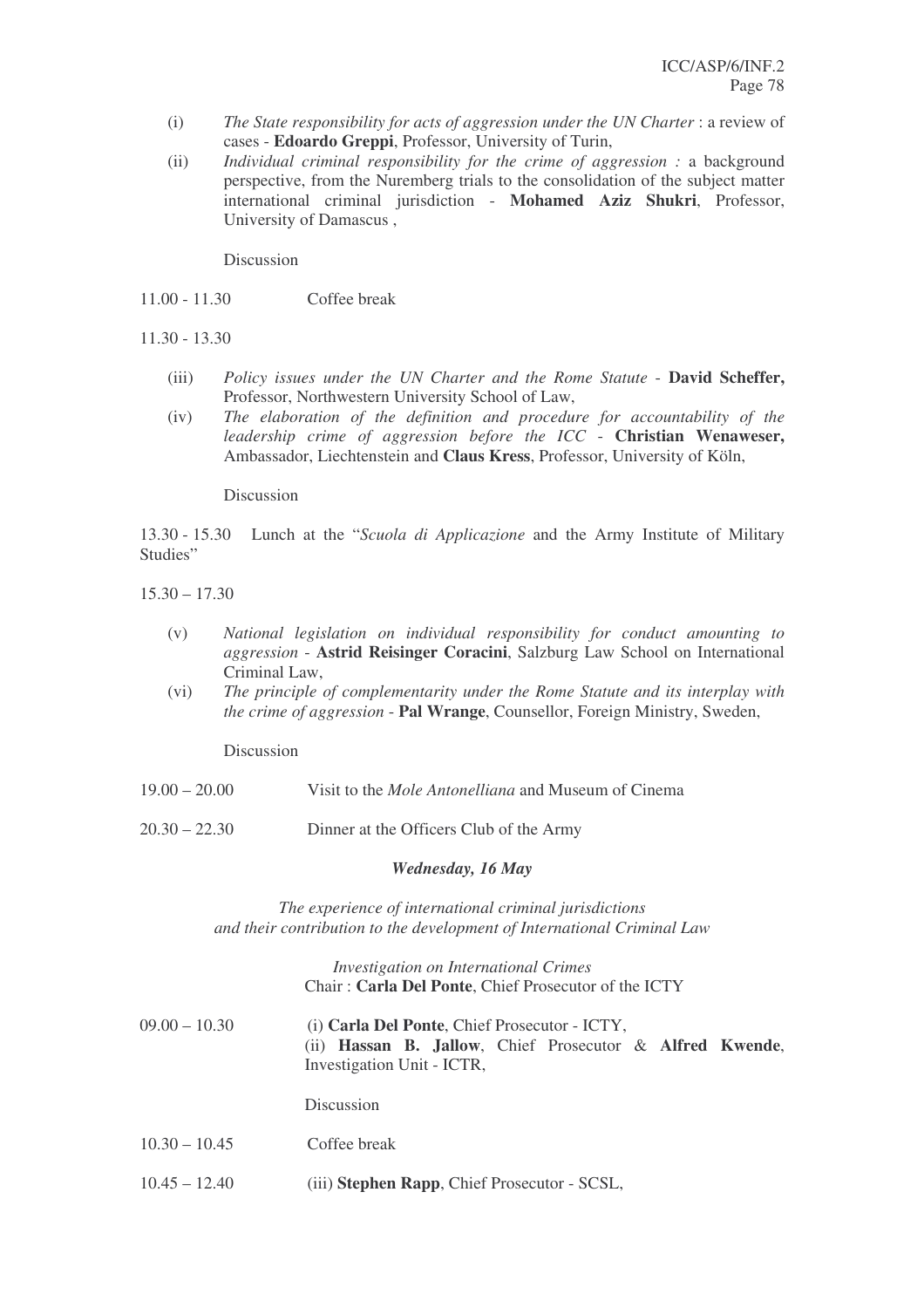|                 | (iv) Deborah Wilkinson, Deputy Chief Prosecutor, Department of<br>Justice - UNMIK,<br>(v) Chea Leang, National Co-Prosecutor - ECCC,<br>(vi) Toby Cadman, Counsel - OTP of Bosnia and Herzegovina,<br>(vii) Fatou Bensouda, Deputy Prosecutor & Alice Zago, Investigator<br>$-$ ICC, |
|-----------------|--------------------------------------------------------------------------------------------------------------------------------------------------------------------------------------------------------------------------------------------------------------------------------------|
|                 | Discussion                                                                                                                                                                                                                                                                           |
| $12.40 - 13.30$ | (viii)<br>Enhancing State-to-State and<br>State-to-International<br>Organisations cooperation, Nicola Piacente - Deputy Prosecutor,<br>District Anti-Mafia Direction, Milan,                                                                                                         |
|                 | Discussion                                                                                                                                                                                                                                                                           |
| $13.30 - 15.00$ | Lunch break<br>International prosecutions<br>Chair: Hassan B. Jallow, Chief Prosecutor of the ICTR                                                                                                                                                                                   |
| $15.00 - 16.30$ | (ix) Hassan B. Jallow, Chief Prosecutor & Silvana Arbia, Senior<br>Trial Attorney - ICTR,<br>(x) Stephen Rapp, Chief Prosecutor - SCSL,<br>(xi) Fatou Bensouda, Deputy Prosecutor & Alice Zago, Investigator<br>$-$ ICC,<br>Discussion                                               |
| $16.30 - 16.45$ | Coffee break                                                                                                                                                                                                                                                                         |
| $16.45 - 17.40$ | (xiii) Deborah Wilkinson, Deputy Chief Prosecutor, Department of<br>Justice - UNMIK,<br>(xiv) William Smith, Deputy International Co-Prosecutor - ECCC,<br>(xv) Toby Cadman, Counsel - OTP Bosnia and Herzegovina,                                                                   |
|                 | Discussion                                                                                                                                                                                                                                                                           |
| $17.40 - 18.10$ | (xvi) Human Rights Law compliance in international criminal<br>procedure - Francesco Crisafulli, Counsellor - Permanent Mission<br>of Italy to the Council of Europe,                                                                                                                |
|                 | Discussion                                                                                                                                                                                                                                                                           |
| $19.30 - 22.30$ | Concert, followed by dinner at the Officers Club of the Army                                                                                                                                                                                                                         |
|                 | Thursday, 17 May                                                                                                                                                                                                                                                                     |
|                 | International case-law $(I)$<br>Chair: Carmel Agius, Judge - ICTY                                                                                                                                                                                                                    |
| $09.00 - 10.45$ | Genocide :<br>(i) Susanne Malmstrom, Legal Officer - ICTY,<br>(ii) Silvana Arbia, Senior Trial Attorney - ICTR,                                                                                                                                                                      |
|                 | Discussion                                                                                                                                                                                                                                                                           |
| $10.45 - 11.00$ | Coffee Break                                                                                                                                                                                                                                                                         |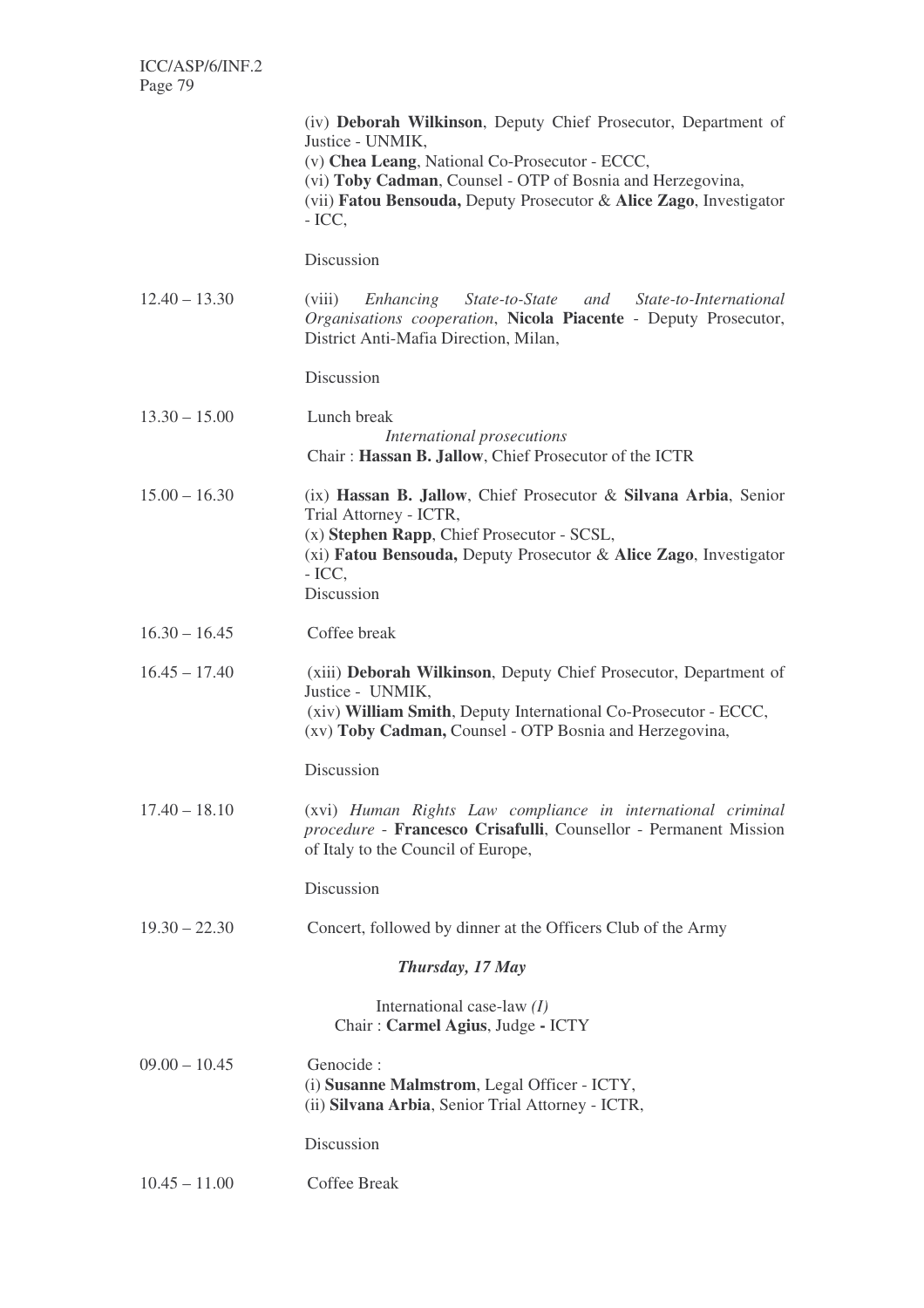| $11.00 - 13.00$ | Crimes against humanity:<br>(iii) Don Taylor, Associate Legal Officer - ICTY,<br>(iv) Silvana Arbia, Senior Trial Attorney - ICTR,                                                                                                                                                        |
|-----------------|-------------------------------------------------------------------------------------------------------------------------------------------------------------------------------------------------------------------------------------------------------------------------------------------|
|                 | Discussion                                                                                                                                                                                                                                                                                |
| $13.00 - 15.00$ | Lunch break                                                                                                                                                                                                                                                                               |
| $15.00 - 17.00$ | Crimes against humanity<br>(vi) Antoinette Issa, Appeals Counsel - ICTY,<br>(vii) Amelie Zinzius, Senior Legal Officer, Appeals Chamber -<br>SCSL,                                                                                                                                        |
|                 | Discussion                                                                                                                                                                                                                                                                                |
| $17.00 - 17.15$ | Coffee Break                                                                                                                                                                                                                                                                              |
| $17.15 - 18.00$ | (ix) Protection of civilians in armed conflicts : Development of IHL,<br>from the perspective of war crimes to crimes against humanity, Dr.<br>Anne-Marie La Rosa, Advisory Service<br>on International<br>Humanitarian Law - ICRC,                                                       |
|                 | Discussion                                                                                                                                                                                                                                                                                |
| $18.00 - 19.00$ | Visit at the Medieval Village                                                                                                                                                                                                                                                             |
| $20.00 - 22.30$ | Dinner at the Officers Club of the Army                                                                                                                                                                                                                                                   |
|                 | Friday, 18 May                                                                                                                                                                                                                                                                            |
|                 | International case-law $(II)$<br>Chair: Carmel Agius, Judge - ICTY                                                                                                                                                                                                                        |
| $09.00 - 10.30$ | (a) War crimes :                                                                                                                                                                                                                                                                          |
|                 | (i) Mooto Noguchi, Professor - UNAFEI,<br>(ii) Guido Acquaviva, Legal Officer - ICTY,<br>(iii) Alice Zago, Investigator - ICC,                                                                                                                                                            |
|                 | Discussion                                                                                                                                                                                                                                                                                |
| $10.30 - 11.45$ | Coffee Break                                                                                                                                                                                                                                                                              |
| $10.45 - 13.00$ | (iv) Antoinette Issa, Appeals Counsel - ICTY/OTP,<br>(v) Amelie Zinzius, Senior Legal Officer, Appeals Chamber - SCSL,<br>(vi) Tarik Abdulhak, Senior Adviser to the Registrar of Bosnia and<br>Herzegovina,<br>(vii) Melika Busatlic, Legal Officer - War Crimes Chamber of<br>Sarajevo, |
|                 | Discussion                                                                                                                                                                                                                                                                                |
| $13.00 - 14.45$ | Lunch break                                                                                                                                                                                                                                                                               |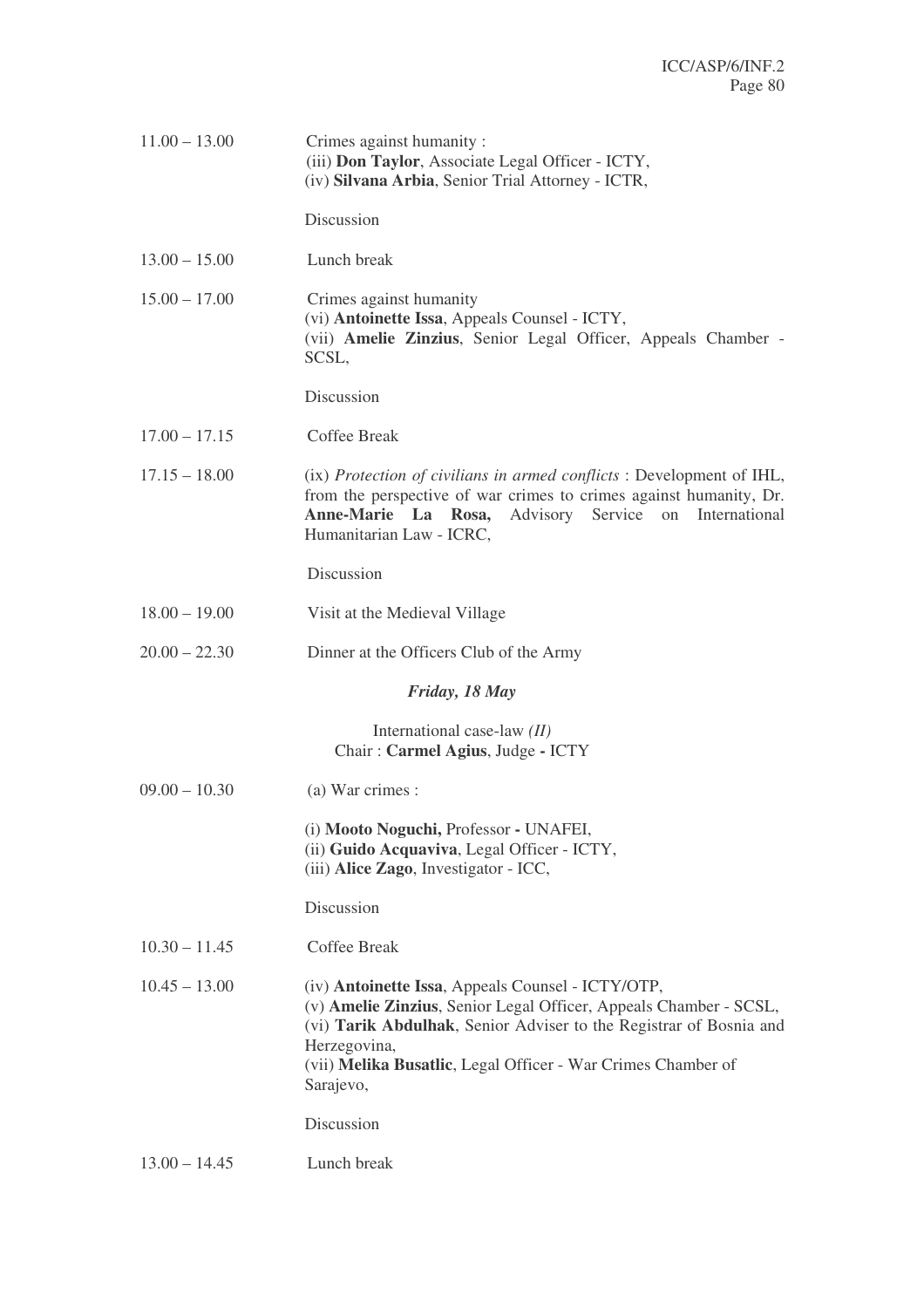ICC/ASP/6/INF.2 Page 81

| $14.45 - 16.15$ | (a) War crimes                                                                                                                                                                                                                                                                                                     |
|-----------------|--------------------------------------------------------------------------------------------------------------------------------------------------------------------------------------------------------------------------------------------------------------------------------------------------------------------|
|                 | (viii) The Role of NGOs in documenting war crimes - Niccolò Figà<br><b>Talamanca, No Peace Without Justice,</b><br>(ix) International obligations on war crimes and their<br><i>implementation:</i> the practice of States - Dr. Anne-Marie La<br>Rosa, Advisory Service on International Humanitarian Law - ICRC, |
|                 | Discussion                                                                                                                                                                                                                                                                                                         |
| $16.15 - 16.30$ | Conclusions                                                                                                                                                                                                                                                                                                        |
| $17.00 - 18.00$ | Visit at the Medieval Village                                                                                                                                                                                                                                                                                      |
| $20.00 - 22.30$ | Dinner at the Officers Club of the Army                                                                                                                                                                                                                                                                            |